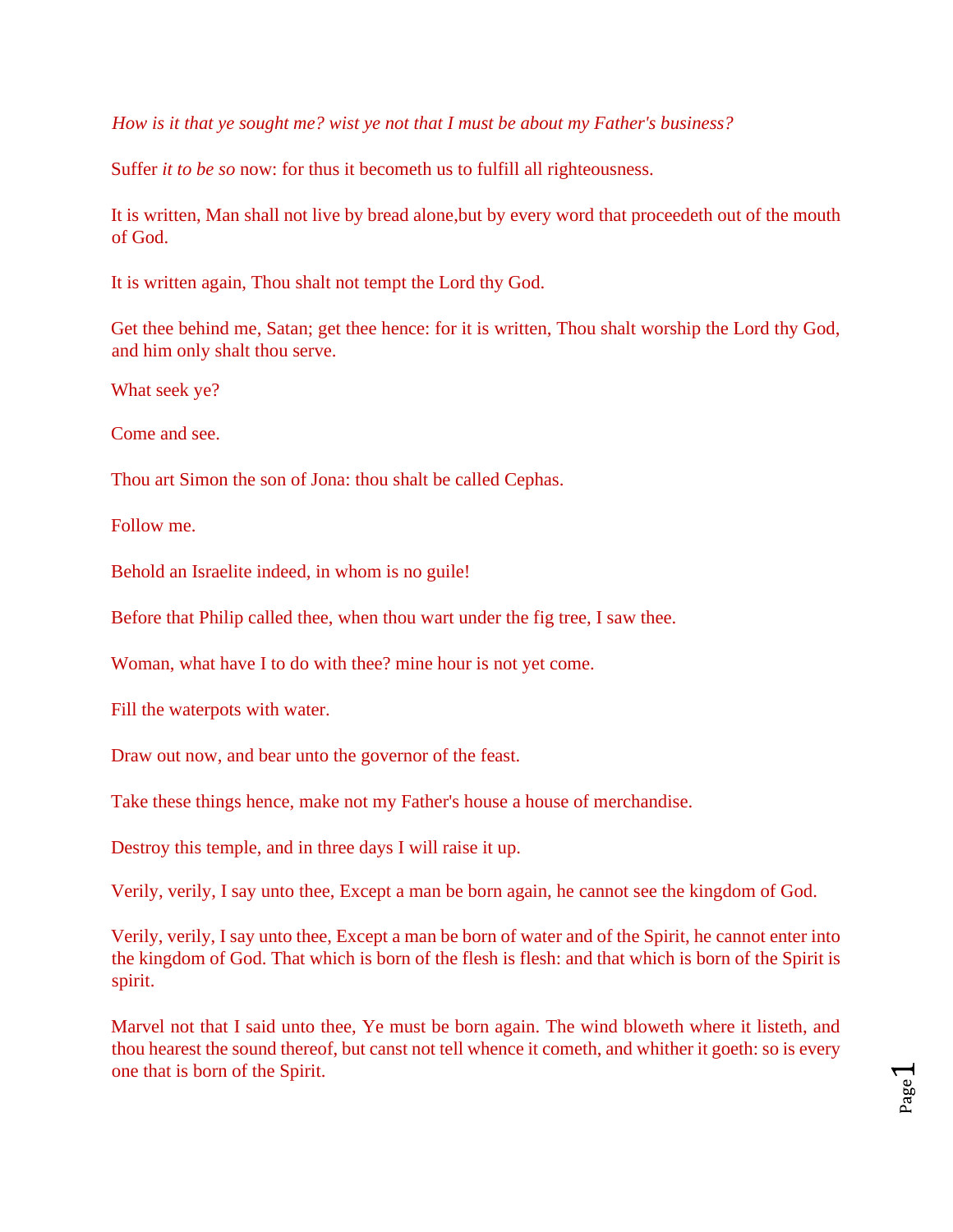Nicodemus said, How can these things be? Jesus answered,

Art thou a master of Israel, and knowest not these things? Verily, verily, I say unto thee, We speak that we do know, and testify that we have seen; and ye receive not our witness.

If I have told you earthly things, and ye believe not, how shall ye believe, if I tell you *of* heavenly things? And no man hath ascended up to heaven, but he that came down from heaven, *even* the Son of man which is in heaven.

And as Moses lifted up the serpent in the wilderness, even so must the Son of man be lifted up: that whosoever believeth in him should not perish, but have eternal life.

For God so loved the world, that he gave his only begotten Son, that whosoever believeth in him should not perish, but have everlasting life. For God sent not his Son into the world to condemn the world; but that the world through him might be saved.

He that believeth on him is not condemned; but he that believeth not is condemned already, because he hath not believed in the name of the only begotten Son of God.

Give me to drink.

If thou knewest the gift of God, and who it is that saith to thee, Give me to drink; thou wouldest have asked of him, and he would have given thee living water.

Whosoever drinketh of this water shall thirst again; but whosoever drinketh of the water that I shall give him shall never thirst; but the water that I shall give him shall be in him a well of water springing up into everlasting life.

Go, call thy husband, and come hither.

Thou hast well said, I have no husband: for thou hast had five husbands; and he whom thou now hast is not thy husband: in that saidst thou truly.

Woman, believe me, the hour cometh, when ye shall neither in this mountain, nor yet at Jerusalem, worship the Father. Ye worship ye know not what: we know what we worship; for salvation is of the Jews.

But the hour cometh, and now is, when the true worshippers shall worship the Father in spirit and in truth: for the Father seeketh such to worship him.

God *is* a Spirit: and they that worship him must worship him in spirit and in truth.

I that speak unto thee am *he*.

I have meat to eat that ye know not of.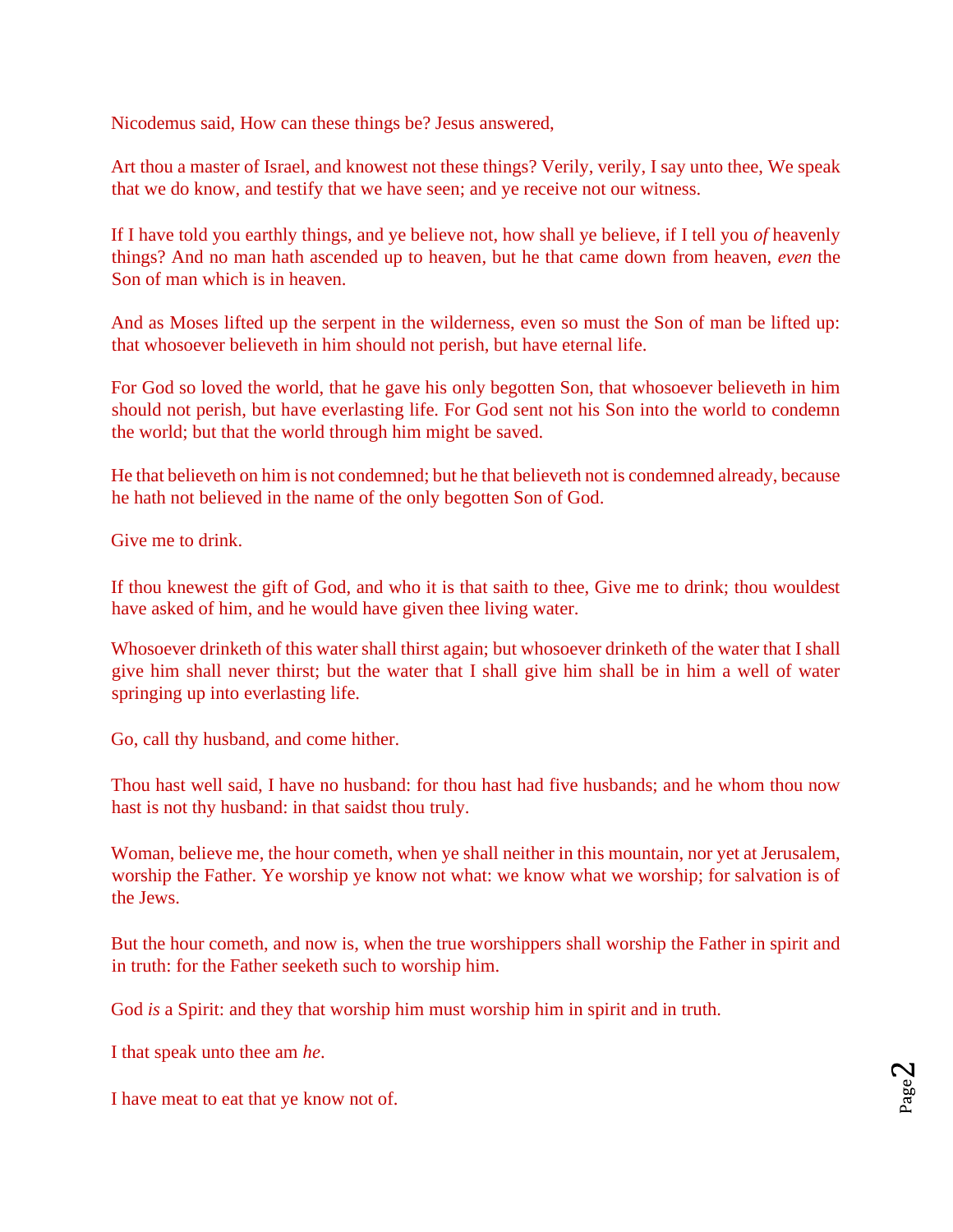My meat is to do the will of him that sent me, and to finish his work.

Say not ye, There are yet four months, and then cometh harvest? Behold, I say unto you, Lift up your eyes, and look on the fields; for they are white already to harvest. And he that reapeth receiveth wages, and gathereth fruit unto life eternal: that both he that soweth and he that reapeth may rejoice together.

And herein is that saying true, One soweth, and another reapeth.

I sent you to reap that whereon ye bestowed no labor: other men labored, and ye are entered into their labor.

Except ye see signs and wonders, ye will not believe.

Go thy way: thy son liveth.

Wilt thou be made whole?

Rise, take up thy bed, and walk.

Behold, thou art made whole: sin no more, lest a worse thing come unto thee.

My Father worketh hitherto, and I work.

Verily, verily, I say unto you, The Son can do nothing of himself, but what he seeth the Father do: for what things soever he doeth, these also doeth the Son likewise. For the Father loveth the Son, and sheweth him all things that himself doeth: and he will shew him greater works than these, that ye may marvel.

For as the Father raiseth up the dead, and quickeneth *them;* even so the Son quickeneth whom he will.

For the Father judgeth no man, but hath committed all judgment unto the Son; that all men should honor the Son, even as they honor the Father. He that honoreth not the Son honoreth not the Father which hath sent him.

Verily, verily, I say unto you, He that heareth my word, and believeth on him that sent me, hath everlasting life, and shall not come into condemnation; but is passed from death unto life.

Verily, verily, I say unto you. The hour is coming, and now is, when the dead shall hear the voice of the Son of God: and they that hear shall live. For as the Father hath life in himself; so hath he given to the Son to have life in himself; and hath given him authority to execute judgment also because he is the Son of man. Marvel not at this: for the hour is coming, in the which all that are in the graves shall hear his voice, and shall come forth; they that have done good, unto the resurrection of life; and they that have done evil, unto the resurrection of damnation.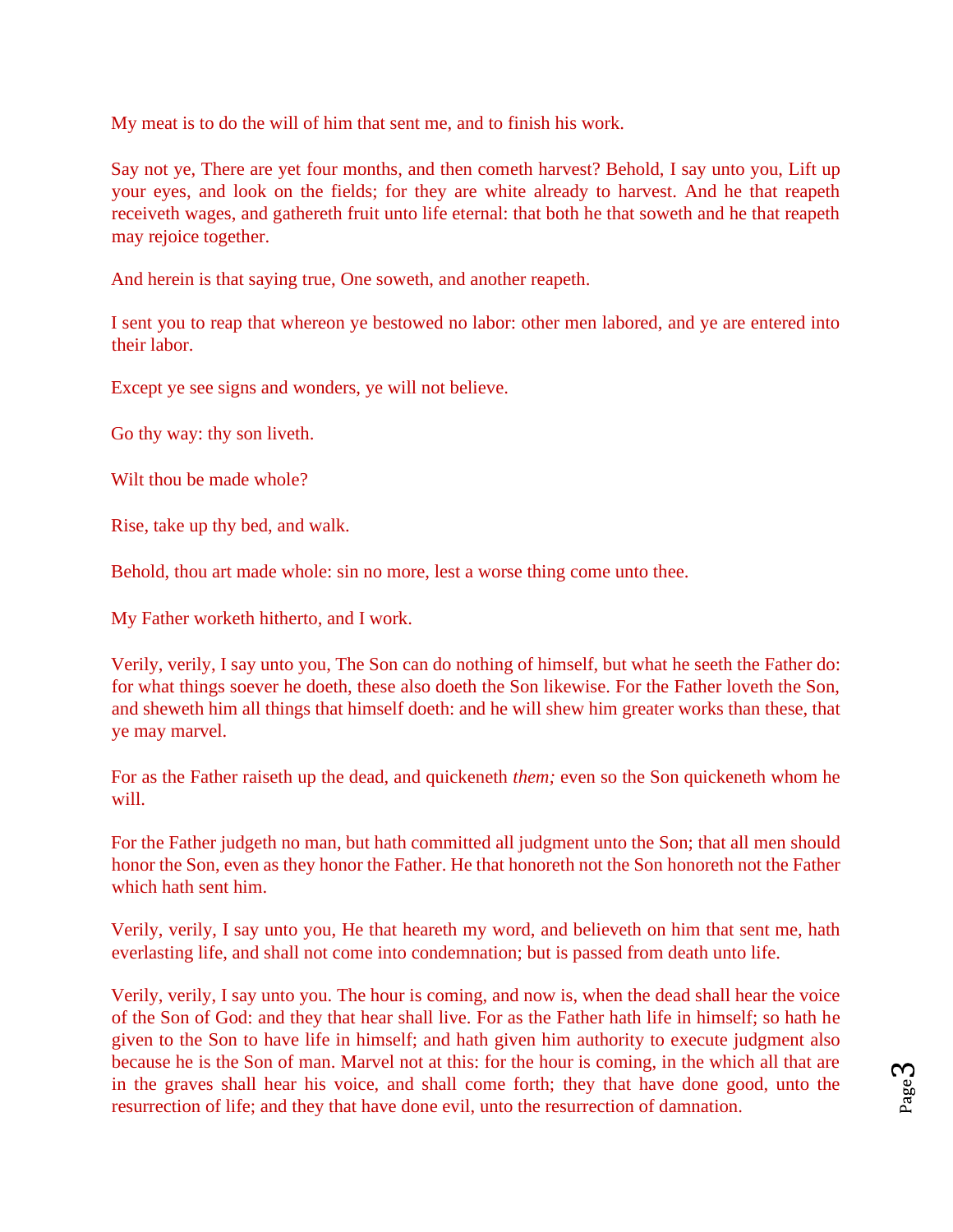I can of mine own self do nothing: as I hear, I judge: and my judgment is just; because I seek not mine own will, but the will of the Father which hath sent me. If I bear witness of myself, my witness is not true.

There is another that beareth witness of me; and I know that the witness which he witnesseth of me is true.

Ye sent unto John, and he bare witness unto the truth. But I receive not testimony from man: but these things I say, that ye might be saved. He was a burning and a shining light: and we were willing for a season to rejoice in his light.

But I have greater witness than *that* of John: for the works which the Father hath given me to finish, the same works that I do, bear witness of me, that the Father hath sent me. And the Father himself, which hath sent me, hath borne witness of me. Ye have neither heard his voice at any time, nor seen his shape. And ye have not his word abiding in you: for whom he hath sent, him ye believe not.

Search the Scriptures; for in them ye think ye have eternal life: and they are they which testify of me. And ye will not come to me, that ye might have life.

I receive not honor from men. But I know you, that ye have not the love of God in you. I am come in my Father's name, and ye receive me not: if another shall come in his own name, him ye will receive. How can ye believe, which receive honor one of another, and seek not the honor that*cometh* from God only?

[Th](http://www.sacred-texts.com/bib/csj/csj015.htm#fn_8)e Spirit of the Lord *is* upon me, because he hath anointed me to preach the gospel to the poor; he hath sent me to heal the brokenhearted, to preach deliverance to the captives, and recovering of sight to the blind, to set at liberty them that are bruised, to preach the acceptable year of the Lord.

This day is this Scripture fulfilled in your ears.

Ye will surely say unto me this proverb, Physician, heal thyself: whatsoever we have heard done in Capernaum, do also here in thy country.

Verily I say unto you, No prophet is accepted in his own country.

But I tell you of a truth, many widows were in Israel in the days of Elias, when the heaven was shut up three years and six months, when great famine was throughout all the land; but unto none of them was Elias sent, save unto Sarepta, a *city* of Sidom, unto a woman *that was* a widow.

And many lepers were in Israel in the time of Eliseus the prophet: and none of them was cleansed, saving Naaman the Syrian.

The time is fulfilled, and the kingdom of heaven is at hand: repent ye, and believe the gospel. Repent: for the kingdom of God is at hand.

 $J_{\rm age}$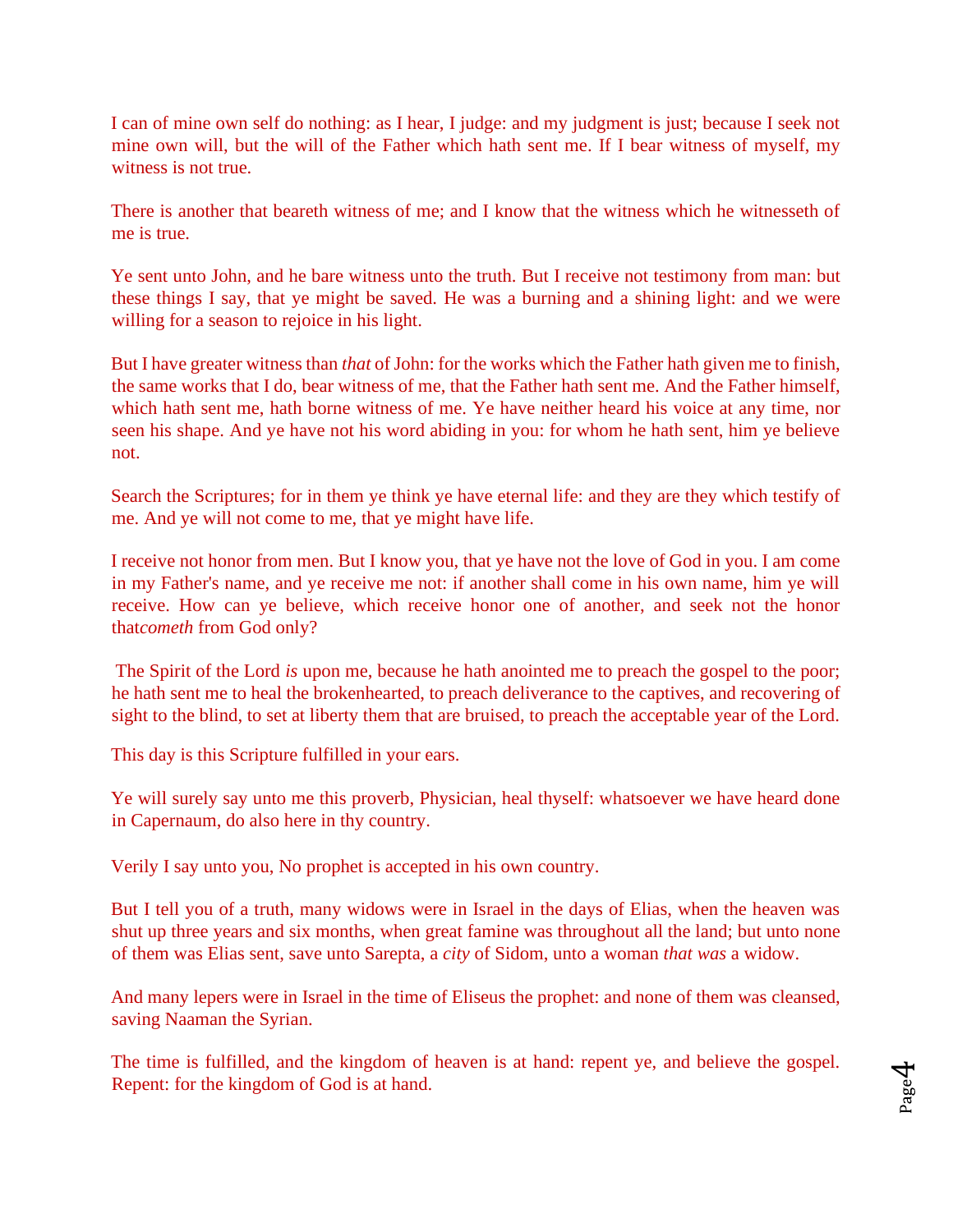Come ye after me, and I will make you to become fishers of men. Follow me.

Hold thy peace, and come out of him.

I must preach the kingdom of God to other cities also: for therefore am I sent.

Let us go into the next towns, that I may preach there also: for therefore came I forth.

Blessed *are* the poor in spirit: for theirs is the kingdom of heaven. Blessed *are* they that mourn: for they shall be comforted. Blessed *are* the meek: for they shall inherit the earth. Blessed *are* they which do hunger and thirst after righteousness: for they shall be filled. Blessed *are* the merciful: for they shall obtain mercy. Blessed *are* the pure in heart: for they shall see God. Blessed *are* the peacemakers: for they shall be called the children of God. Blessed *are* they which are persecuted for righteousness' sake: for theirs is the kingdom of heaven.

Blessed are ye, when *men* shall revile you, and persecute *you*, and shall say all manner of evil against you falsely, for my sake.

Rejoice, and be exceeding glad: for great *is* your reward in heaven: for so persecuted they the prophets which were before you.

Ye are the salt of the earth; but if the salt have lost his savor, wherewith shall it be salted? it is thenceforth good for nothing, but to be cast out, and to be trodden under foot of men.

Ye are the light of the world. A city that is set on a hill cannot be hid. Neither do men light a candle, and put it under a bushel, but on a candlestick; and it giveth light unto all that are in the house. Let your light so shine before men, that they may see your good works, and glorify your Father which is in heaven.

Think not that I am come to destroy the law, or the prophets: I am not come to destroy, but to fulfil. For verily I say unto you, Till heaven and earth pass, one jot or one tittle shall in no wise pass from the law, till all be fulfilled.

Whosoever therefore shall break one of these least commandments, and shall teach men so, he shall be called the least in the kingdom of heaven: but whosoever shall do and teach *them*, the same shall be called great in the kingdom of heaven. For I say unto you, That except your righteousness shall exceed *the righteousness* of the scribes and Pharisees, ye shall in no case enter into the kingdom of heaven.

Ye have heard that it was said by them of old time, Thou shalt not kill; and whosoever shall kill shall be in danger of the judgment: but I say unto you, That whosoever is angry with his brother without a cause shall be in danger of the judgment: and whosoever shall say to his brother, Raca,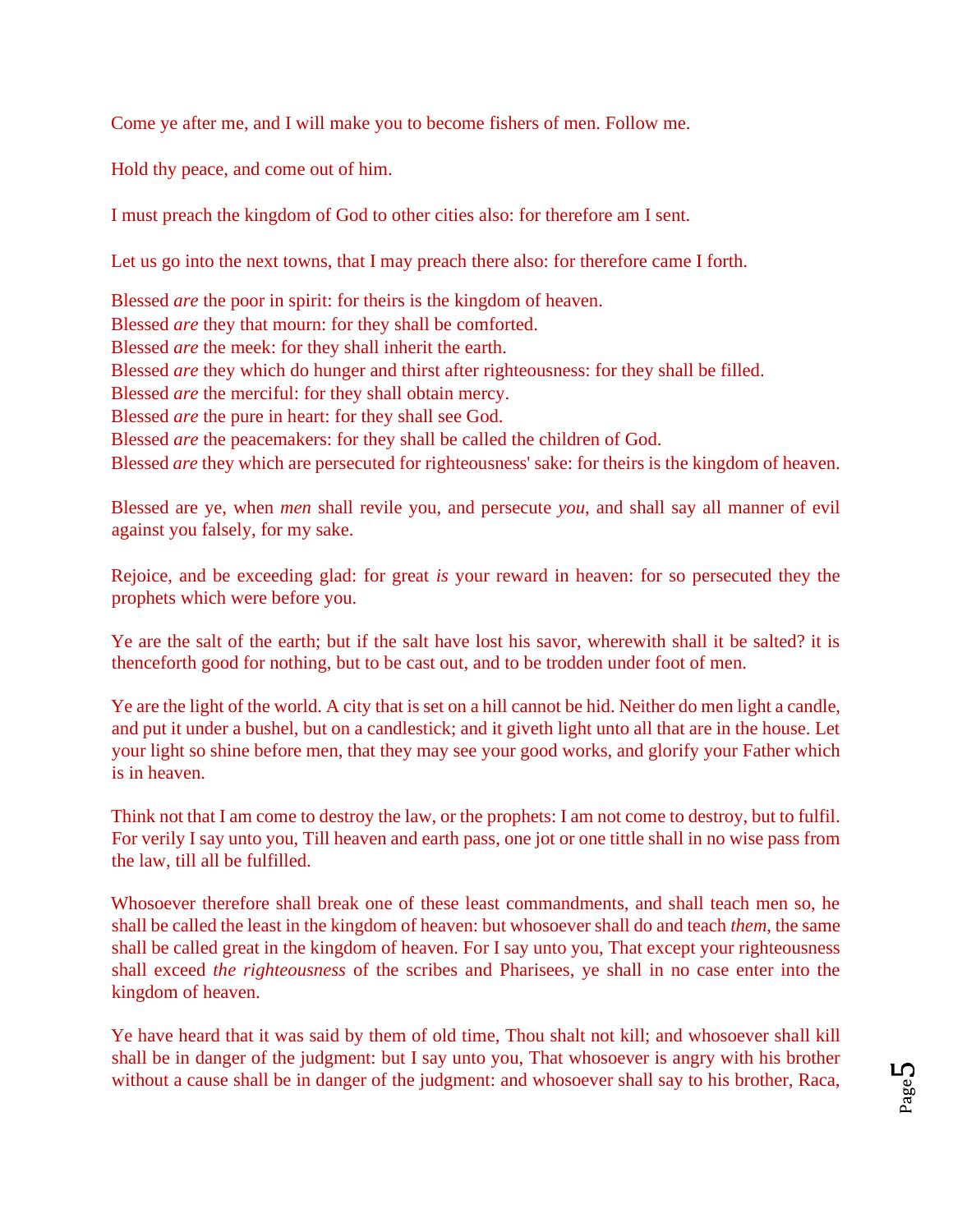shall be in danger of the council: but whosoever shall say, Thou fool, shall be in danger of hell fire.

Therefore if thou bring thy gift to the altar, and there rememberest that thy brother hath aught against thee; leave there thy gift before the altar, and go thy way; first be reconciled to thy brother, and then come and offer thy gift.

Agree with thine adversary quickly, while thou art in the way with him; lest at any time the adversary deliver thee to the judge, and the judge deliver thee to the officer, and thou be cast into prison. Verily I say unto thee, Thou shalt by no means come out thence, till thou hast paid the uttermost farthing.

Ye have heard that it was said by them of old time, Thou shalt not commit adultery: but I say unto you, That whosoever looketh on a woman to lust after her hath committed adultery with her already in his heart.

And if thy right eye offend thee, pluck it out, and cast *it* from thee: for it is profitable for thee that one of thy members should perish, and not *that* thy whole body should be cast into hell. And if thy right hand offend thee, cut it off, and cast *it* from thee, for

t is profitable for thee that one of thy members should perish, and not *that*thy whole body should be cast into hell.

It hath been said, Whosoever shall put away his wife, let him give her a writing of divorcement: but I say unto you, That whosoever shall put away his wife, saving for the cause of fornication, causeth her to commit adultery: and whosoever shall marry her that is divorced cornmitteth adultery[.](http://www.sacred-texts.com/bib/csj/csj017.htm#fn_10)

Again, ye have heard that it hath been said by them of old time, Thou shalt not forswear thyself, but shalt perform unto the Lord thine oaths: but I say unto you, Swear not at all; neither by heaven; for it is God's throne: nor by the earth; for it is his footstool: neither by Jerusalem; for it is the city of the great King. Neither shalt thou swear by thy head, because thou canst not make one hair white or black. But let your communication be, Yea, yea; Nay, nay: for whatsoever is more than these cometh of evil.

Ye have heard that it hath been said, An eye for an eye, and a tooth for a tooth: but I say unto you, That ye resist not evil: but whosoever shall smite thee on thy right cheek, turn to him the other also. And if any man will sue thee at the law, and take away thy coat, let him have *thy* cloak also. And whosoever shall compel thee to go a mile, go with him twain. Give to him that asketh thee, and from him that would borrow of thee turn not thou away.

Ye have heard that it hath been said, Thou shalt love thy neighbor, and hate thine enemy: but I say unto you,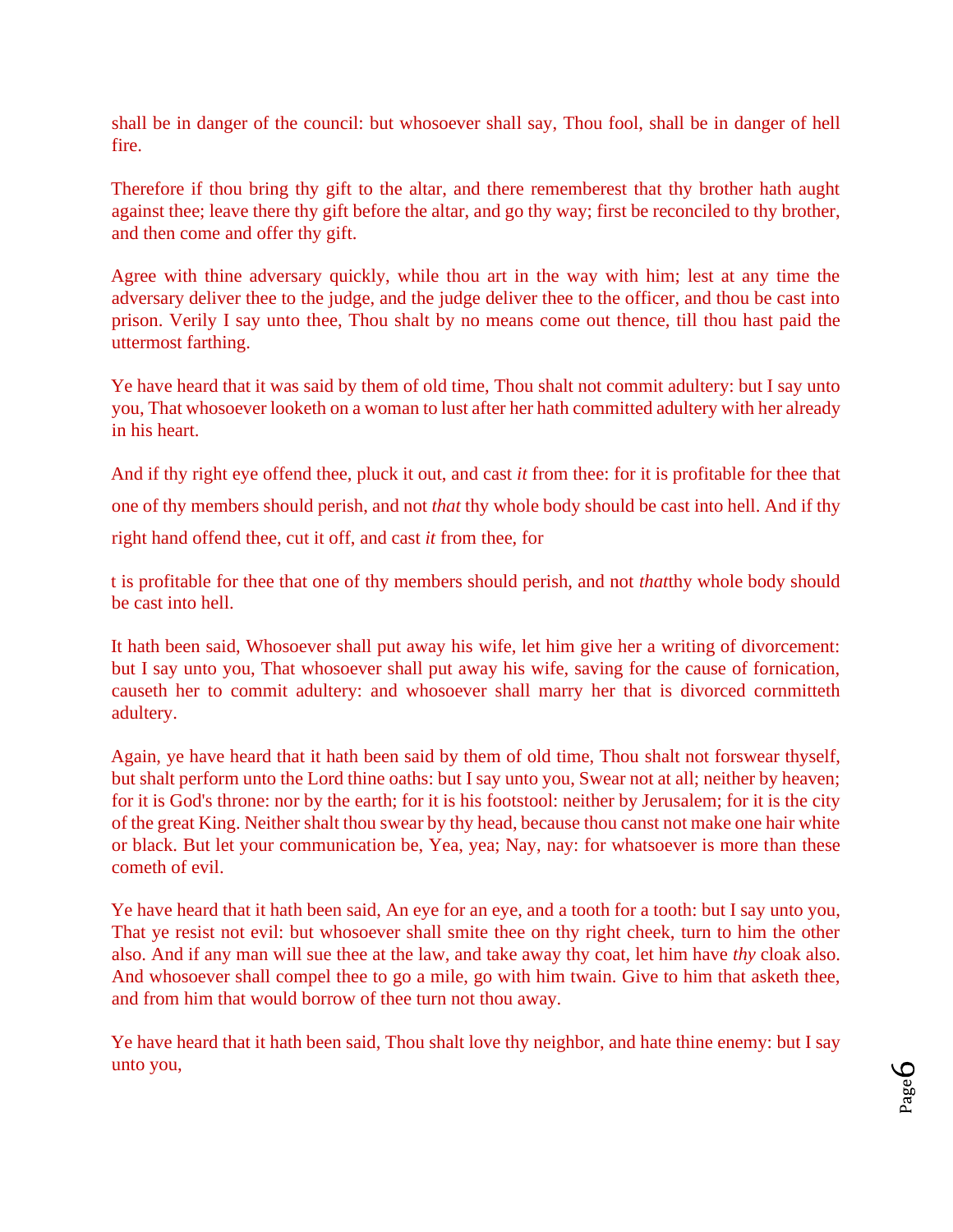[Lo](http://www.sacred-texts.com/bib/csj/csj017.htm#fn_11)ve your enemies, bless them that curse you, do good to them that hate you, and pray for them which despitefully use you, and persecute you; that ye may be the children of your Father which is in heaven: for he maketh his sun to rise on the evil and on the good, and sendeth rain on the just and on the unjust.

For if ye love them which love you, what reward have ye? do not even the publicans the same? And if ye salute your brethren only, what do ye more *than others?* do not even the publicans so?

Be ye therefore perfect, even as your Father, which is in heaven is perfect.

TAKE heed that ye do not your alms before men, to be seen of them; otherwise ye have no reward of your Father which is in heaven. Therefore when thou doest *thine* alms, do not sound a trumpet before thee, as the hypocrites do in the synagogues and in the streets, that they may have glory of men. Verily I say unto you, They have their reward. But when thou doest alms, let not thy left hand know what thy right hand doeth: that thine alms may be in secret: and thy Father which seeth in secret himself shall reward thee openly.

And when thou prayest, thou shalt not be as the hyprocites are: for they love to pray standing in the synagogues and in the corners of the streets, that they may be seen of men. Verily I say unto you, They have their reward. But thou, when thou prayest, enter into thy closet, and when thou hast shut thy door, pray to thy Father which is in secret; and thy Father which seeth in secret shall reward thee openly.

But when ye pray, use not vain repetitions, as the heathen *do:* for they think that they shall be heard for their much speaking. Be not ye therefore like unto them: for your Father knoweth what things ye have need of, before ye ask him.

After this manner therefore pray ye:

Our Father which art in heaven, Hallowed be thy name. Thy kingdom come. Thy will be done in earth, as *it is* in heaven.

Give us this day our daily bread. And forgive us our debts, as we forgive our debtors.

And lead us not into temptation, but deliver us from evil:

For thine is the kingdom, and the power, and the glory, for ever. Amen.

For if ye forgive men their trespasses, your heavenly Father will also forgive you: but if ye forgive not men thei[r](http://www.sacred-texts.com/bib/csj/errata.htm#0) [trespasses,](http://www.sacred-texts.com/bib/csj/errata.htm#0) neither will your Father forgive your trespasses.

Moreover when ye fast, be not, as the hypocrites, of a sad countenance: for they disfigure their faces, that they may appear unto men to fast. Verily I say unto you, They have their reward. But thou, when thou fastest, anoint thy head, and wash thy face; that thou appear not unto men to fast,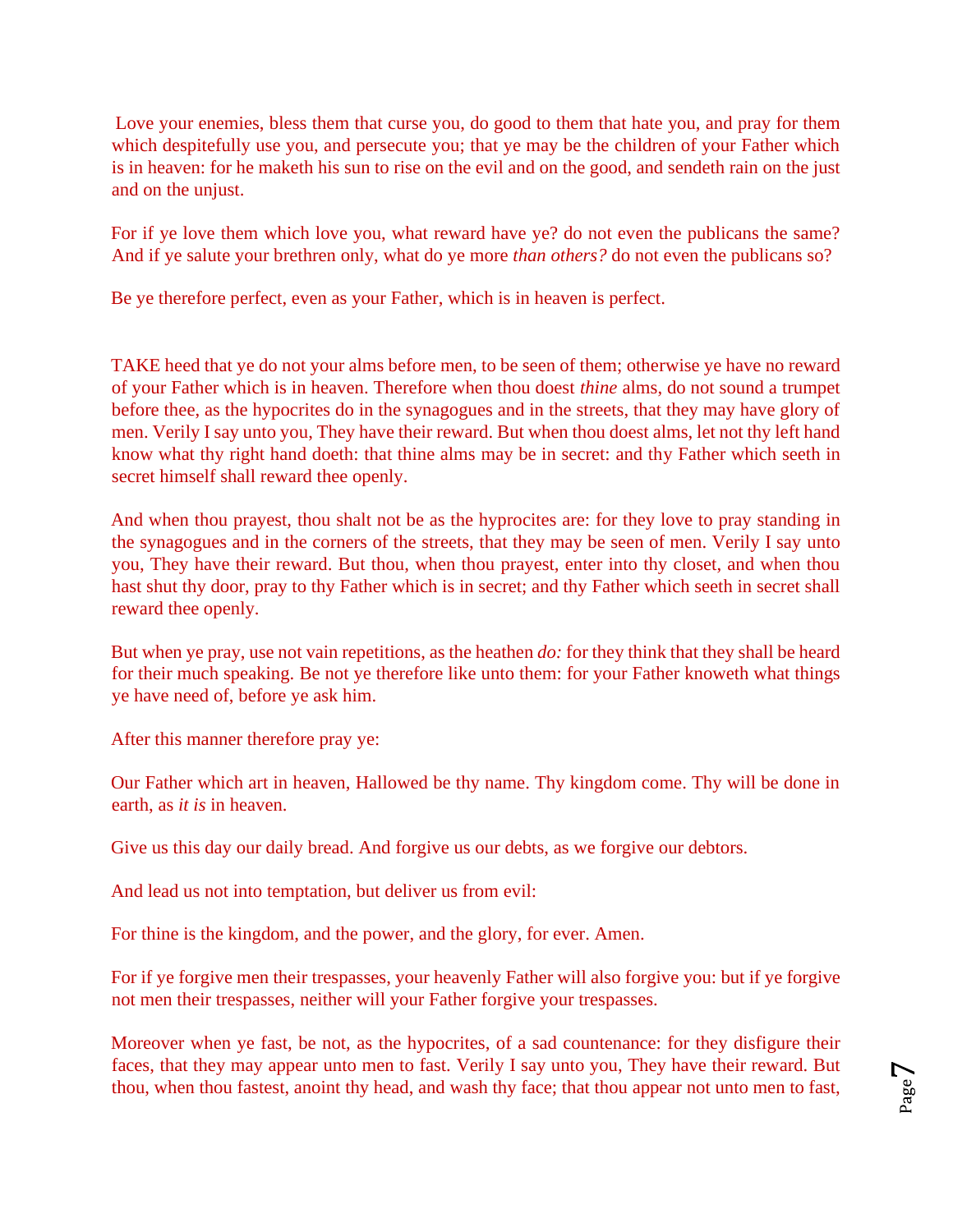but unto thy Father which is in secret: and thy Father, which seeth in secret, shall reward thee openly.

Lay not up for yourselves treasures upon earth, where moth and rust doth corrupt, and where thieves break through and steal: but lay up for yourselves treasures in heaven, where neither moth nor rust doth corrupt, and where thieves do not break through nor steal. For where your treasure is, there will your heart be also.

The light of the body is the eye: if therefore thine eye be single, thy whole body shall be full of light. But if thine eye be evil, thy whole body shall be full of darkness. If therefore the light that is in thee be darkness, how great*is* that darkness!

No man can serve two masters: for either he will hate the one, and love the other: or else he will hold to the one, and despise the other. Ye cannot serve God and mammon.

Therefore I say unto you, Take no thought for your life, what ye

shall eat, or what ye shall drink; nor yet for your body, what ye shall put on. Is not the life more than meat, and the body than raiment? Behold the fowls of the air: for they sow not, neither do they reap, nor gather into barns; yet your heavenly Father feedeth them. Are ye not much better than they?

Which of you by taking thought can add one cubic unto his stature? And why take ye thought for raiment? Consider the lilies of the field, how they grow; they toil not, neither do they spin; and yet I say unto you, That even Solomon in all his glory was not arrayed like one of these. Wherefore, if God so clothe the grass of the field, which to day is, and to morrow is cast into the oven, *shall he* not much more *clothe* you, O ye of little faith?

Therefore take no thought, saying, What shall we eat? or, What shall we drink? or, Wherewithal shall we be clothed? (for after all these things do the Gentiles seek) for your heavenly Father knoweth that ye have need of all these things.

But seek ye first the kingdom of God, and his righteousness; and all these things shall be added unto you. Take therefore no thought for the morrow: for the morrow shall take thought for the things of itself. Sufficient unto the day *is* the evil thereof.

JUDGE not, that ye be not judged. For with what judgment ye judge, ye shall be judged: and with what measure ye mete, it shall be measured to you again.

And why beholdest thou the mote that is in thy brother's eye, but considerest not the beam that is in thine own eye? Or how wilt thou say to thy brother, Let me pull out the mote out of thine eye; and, behold, a beam*is* in thine own eye? Thou hypocrite, first cast out the beam out of thine own eye; and then shalt thou see clearly to cast out the mote out of thy brother's eye.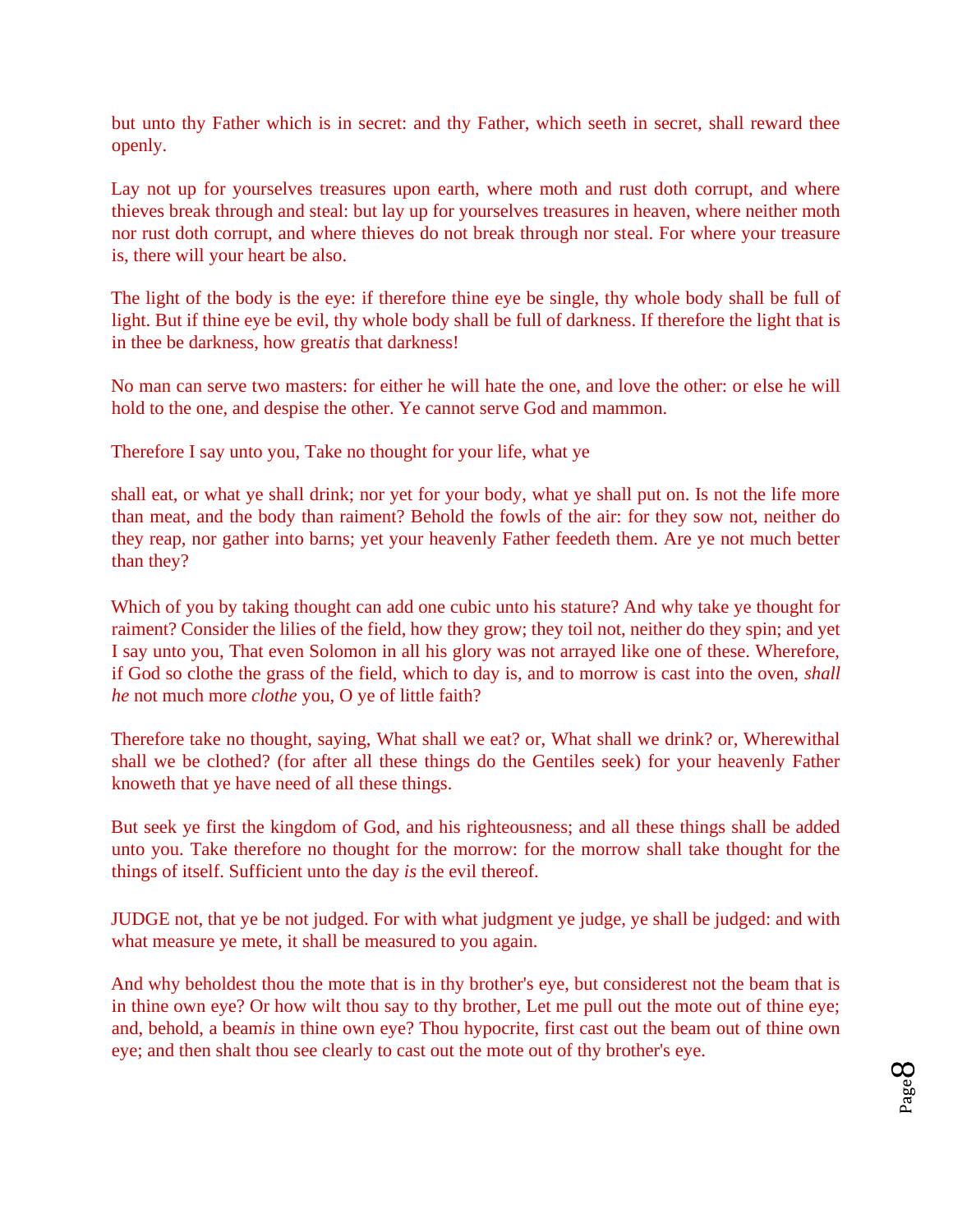Give not that which is holy unto the dogs, neither cast ye your pearls before swine, lest they trample them under their feet, and turn again and rend you.

Ask, and it shall be given you; seek, and ye shall find; knock, and it shall be opened unto you: for every one that asketh receiveth; and he that seeketh findeth; and to him that knocketh it shall be opened.

Or what man is there of you, whom if his son ask bread, will he give him a stone? Or if he asks a fish, will he give him a serpent? If ye then, being evil, know how to give good gifts unto your children, how much more shall your Father which is in heaven give good things to them that ask him?

[Th](http://www.sacred-texts.com/bib/csj/csj019.htm#fn_12)erefore all things whatsoever ye would that men should do to you, do ye even so to them: for this is the law and the prophets.

Enter ye in at the strait gate: for wide *is* the gate, and broad *is* the way, that leadeth to destruction, and many there be which go in thereat: because strait *is* the gate, and narrow *is* the way, which leadeth unto life, and few there be that find it.

Beware of false prophets, which come to you in sheep's clothing, but inwardly they are ravening wolves. Ye shall know them by their fruits. Do men gather grapes of thorns, or figs of thistles? Even so every good tree bringeth forth good fruit; but a corrupt tree bringeth forth evil fruit. A good tree cannot bring forth evil fruit, neither can a corrupt tree bring forth good fruit. Every tree that bringeth not forth good fruit is hewn down, and cast into the fire. Wherefore by their fruits ye shall know them.

Not every one that saith unto me, Lord, Lord, shall enter into the kingdom of heaven; but he that doeth the will of my Father which is in heaven. Many will say to me in that day, Lord, Lord, have we not prophesied in thy name? and in thy name have cast out devils? and in thy name done many wonderful works? And then will I profess unto them, I never knew you: depart from me, ye that work iniquity.

Therefore whosoever heareth these sayings of mine, and doeth them, I will liken him unto a wise man, which built his house upon a rock: and the rain descended, and the floods came, and the winds blew, and beat upon that house: and it fell not: for it was founded upon a rock.

And every one that heareth these sayings of mine, and doeth them not, shall be likened unto a foolish man, which built his house upon the sand: and the rain descended, and the floods came, and the winds blew, and beat upon that house; and it fell: and great was the fall of it.

I will; be thou clean.

See thou tell no man; but go thy way: say nothing to any man. Shew thyself to the priest, and offer the gift for thy cleansing, those things which Moses commanded, for a testimony unto them.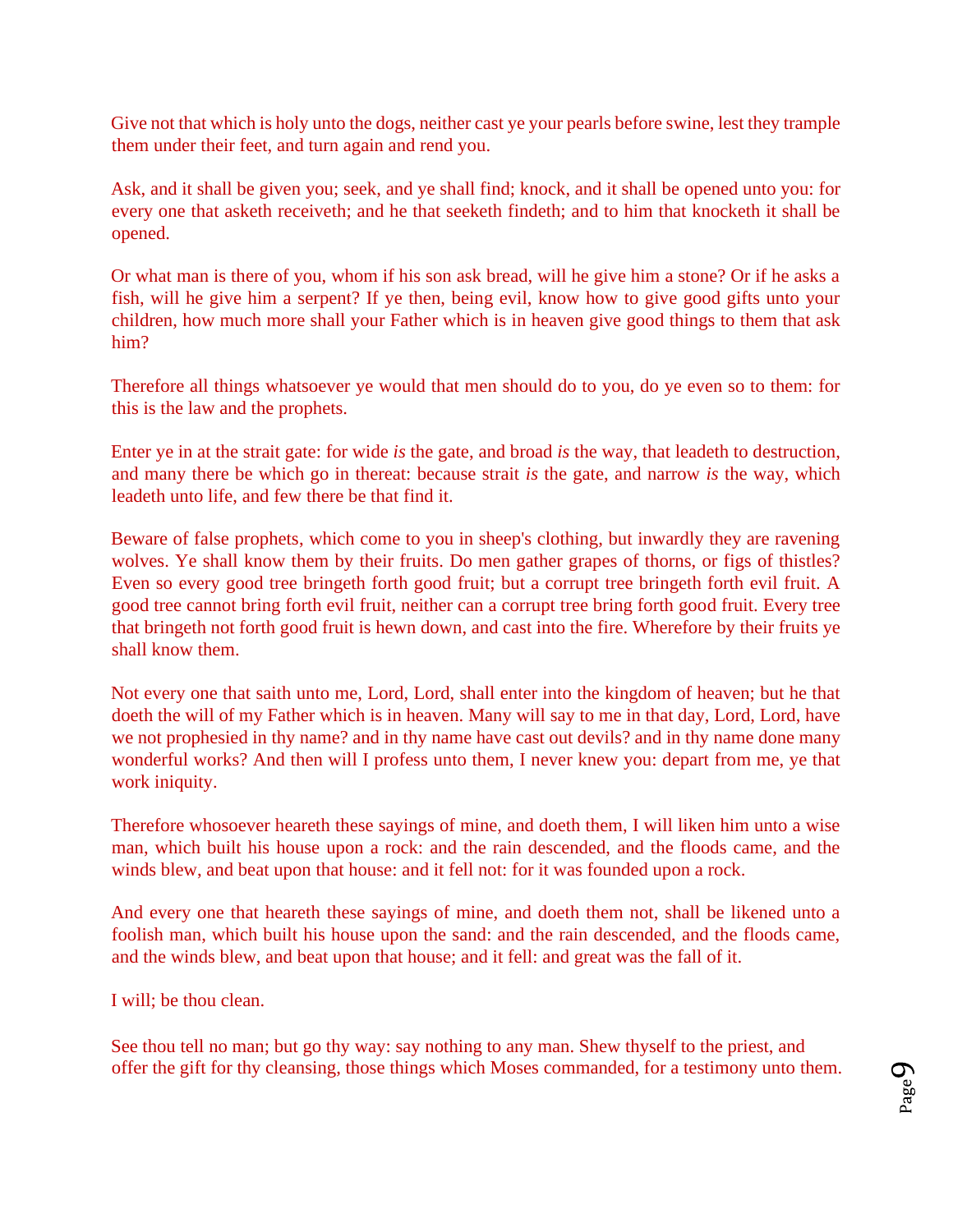Launch out into the deep, and let down your nets for a draught.

Fear not; from henceforth thou shalt catch men.

Son, be of good cheer; thy sins be forgiven thee[.](http://www.sacred-texts.com/bib/csj/csj020.htm#fn_14)

What reason ye in your hearts? Why reason ye these things? Wherefore think ye evil? Whether is it easier to say to the sick of the palsy, Thy sins be forgiven thee; or to say, Arise, and take up thy bed, and walk? But that ye may know that the Son of man hath power on earth to forgive sins,

I say unto thee, Arise, and take up thy couch, and go thy way into thine house.

Follow me.

They that be whole need not a physician, but they that are sick. But go ye and learn what that meaneth. I will have mercy, and not sacrifice[:](http://www.sacred-texts.com/bib/csj/csj021.htm#fn_17) for I am not come to call the righteous, but sinners to repentance.

Can ye make the children of the bridechamber fast, while the bridegroom is with them? as long as they have the bridegroom with them, they cannot fast. But the days will come, when the bridegroom shall be taken away from them, and then shall they fast in those days.

No man also seweth a piece of new cloth upon an old garment; else the new piece that filleth it up agreeth not with the old: it taketh away from the old, and the rent is made worse.

And no man putteth new wine into old bottles: [\\*el](http://www.sacred-texts.com/bib/csj/csj022.htm#fn_18)se the bottles will be marred: the new wine will burst the bottles, and be spilled, and the bottles shall perish. But new wine must be put into new bottles; and both are preserved.

No man also having drunk old *wine* straightway desireth new; for he saith, The old is better.

Have ye never read so much as this: what David did, when himself was a hungered, and had need, he, and they which were with him: how he went into the house of God in the days of Abiathar the high priest, and did take and eat the shewbread, and gave also to them which were with him, which was not lawful for him to eat, neither for them which were with him, but for the priests alone?

Or have ye not read in the law, how that on the sabbath days the priests in the temple profane the sabbath, and are blameless?

But I say unto you, That in this place is *one* greater than the temple. But if ye had known what *this* meaneth, I will have mercy, and not sacrifice, ye would not have condemned the guiltless.

The sabbath was made for man, and not man for the sabbath: therefore the Son of man is Lord even of the sabbath day.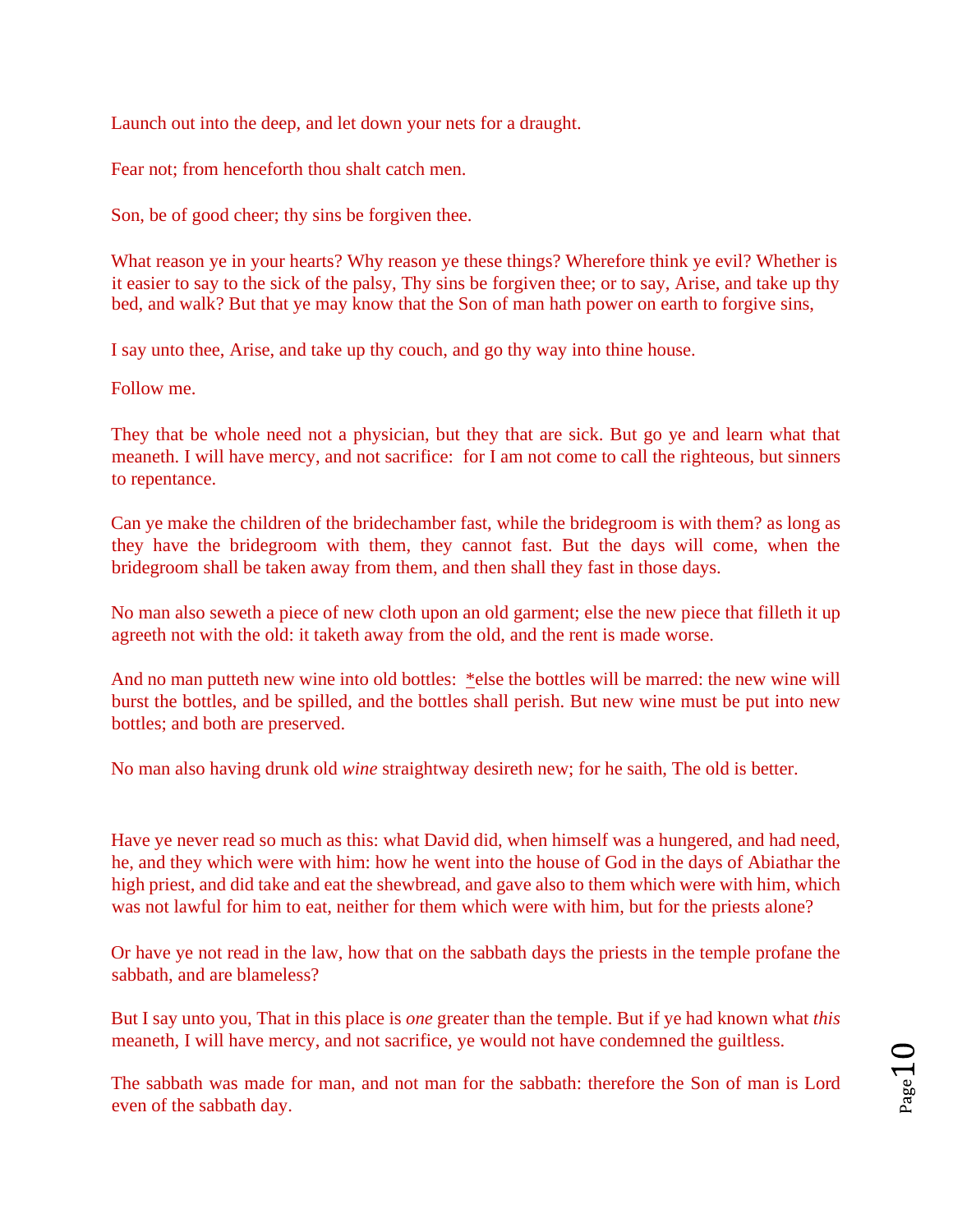Rise up, and stand forth in the midst.

I will ask you one thing: Is it lawful on the sabbath days to do good, or to do evil? to save life, or to kill? to save life, or to destroy it?

What man shall there be among you, that shall have one sheep, and if it fall into a pit on the sabbath day, will he not lay hold on it, and lift it out? How much then is a man better than a sheep? Wherefore it is lawful to do well on the sabbath days.

Stretch forth thine hand.

How can Satan cast out Satan?

And if a kingdom be divided against itself, that kingdom cannot stand. And if a house be divided against itself, that house cannot stand. And if Satan rise up against himself, and be divided, he cannot stand, but hath an end.

No man can enter into a strong man's house, and spoil his goods, except he will first bind the strong man; and then he will spoil his house.

Verily I say unto you, All sins shall be forgiven unto the sons of men, and blasphemies wherewith soever they shall blaspheme: but he that shall blaspheme against the Holy Ghost hath never forgiveness, but is in danger of eternal damnation.

[Wh](http://www.sacred-texts.com/bib/csj/csj022.htm#fn_20)en the unclean spirit is gone out of a man, he walketh through dry places, seeking rest: and finding none, he saith, I will return unto my house whence I came out. And when he cometh, he findeth *it* swept and garnished. Then goeth he, and taketh *to him* seven other spirits more wicked than himself; and the last *state* of that man is worse than the first.

Blessed *be ye* poor: for yours is the kingdom of God.

Blessed *are ye* that hunger now: for ye shall be filled.

Blessed *are ye* that weep now: for ye shall laugh.

Blessed are ye, when men shall have you, and when they shall separate you *from their company*, and shall reproach *you*, and cast out your name as evil, for the Son of man's sake.

Before ye in that day, and leap for joy: for, behold, your reward *is* great in heaven: for in the like manner did their fathers unto the prophets.

But woe unto you that are rich! for ye have received your consolation.

Woe unto you that are full! for ye shall hunger.

Woe unto you that laugh now! for ye shall mourn and weep.

Woe unto you, when all men shall speak well of you! for so did their fathers to the false prophets.

But I say unto you which hear,

Love your enemies, do good to them which hate you, bless them that curse you, and pray for them which despitefully use you.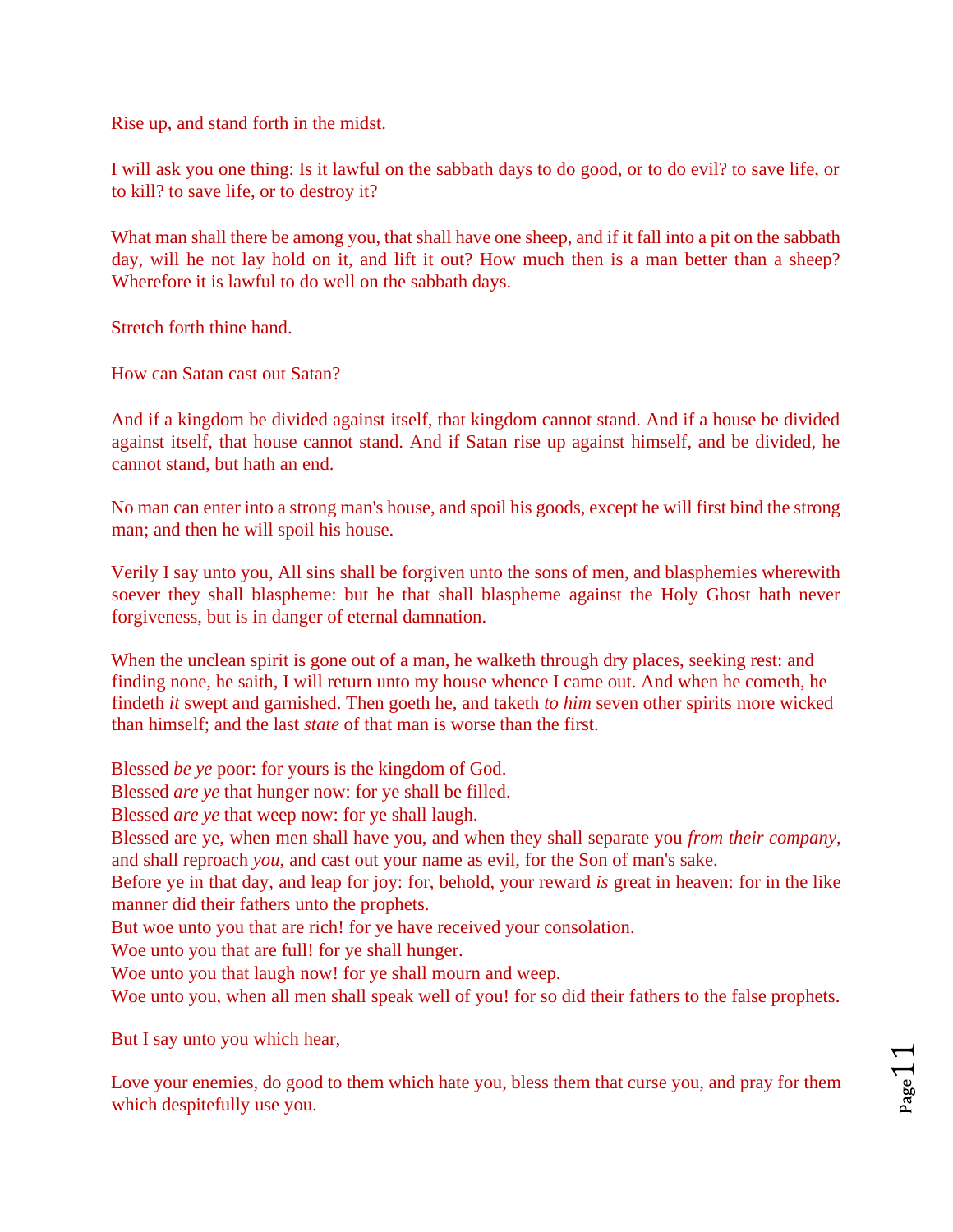And unto him that smiteth thee on the *one* cheek offer also the other; and him that taketh away by cloak forbid not *to take thy* coat also.

Give to every man that asketh of thee; and of him that taketh away thy goods ask *them* not again.

[An](http://www.sacred-texts.com/bib/csj/csj023.htm#fn_22)d as ye would that men should do to you, do ye also to them likewise.

For if ye love them which love you, what thank have ye? for sinners also love those that love them. And if ye do good to them which do good to you, what thank have ye? for sinners also do even the same. And if ye lend *to them* of whom ye hope to receive, what thank have ye? for sinners also lend to sinners, to receive as much again.

But love ye your enemies, and do good, and lend, hoping for nothing again; and your reward shall be great, and ye shall be the children of the Highest: for he is kind unto the unthankful and *to* the evil. Be ye therefore merciful, as your Father also is merciful.

Judge not, and ye shall not be judged: condemn not, and ye shall not be condemned: forgive, and ye shall be forgiven:

Give, and it shall be given unto you; good measure, pressed down, and shaken together, and running over, shall men give into your bosom. For with the same measure that ye mete withal it shall be measured to you again.

Can the blind lead the blind? shall they not both fall into the ditch? The disciple is not above his master: but every one that is perfect shall be as his master.

And why beholdest thou the mote that is in thy brother's eye, but perceivest not the beam that is in thine own eye? Either how canst thou say to thy brother, Brother, let me pull out the mote that is in thine eye, when thou thyself beholdest not the beam that is in thine own eye? Thou hypocrite, cast out first the beam out of thine own eye, and then shalt thou see clearly to pull out the mote that is in thy brother's eye.

For a good tree bringeth not forth corrupt fruit; neither doth a corrupt tree bring forth good fruit.

For every tree is known by his own fruit. For of thorns men do not gather figs, nor of a bramble bush gather they grapes.

A good man out of the good treasure of his heart bringeth forth that which is good; and an evil man out of the evil treasure of his heart bringeth forth that which is evil: for of the abundance of the heart his mouth speaketh.

And why call ye me, Lord, Lord, and do not the things which I say? Whosoever cometh to me, and heareth my sayings, and doeth them, I will shew you to whom he is like: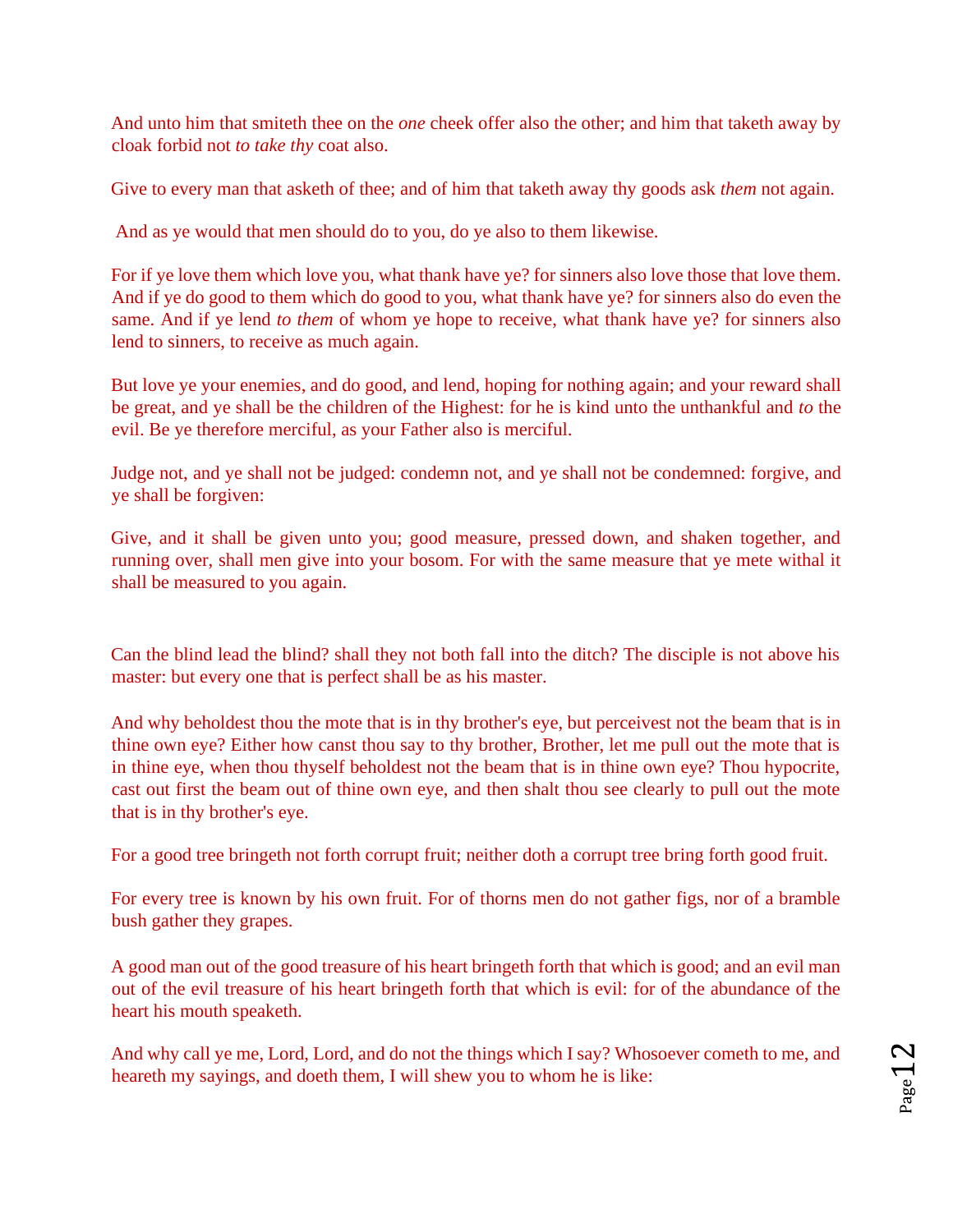He is like a man which built a house, and digged deep, and laid the foundation on a rock: and when the flood arose, the stream beat vehemently upon that house, and could not shake it: for it was founded upon a rock. But he that heareth, and doeth not, is like a man that without a foundation built a house upon the earth; against which the stream did beat vehemently, and immediately it fell; and the ruin of that house was great.

I will come and heal him.

Verily I say unto you, I have not found so great faith, no, not in Israel. And I say unto you, That many shall come from the east and west, and shall sit down with Abraham, and Isaac, and Jacob, in the kingdom of heaven: but the children of the kingdom shall be cast out into outer darkness: there shall be weeping and gnashing of teeth.

Go thy way; and as thou hast believed, *so* be it done unto thee.

Weep not.

Young man, I say unto thee, Arise.

Go your way, and tell John again what things ye have seen and heard: how that the blind receive their sight, and the lane walk, the lepers are cleansed, and the deaf hear, the dead are raised up, and the poor have the gospel preached to them. And blessed is he, whosoever shall not be offended [†](http://www.sacred-texts.com/bib/csj/csj026.htm#fn_24) in me.

What went ye out into the wilderness for to see? A reed shaken with the wind? But what went ye out for to see? A man clothed in soft raiment? Behold, they that wear soft *clothing*, they which are gorgeously apparelled, and live delicately, are in kings' courts, in kings' houses.

But what went ye out for to see? A prophet? Yea, I say unto you, and much more than a prophet. For this is *he* of whom it is written, Behold, I send my messenger before thy face, which shall prepare thy way before thee.

Verily, I say unto you, Among them that are born of women there hath not risen a greater prophet than John the Baptist: notwithstanding, he that is least in the kingdom of God is greater than he.

And from the days of John the Baptist until now the kingdom of heaven suffereth violence, and the violent take it by force. For all the prophets and the law prophesied until John. And if ye will receive *it*, this is Elias, which was for to come.

He that hath ears to hear, let him hear.

But whereunto then shall I liken the men of this generation? and to what are they like? They are like unto children sitting in the marketplace, and calling unto their fellows, one to another, and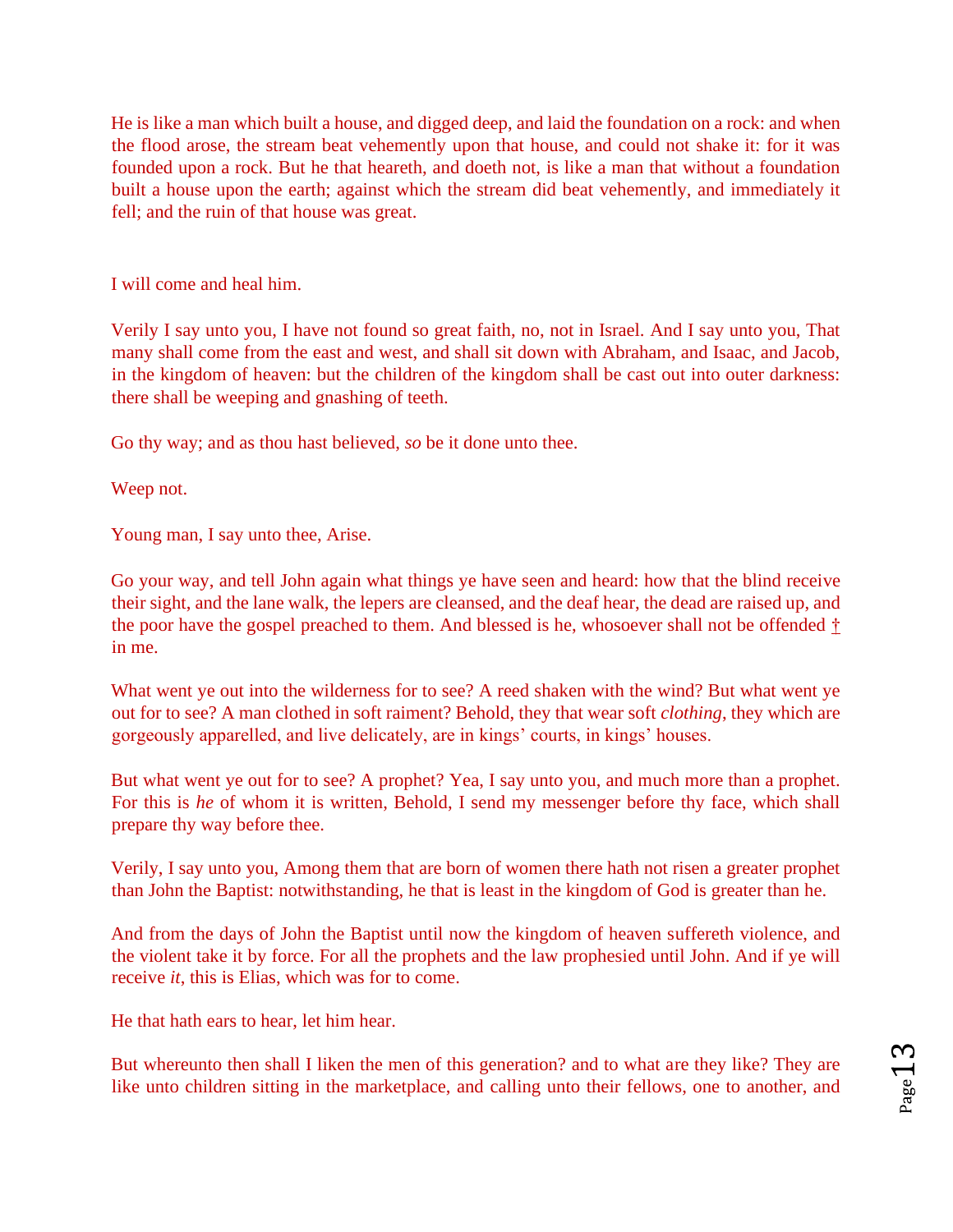saying, We have piped unto you, and ye have not danced; we have mourned unto you, and ye have not lamented: ye have not wept.

For John the Baptist came neither eating bread nor drinking wine; and they say, He hath a devil. The Son of man is come eating and drinking; and they say, Behold a man gluttonous and a winebibber, a friend of publicans and sinners!

Woe unto thee, Chorazin! woe unto thee, Bethsaida! for if the mighty works, which were done in you, had been done in Tyre and Sidon, they would have repented long ago in sackcloth and ashes. But I say untoyou, It shall be more tolerable for Tyre and Sidon at the day of judgment, than for you.

And thou, Capernaum, which are exalted unto heaven, shall be brought down to hell: for if the mighty works, which have been done in thee, had been done in Sodom, it would have remained until this day. But I say unto you, That it shall be more tolerable for the land of Sodom in the day of judgment, than for thee.

I thank thee, O Father, Lord of heaven and earth, because thou hast hid these things from the wise and prudent, and hast revealed them unto babes. Even so, Father: for so it seemed good in thy sight.

All things are delivered unto me of my Father, and no man knoweth the Son, but the Father; neither knoweth any man the Father, save the Son, and he to whomsoever the Son will reveal *him*.

Come unto me, all ye that labor and are heavy laden, and I will give you rest.

Take my yoke upon you, and learn of me; for I am meek and lowly in heart: and ye shall find rest unto your souls. For my yoke *is* easy, and my burden is light.

Simon, I have somewhat to say unto thee:

There was a certain creditor which had two debtors; the one owed five hundred pence, and the other fifty. And when they had nothing to pay, he frankly forgave them both.

Tell me therefore, which of them will love him most?

Thou hast rightly judged.

Seest thou this woman?

I entered into thine house, thou gavest me no water for my feet: but she hath washed my feet with tears, and wiped them with the hairs of her head.

Thou gavest me no kiss: but this woman, since the time I came in, hath not ceased to kiss my feet.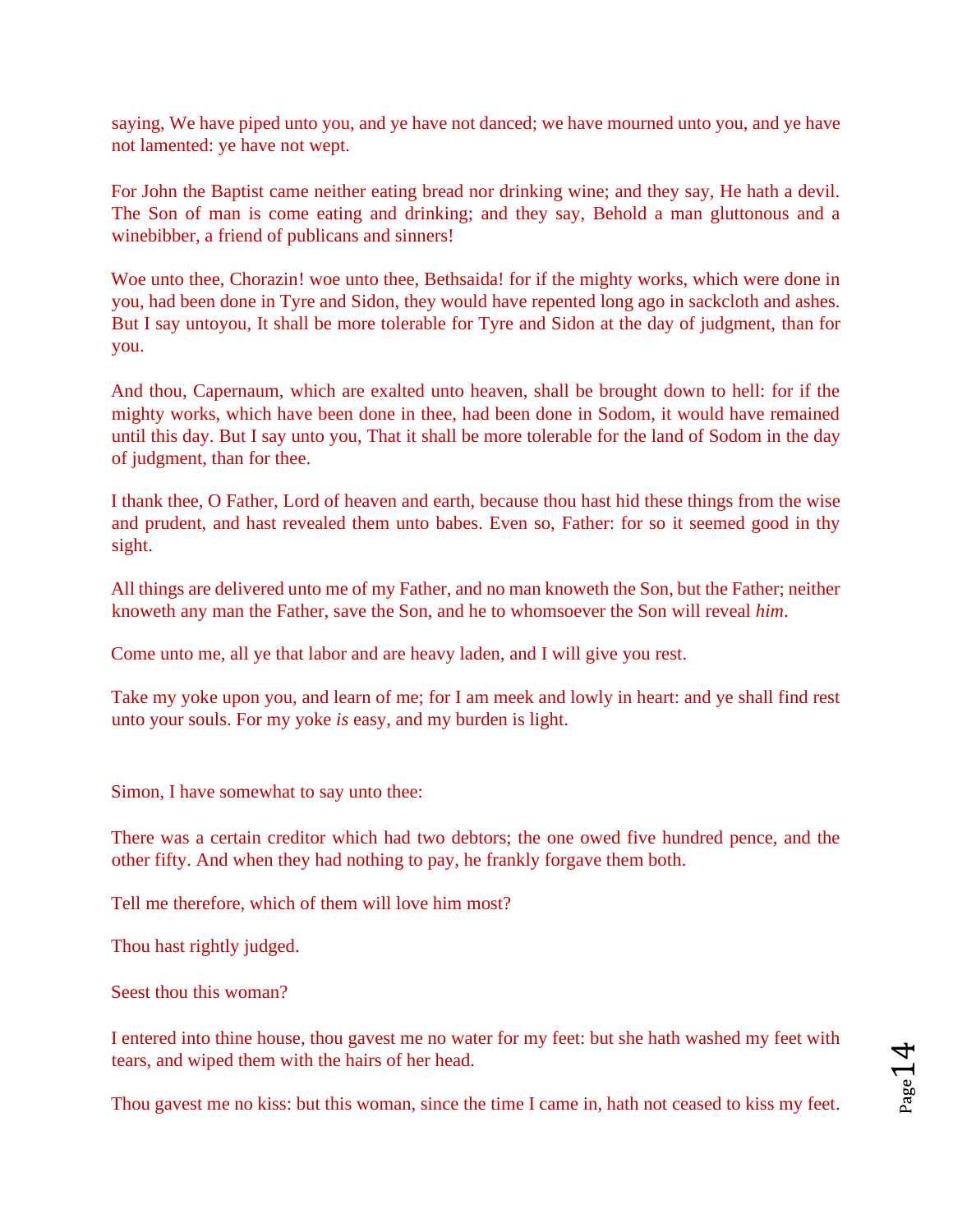My head with oil thou didst not anoint: but this woman hath anointed my feet with ointment.

Wherefore I say unto thee, Her sins, which are many, are forgiven; for she loveth much: but to whom little is forgiven, *the same* loveth little.

Thy sins are forgiven.

Thy faith hath saved thee; go in peace.

[Ev](http://www.sacred-texts.com/bib/csj/csj029.htm#fn_28)ery kingdom divided against itself is brought to desolation; and every city or house divided against itself falleth: *it* shall not stand: and if Satan cast out Satan, he is divided against himself; how shall then his kingdom stand? because ye say that I cast out devils through Beelzebub.

And if I by Beelzebub cast out devils, by whom do your children cast them out? therefore they shall be your judges.

But if I with the finger of God cast out devils by the Spirit of God, no

doubt then the kingdom of God is come unto you.

Or else, how can one enter into a strong man's house, and spoil his goods, except he first bind the strong man? and then he will spoil his house.

When a strong man armed keepeth his palace, his goods are in peace: but when a stronger than he shall come upon him, and overcome him, he taketh from him all his armor wherein he trusted, and divideth the spoils.

He that is not with me is against me; and he that gathereth not with me scattereth abroad.

Therefore I say unto you, All manner of sin and blasphemy shall be forgiven unto the sons of men: but the blasphemy *against* the Holy Ghost shall not be forgiven unto men. And whosoever speaketh a word against the Son of man, it shall be forgiven him: but whosoever speaketh against the Holy Ghost is in danger of eternal damnation: it shall not be forgiven him, neither in this world, neither in the *world* to come.

Either make the tree good, and his fruit good; or else make the tree corrupt: for the tree is known by *his* fruit.

O generation of vipers, how can ye, being evil, speak good things? for out of the abundance of the heart the mouth speaketh. A good man out of the good treasure of the heart bringeth forth good things: and an evil man out of the evil treasure bringeth forth evil things.

But I say unto you, That every idle word that men shall speak, they shall give account thereof in the day of judgment.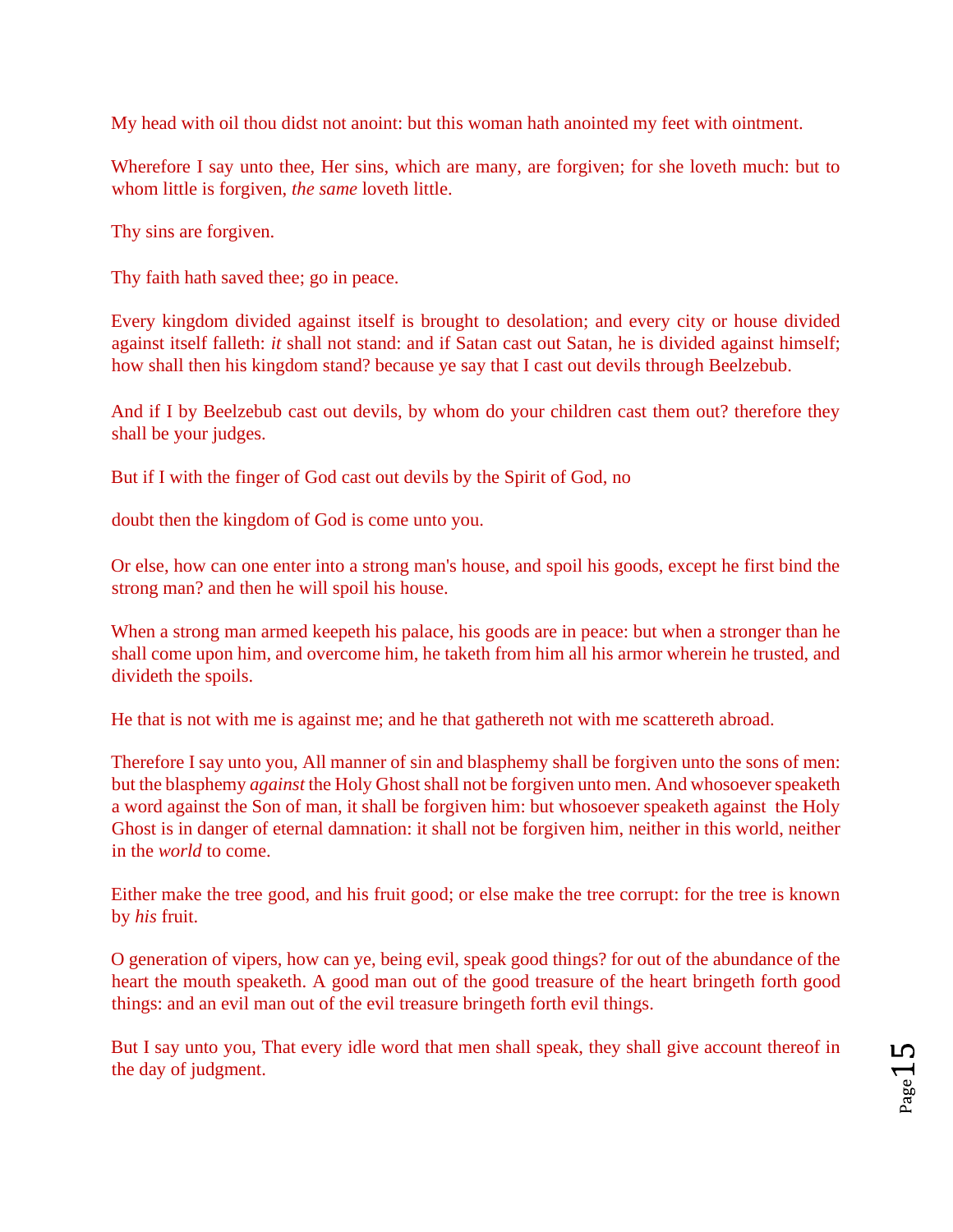For by thy words thou shalt be justified, and by thy words thou shalt be condemned.

An evil and adulterous generation seeketh after a sign; and there shall no sign be given to it, but the sign of the prophet Jonas: for as Jonas was three days and three nights in the whale's belly; so shall the Son of man be three days and three nights in the heart of the earth.

The men of Nineveh shall rise in judgment with this generation, and shall condemn it: because they repented at the preaching of Jonas; and, behold, a greater than Jonas *is* here.

The queen of the south shall rise up in the judgment with this generation, and shall condemn it: for she came from the uttermost parts of the earth to hear the wisdom of Solomon; and, behold, a greater than Solomon *is* here.

When the unclean spirit is gone out of a man, he walketh through dry places, seeking rest, and findeth none. Then he saith, I will return into my house from whence I came out; and when he is come, he findeth *it* empty, swept, and garnished. Then goeth he, and taketh with himself seven other spirits more wicked than himself, and they enter in and dwell there: and the last *state* of that man is worse than the first. Even so shall it be also unto this wicked generation[.](http://www.sacred-texts.com/bib/csj/csj030.htm#fn_29) [\\*](http://www.sacred-texts.com/bib/csj/csj030.htm#fn_29)

Who is my mother? and who are my brethren?

Behold my mother and my brethren! My mother and my brethren are these which hear the word of God, and do it. For whosoever shall do the will of God my Father which is in heaven, the same is my brother, and my sister, and mother.

Hearken: Behold, a sower went forth to sow his seed: and it came to pass, as he sowed, some fell by the way side, and it was trodden down, and the fowls of the air came and devoured it up.

Some seed fell on stony ground where it had not much earth: and immediately it sprang up, because it had not much deepness of earth:

but when the sun was up, because it had no depth of earth, it was scorched; and because it had no root, it withered away.

And some fell upon a rock: as soon as it was sprung up, it withered away, because it lacked moisture.

And some fell among thorns, and the thorns grew up with it, and choked it, and it yielded no fruit.

But other fell into good ground, and did yield fruit that sprang up, and increased; and bare fruit, some a hundredfold, some sixtyfold, and some thirtyfold.

He that hath ears to hear, let him hear.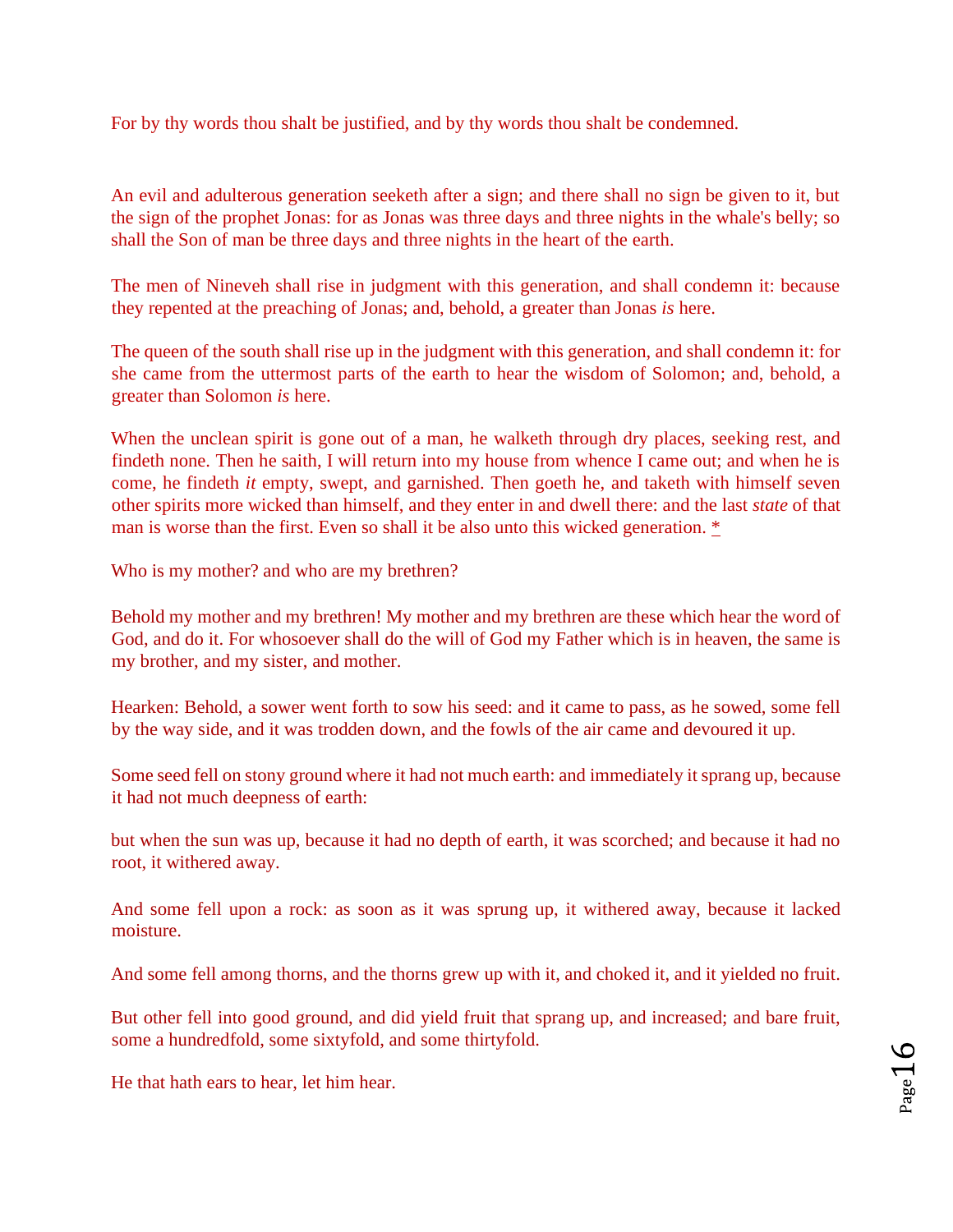Because it is given unto you to know the mysteries of the kingdom of heaven, but to them it is not given but in parables: unto them that are without, all *these* things are done in parables.

[Fo](http://www.sacred-texts.com/bib/csj/csj031.htm#fn_31)r whosoever hath, to him shall be given, and he shall have more abundance: but whosoever hath not, from him shall be taken away even that he hath.

Therefore speak I to them in parables: because they seeing see not; and hearing they hear not, neither do they understand.

And in them is fulfilled the prophecy of Esaias[,](http://www.sacred-texts.com/bib/csj/csj031.htm#fn_32) which saith, By hearing ye shall hear, and shall not understand; and seeing ye shall see, and shall not perceive: for this people's heart is waxed gross, and *their* ears are dull of hearing, and their eyes they have closed; lest at any time they should see with *their* eyes, and hear with their ears, and should understand with their heart, and should be converted, and I should heal them, and *their* sins should be forgiven them.

[Bu](http://www.sacred-texts.com/bib/csj/csj031.htm#fn_33)t blessed *are* your eyes, for they see: and your ears, for they hear. For verily I say unto you, That many prophets and righteous *men* have desired to see *those things* which ye see, and have not seen *them;* and to hear*those things* which ye hear, and have not heard *them*.

Know ye not this parable? And how then will ye know all parables?

Hear ye therefore the parable of the sower. Now the parable is this:

The seed is the word of God. The sower soweth the word. When any one heareth the word of the kingdom, and understandeth it not, then cometh immediately Satan the wicked one, and catcheth away that word, which was sown in his heart: the devil taketh away the word out of their hearts, lest they should believe and be saved. This is he which received seed by the way side, where the word is sown.

They on the rock received seed into stony places: these are they who when they have heard the word, anon with joy receive it, and for a while believe; yet have no root in themselves, and so endure but for a time; and in time of temptation fall away: for afterward, when affliction or tribulation or persecution ariseth for the word's sake, immediately they are offended. [\\*](http://www.sacred-texts.com/bib/csj/csj031.htm#fn_34)

And they which received the seed among thorns, are they, which, when they have heard the word, go forth, and are choked with the cares of this world and the deceitfulness of riches and the pleasures of this life; and bring no fruit to perfection: the lusts of other things entering in, choke the word, and it becometh unfruitful.

But he that received the seed into the good ground is he that in an honest and good heart, having heard the word, understandeth *it*, and keepeth *it*, and beareth fruit with patience, and bringeth forth, some a hundredfold, some sixty, some thirty.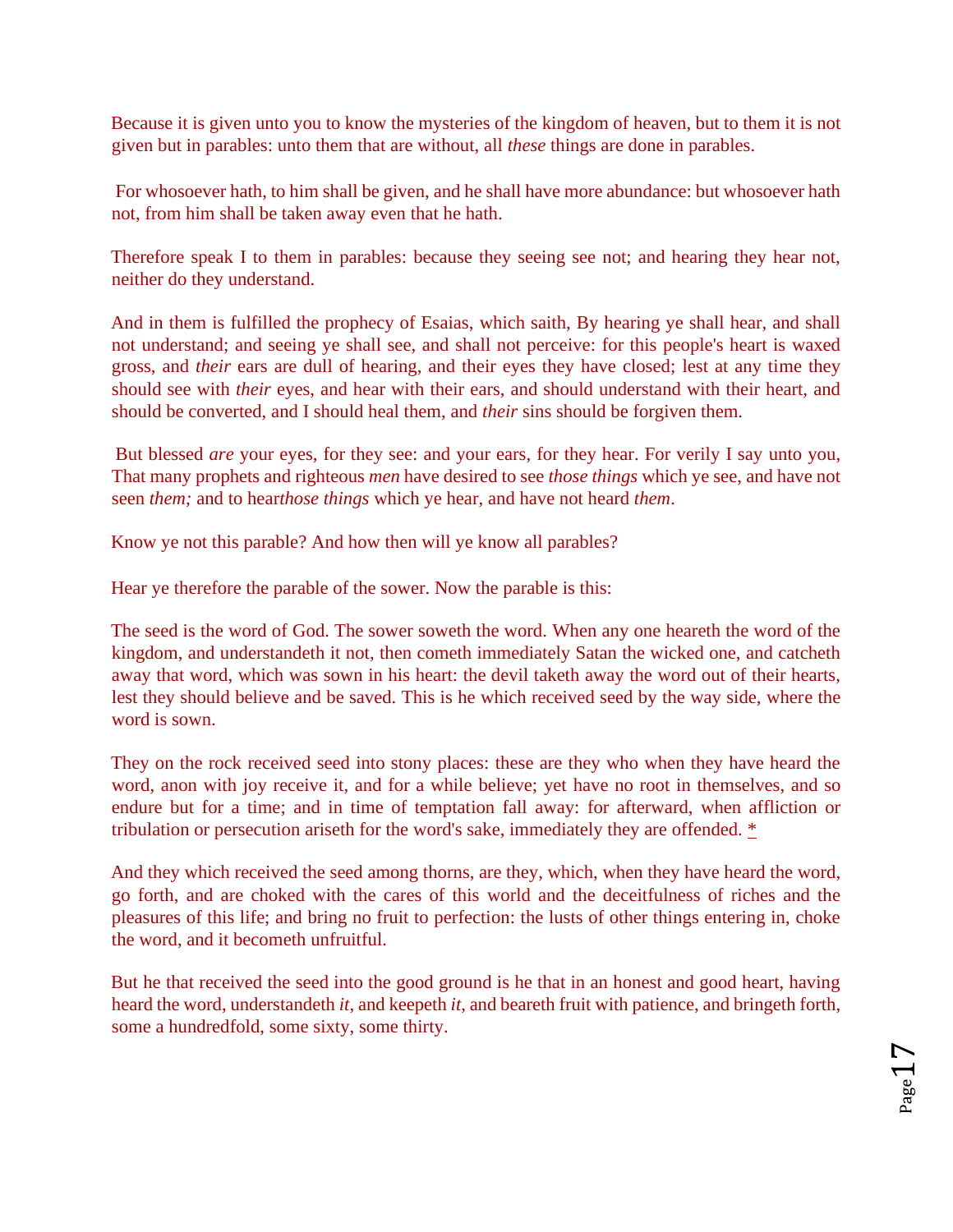The kingdom of heaven is likened unto a man which sowed good seed in his field: but while men slept, his enemy came and sowed tares among the wheat, and went his way. But when the blade was sprung up, and brought forth fruit, then appeared the tares also.

So the servants of the householder came and said unto him, Sir, didst not thou sow good seed in thy field? from whence then hath it tares?

He said unto them, An enemy hath done this.

The servants said unto him, Wilt thou then that we go and gather them up?

But he said, Nay; lest while ye gather up the tares, ye root up also the wheat with them. Let both grow together until the harvest: and in the time of harvest I will say to the reapers, Gather ye together first the tares, and bind them in bundles to burn them: but gather the wheat into my barn.

Is a candle brought to be put under a bushel, or under a bed? and not to be set on a candlestick?

No man, when he hath lighted a candle, covereth it with a vessel, or putteth *it* under a bed; but setteth *it* on a candlestick, that they which enter in may see the light.

For there is nothing hid, neither was anything kept secret, which shall not be manifested; but that it should be known and come abroad. If any man have ears to hear, let him hear.

Take heed what ye hear. With what measure ye mete, it shall be measured to you; and unto you that hear shall more be given: for he that hath, to him shall be given; and he that hath not, from him shall be taken even that which he hath[.](http://www.sacred-texts.com/bib/csj/csj031.htm#fn_35)

So is the kingdom of God, as if a man should cast seed into the ground; and should sleep, and rise night and day, and the seed should spring and grow up, he knoweth not how. For the earth bringeth forth fruit of herself; first the blade, then the ear, after that the full corn in the ear. But when the fruit is brought forth, immediately he putteth in the sickle, because the harvest is come.

Who is my mother? and who are my brethren?

Behold my mother and my brethren! My mother and my brethren are these which hear the word of God, and do it. For whosoever shall do the will of God my Father which is in heaven, the same is my brother, and my sister, and mother.

Hearken: Behold, a sower went forth to sow his seed: and it came to pass, as he sowed, some fell by the way side, and it was trodden down, and the fowls of the air came and devoured it up.

Some seed fell on stony ground where it had not much earth: and immediately it sprang up, because it had not much deepness of earth: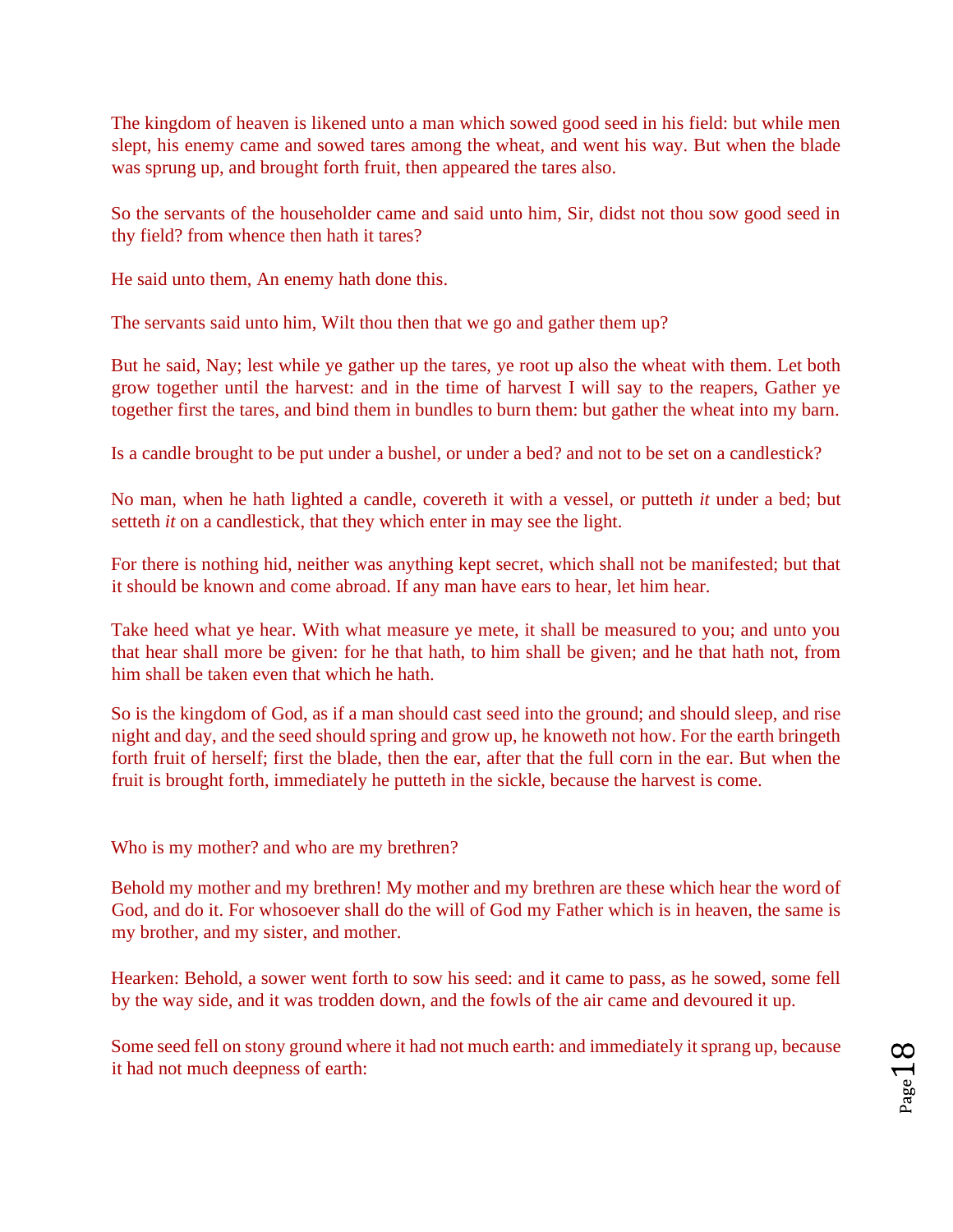but when the sun was up, because it had no depth of earth, it was scorched; and because it had no root, it withered away.

And some fell upon a rock: as soon as it was sprung up, it withered away, because it lacked moisture.

And some fell among thorns, and the thorns grew up with it, and choked it, and it yielded no fruit.

But other fell into good ground, and did yield fruit that sprang up, and increased; and bare fruit, some a hundredfold, some sixtyfold, and some thirtyfold.

He that hath ears to hear, let him hear.

Because it is given unto you to know the mysteries of the kingdom of heaven, but to them it is not given but in parables: unto them that are without, all *these* things are done in parables.

[Fo](http://www.sacred-texts.com/bib/csj/csj031.htm#fn_31)r whosoever hath, to him shall be given, and he shall have more abundance: but whosoever hath not, from him shall be taken away even that he hath.

Therefore speak I to them in parables: because they seeing see not; and hearing they hear not, neither do they understand.

And in them is fulfilled the prophecy of Esaias, [†](http://www.sacred-texts.com/bib/csj/csj031.htm#fn_32) [w](http://www.sacred-texts.com/bib/csj/csj031.htm#fn_32)hich saith, By hearing ye shall hear, and shall not understand; and seeing ye shall see, and shall not perceive: for this people's heart is waxed gross, and *their* ears are dull of hearing, and their eyes they have closed; lest at any time they should see with *their* eyes, and hear with their ears, and should understand with their heart, and should be converted, and I should heal them, and *their* sins should be forgiven them.

[Bu](http://www.sacred-texts.com/bib/csj/csj031.htm#fn_33)t blessed *are* your eyes, for they see: and your ears, for they hear. For verily I say unto you, That many prophets and righteous *men* have desired to see *those things* which ye see, and have not seen *them;* and to hear*those things* which ye hear, and have not heard *them*.

Know ye not this parable? And how then will ye know all parables?

Hear ye therefore the parable of the sower. Now the parable is this:

The seed is the word of God. The sower soweth the word. When any one heareth the word of the kingdom, and understandeth it not, then cometh immediately Satan the wicked one, and catcheth away that word, which was sown in his heart: the devil taketh away the word

out of their hearts, lest they should believe and be saved. This is he which received seed by the way side, where the word is sown.

They on the rock received seed into stony places: these are they who when they have heard the word, anon with joy receive it, and for a while believe; yet have no root in themselves, and so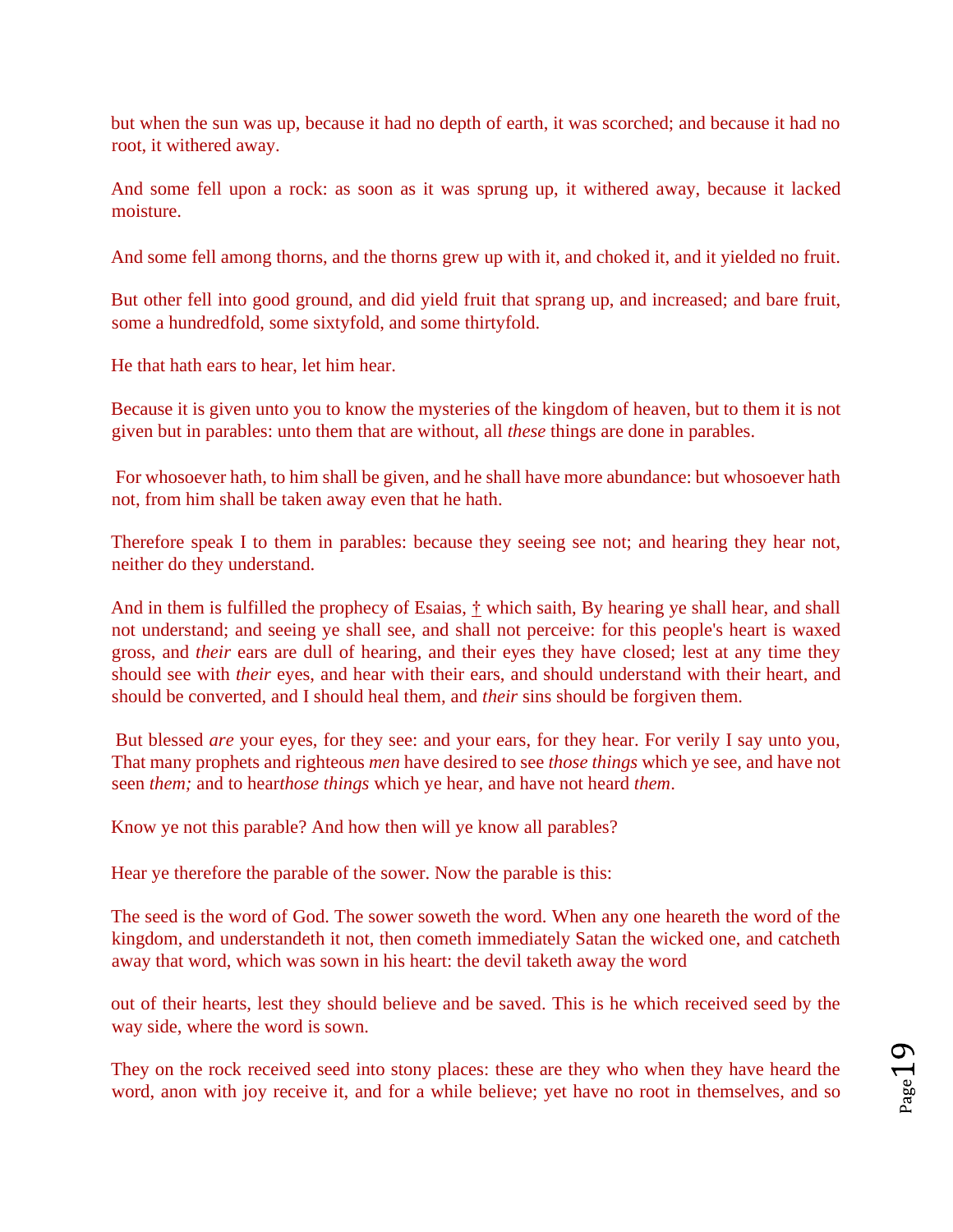endure but for a time; and in time of temptation fall away: for afterward, when affliction or tribulation or persecution ariseth for the word's sake, immediately they are offended[.](http://www.sacred-texts.com/bib/csj/csj031.htm#fn_34)

And they which received the seed among thorns, are they, which, when they have heard the word, go forth, and are choked with the cares of this world and the deceitfulness of riches and the pleasures of this life; and bring no fruit to perfection: the lusts of other things entering in, choke the word, and it becometh unfruitful.

But he that received the seed into the good ground is he that in an honest and good heart, having heard the word, understandeth *it*, and keepeth *it*, and beareth fruit with patience, and bringeth forth, some a hundredfold, some sixty, some thirty.

The kingdom of heaven is likened unto a man which sowed good seed in his field: but while men slept, his enemy came and sowed tares among the wheat, and went his way. But when the blade was sprung up, and brought forth fruit, then appeared the tares also.

So the servants of the householder came and said unto him, Sir, didst not thou sow good seed in thy field? from whence then hath it tares?

He said unto them, An enemy hath done this.

The servants said unto him, Wilt thou then that we go and gather them up?

But he said, Nay; lest while ye gather up the tares, ye root up also the wheat with them. Let both grow together until the harvest: and in the time of harvest I will say to the reapers, Gather ye together first the tares, and bind them in bundles to burn them: but gather the wheat into my barn.

Is a candle brought to be put under a bushel, or under a bed? and not to be set on a candlestick?

No man, when he hath lighted a candle, covereth it with a vessel, or putteth *it* under a bed; but setteth *it* on a candlestick, that they which enter in may see the light.

For there is nothing hid, neither was anything kept secret, which shall not be manifested; but that it should be known and come abroad. If any man have ears to hear, let him hear.

Take heed what ye hear. With what measure ye mete, it shall be measured to you; and unto you that hear shall more be given: for he that hath, to him shall be given; and he that hath not, from him shall be taken even that which he hath[.](http://www.sacred-texts.com/bib/csj/csj031.htm#fn_35)

So is the kingdom of God, as if a man should cast seed into the ground; and should sleep, and rise night and day, and the seed should spring and grow up, he knoweth not how. For the earth bringeth forth fruit of herself; first the blade, then the ear, after that the full corn in the ear. But when the fruit is brought forth, immediately he putteth in the sickle, because the harvest is come.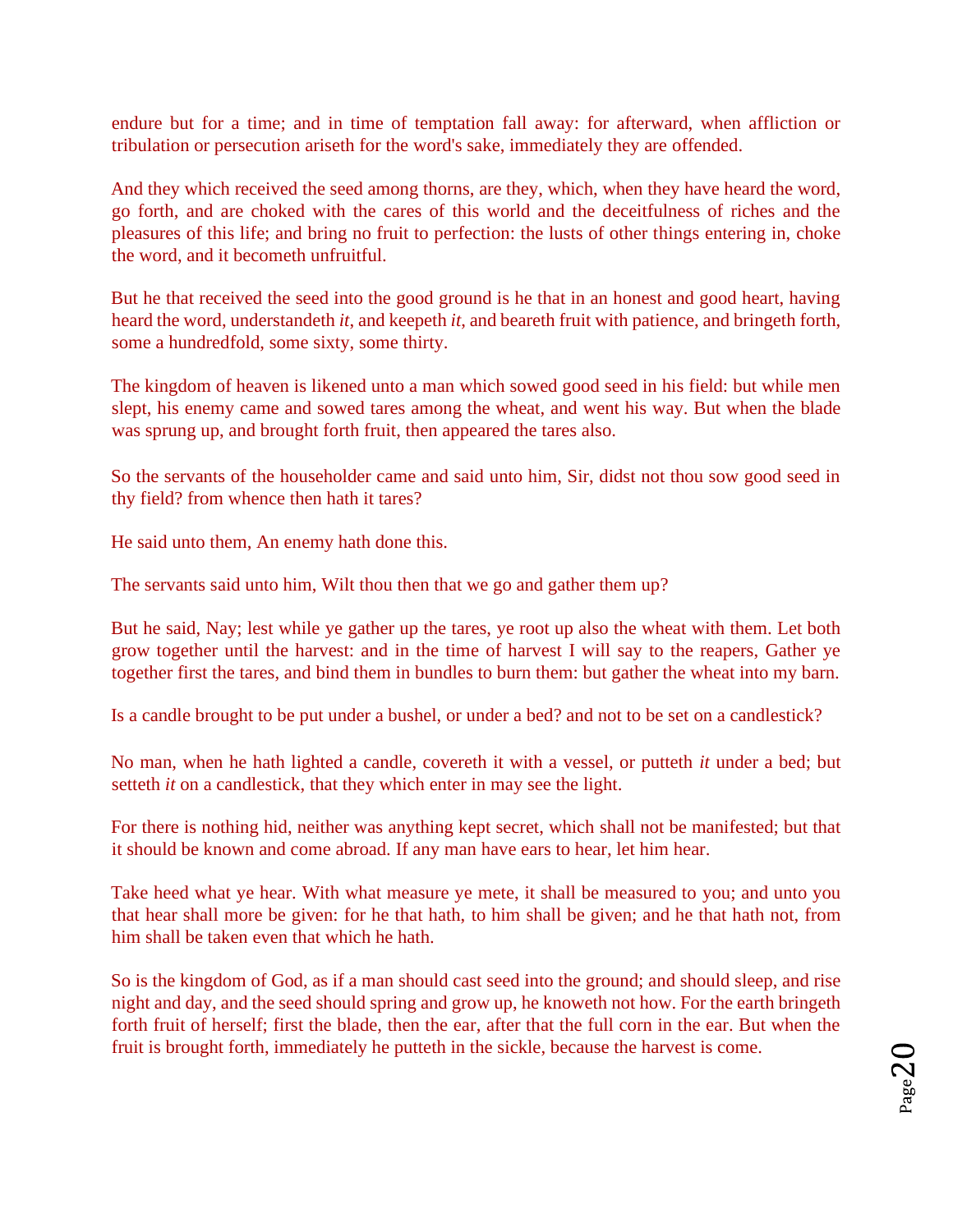[Wh](http://www.sacred-texts.com/bib/csj/csj032.htm#fn_36)ereunto shall we liken the kingdom of God? or with what comparison shall we compare it? A grain of mustard seed is the least of all seeds: is indeed less than all the seeds that be in the earth; but when it is sown in the earth, *it* groweth up: it becometh greater than all herbs; it shooteth out great branches, and becometh a tree, so that the fowls of the air come and lodge in the branches thereof.

Unto what is the kingdom of God like? and whereunto shall I resemble it? The kingdom of heaven is like unto a grain of mustard seed, which a man took and cast into a garden in his field; and it grew, and waxed a great tree, and the birds of the air lodged in the branches thereof, in the shadow of it.

Whereunto shall I liken the kingdom of God?

The kingdom of heaven is like unto leaven, which a woman took, and hid in three measures of meal, till the whole was leavened.

He that soweth the good seed is the Son of man; the field is the world; the good seed are the children of the kingdom; but the tares are the children of the wicked one; the enemy that sowed them is the devil; the harvest is the end of the world; and the reapers are the angels.

As therefore the tares are gathered and burned in the fire; so shall it be in the end of this world. The Son of man shall send forth his angels, and they shall gather out of his kingdom all things that offend, and them which do iniquity; and shall cast them into a furnace of fire: there shall be wailing and gnashing of teeth.

Then shall the righteous shine forth as the sun in the kingdom of their Father.

Who hath ears to hear, let him hear.

Again, the kingdom of heaven is like unto a treasure hid in a field; the which when a man hath found, he hideth, and for joy thereof goeth and selleth all that he hath, and buyeth that field.

Again, the kingdom of heaven is like unto a merchantman, seeking goodly pearls: who, when he had found one pearl of great price, went and sold all that he had, and bought it.

Again, the kingdom of heaven is like unto a net, that was cast into the sea, and gathered of every kind: which, when it was full, they drew to shore, and sat down, and gathered the good into vessels, but cast the bad away.

So shall it be at the end of the world: the angels shall come forth, and sever the wicked from the just, and shall cast them into the furnace of fire: there shall be wailing and gnashing of teeth.

Have ye understood all these things?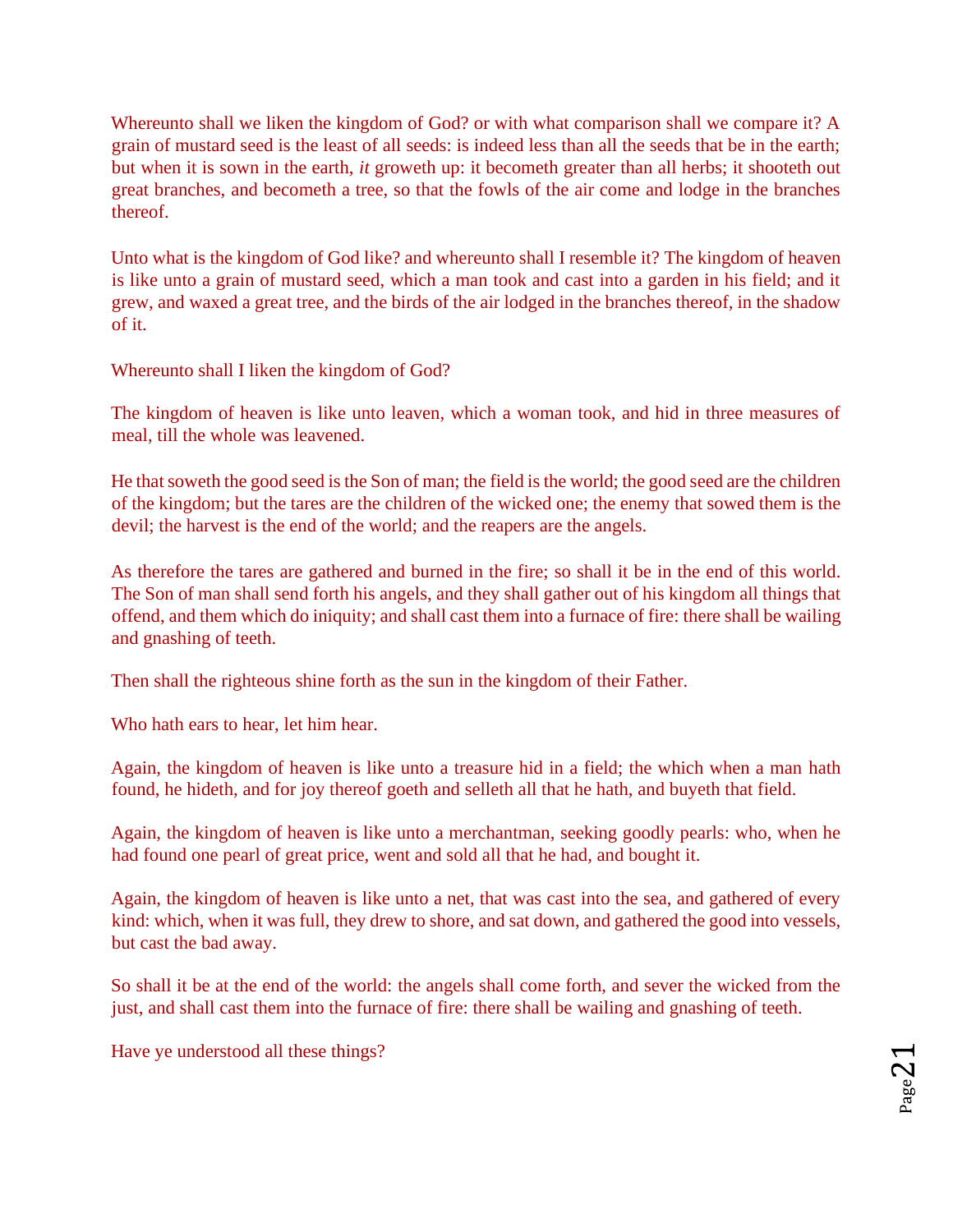Therefore every scribe *which* is instructed unto the kingdom of heaven, is like unto a man *that is* a householder, which bringeth forth out of his treasure *things* new and old.

Let us pass over unto the other side of the lake.

Why are ye fearful, O ye of little faith?

Peace, be still.

Why are ye fearful? where is your faith? how is it that ye have no faith?

Come out of the man, *thou* unclean spirit.

What *is* thy name?

Go.

Return to thine own house. Go home to thy friends; tell them how the Lord had compassion on thee, and shew them how great things God hath done unto thee.

Be not afraid, only believe. Fear not, believe only, and she shall be made whole.

Why make ye this ado, and weep? Weep not. Give place. The damsel is not dead, but sleepeth.

Maid, arise.

Who touched me?

Somebody hath touched me: for I perceive that virtue is gone out of me. Who touched my clothes?

Daughter, be of good comfort; thy faith hath made thee whole. Go in peace, and be whole of thy plague.

Believe ye that I am able to do this?

According to your faith be it unto you.

See *that* no man know *it*.

A prophet is not without honor, save in his own country, and among his own kin, and in his own house.

The harvest truly *is* plenteous, but the laborers *are* few; pray ye therefore the Lord of the harvest, that he will send forth laborers into his harvest.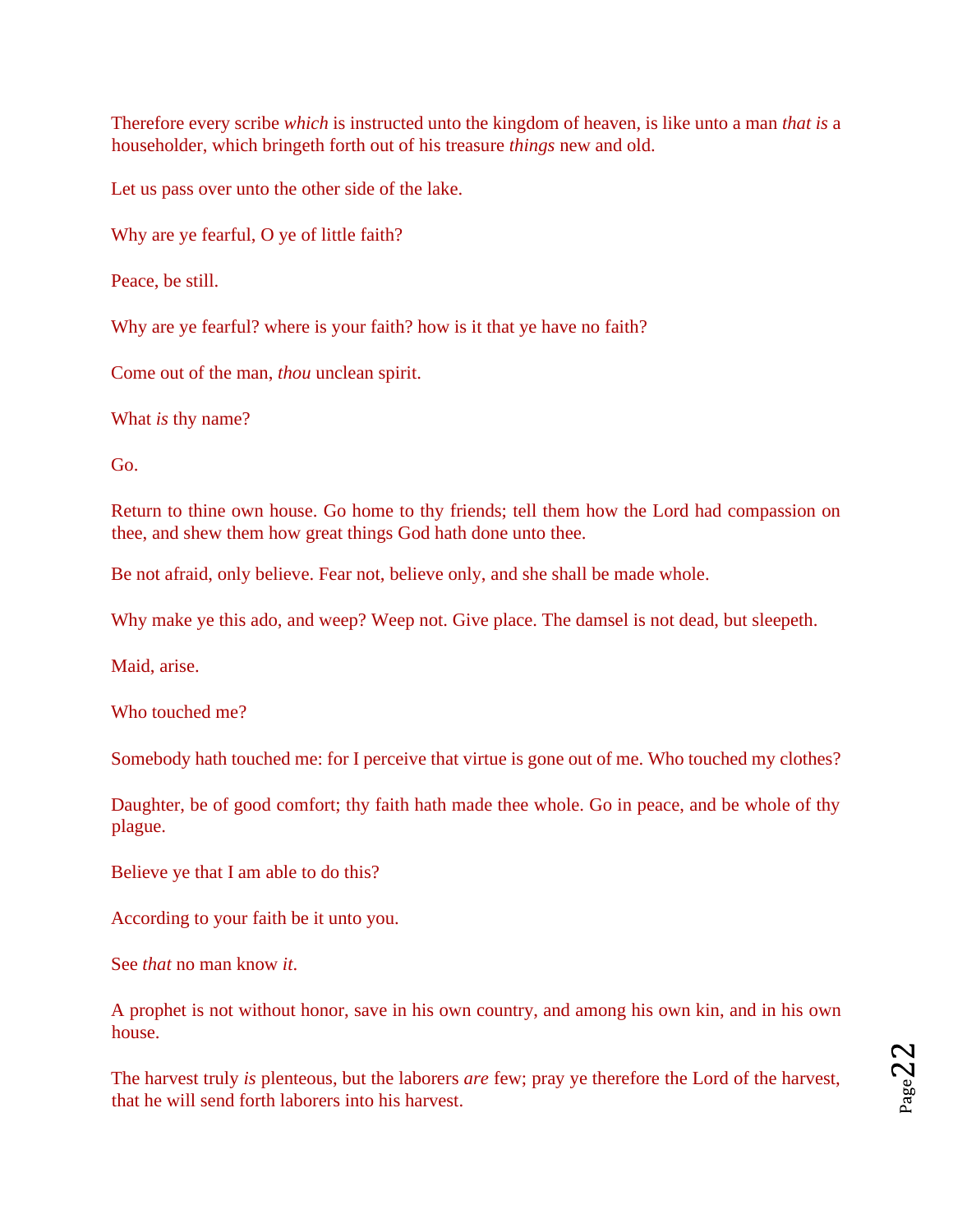Go not into the way of the Gentiles, and into any city of the Samaritans enter ye not: but go rather to the lost sheep of the house of Israel. And as ye go, preach, saying, The kingdom of heaven is at hand.

Heal the sick, cleanse the lepers, raise the dead, cast out devils: freely ye have received, freely give.

Take [n](http://www.sacred-texts.com/bib/csj/csj035.htm#fn_39)othing for *your* journey, neither [s](http://www.sacred-texts.com/bib/csj/csj035.htm#fn_39)taves  $*$  nor bread; provide neither gold, nor silver, nor brass in your purses, nor scrip for *your* journey, neither two coats apiece; nor yet shoes, but be shod with sandals; for the workman is worthy of his meat.

And into whatsoever city or town ye shall enter, in what place soever ye enter into a house, inquire who in it is worthy; and there abide till ye go, and thence depart. And when ye come into a house, salute it.  $\dot{\uparrow}$  And if the house be worthy, let your peace come upon it: but if it be not worthy, let your peace return to you. And whosoever shall not receive you, nor hear your words, when ye depart out of that house or city, shake off the very dust from your feet for a testimony against them. Verily I say unto you, It shall be more tolerable for the land of Sodom and Gomorrah in the day of judgment, than for that city.

Behold, I send you forth as sheep in the midst of wolves: be ye therefore wise as serpents, and harmless as doves.

But beware of men: for they will deliver you up to the councils, and they will scourge you in their synagogues; and ye shall be brought before governors and kings for my sake, for a testimony against them and the Gentiles.

But when they deliver you up, take no thought how or what ye shall speak: for it shall be given you in that same hour what ye shall speak. For it is not ye that speak, but the Spirit of your Father which speaketh in you.

And the brother shall deliver up the brother to death, and the father the child: and the children shall rise up against *their* parents, and cause them to be put to death.

And ye shall be hated of all *men* for my name's sake: but he that endureth to the end shall be saved. But when they persecute you in this city, flee ye into another: for verily I say unto you, Ye shall not have gone over the cities of Israel, till the Son of man be come.

The disciple is not above *his* master, nor the servant above his lord. It is enough for the disciple that he be as his master, and the servant as his lord. If they have called the master of the house Beelzebub, how much more*shall they call* them of his household?

Fear them not therefore: for there is nothing covered that shall not be revealed; and hid that shall not be known. What I tell you in darkness *that*speak ye in light: and what ye hear in the ear, *that* preach ye upon the housetops. And fear not them which kill the body, but are not able to kill the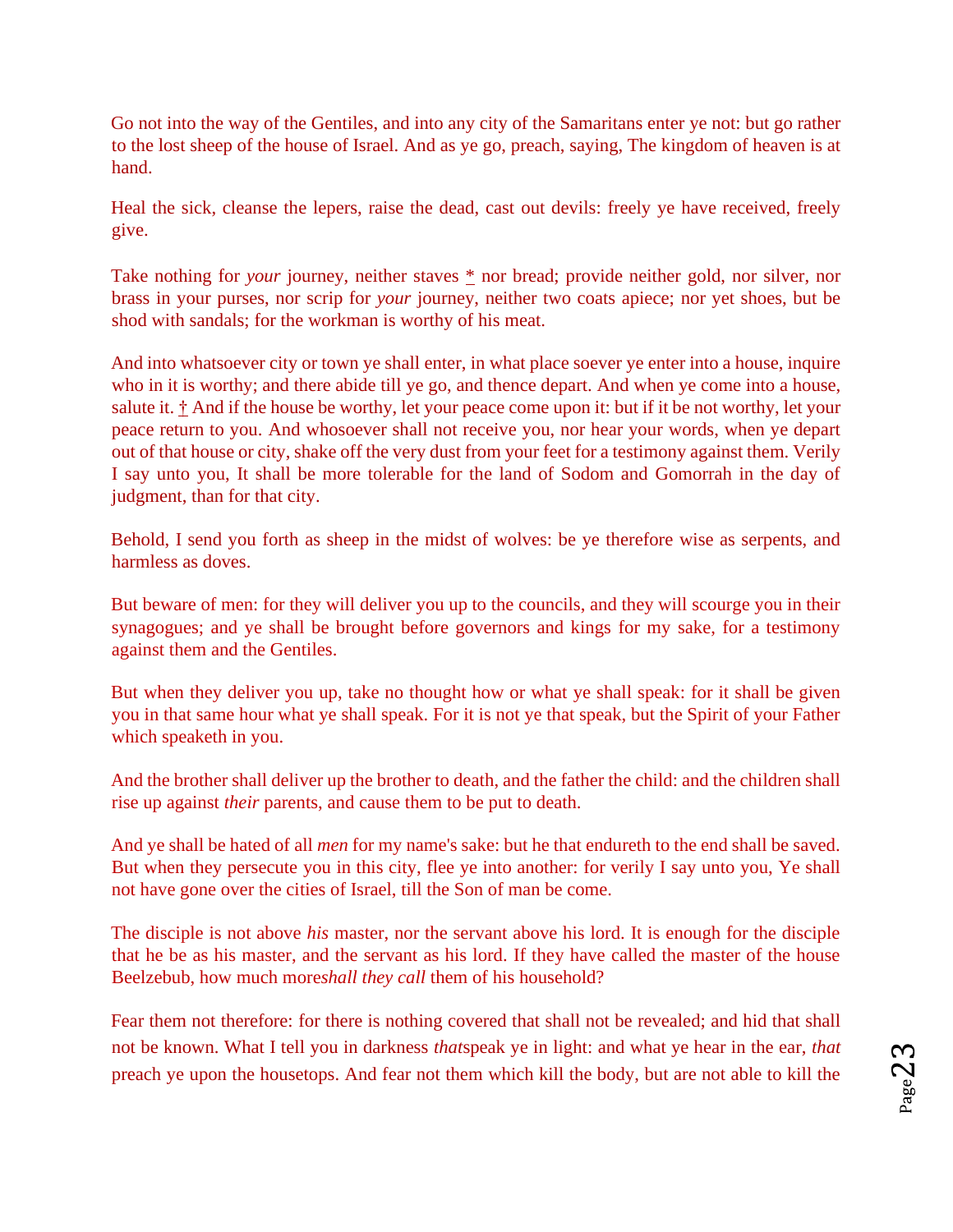soul: but rather fear him which is able to destroy both soul and body in hell. Are not two sparrows sold for a farthing? and one of them shall not

fall on the ground without your Father. But the very hairs of your head are all numbered. Fear ye not therefore, ye are of more value than many sparrows.

Whosoever therefore shall confess me before men, him will I confess also before my Father which is in heaven. But whosoever shall deny me before men, him will I also deny before my Father which is in heaven.

Think not that I am come to send peace on earth: I came not to send peace, but a sword. For I am come to set a man at variance against his father, and the daughter against her mother, and the daughter in law against her mother in law. And a man's foes *shall be* they of his own household. He that loveth father or mother more than me is not worthy of me: and he that loveth son or daughter more than me is not worthy of me. And he that taketh not his cross, and followeth after me, is not worthy of me. He that findeth his life shall lose it; and he that loseth his life for my sake shall find it.

He that receiveth you receiveth me, and he that receiveth me receiveth him that sent me. He that receiveth a prophet in the name of a prophet shall receive a prophet's reward; and he that receiveth a righteous man in the name of a righteous man shall receive a righteous man's reward.

And whosoever shall give to drink unto one of these little ones a cup of cold *water* only in the name of a disciple, verily I say unto you, he shall in no wise lose his reward.

Come ye yourselves apart into a desert place, and rest a while.

Whence shall we buy bread, that these may eat?

They need not depart; give ye them to eat. How many loaves have ye? Go and see.

Bring them hither to me. Make the men sit down by fifties in a company.

Gather up the fragments that remain, that nothing be lost.

Be of good cheer; it is I: be not afraid.

Come.

O thou of little faith, wherefore didst thou doubt?

Verily, verily, I say unto you, ye seek me, not because ye saw the miracles, but because ye did eat of the loaves, and were filled. Labor not for the meat which perisheth, but for the meat which endureth unto everlasting life, which the Son of man shall give unto you: for him hath God the Father sealed.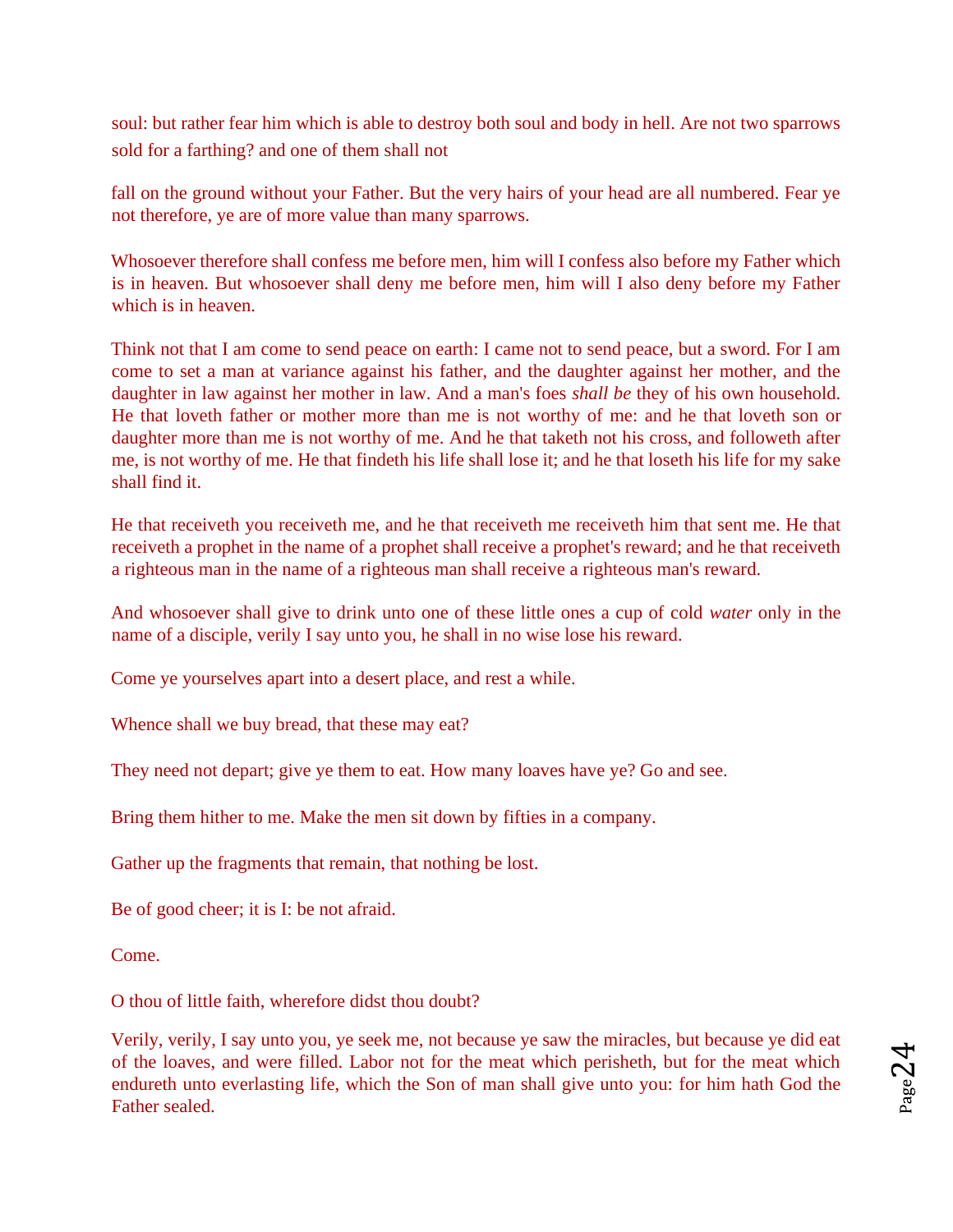This is the work of God, that ye believe on him whom he hath sent.

Verily, verily, I say unto you, Moses gave you not that bread from heaven; but my Father giveth you the true bread from heaven. For the bread of God is he which cometh down from heaven, and giveth life unto the world.

I am the bread of life: he that cometh to me shall never hunger; and he that believeth on me shall never thirst. But I said unto you, That ye also have seen me, and believe not.

All that the Father giveth me shall come to me; and him that cometh to me I will in no wise cast out.

For I came down from heaven, not to do mine own will, but the will of him that sent me. And this is the Father's will which hath sent me, that of all which he hath given me I should lose nothing, but should raise it up again at the last day. And this is the will of him that sent me, that every one which seeth the Son, and believeth on him, may have everlasting life: and I will raise him up at the last day.

Murmur not among yourselves. No man can come to me, except the Father which hath sent me draw him: and I will raise him up at the last day. It is written in the prophets, And they shall be all taught of God.

Every man therefore that hath heard, and hath learned of the Father, cometh unto me. Not that any man hath seen the Father, save he which is of God, he hath seen the Father.

Verily, verily, I say unto you, He that believeth on me hath everlasting life.

I am that bread of life.

Your fathers did eat manna in th[e](http://www.sacred-texts.com/bib/csj/errata.htm#1) [wilderness,](http://www.sacred-texts.com/bib/csj/errata.htm#1) and are dead. This is the bread which cometh down from heaven, that a man may eat thereof, and not die. I am the living bread which came down from heaven: if any man eat of this bread, he shall live forever: and the bread that I will give is my flesh, which I will give for the life of the world.

Verily, verily, I say unto you, Except ye eat the flesh of the Son of man, and drink his blood, ye have no life in you. Whoso eateth my flesh, and drinketh my blood, hath eternal life; and I will raise him up at the last day. For my flesh is meat indeed, and my blood is drink indeed. He that eateth my flesh, and drinketh my blood, dwelleth in me, and I in him. As the living Father hath sent me, and I live by the Father, so he that eateth me, even he shall live by me. This is that bread which came down from heaven: not as your fathers did eat manna, and are dead: he that eateth of this bread shall live forever. [\\*](http://www.sacred-texts.com/bib/csj/csj039.htm#fn_41)

Doth this offend you?

*What* and if ye shall see the Son of man ascend up where he was before?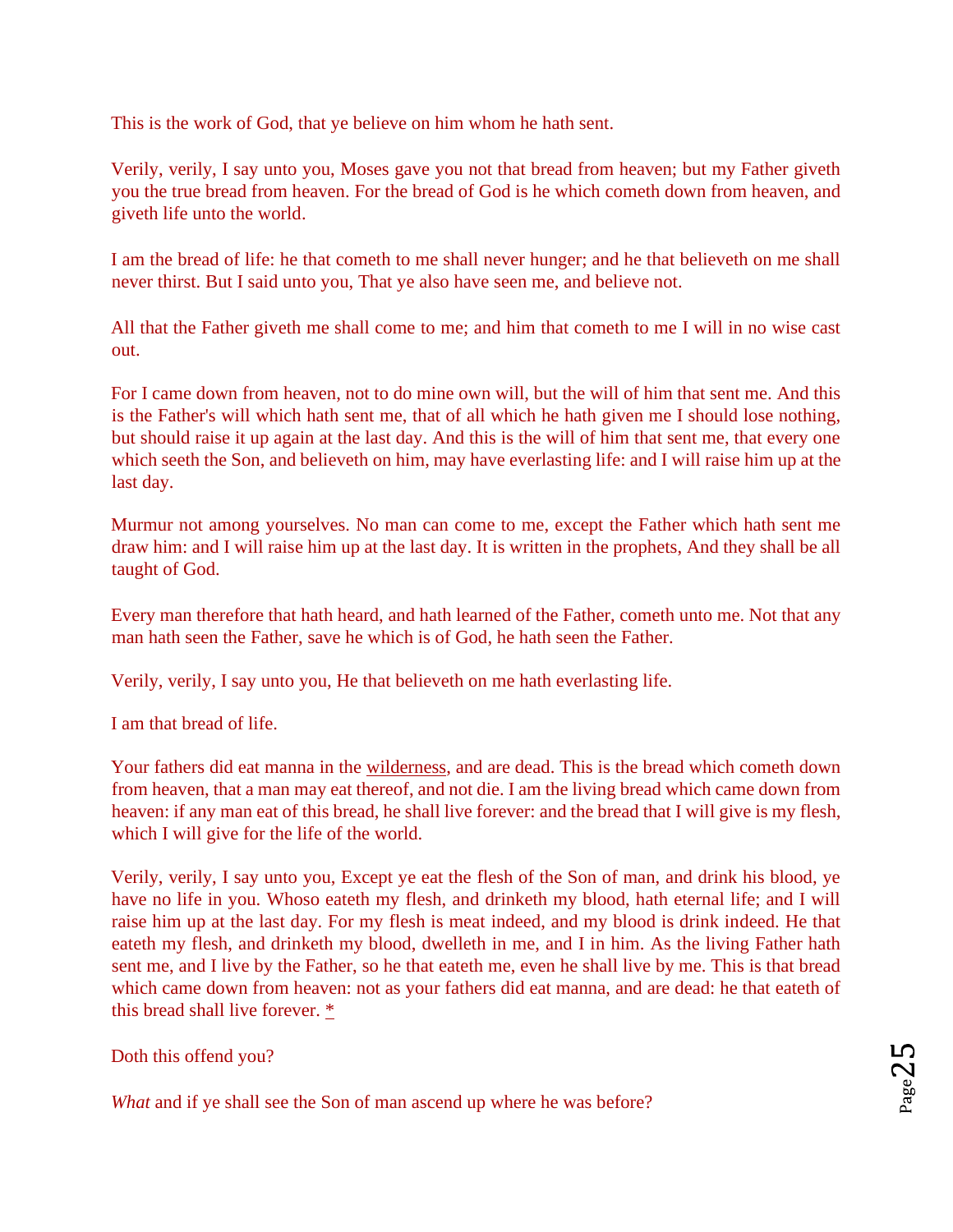It is the Spirit that quickeneth; the flesh profiteth nothing: the words that I speak unto you, *they* are spirit, and *they* are life.

But there are some of you that believe not.

Therefore said I unto you, that no man can come unto me, except it were given unto him of my Father.

Will ye also go away?

Have I not chosen you twelve, and one of you is a devil?

Why do ye also transgress the commandment of God by your tradition? Full well ye reject the commandment of God, that ye may keep your tradition. For God commanded, saying (Moses said), Honor thy father and thy mother: and, Whoso curseth father or mother, let him die the death.

But ye say, If a man shall say (Whosoever shall say) to *his* father or *his* mother, It is Corban, that is to say, a gift, by whatsoever thou mightest be profited by me; and honor not his father or his mother: *he shall be free*. And ye suffer him no more to do aught for his father or his mother; making the word of God of none effect through your tradition, which ye have delivered; and many such like things do ye. Thus have ye made the commandment of God of none effect by your tradition.

Well hath Elias prophesied of you hypocrites, as it is written, This people draweth night unto me with their mouth, this people honoreth me with *their* lips; but their heart is far from me. Howbeit in vain do they worship me, teaching *for* doctrines the commandments of men.

*Ye* hypocrites! For, laying aside the commandment of God, ye hold the tradition of men, *as* the washing of pots and cups: and many other like things ye do.

Hearken unto me every one *of you*. Hear, and understand. Not that which goeth into the mouth defileth a man. There is nothing from without a man, that entering into him can defile him; but the things which come out of him, those are they that defile the man.

If any man have ears to hear, let him hear.

Are ye also yet so without understanding? Do not ye yet perceive that whatsoever thing from without entereth into a man, entereth in at the mouth, goeth into the belly, and is cast out into the draught, purging all meats? It entereth not into his heart; it cannot defile him.

But those things which proceed out of the mouth come forth from the heart; and they defile the man: for from within, out of the heart of men, proceed evil thoughts, adulteries, fornications, murders, thefts, covetousness, wickedness, false witness, deceit, lasciviousness, an evil eye, blasphemies, pride, foolishness: all these evil things come from within, and these are *the things* which defile the man; but to eat with unwashen hands defileth not a man.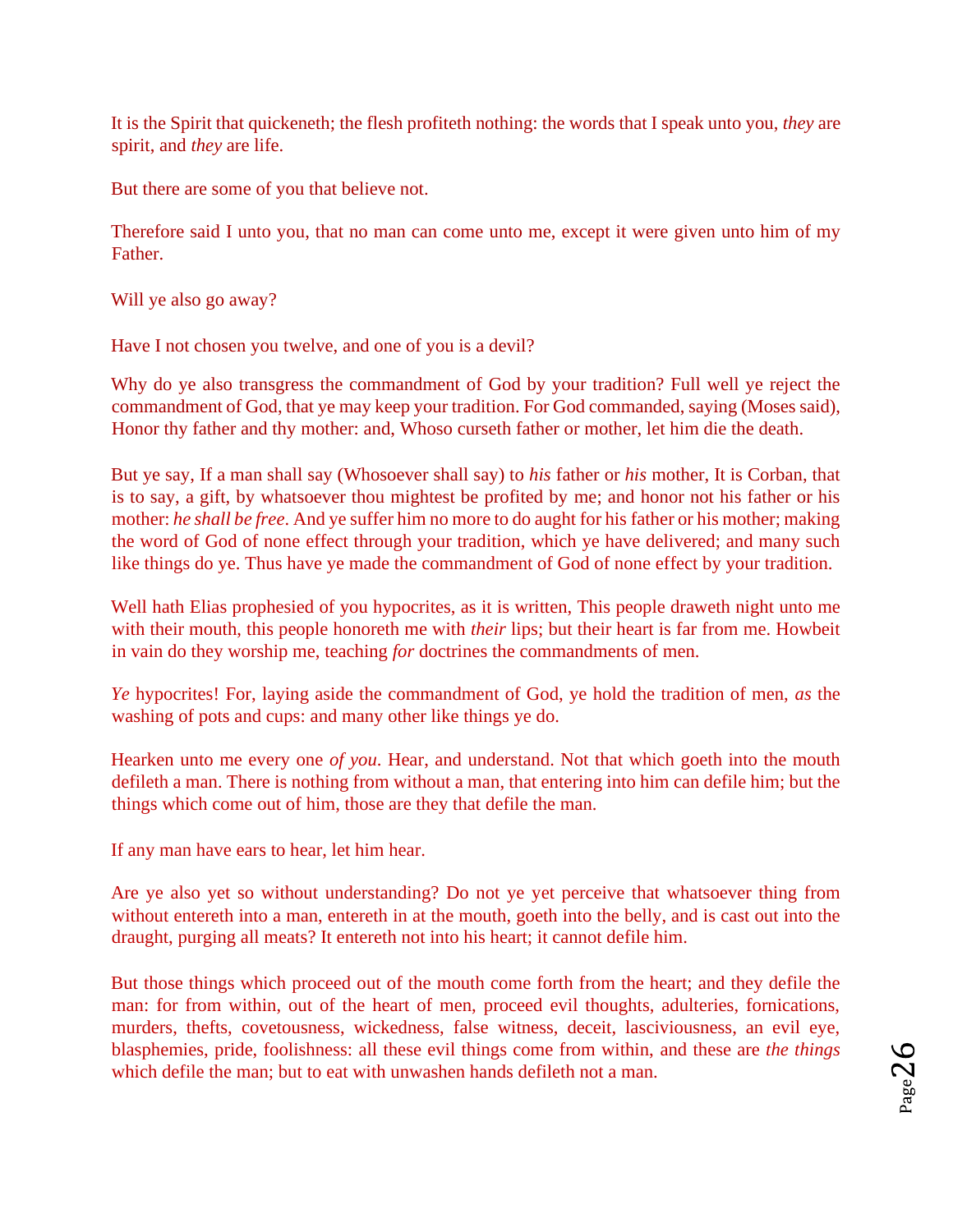I am not sent but unto the lost sheep of the house of Israel.

Let the children first be filled: for it is not meet to take the children's bread, and to cast *it* unto the dogs.

O woman, great *is* thy faith: be it unto thee even as thou wilt. For this saying go thy way; the devil is gone out of thy daughter.

Be opened.

I have compassion on the multitude, because they have now been with me three days, and have nothing to eat: and if I send them away fasting to their own houses, they will faint by the way.

I will not send them away fasting, lest they faint in the way. How many loaves have ye?

Why doth this generation seek after a sign? verily I say unto you, There shall no sign be given unto this generation.

When it is evening, ye say, *It will be* fair weather: for the sky is red.

And in the morning, *It will be* foul weather to day: for the sky is red and lowering.

O *ye* hypocrites, ye can discern the face of the sky; but can ye not *discern*the signs of the times? A wicked and adulterous generation seeketh after a sign; and there shall no sign be given unto it, but the sign of the prophet Jonas.

Take heed and beware of the leaven of the Pharisees and of the Sadducees, and of the leaven of Herod.

O ye of little faith, why reason ye among yourselves, because ye have brought no bread? Perceive ye not yet, neither understand? Have ye your heart yet hardened? Having eyes, see ye not? and having ears, hear ye not? and do ye not remember?

Do ye not understand, neither remember the five loaves of the five thousand, and how many baskets ye took up? Neither the seven loaves of the four thousand, and how many baskets ye took up?

When I brake the five loaves among the five thousand, how many baskets full of fragments took ye up?

And when the seven among four thousand, how many baskets full of fragments took ye up?

How is it that ye do not understand that I spake it not to you concerning bread, that ye should beware of the leaven of the Pharisees and of the Sadducees?

Neither go into the town, nor tell *it* to any in the town.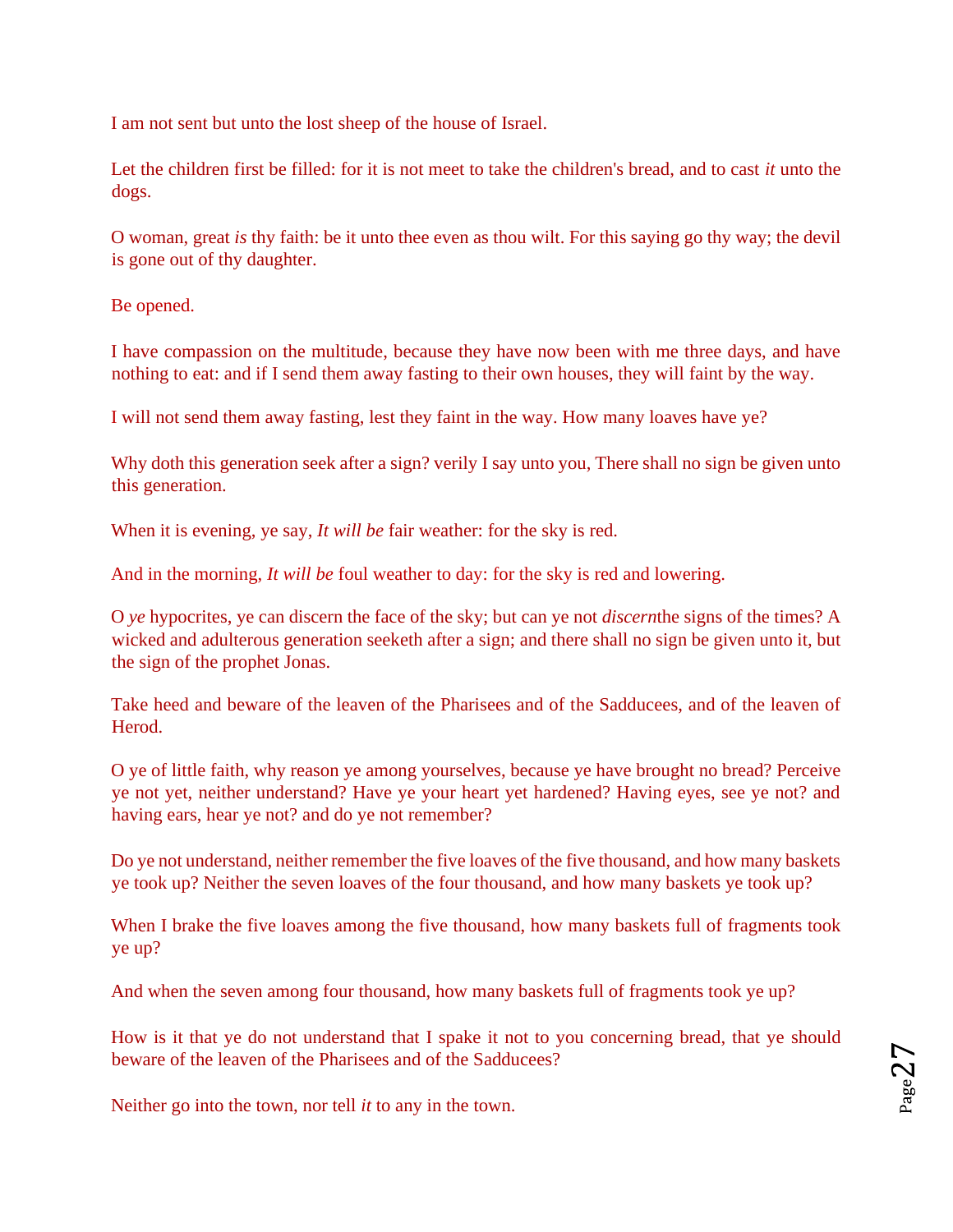Whom do men say that I, the Son of man, am? Whom say the people that I am?

But whom say ye that I am?

Blessed art thou, Simon Bar-jona: for flesh and blood hath not revealed *it*unto thee, but my Father which is in heaven.

And I say unto thee[,](http://www.sacred-texts.com/bib/csj/csj043.htm#fn_46) That thou art Peter,  $\frac{1}{k}$  and upon this rock I will build my church; and the gates of hell shall not prevail against it.

And I will give unto thee the keys of the kingdom of heaven: and whatsoever thou shalt bind on earth, shall be bound in heaven; and whatsoever thou shalt loose on earth shall be loosed in heaven.

The Son of man must suffer many things, and be rejected of the elders and chief priests and scribes, and be slain, and be raised the third day.

Get thee behind me, Satan: tho[u](http://www.sacred-texts.com/bib/csj/csj043.htm#fn_47) are an offence  $*$  unto me: for thou savorest not the things that be of God, but the things that be of men.

If any man will come after me, whosoever will, let him deny himself, and take up his cross daily, and follow me.

For whosoever will save his life shall lose it: but whosoever will lose his life for my sake and the gospel's, the same shall save it. For what shall it profit a man, what is a man advantaged, if he gain the whole world, and lose himself, lose his own soul? or be cast away? Or what shall a man give in exchange for his soul? For the Son of man shall come in the glory of his Father with his angels; and then he shall reward every man according to his works.

Whosoever therefore shall be ashamed of me and of my words, in this adulterous and sinful generation, of him also shall the Son of man be ashamed, when he shall come in his own glory: and cometh in the glory of his Father with his holy angels.

Arise, and be not afraid.

Tell the vision to no man, until the Son of man be risen again from the dead.

Elias verily cometh first, and restoreth all things; and how it is written of the Son of man, that he must suffer many things, and be set at nought.

But I say unto you, That Elias is indeed come already, and they knew him not; and they have done unto him whatsoever they listed, as it is written of him.

Likewise shall also the Son of man suffer of them.

What question ye with them?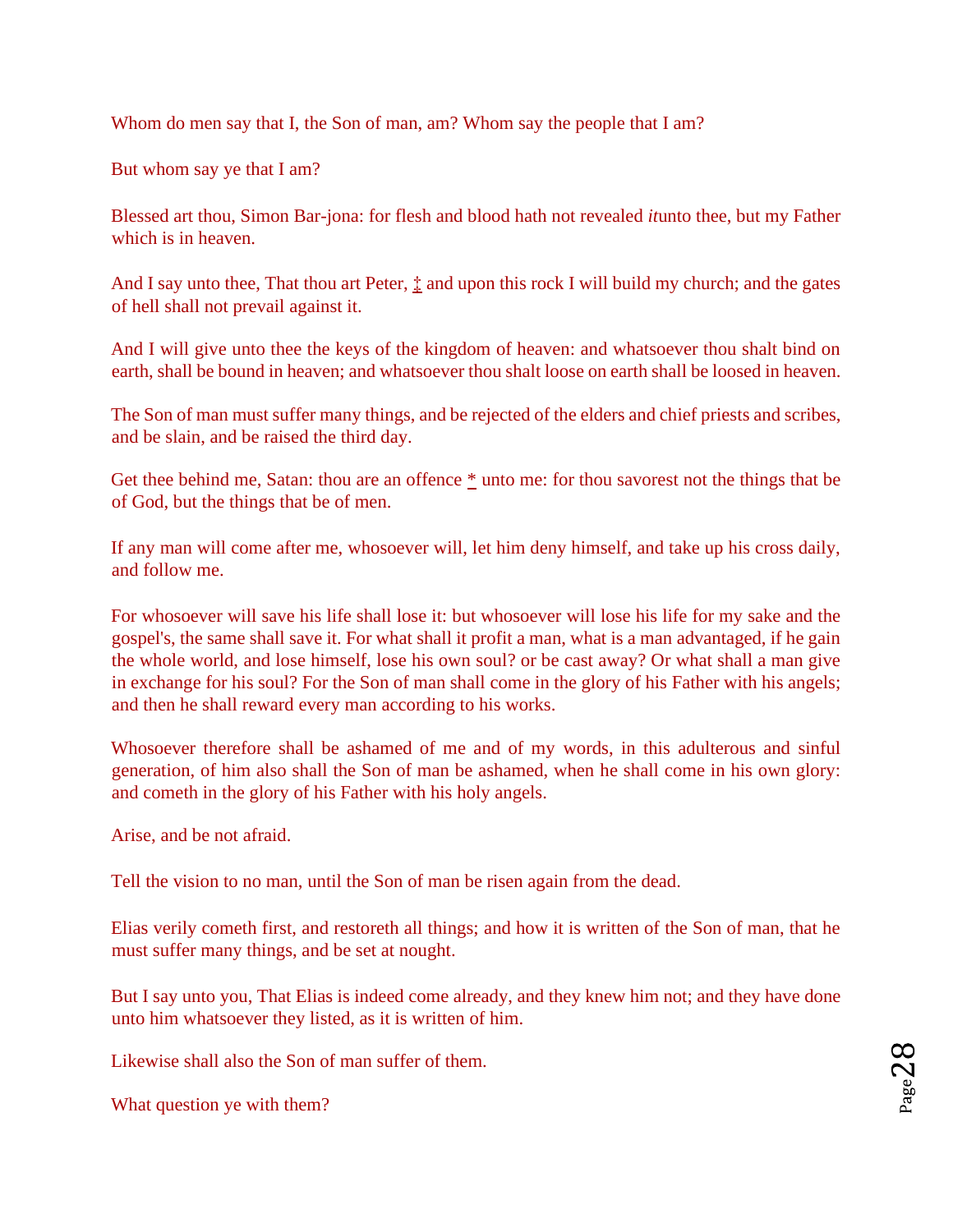O faithless and perverse generation, how long shall I be with you? How long shall I suffer you?

Bring thy son hither to me.

How long is it ago since this came unto him?

If thou canst believe, all things *are* possible to him that believeth.

*Thou* dumb and deaf spirit, I charge thee, come out of him, and enter no more into him.

Let these sayings sink down into your ears: for the Son of man shall be betrayed, and delivered into the hands of men: and they shall kill him; and the third day after that he is killed, he shall be raised again.

What was it that ye disputed among yourselves by the way?

If any man desire to be first, *the same* shall be last of all.

Whosoever shall receive this child in my name, receiveth me; whosoever shall receive one of such children in my name, receiveth me: and whosoever shall receive me, receiveth me not, but him that sent me: for he that is least among you all, the same shall be great.

What thinkest thou, Simon? Of whom do the kings of the earth take custom or tribute? of their own children, or of strangers?

Then are the children free.

Forbid *him* not: for there is no man which shall do a miracle in my name, that can lightly speak

evil of me. For he that is not against us is for us, is on our part. For whosoever shall give you a cup

of water to drink in my name, because ye belong to Christ, verily I say unto you, he shall not lose

his reward.

And whosoever shall offend one of *these* little ones that believe in me, it is better for him that a millstone were hanged about his neck, and he were cast into the sea.

And if thy hand offend thee, cut it off: it is better for thee to enter into life maimed, than having two hands to go into hell, into the fire that never shall be quenched: where their worm dieth not, and the fire is not quenched.

And if thy foot offend thee, cut it off: it is better for thee to enter halt into life, than having two feet to be cast into hell, into the fire that never shall be quenched: where their worm dieth not, and the fire is not quenched.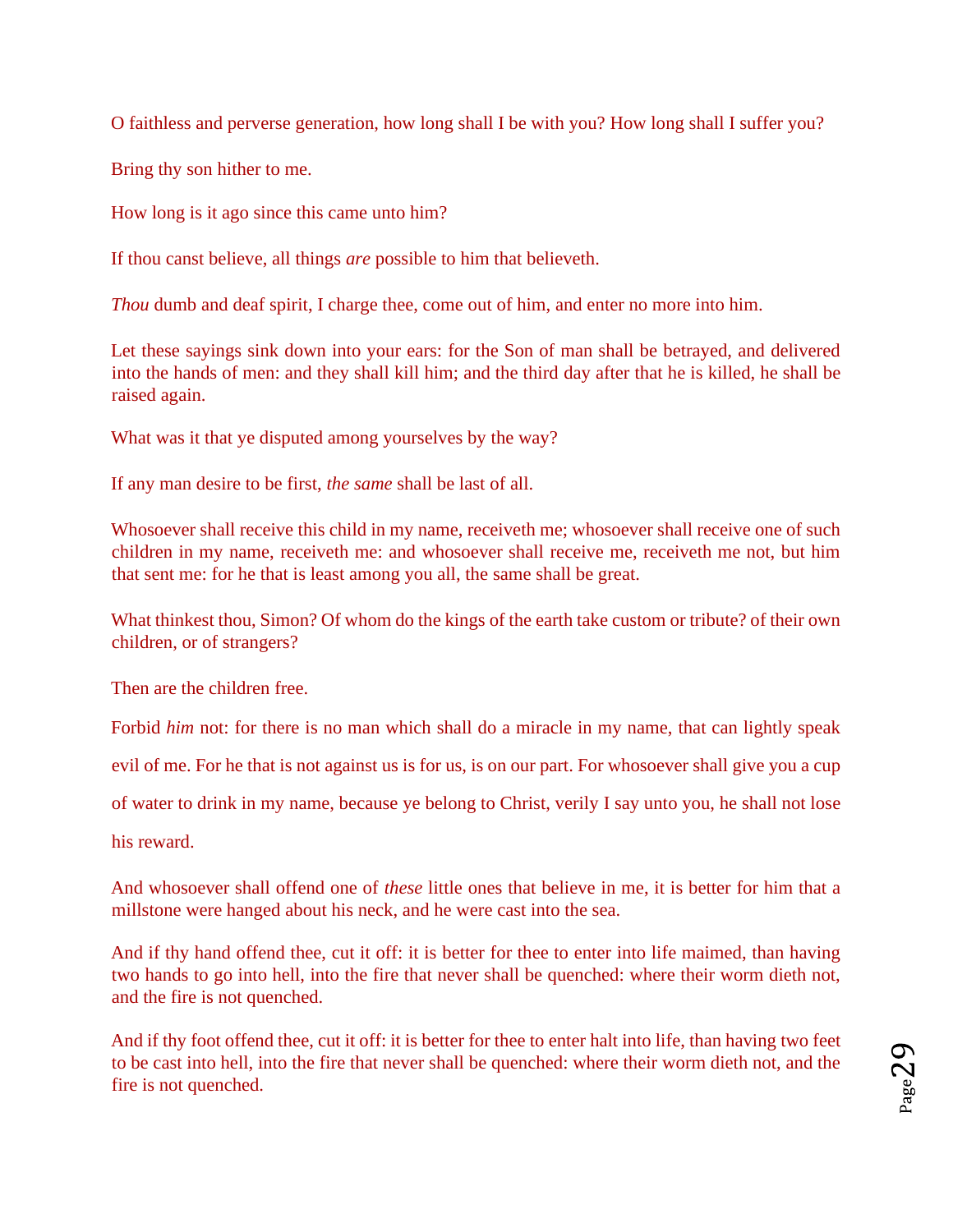And if thine eye offend thee, pluck it out: it is better for thee to enter into the kingdom of God with one eye, than having two eyes to be cast into hell fire: where their worm dieth not, and the fire is not quenched.

Verily I say unto you, Except ye be converted, and become as little children, ye shall not enter into the kingdom of heaven.

Whosoever therefore shall humble himself as this little child, the same is greatest in the kingdom of heaven. And whoso shall receive one such little child in my name receiveth me.

But whoso shall offend one of these little ones which believe in me, it were better for him that a millstone were hanged about his neck, and *that* he were drowned in the depth of the sea.

Woe unto the world because of offences! for it must needs be that offences come; but woe to that man by whom the offence cometh!

Wherefore, if thy hand or thy foot offend thee, cut them off, and cast *them* from thee: it is better for thee to enter into life halt or maimed, rather than having' two hands or two feet to be cast into everlasting fire.

And if thine eye offend thee, pluck it out, and cast *it* from thee: it is better for thee to enter into life with one eye, rather than having two eyes to be cast into hell fire.

Take heed that ye despise not one of these little ones; for I say unto you, That in heaven their angels do always behold the face of my Father which is in heaven. For the Son of man is come to save that which was lost.

[H](http://www.sacred-texts.com/bib/csj/csj047.htm#fn_53)ow think ye? if a man have a hundred sheep, and one of them be gone astray, doth he not leave the ninety and nine, and goeth into the mountains, and seeketh that which is gone astray? And if so be that he find it, verily I say unto you, he rejoiceth more of that sheep, than of the ninety and nine which went not astray. Even so it is not the will of your Father which is in heaven, that one of these little ones should perish.

Moreover if thy brother shall trespass against thee, go and tell him his fault between thee and him alone: if he shall hear thee, thou hast gained thy brother. But if he will not hear *thee*, *then* take with thee one or two more, that in the mouth of two or three witnesses every word may be established. And if he shall neglect to hear them, tell it unto the church: but if he neglect to hear the church, let him be unto thee as a heathen man and a publican.

Verily I say unto you, Whatsoever ye shall bind on earth shall be bound in heaven: and whatsoever ye shall loose on earth shall be loosed in heaven[.](http://www.sacred-texts.com/bib/csj/csj047.htm#fn_54) [†](http://www.sacred-texts.com/bib/csj/csj047.htm#fn_54)

Again I say unto you, That if two of you shall agree on earth as touching any thing that they shall ask, it shall be done for them of my Father which is in heaven. For where two or three are gathered together in my name, there am I in the midst of them.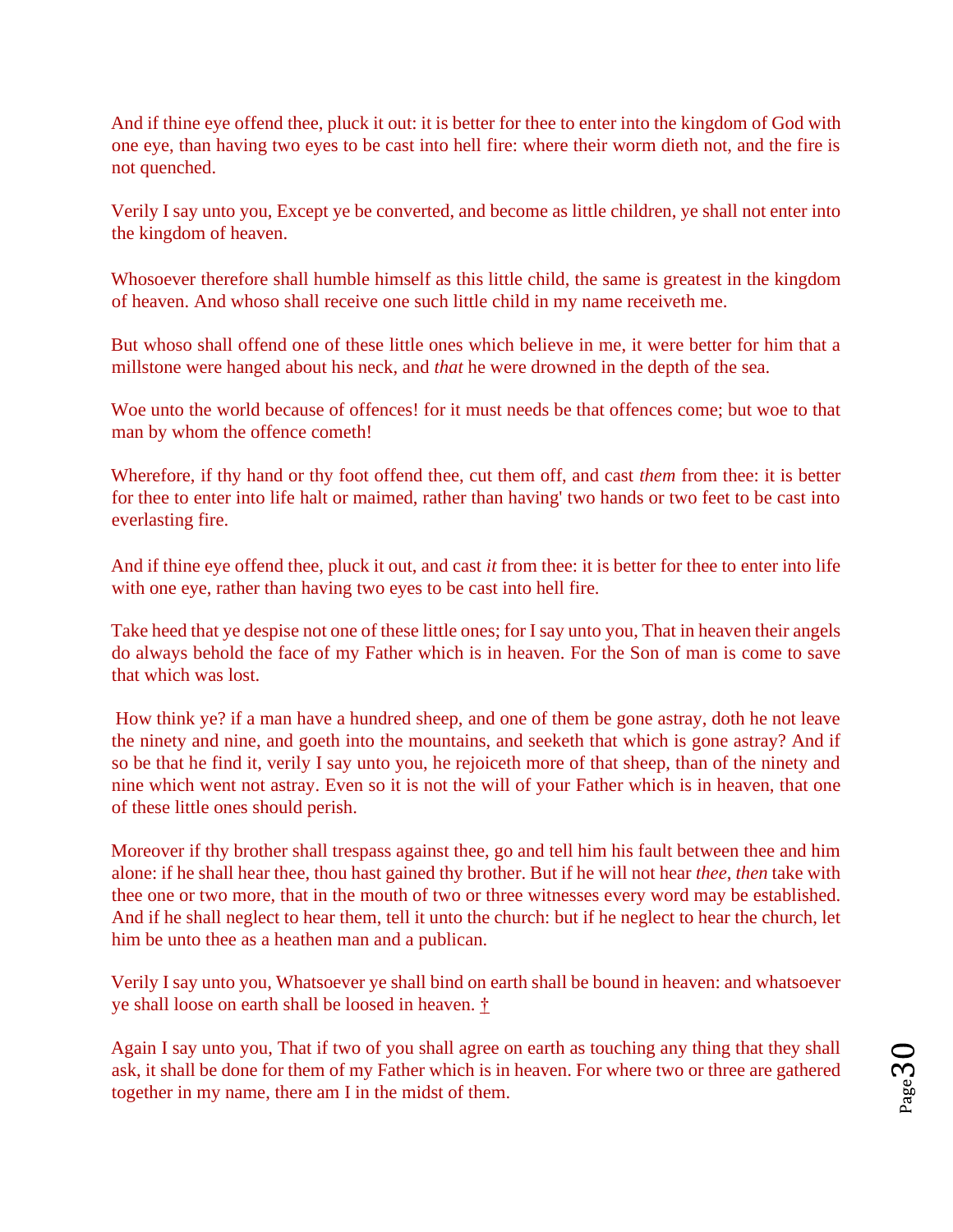I say not unto thee, Until seven times: but, Until seventy times seven. Therefore is the kingdom of heaven likened unto a certain king, which would take account of his servants. And when he had begun to reckon, one was brought unto him, which owed him ten thousand talents. But forasmuch as he had not to pay, his lord commanded him to be sold, and his wife, and children, and all that he had, and payment to be made. The servant therefore fell down, and worshipped him, saying, Lord, have patience with me, and I will pay thee all. Then the lord of that servant was moved with compassion and loosed him, and forgave him the debt.

But the same servant went out, and found one of his fellow servants, which owed *him* a hundred pence: and he laid hands on him, and took him by the throat, saying, Pay me that thou owest. And his fellow servant fell down at his feet, and besought him, saying, Have patience with me, and I will pay thee all. And he would not: but went and cast him into prison, till he should pay the debt.

So when his fellow servants saw what was done, they were very sorry, and came and told unto their lord all that was done. Then his lord, after that he had called him, said unto him, O thou wicked servant, I forgave thee all that debt, because thou desiredst me; shouldest not thou also have had compassion on thy fellow servant, even as I had pity on thee?

My time is not yet come: but your time is always ready. The world cannot hate you; but me it hateth, because I testify of it, that the works thereof are evil. Go ye up unto this feast: for my time is not yet full come.

My doctrine is not mine, but his that sent me. If any man will do his will, he shall know of the doctrine, whether it be of God, or *whether* I speak of myself. He that speaketh of himself seeketh his own glory: but he that seeketh his glory that sent him, the same is true, and no unrighteousness is in him.

Did not Moses give you the law, and *yet* none of you keepeth the law? Why go ye about to kill me?

I have done one work, and ye all marvel.

Moses therefore gave unto you circumcision (not because it is of Moses, but of the fathers); and ye on the sabbath day circumcise a man. If a man on the sabbath day receive circumcision, that the law of Moses should not be broken; are ye angry at me, because I have made a man every whit whole on the sabbath day?

Judge not according to the appearance, but judge righteous judgment.

Ye both know me, and ye know whence I am: and I am not come of myself, but he that sent me is true, whom ye know not. But I know him; for I am from him, and he hath sent me.

Yet a little while am I with you, and *then* I go unto him that sent me. Ye shall seek me, and shall not find *me:* and where I am, *thither* ye cannot come.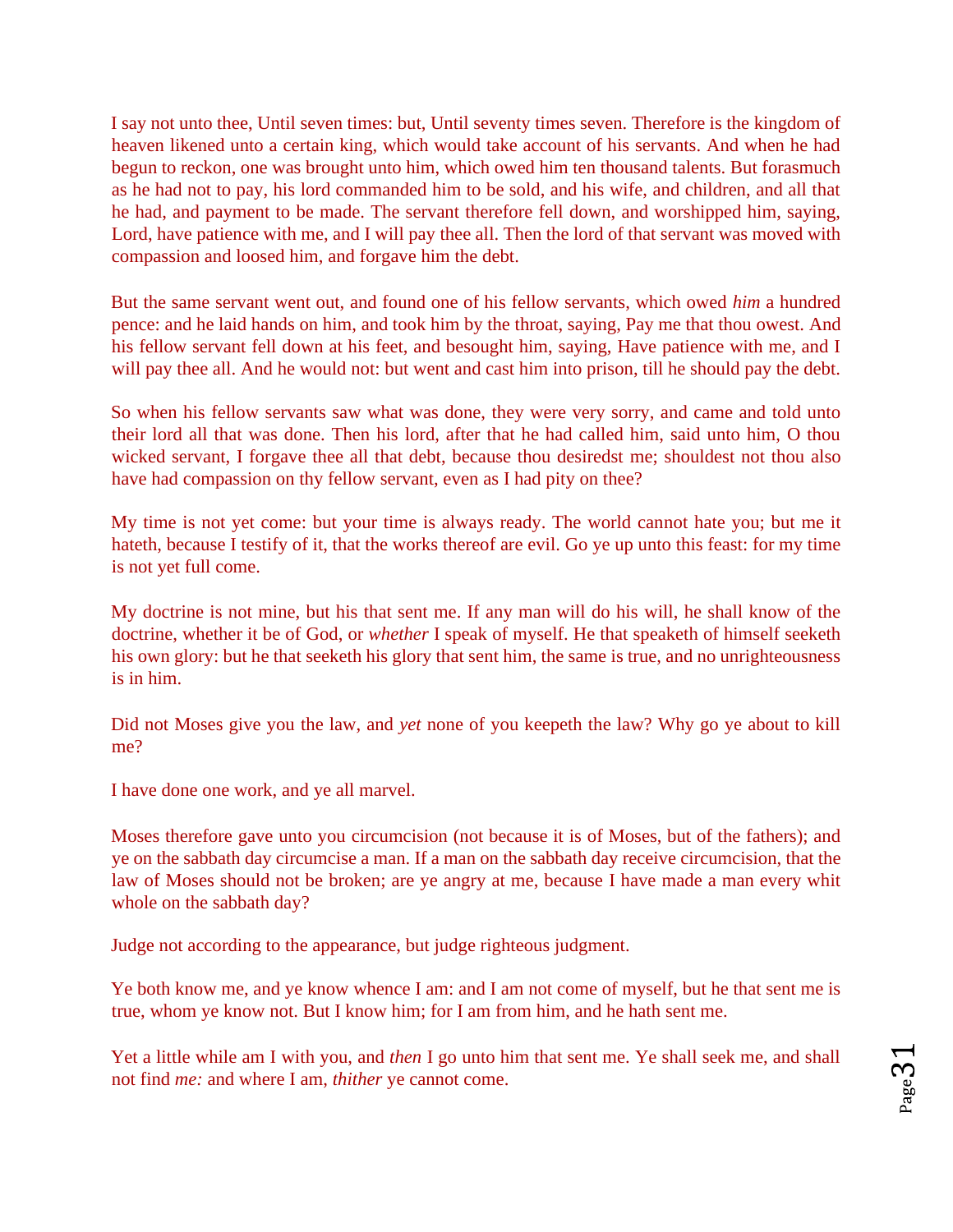If any man thirst, let him come unto me, and drink. He that believeth on me, as the Scripture hath said, out of his belly shall flow rivers of living water.

He that is without sin among you, let him first cast a stone at her.

Woman, where are those thine accusers? hath no man condemned thee?

Neither do I condemn thee: go, and sin no more.

I am the light of the world: he that followeth me shall not walk in darkness, but shall have the light of life.

Though I bear record of myself, *yet* my record is true: for I know whence I came, and whither I go; but ye cannot tell whence I come, and whither I go. Ye judge after the flesh; I judge no man. And yet if I judge, my judgment is true: for I am not alone, but I and the Father that sent me.

It is also written in your law, that the testimony of two men is true. I am one that bear witness of myself, and the Father that sent me beareth witness of me.

Ye neither know me, nor my Father: if ye had known me, ye should have known my Father also.

I go my way, and ye shall seek me, and shall die in your sins: whither I go, ye cannot come.

Ye are from beneath; I am from above: ye are of this world; I am not of this world. I said therefore unto you that ye shall die in your sins: for if ye believe not that I am *he*, ye shall die in your sins.

Even *the same* that I said unto you from the beginning.

I have many things to say and to judge of you: but he that sent me is true; and I speak to the world those things which I have heard of him.

When ye have lifted up the Son of man, then shall ye know that I am *he*, and *that* I do nothing of myself; but as my Father hath taught me, I speak these things. And he that sent me is with me: the Father hath not left me alone; for I do always those things that please him.

If ye continue in my word, *then* are ye my disciples indeed; and ye shall know the truth, and the truth shall make you free.

Verily, verily, I say unto you, Whosoever committeth sin is the servant of sin. And the servant abideth not in the house for ever: *but* the Son abideth ever. If the Son therefore shall make you free, ye shall be free indeed.

I know that ye are Abraham's seed; but ye seek to kill me, because my word hath no place in you. I speak that which I have seen with my Father: and ye do that which ye have seen with your father.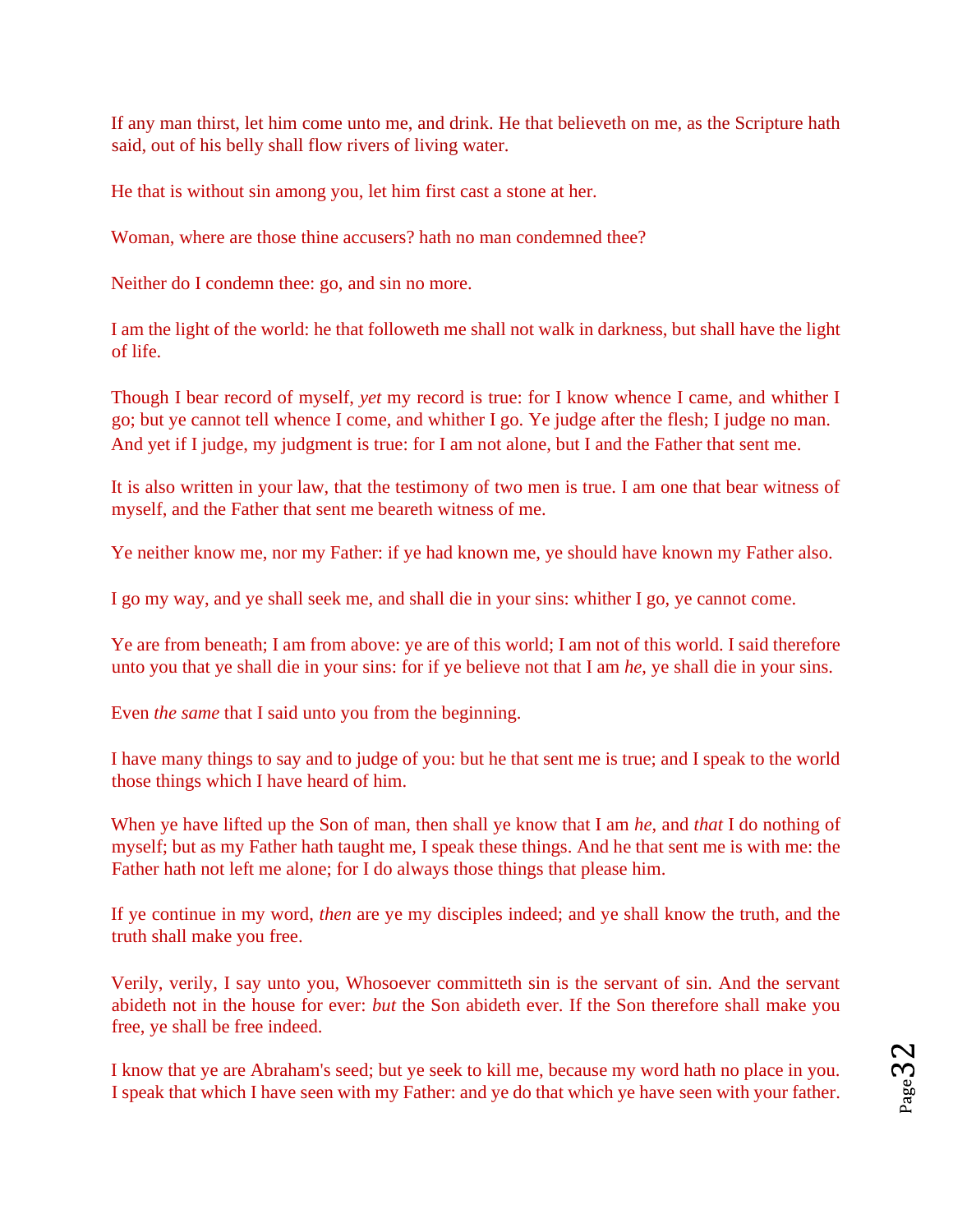If ye were Abraham's children, ye would do the works of Abraham. But now ye seek to kill me, a man that hath told you the truth, which I have heard of God: this did not Abraham. Ye do the deeds of your father.

If God were your Father, ye would love me: for I proceeded forth and came from God; neither came I of myself, but he sent me.

Why do ye not understand my speech? *even* because ye cannot hear my word. Ye are of *your* father the devil, and the lusts of your father ye will do: he was a murderer from the beginning, and abode not in the truth, because there is no truth in him. When he speaketh a lie, he speaketh of his own: for he is a liar, and the father of it.

And because I tell you the truth, ye believe me not. Which of you convinceth me of sin? And if I say the truth, why do ye not believe me? He that is of God heareth God's words: ye therefore hear them not, because ye are not of God.

I have not a devil; but I honor my Father, and ye do dishonor me. And I seek not mine own glory: there is one that seeketh and judgeth.

Verily, verily, I say unto you, if a man keep my saying, he shall never see death.

If I honor myself, my honor is nothing: it is my Father that honoreth me; of whom ye say, that he is your God: yet ye have not known him: but I know him: and if I should say, I know him not, I shall be a liar like unto you; but I know him, and keep his saying. Your father Abraham rejoiced to see my day; and he saw *it*, and was glad.

Verily, verily I say unto you, Before Abraham was, I am.

Neither hath this man sinned, nor his parents: but that the works of God should be made manifest in him.

I must work the works of him that sent me, while it is day: the night cometh, when no man can work. As long as I am in the world, I am the light of the world.

Go, wash in the pool of Siloam.

Dost thou believe on the Son of God?

Thou hast both seen him, and it is he that talketh with thee.

For judgment I am come into this world, that they which see not might see; and that they which see might be made blind.

If ye were blind, ye should have no sin: but now ye say, We see; therefore your sin remaineth.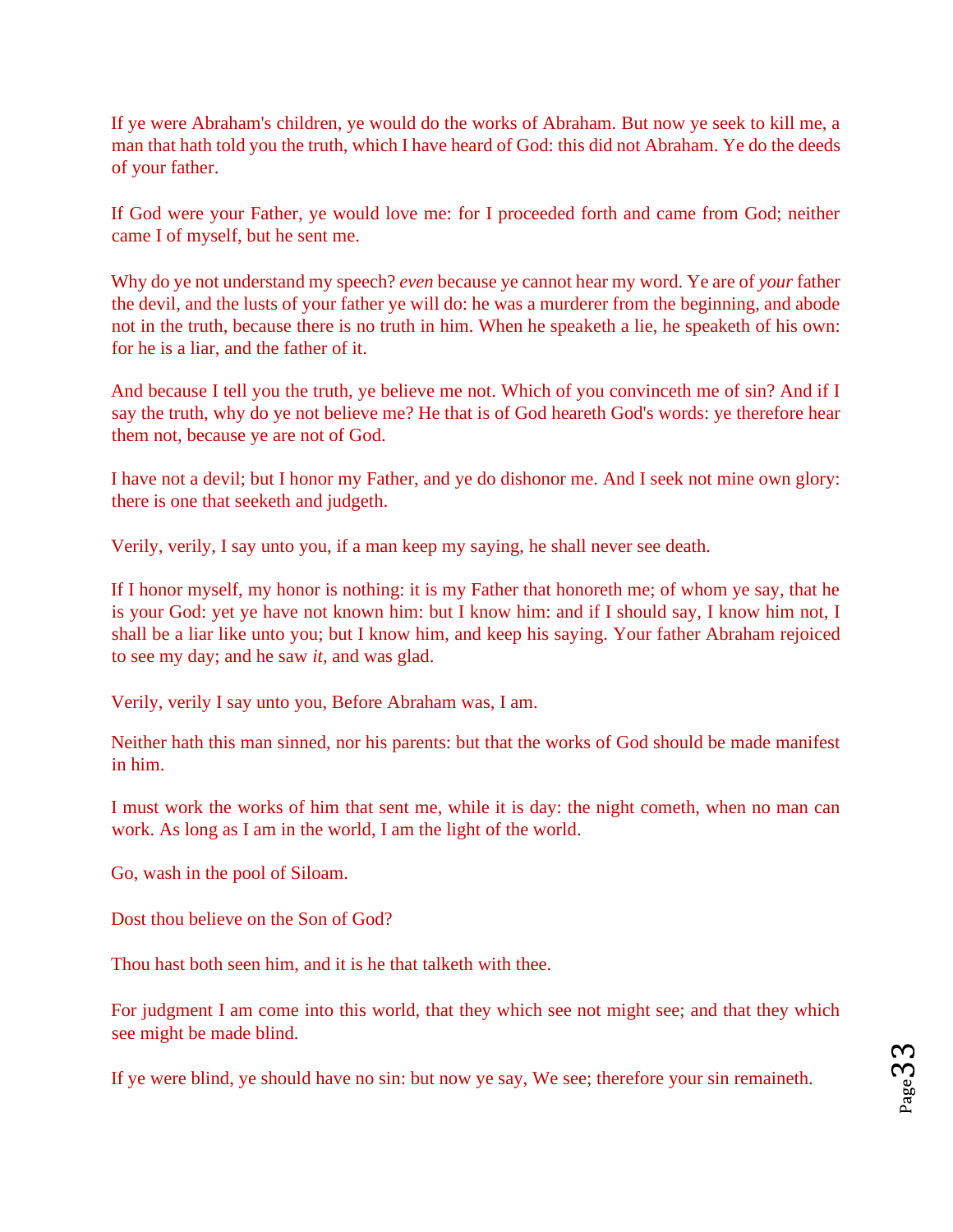Verily, verily, I say unto you, He that entereth not by the door into the sheepfold, but climbeth up some other way, the same is a thief and a robber. But he that entereth in by the door is the shepherd of the sheep. To him the porter openeth; and the sheep hear his voice: and he calleth his own sheep by name, and leadeth them out.

And when he putteth forth his own sheep, he goeth before them,

and the sheep follow him: for they know his voice. And a stranger will they not follow, but will flee from him: for they know not the voice of strangers.

Verily, verily, I say unto you, I am the door of the sheep. All that ever came before me are thieves and robbers: but the sheep did not hear them.

I am the door: by me if any man enter in, he shall be saved, and shall go in and out, and find pasture.

The thief cometh not, but for to steal, and to kill, and to destroy: I am come that they might have life, and that they might have it more abundantly.

I am the good shepherd: the good shepherd giveth his life for the sheep. But he that is a hireling, and not the shepherd, whose own the sheep are not, seeth the wolf coming, and leaveth the sheep, and fleeth: and the wolf catcheth them, and scattereth the sheep. The hireling fleeth, because he is a hireling, and careth not for the sheep.

I am the good shepherd, and know my sheep, and am known of mine. As the Father knoweth me, even so know I the Father: and I lay down my life for the sheep.

And other sheep I have, which are not of this fold: them also I must bring, and they shall hear my voice; and there shall be one fold, and one shepherd.

Therefore doth my Father love me, because I lay down my life, that I might take it again. No man taketh it from me, but I lay it down of myself. I have power to lay it down, and I have power to take it again. This commandment have I received of my Father.

I told you, and ye believed not: the works that I do in my Father's name, they bear witness of me. But ye believe not, because ye are not of my sheep, as I said unto you. My sheep hear my voice, and I know them, and they follow me: and I give unto them eternal life; and they shall never perish, neither shall any *man* pluck them out of my hand.

My Father, which gave *them* me, is greater than all; and no *man* is able to pluck *them* out of my Father's hand.

I and *my* Father are one.

Many good works have I shewed you from my Father; for which of those works do ye stone me?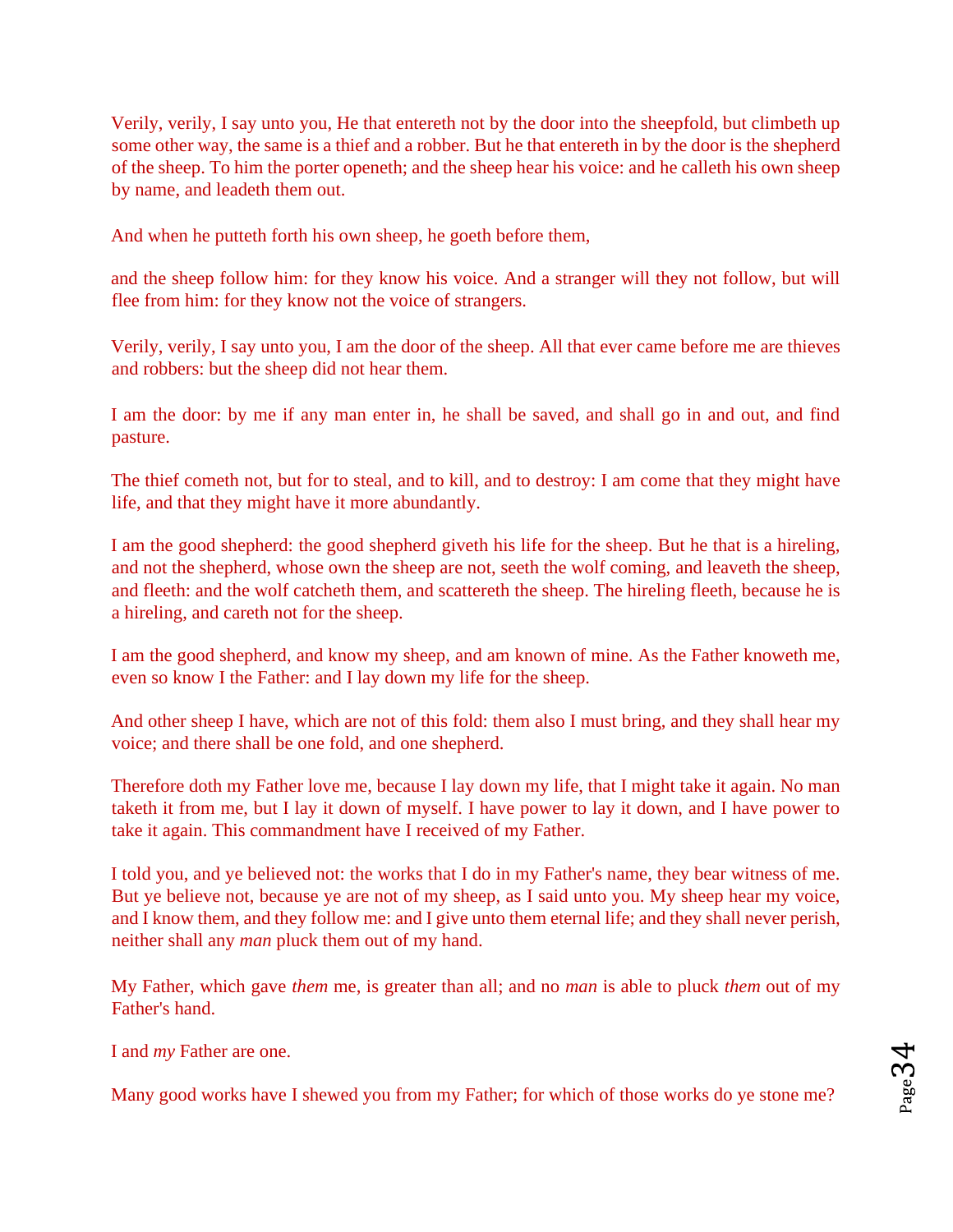Is it not written in your law, I said, Ye are gods?

If he called them gods, unto whom the word of God came, and the Scripture cannot be broken; say ye of him, whom the Father hath sanctified and sent into the world, Thou blasphemest; because I said, I am the Son of God?

If I do not the works of my Father, believe me not. But if I do, though ye believe not me, believe the works; that ye may know, and believe, that the Father *is* in me, and I in him.

Ye know not what manner of spirit ye are of. For the Son of man is not come to destroy men's lives, but to save *them*.

Foxes have holes, and birds of the air *have* nests; but the Son of man hath not where to lay *his* head.

Follow me.

Let the dead bury their dead: but go thou and preach the kingdom of God.

No man, having put his hand to the plough, and looking back, is fit for the kingdom of God.

The harvest truly *is* great, but the laborers *are* few: pray ye therefore the Lord of the harvest, that he would send forth laborers into his harvest.

[G](http://www.sacred-texts.com/bib/csj/csj051.htm#fn_58)o your ways: behold, I send you forth as lambs among wolves. Carry neither purse, nor scrip, nor shoes: and salute no man by the way.

And into whatsoever house ye enter, first say, Peace be to this house. And if the son of peace be there, your peace shall rest upon it: if not, it shall turn to you again.

And in the same house remain, eating and drinking such things as they give: for the laborer is worthy of his hire. Go not from house to house.

And into whatsoever city ye enter, and they receive you, eat such things as are set before you: and heal the sick that are therein, and say unto them, The kingdom of God is come nigh unto you.

But into whatsoever city ye enter, and they receive you not, go your ways out into the streets of the same, and say, Even the very dust of your city, which cleaveth on us, we do wipe off against you: notwithstanding, be ye sure of this, that the kingdom of God is come nigh unto you.

But I say unto you, that it shall be more tolerable in that day for Sodom, than for that city.

[Wo](http://www.sacred-texts.com/bib/csj/csj051.htm#fn_59)e unto thee, Chorazin! woe unto thee, Bethsaida! for if the mighty works had been done in Tyre and Sidon, which have been done in you, they had a great while ago repented, sitting in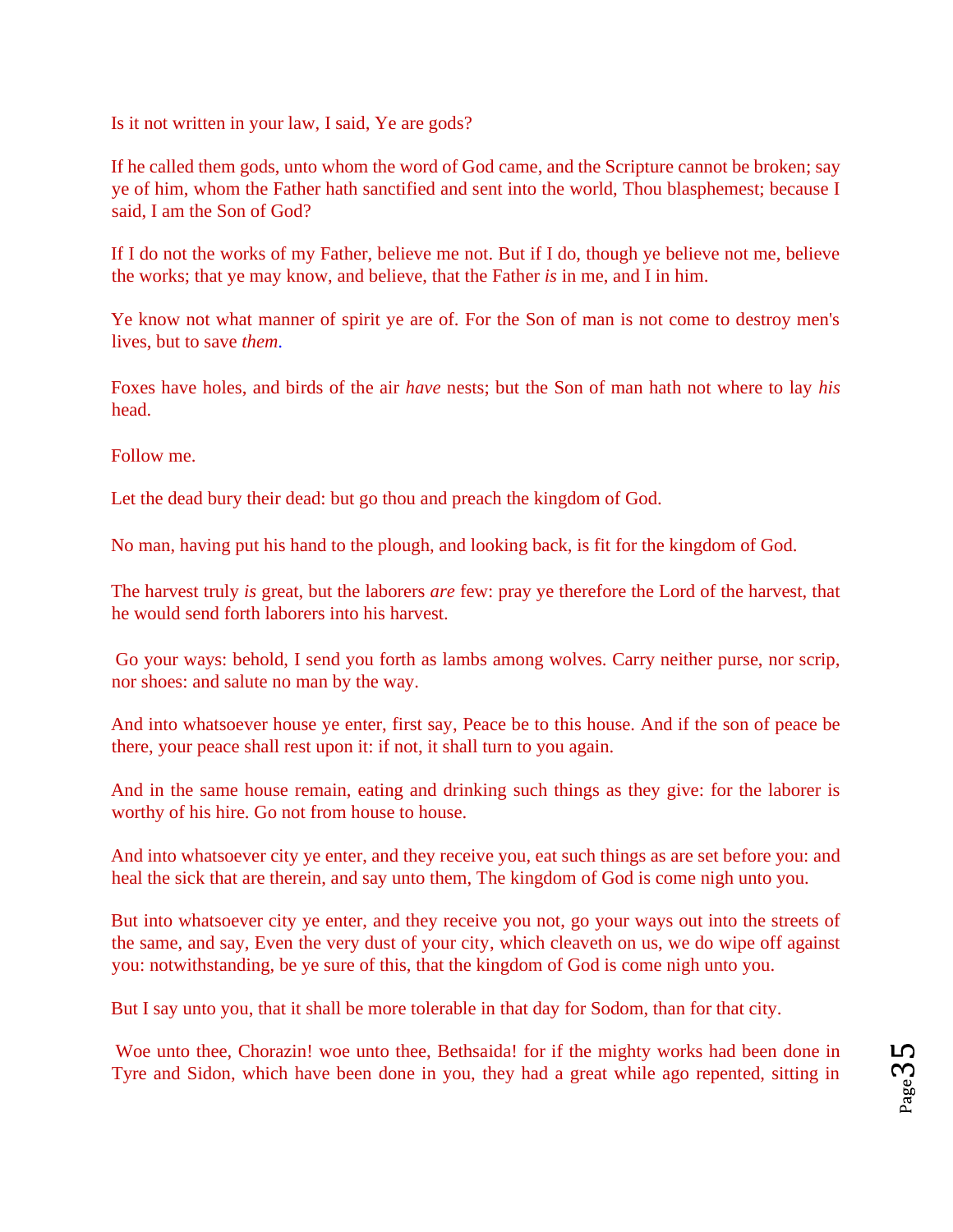sackcloth and ashes. But it shall be more tolerable for Tyre and Sidon at the judgment, than for you.

And thou, Capernaum, which art exalted to heaven, shalt be thrust down to hell.

He that heareth you heareth me; and he that despiseth you despiseth me; and he that despiseth me despiseth him that sent me.

I beheld Satan as lightning fall from heaven. Behold, I give unto you power to tread on serpents and scorpions, and over all the power of the enemy; and nothing shall by any means hurt you. Notwithstanding, in this rejoice not, that the spirits are subject unto you; but rather rejoice, because your names are written in heaven.

I thank thee, O Father, Lord of heaven and earth, that thou hast hid these things from the wise and prudent, and has revealed them unto babes: even so, Father; for so it seemed good in thy sight.

All things are delivered to me of my Father: and no man knoweth who the Son is, but the Father; and who the Father is, but the Son, and *he* to whom the Son will reveal *him*.

What is written in the law? how readest thou?

Thou hast answered right: this do, and thou shalt live.

A certain *man* went down from Jerusalem to Jericho, and fell among thieves, which stripped him of his raiment, and wounded him, and departed, leaving *him* half dead.

And by chance there came down a certain priest that way: and when he saw him, he passed by on the other side.

And like wise a Levite, when he was at the place, came and looked *on him*, and passed by on the other side.

But a certain Samaritan, as he journeyed, came where he was: and when he saw him, he had compassion *on him*, and went to *him*, and bound up his wounds, pouring in oil and wine, and set him on his own beast, and brought him to an inn, and took care of him. And on the morrow when he departed, he took out two pence, and gave *them* to the host, and said unto him, Take care of him: and whatsoever thou spendest more, when I come again, I will repay thee.

Which now of these three, thinkest thou, was neighbor unto him that fell among the thieves?

Go, and do thou likewise.

[Wh](http://www.sacred-texts.com/bib/csj/csj053.htm#fn_61)en ye pray, say, Our Father which art in heaven, Hallowed be thy name. Thy kingdom come. Thy will be done, as in heaven, so in earth. Give us day by day our daily bread.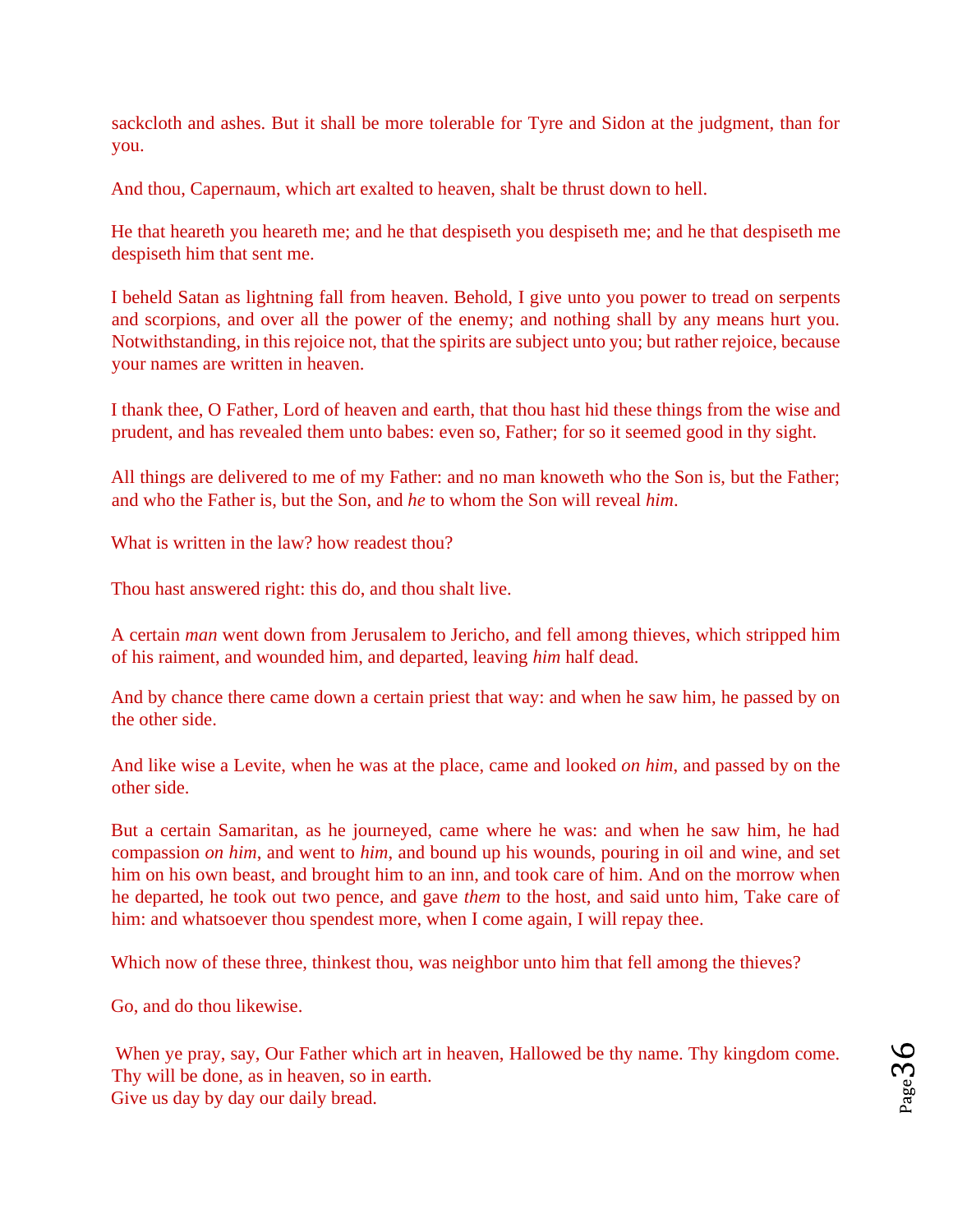And forgive us our sins; for we also forgive every one that is indebted to us. And lead us not into temptation; but deliver us from evil. And he said unto them,

Which of you shall have a friend, and shall go unto him at midnight, and say unto him, Friend, lend me three loaves; for a friend of mine in his journey is come to me, and I have nothing to set before him?

And he from within shall answer and say, Trouble me not: the door is now shut, and my children are with me in bed; I cannot rise and give thee.

I say unto you, Though he will not rise and give him, because he is his friend, yet because of his importunity he will rise and give him as many as he needeth.

And I say unto you, Ask, and it shall be given you: seek, and ye shall find; knock, and it shall be opened unto you. For every one that asketh receiveth; and he that seeketh findeth; and to him that knocketh it shall be opened.

If a son shall ask bread of any of you that is a father, will he give him a stone? or if *he ask* a fish, will he for a fish give him a serpent? Or, if he shall ask an egg, will he offer him a scorpion?

If ye then, being evil, know how to give good gifts unto your children; how much more shall *your* heavenly Father give the Holy Spirit to them that ask him?

Yea rather, blessed *are* they that hear the word of God, and keep it.

[Th](http://www.sacred-texts.com/bib/csj/csj053.htm#fn_62)is is an evil generation: they seek a sign; and there shall no sign be given it, but the sign of Jonas the prophet. For as Jonas was a sign unto the Ninevites, so shall also the Son of man be to this generation.

The queen of the south shall rise up in the judgment with the men of this generation, and condemn them: for she came from the utmost parts of the earth to hear the wisdom of Solomon; and, behold, a greater than Solomon*is* here.

The men of Nineveh shall rise up in the judgment with this generation, and shall condemn it: for they repented at the preaching of Jonas; and, behold, a greater than Jonas *is* here.

No man, when he hath lighted a candle, putteth *it* in a secret place, neither under a bushel, but on a candlestick, that they which come in may see the light. The light of the body is the eye: therefore when thine eye is single, thy whole body also is full of light; but when *thine eye* is evil, thy body also *is* full of darkness. Take heed therefore that the light which is in thee be not darkness. If thy whole body therefore be full of light, having no part dark, the whole shall *be* full of light, as when the bright shining of a candle doth give thee light.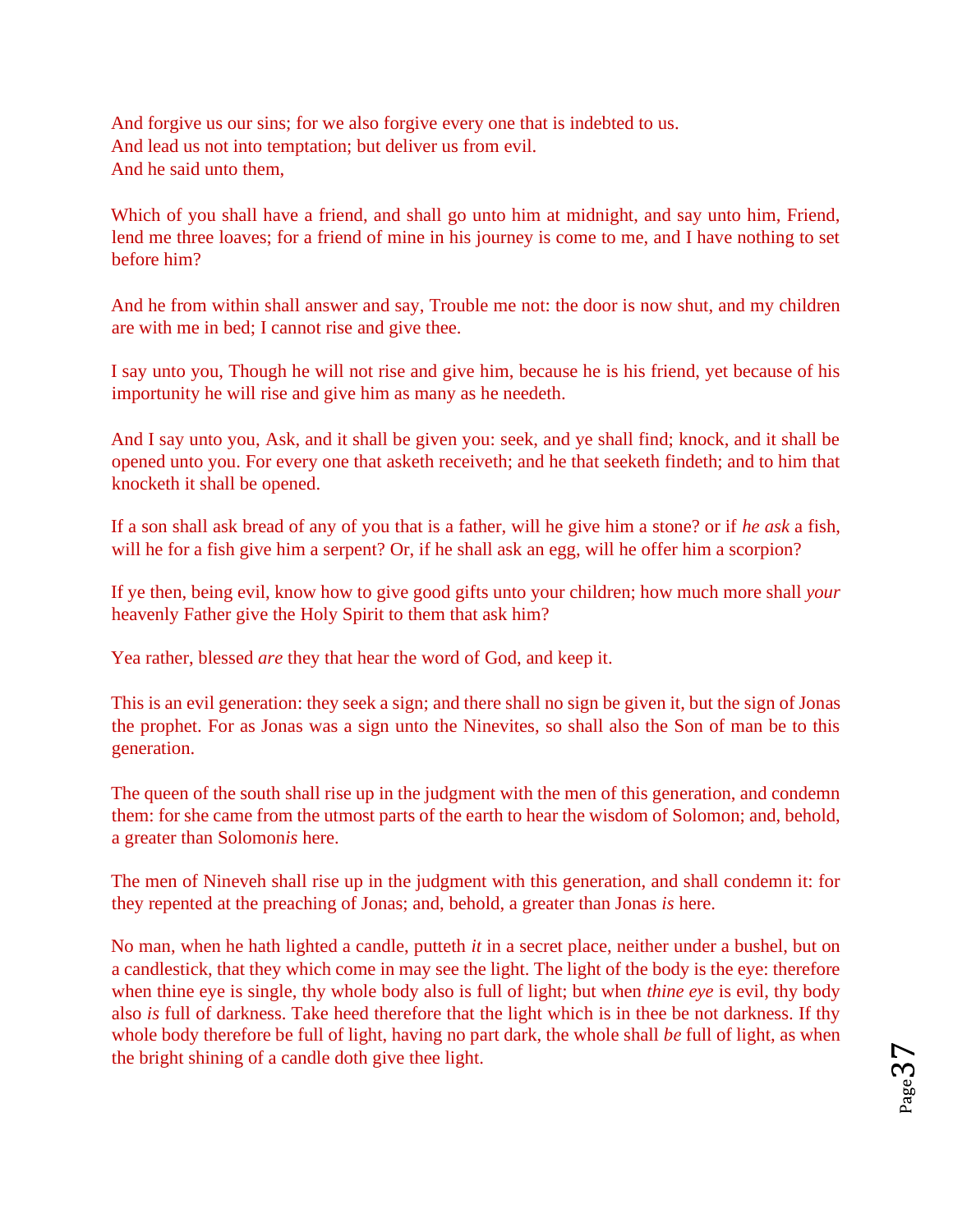Now do ye Pharisees make clean the outside of the cup and the platter; but your inward part is full of ravening and wickedness. *Ye* fools, did not he that made that which is without, make that which is within also? But rather give alms of such things as ye have; and, behold, all things are clean unto you.

But woe unto you, Pharisees! for ye tithe mint and rue and all manner of herbs, and pass over judgment and the love of God: these ought ye to have done, and not to leave the other undone.

Woe unto you, Pharisees! for ye love the uppermost seats in the synagogues, and greetings in the markets.

Woe unto you, scribes and Pharisees, hypocrites! for ye are as graves which appear not, and the men that walk over *them* are not aware *of them*.

Woe unto you also, ye lawyers! for ye lade men with burdens grievous to be borne, and ye yourselves touch not the burdens with one of your fingers.

Woe unto you! for we build the sepulchres of the prophets, and your fathers killed them. Truly ye bear witness that ye allow the deeds of your fathers: for they indeed killed them, and ye build their sepulchres.

Therefore also said the wisdom of God, I will send them prophets and apostles, and *some* of them they shall slay and persecute: that the blood of all the prophets, which was shed from the foundation of the world, may be required of this generation; from the blood of Abel unto the blood of Zacharias, which perished between the altar and the temple: verily I say unto you, It shall be required of this generation.

Woe unto you, lawyers! for ye have taken away the key of knowledge: ye entered not in yourselves, and them that were entering in ye hindered.

Beware ye of the leaven of the Pharisees, which is hypocrisy. For there is nothing covered, that shall not be revealed; neither hid, that shall not be known. Therefore, whatsoever ye have spoken in darkness shall be heard in the light; and that which ye have spoken in the ear in closets shall be proclaimed upon the housetops.

And I say unto you my friend, Be not afraid of them that kill the body, and after that have no more that they can do. But I will forewarn you whom ye shall fear: Fear him, which after he hath killed hath power to cast into hell; yea, I say unto you, Fear him.

Are not five sparrows sold for two farthings, and not one of them is forgotten before God? But even the very hairs on your head are all numbered. Fear not therefore; ye are of more value than many sparrows.

Also I say unto you, Whosoever shall confess me before men, him shall the Son of man also confess before the angels of God: but he that denieth me before men shall be denied before the angels of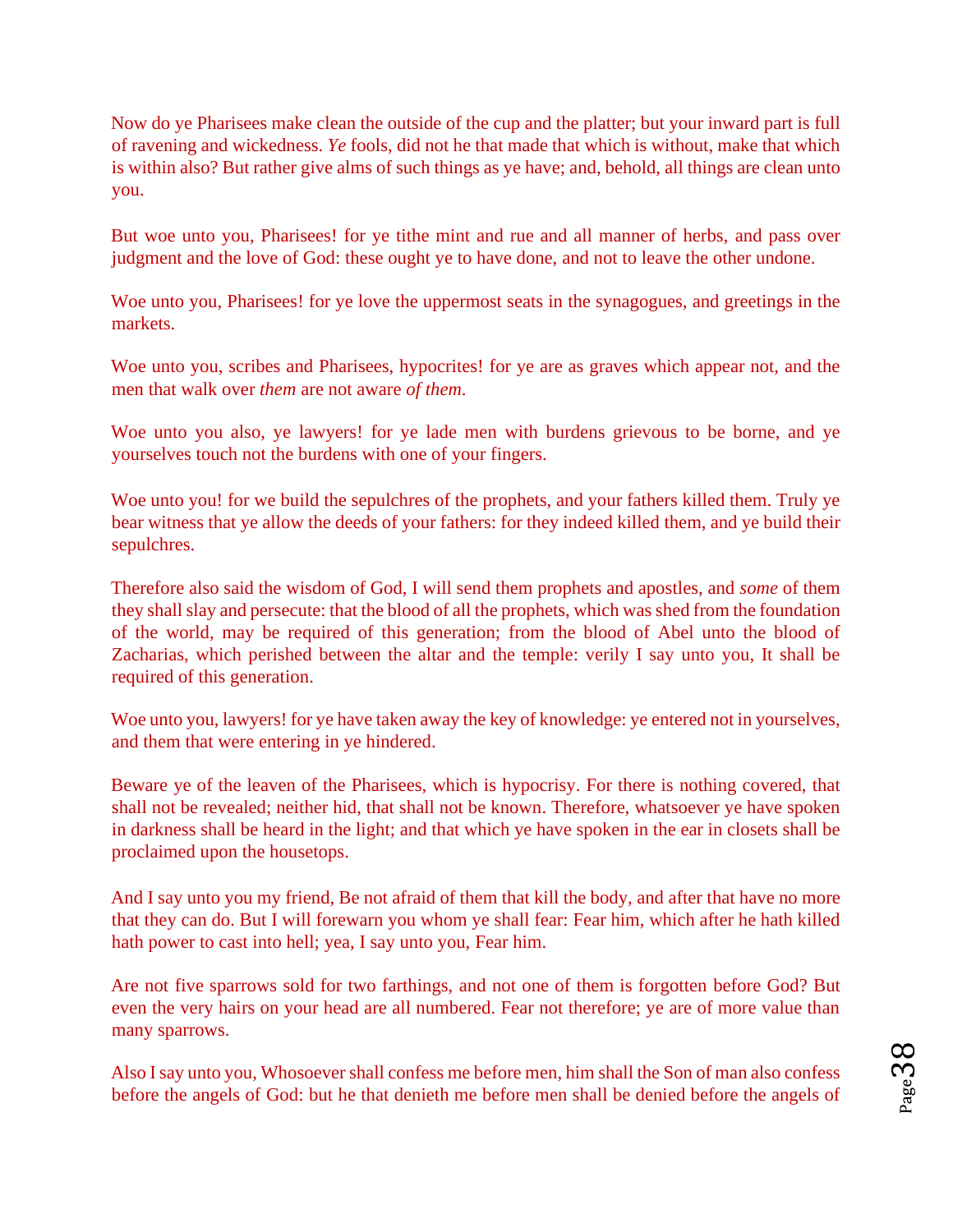God. And whosoever shall speak a word against the Son of man, it shall be forgiven him: but unto him that blasphemeth against the Holy Ghost it shall not be forgiven.

And when they bring you unto the synagogues, and unto magistrates, and powers, take ye no thought how or what thing ye shall answer, or what ye shall say: for the Holy Ghost shall teach you in the same hour what ye ought to say.

Man, who made me a judge or a divider over you?

Take heed, and beware of covetousness: for a man's life consisteth not in the abundance of the things which he possesseth.

The ground of a certain rich man brought forth plentifully: and he thought within himself, saying, What shall I do, because I have no room where to bestow my fruits.

And he said, This will I do: I will pull down my barns, and build greater and there will I bestow all my fruits and my goods. And I will say to my soul, Soul, thou hast much goods laid up for many years; take thine ease, eat, drink, *and* be merry.

But God said unto him, *Thou* fool, this night thy soul shall be required of thee: then whose shall those things be, which thou hast provided?

So is he that layeth up treasure for himself, and is not rich toward God.

Therefore I say unto you, Take no thought for your life, what ye shall eat, neither for the body, what ye shall put on. The life is more than meat, and the body *is more* than raiment.

Consider the ravens: for they neither sow nor reap; which neither have storehouse nor barn; and God feedeth them: how much more are ye better than the fowls?

And which of you with taking thought can add to his stature one cubit? If ye then be not able to do that thing which is least, why take ye thought for the rest?

Consider the lilies how they grow: they toil not, they spin not; and yet I say unto you, that Solomon in all his glory was not arrayed like one of these. If then God so clothe the grass, which is to day in the field, and to morrow is cast into the oven; how much more *will he clothe* you, O ye of little faith?

And seek not ye what ye shall eat, or what ye shall drink, neither be ye of doubtful mind. For all these things do the nations of the world seek after; and your Father knoweth that ye have need of these things.

But rather seek ye the kingdom of God; and all these things shall be added unto you.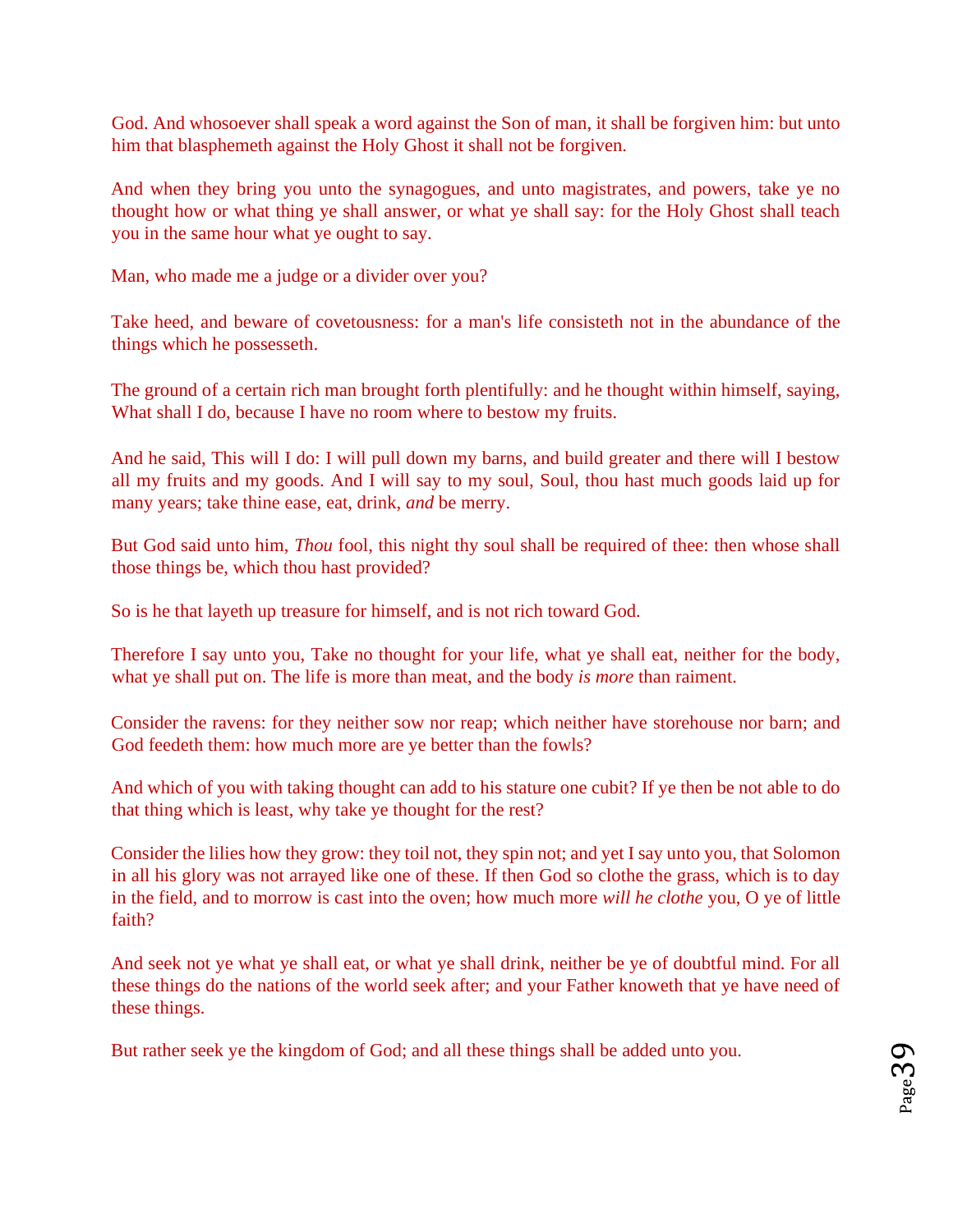Fear not, little flock; for it is your Father's good pleasure to give you the kingdom. Sell that ye have, and give alms; provide yourselves bags which wax not old, a treasure in the heavens that faileth not, where no thief approacheth, neither moth corrupteth. For where your treasure is, there will your heart be also.

Let your loins be girded about, and *your* lights burning; and ye yourselves like unto men that wait for their lord, when he will return from the wedding; that when he cometh and knocketh, they may open unto him immediately.

[Wh](http://www.sacred-texts.com/bib/csj/csj055.htm#fn_64)o then is that faithful and wise steward, whom *his* lord shall make ruler over his household, to give *them their* portion of meat in due season?

Blessed *is* that servant, whom his lord when he cometh shall find so doing. Of a truth I say unto you, that he will make him ruler over all that he hath.

But if that servant say in his heart, My lord delayeth his coming; and shall begin to beat the menservants and maidens, and to eat and drink, and to be drunken; the lord of that servant will come in a day when he looketh not for *him*, and at an hour when he is not aware, and will cut him in sunder, and will appoint him his portion with the unbelievers.

And that servant, which knew his lord's will, and prepared not *himself*, neither did according to his will, shall be beaten with many *stripes*. But he that knew not, and did commit things worthy of stripes, shall be beaten with few *stripes*. For unto whomsoever much is given, of him shall be much required; and to whom men have committeth much, of him they will ask more.

I am come to send fire on the earth; and what will I, if it be already kindled? But I have a baptism to be baptized with; and how am I straitened till it be accomplished!

Suppose ye that I am come to give peace on earth? I tell you, Nay; but rather division: for from henceforth there shall be five in one house divided, three against two, and two against three. The father shall be divided against the son, and the son against the father; the mother against the daughter, and the daughter against the mother; the mother in law against her daughter in law, and the daughter in law against her mother in law.

When ye see a cloud rise out of the west, straightway ye say, There cometh a shower; and so it is. And when *ye see* the south wind blow, ye say, There will be heat; and it cometh to pass. *Ye* hypocrites, ye can discern the face of the sky and of the earth: but how is it that ye do not discern this time? Yea, and why even of yourselves judge ye not what is right?

When thou goest with thine adversary to the magistrate, *as thou art* in the way, give diligence that thou mayest be delivered from him; lest he hale thee to the judge, and the judge deliver thee to the officer, and the officer cast thee into prison. I tell thee, thou shalt not depart thence, till thou hast paid the very last mite.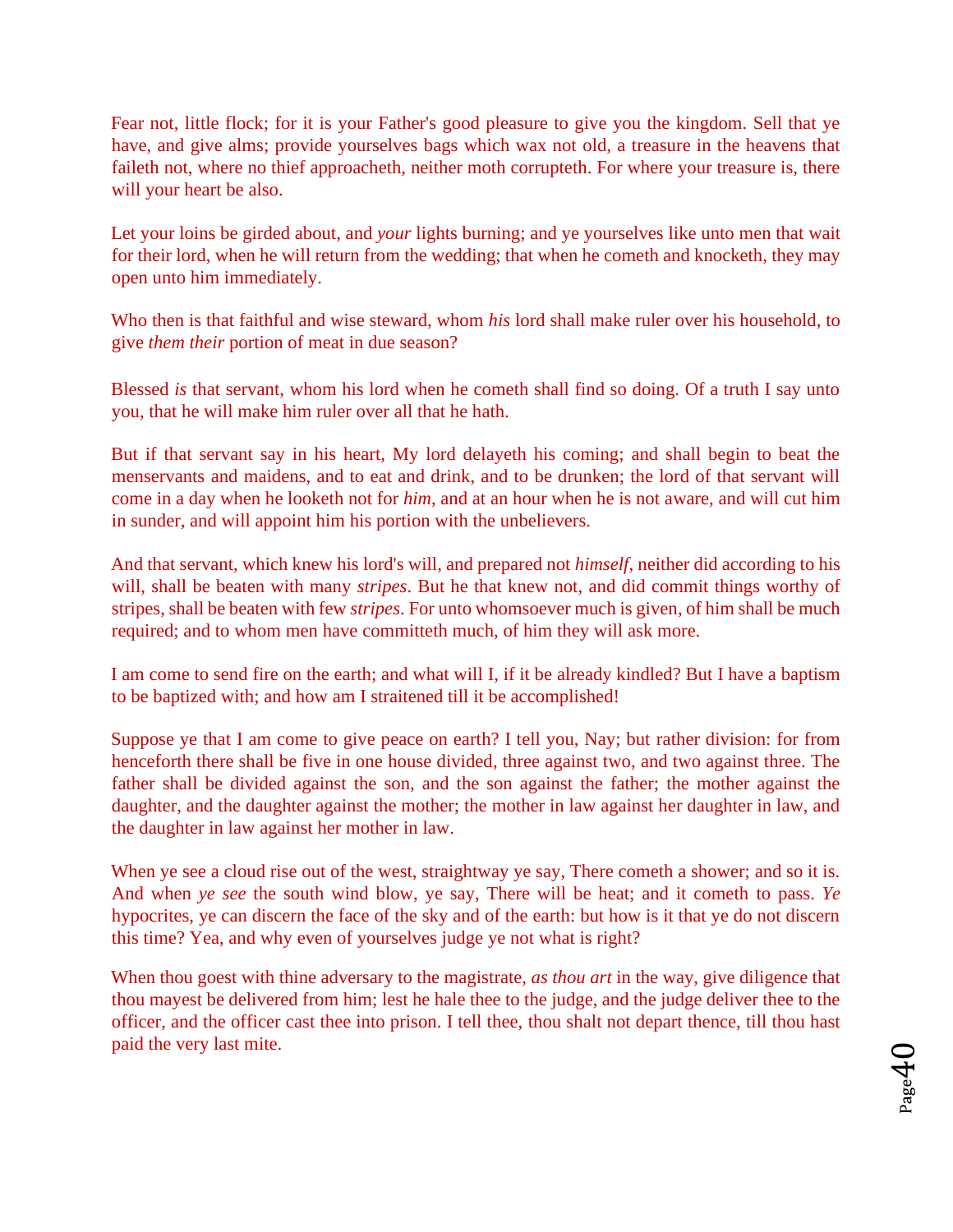Suppose ye that these Galileans were sinners above all Galileans, because they suffered such things? I tell you, Nay: but, except ye repent, ye shall all likewise perish.Or those eighteen, upon whom the tower in Siloam fell, and slew them, think ye that they were sinners above all men thatdwelt in Jerusalem? I tell you, Nay: but, except ye repent, ye shall all likewise perish.

A certain *man* had a fig tree planted in his vineyard; and he came and sought fruit thereon, and found none. Then said he unto the dresser of his vineyard, Behold, these three years I come seeking fruit on this fig tree, and find none: cut it down; why cumbereth it the ground?

Woman, thou are loosed from thine infirmity.

*Thou* hypocrite, doth not each one of you on the sabbath loose his ox or*his* ass from the stall, and lead *him* away to watering? And ought not this woman, being a daughter of Abraham, who Satan hath bound, lo, these eighteen years, be loosed from this bond on the sabbath day?

[Un](http://www.sacred-texts.com/bib/csj/csj056.htm#fn_65)to what is the kingdom of God like? and whereunto shall I resemble it? It is like a grain of mustard seed, which a man took, and cast into his garden; and it grew, and waxed a great tree; and the fowls of the air lodged in the branches of it.

Whereunto shall I liken the kingdom of God? It is like leaven, which a woman took and hid in three measures of meal, till the whole was leavened.

Strive to enter in at the strait gate: for many, I say unto you, will seek to enter in, and shall not be able.

When once the master of the house is risen up, and hath shut the door, and ye being to stand without, and to knock at the door, saying, Lord, Lord, open unto us: and he shall answer and say unto you, I know you not whence ye are: Then shall ye begin to say, We have eaten and drunk in thy presence, and thou hast taught in our streets.

But he shall say, I tell you, I know you not whence ye are; depart from me, all *ye* workers of iniquity.

There shall be weeping and gnashing of teeth, when ye shall see Abraham, and Isaac, and Jacob, and all the prophets, in the kingdom of God, and you*yourselves* thrust out.

And they shall come from the east, and *from* the west, and from the north, and *from* the south, and shall sit down in the kingdom of God.

And, behold, there are last which shall be first; and there are first which shall be last.

Go ye, and tell that fox, Behold, I cast out devils, and I do cures to day and tomorrow, and the third *day* I shall be perfected. Nevertheless I must walk to day, and tomorrow, and the *day* following: for it cannot be that a prophet perish out of Jerusalem.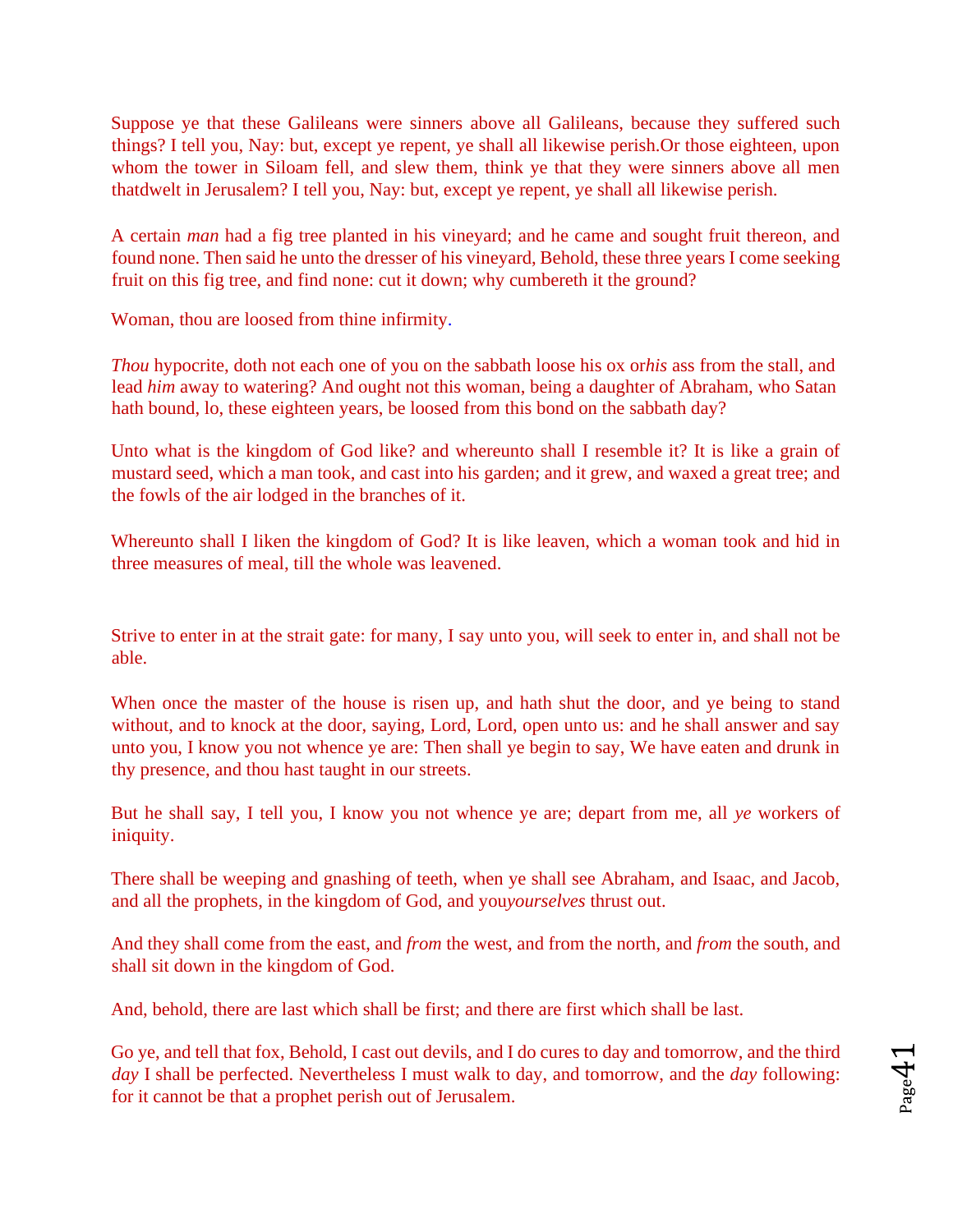O Jerusalem, Jerusalem, which killest the prophets, and stonest them that are sent unto thee; how often would I have gathered thy children together, as a hen *doth gather* her brood under her wings, and ye would not! Behold, your house is left unto you desolate: and verily I say unto you, Ye shall not see me, until *the time* come when ye shall say, Blessed *is* he that cometh in the name of the Lord.

Martha, Martha, thou are careful and troubled about many things: but one thing is needful; and Mary hath chosen that good part, which shall not be taken away from her.

Is it lawful to heal on the sabbath day?

Which of you shall have an ass or an ox fallen into a pit, and will not straightway pull him out on the sabbath day?

When thou are bidden of any *man* to a wedding, sit not down in the highest room; lest a more honorable man than thou be bidden of him; and he that bade thee and him come and say to thee, Give this man place; and thou begin with shame to take the lowest room.

But when thou are bidden, go and sit down in the lowest room; that when he that bade thee cometh, he may say unto thee, Friend, go up higher: then shalt thou have worship in the presence of them that sit at meat with thee.

For whosoever exalteth himself shall be abased; and he that humbleth himself shall be exalted.

When thou makest a dinner or a supper, call not thy friends, nor thy brethren, neither thy kinsmen, nor *thy* rich neighbors; lest they also bid thee again, and a recompense be made thee. But when thou makest a feast, call the poor, the maimed, the lame, the blind; and thou shalt be blessed; for they cannot recompense thee: for thou shalt be recompensed at the resurrection of the just.

A certain man made a great supper, and bade many: and sent his servant at supper time to say to them that were bidden, Come; for all things are now ready. And they all with one consent began to make excuse.

The first said unto him, I have bought a piece of ground, and I must needs go and see it: I pray thee have me excused. And another said, I have bought five yoke of oxen, and I go to prove them: I pray thee have me excused. And another said, I have married a wife, and therefore I cannot come.

So that servant came and shewed his lord these things. Then the master of the house being angry said to his servant, Go out quickly into the streets and lanes of the city, and bring in hither the poor, and the maimed, and the halt, and the blind.

And the servant said, Lord, it is done as thou hast commanded, and yet there is room.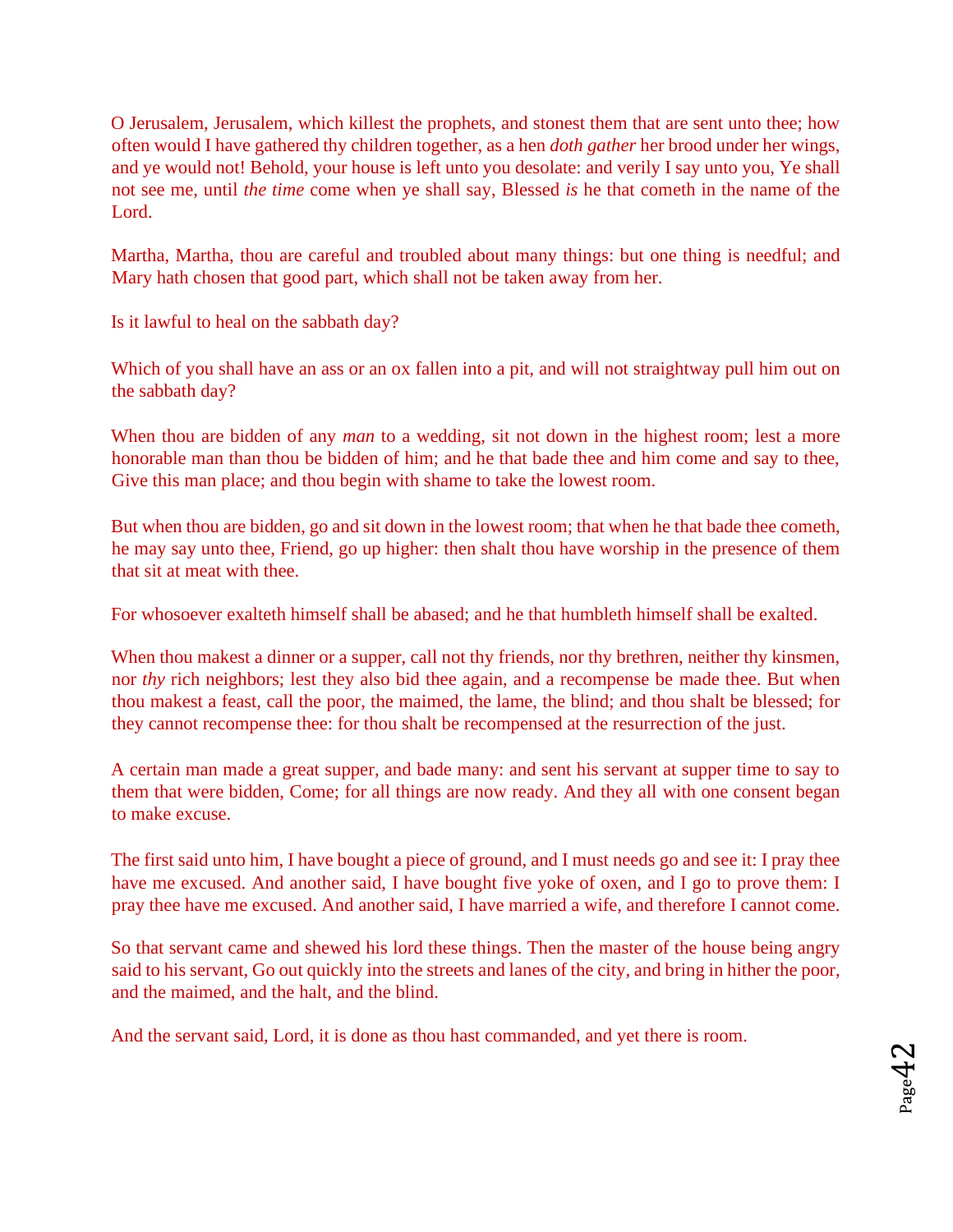And the lord said unto the servant, Go out into the highways and hedges, and compel *them* to come in, that my house may be filled. For I say unto you, That none of those men which were bidden shall taste of my supper.

If any *man* come to me, and hate not his father, and mother, and wife, and children, and brethren, and sisters, yea, and his own life also, he cannot be my disciple. And whosoever doth not bear his cross, and come after me, cannot be my disciple.

For which of you, intending to build a tower, sitteth not down first, and counteth the cost, whether he have *sufficient* to finish *it?* Lest haply, after he hath laid the foundation, and is not able to finish *it*, all that behold *it* begin to mock him, saying, This man began to build, and was not able to finish.

Or what king, going to make war against another king, sitteth not down first, and consulteth whether he be able with ten thousand to meet him that cometh against him with twenty thousand? Or else, while the other is yet a great way off, he sendeth an ambassage, and desireth conditions of peace. So likewise, whosoever he be of you that forsaketh not all that he hath, he cannot be my disciple.

Salt *is* good: but if the salt have lost his savor, wherewith shall it be seasoned? It is neither fit for the land, nor yet for the dunghill; *but* men cast it out. He that hath ears to hear, let him hear.

[Wh](http://www.sacred-texts.com/bib/csj/csj059.htm#fn_67)at man of you, having a hundred sheep, if he lose one of them, doth not leave the ninety and nine in the wilderness, and go after that which is lost, until he find it? And when he hath found *it*, he layeth *it* on his shoulders, rejoicing. And when he cometh home, he calleth together *his*friends and neighbors, saying unto them, Rejoice with me, for I have found my sheep which was lost.

I say unto you, that likewise joy shall be in heaven over one sinner that repenteth, more than over ninety and nine just persons, which need no repentance.

Either what woman having ten pieces of silver, if she lose one piece, doth not light a candle, and sweep the house, and seek diligently till she find *it?* And when she hath found *it*, she calleth *her* friends and *her* neighbors together, saying, Rejoice with me: for I have found the piece which I had lost.

Likewise, I say unto you, there is joy in the presence of the angels of God over one sinner that repenteth.

A certain man had two sons: and the younger of them said to *his* father, Father, give me the portion of goods that falleth *to me*. And he divided unto them *his* living.

And not many days after, the younger son gathered all together, and took his journey into a far country, and there wasted his substance with riotous living. And when he had spent all, there arose a mighty famine in that land; and he began to be in want.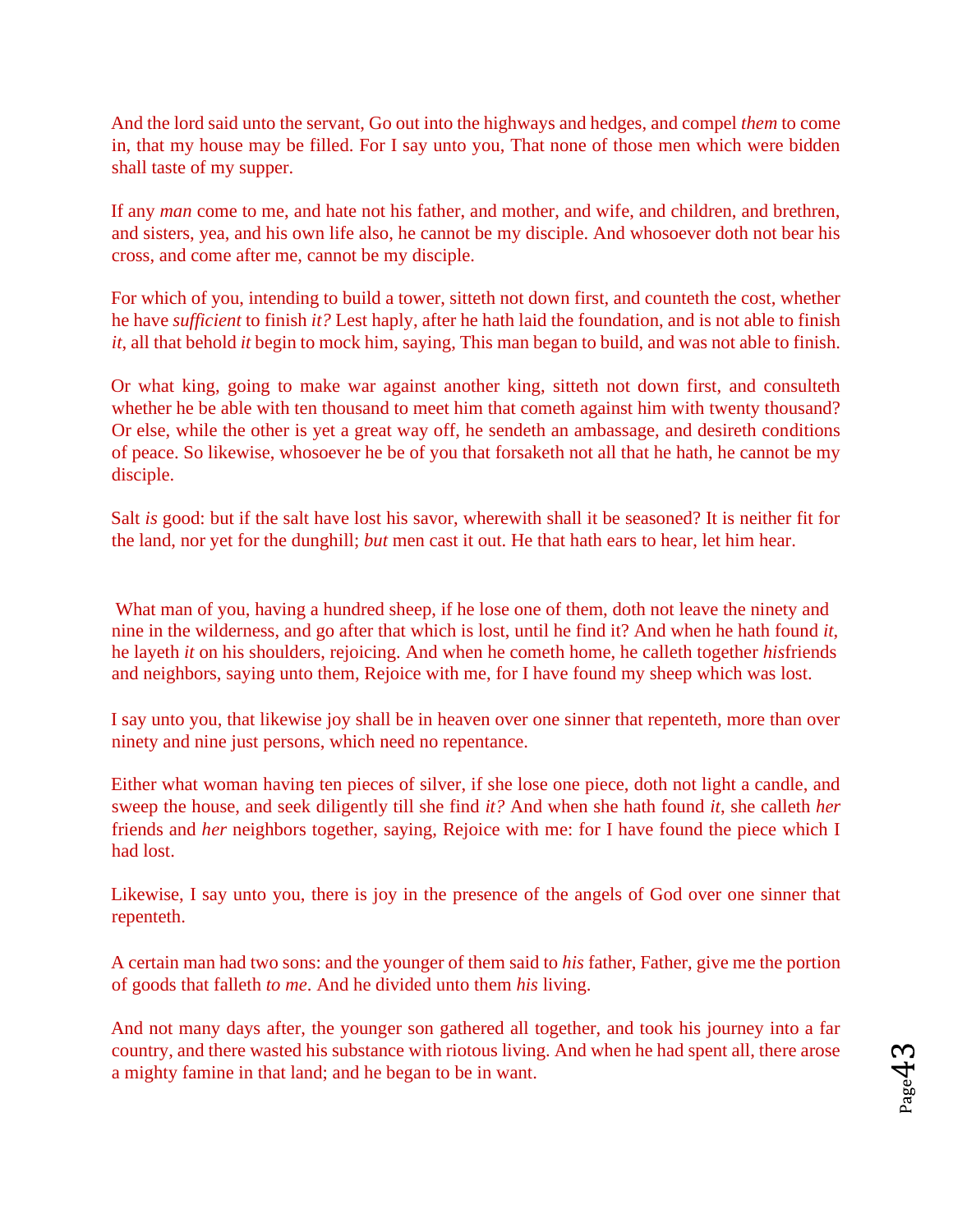And he went and joined himself to a citizen of that country; and he sent him into his fields to feed swine. And he would fain have filled his belly with the husks that the swine did eat; and no man gave unto him.

And when he came to himself, he said, How many hired servants of my father's have bread enough and to spare, and I perish with hunger! I will arise and go to my father, and will say unto him, Father, I have sinned against heaven, and before thee, and am no more worthy to be called thy son: make me as one of thy hired servants.

And he arose, and came to his father. But when he was yet a great way off, his father saw him, and had compassion, and ran, and fell on his neck, and kissed him.

And the son said unto him, Father, I have sinned against heaven, and in thy sight, and am no more worthy to be called thy son.

But the father said to his servants, Bring forth the best robe, and put *it* on him; and put a ring on his hand, and shoes on his feet: and bring hither the fatted calf, and kill *it;* and let us eat, and be merry: for this my son was dead, and is alive again; he was lost, and is found. And they began to be merry.

Now his elder son was in the field: and as he came and drew nigh to the house, he heard music and dancing. And he called one of the servants, and asked what these things meant. And he said unto him, Thy brother is come; and thy father hath killed the fatted calf, because he hath received him safe and sound. And he was angry, and would not go in: therefore came his father out, and entreated him.

And he answering said to *his* father, Lo, these many years do I serve thee, neither transgressed I at any time thy commandment; and yet thou never gavest me a kid, that I might make merry with my friends: but as soon as this thy son was come, which hath devoured thy living with harlots, thou hast killed for him the fatted calf.

There was a certain rich man, which had a steward; and the same was accused unto him that he had wasted his goods. And he called him, and said unto him, How is it that I hear this of thee? give an account of thy stewardship; for thou mayest be no longer steward.

Then the steward said within himself, What shall I do? for my lord taketh away from me the stewardship: I cannot dig: to beg I am ashamed. I am resolved what to do, that, when I am put out of the stewardship, they may receive me into their houses.

So he called every one of his lord's debtors *unto him*, and said unto the first, How much owest thou unto my lord? And he said, A hundred measures of oil. And he said unto him, Take thy bill, and sit down quickly, and write fifty.

Then said he to another, And how much owest thou? And he said, A hundred measures of wheat. And he said unto him, Take thy bill, and write four-score.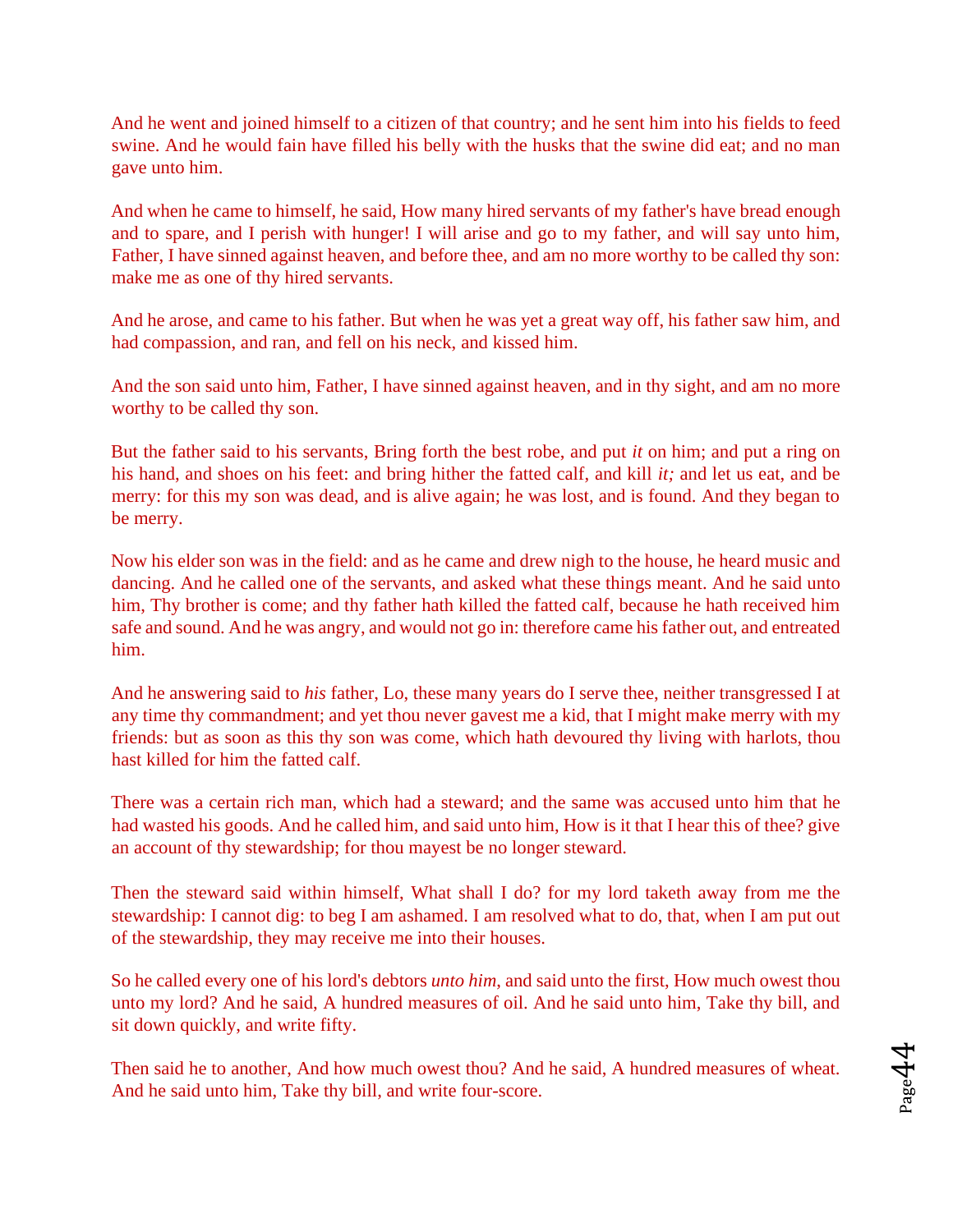And the lord commended the unjust steward, because he had done wisely: for the children of this world are in their generation wiser than the children of light.

And I say unto you, Make to yourselves friends of the mammon of unrighteousness; that, when ye fail, they may receive you into everlasting habitations.

He that is faithful in that which is least is faithful also in much: and he that is unjust in the least is unjust also in much.

If herefore ye have not been faithful in the unrighteous mammon, who will commit to your trust the true *riches?* And if ye have not been faithful in that which is another man's who, shall give you that which is your own?

No servant can serve two masters: for either he will hate the one, and love the other, or else he will hold to the one and despise the other. Ye cannot serve God and mammon.

The Pharisees also, who were covetous, heard all these things: and they derided Jesus. He said unto them,

Ye are they which justify yourselves before men; but God knoweth your hearts: for that which is

highly esteemed among men is abomination in the sight of God. The law and the prophets were unto John: since that time the kingdom of God is preached, and every man presseth into it. And it is easier for heaven and earth to pass, than one tittle of the law to fail.

Whosoever putteth away his wife, and married another, committeth adultery: and whosoever marrieth her that is put away from *her* husband committeth adultery[.](http://www.sacred-texts.com/bib/csj/csj061.htm#fn_68)

There was a certain rich man, which was clothed in purple and fine linen, and fared sumptuously every day: and there was a certain beggar named Lazarus, which was laid at his gate, full of sores, and desiring to be fed with the crumbs which fell from the rich man's table: moreover the dogs came and licked his sores.

And it came to pass, that the beggar died, and it was carried by the angels into Abraham's bosom: the rich man also died and was buried; and in hell he lifted up his eyes, being in torments, and seeth Abraham afar off, and Lazarus in his bosom. And he cried and said, Father Abraham, have mercy on me, and send Lazarus, that he may dip the tip of his finger in water, and cool my tongue: for I am tormented in this flame.

But Abraham said, Son, remember that thou in thy lifetime receivedst thy good things, and likewise Lazarus evil things: but now he is comforted, and thou art tormented. And beside all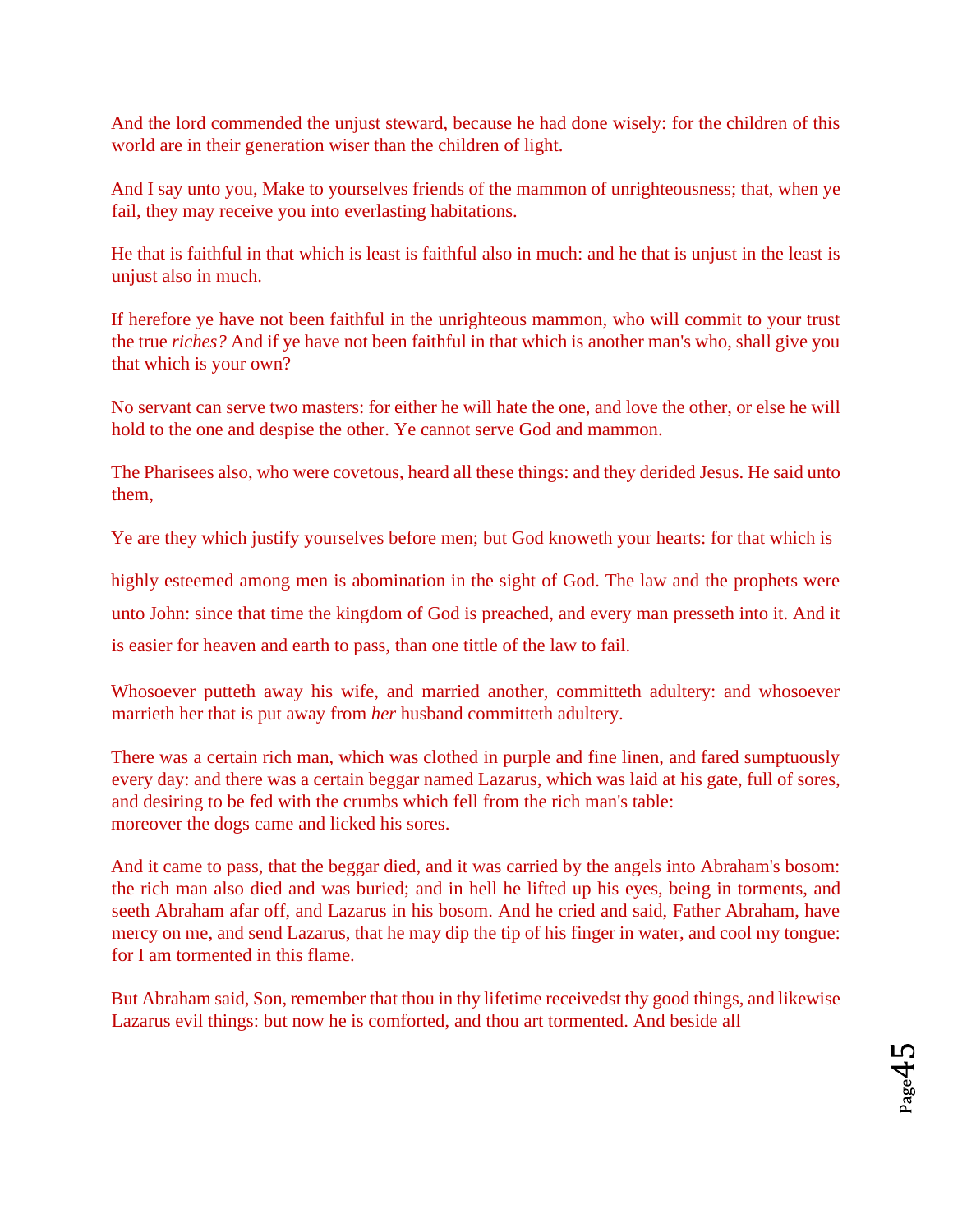this, between us and you there is a great gulf fixed: so that they which would pass from hence to you cannot; neither can they pass to us, that *would come* from thence.

Then he said, I pray thee therefore, father, that thou wouldest send him to my father's house: for I have five brethren; that he may testify unto them, lest they also come into this place of torment.

Abraham saith unto him, They have Moses and the prophets; let them hear them.

And he said, Nay, father Abraham: but if one went unto them from the dead, they will repent.

It is impossible but that offences will come: but woe *unto him*, through whom they come! It were better for him that a millstone were hanged about his neck, and he cast into the sea, than that he should offen[d](http://www.sacred-texts.com/bib/csj/csj061.htm#fn_69) [\\*](http://www.sacred-texts.com/bib/csj/csj061.htm#fn_69) one of these little ones.

Take heed to yourselves: If thy brother trespass against thee, rebuke him; and if he repent, forgive him. And if he trespass against thee seven times in a day, and seven times in a day turn again to thee, saying, I repent; thou shalt forgive him.

If ye had faith as a grain of mustard seed, ye might say unto this sycamine tree, Be thou plucked up by the root, and be thou planted in the sea; and it should obey you.

But which of you, having a servant ploughing or feeding cattle, will say unto him by and by, when he is come from the field, Go and sit down to meat? and will not rather say unto him, Make ready wherewith I may sup, and gird thyself, and serve me, till I have eaten and drunken; and afterward thou shalt eat and drink?

Doth he thank that servant because he did the things that were commanded him? I trow not.

So likewise ye, when ye shall have done all those things which are commanded you, say, We are unprofitable servants: we have done that which was our duty to do.

This sickness is not unto death, but for the glory of God, that the Son of God might be glorified thereby.

Let us go into Judea again.

Are there not twelve hours in the day? If any man walk in the day, he stumbleth not, because he seeth the light of this world. But if a man walk in the night, he stumbleth, because there is no light in him.

Our friend Lazarus sleepeth; but I go, that I may awake him out of his sleep.

Lazarus is dead. And I am glad for your sakes that I was not there, to the intent ye may believe; nevertheless let us go unto him.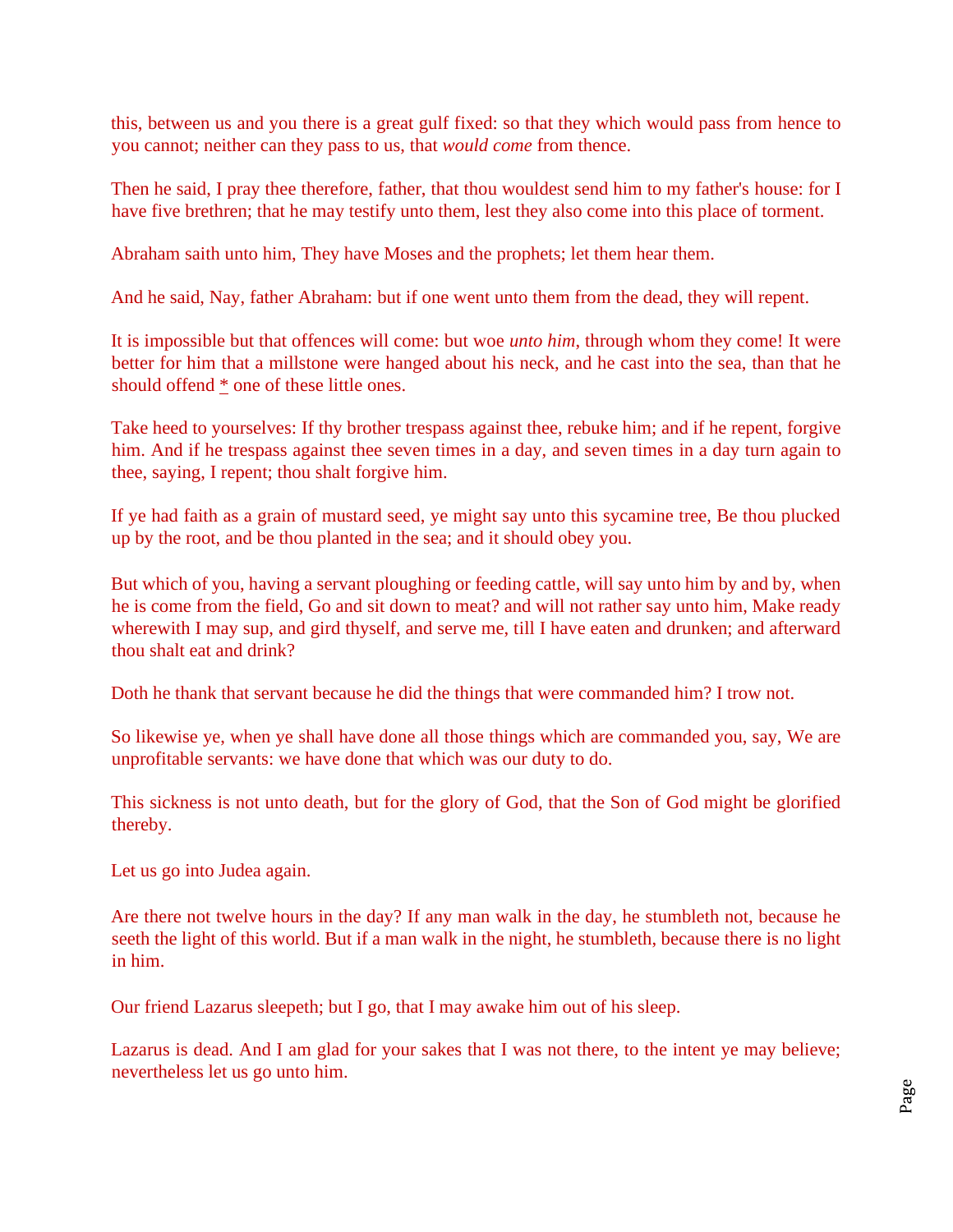Thy brother shall rise again.

I am the resurrection, and the life; he that believeth in me, though he were dead, yet shall he live: and whosoever liveth and believeth in me shall never die. Believest thou this?

Where have ye laid him?

Take ye away the stone.

Said I not unto thee, that, if thou wouldst believe, thou shouldst see the glory of God?

Father, I thank thee that thou hast heard me. And I knew that thou hearest me always: but because of the people which stand by I said it, that they may believe that thou hast sent me.

Lazarus, come forth.

Loose him, and let him go.

Go shew yourselves unto the priests.

Were there not ten cleansed? but where *are* the nine? There are not found that returned to give glory to God, save this stranger.

Arise, go thy way: thy faith hath made thee whole.

The kingdom of God cometh not with observation: neither shall they say, Lo here! or, lo there! for, behold, the kingdom of God is within you.

The days will come, when ye shall desire to see one of the days of the Son of man, and ye shall not see *it*. And they shall say to you, See here; or, see there: go not after *them*, nor follow *them*. For as the lightning, which lighteneth out of the one *part* under heaven, shineth unto the other *part*under heaven; so shall also the Son of man be in his day.

But first must he suffer many things, and be rejected of this generation.

And as it was in the days of Noe, so shall it be also in the days of the Son of man. They did eat, they drank, they married wives, they were given in marriage, until the day that Noe entered into the ark, and the flood came, and destroyed them all.

Likewise also as it was in the days of Lot; they did eat, they drank, they bought, they sold, they planted, they builded; but the same day that Lot went out of Sodom it rained fire and brimstone from heaven, and destroyed *them* all.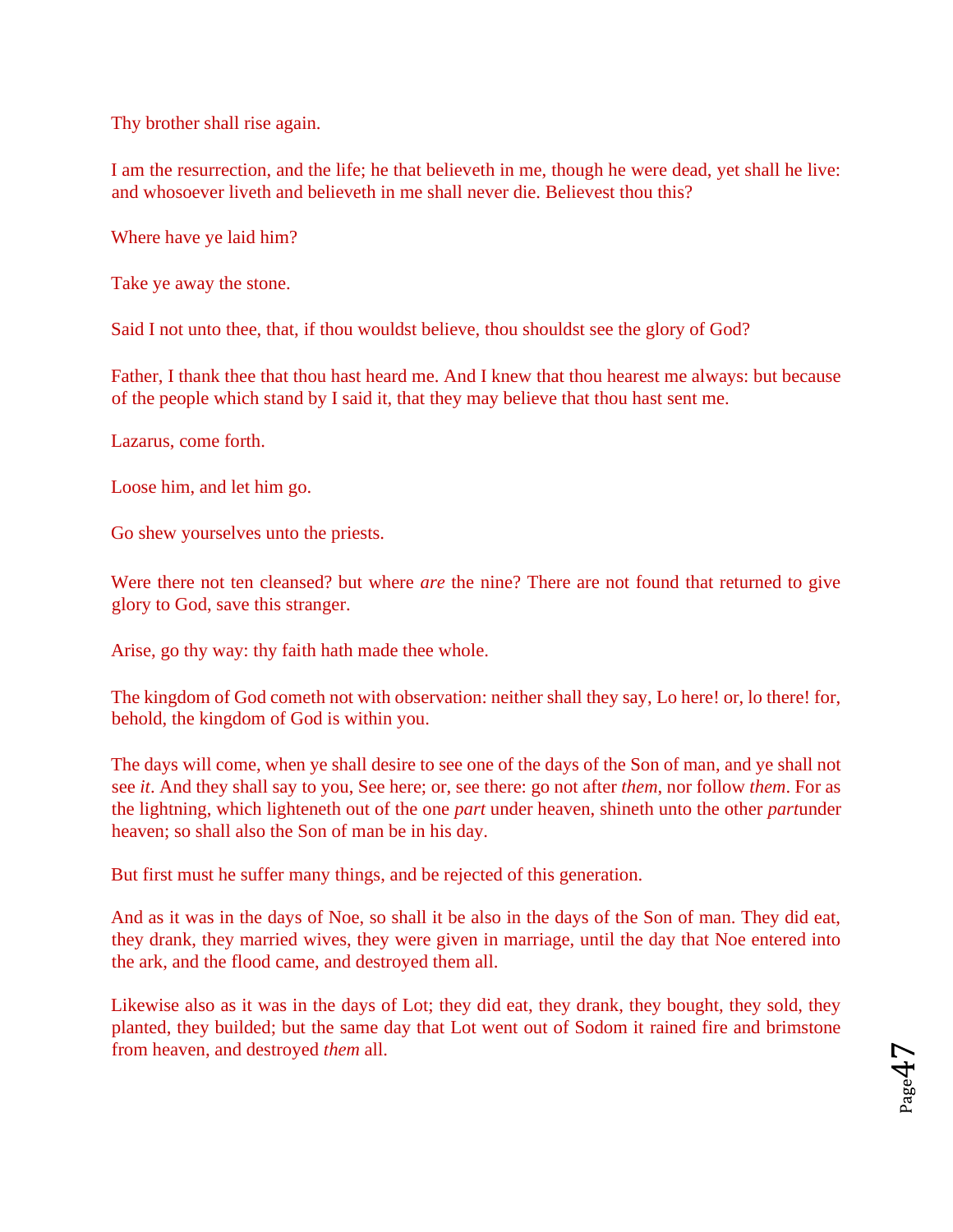Even thus shall it be in the day when the Son of man is revealed. In that day, he which shall be upon the housetop, and his stuff in the house, let him not come down to take it away: and he that is in the field, let him likewise not return back.

Remember Lot's wife.

Whosoever shall seek to save his life shall lose it; and whosoever shall lose his life shall preserve it.

I tell you, in that night there shall be two *men* in one bed; the one shall be taken, and the other shall be left. Two *women* shall be grinding together; the one shall be taken, and the other left. Two *men*  shall be in the field; the one shall be taken, and the other left[.](http://www.sacred-texts.com/bib/csj/csj062.htm#fn_71) [\\*](http://www.sacred-texts.com/bib/csj/csj062.htm#fn_71)

Wheresoever the body *is*, thither will the eagles be gathered together.

There was in a city a judge, which feared not God, neither regarded man: and there was a widow in that city; and she came unto him, saying, Avenge me of mine adversary.

And he would not for a while: but afterward he said within himself, Though I fear not God, nor regard man; yet because this widow troubleth me, I will avenge her, lest by her continual coming she weary me.

Hear what the unjust judge saith. And shall not God avenge his own elect, which cry day and night unto him, though he bear long with them? I tell you that he will avenge them speedily. Nevertheless, when the Son of man cometh, shall he find faith on the earth?

Two men went up into the temple to pray; the one a Pharisee, and the other a publican.

The Pharisee stood and prayed thus with himself: God, I thank thee, that I am not as other men *are*, extortioners, unjust, adulterers, or even as this publican. I fast twice in the week, I give tithes of all that I possess.

And the publican, standing afar off, would not lift up so much as *his* eyes unto heaven, but smote upon his breast, saying, God be merciful to me a sinner.

I tell you, this man went down to his house justified rather than the other: for every man that exalteth himself shall be abased; and he that humbleth himself shall be exalted.

Suffer the little children, and forbid them not, to come unto me: for of such is the kingdom of heaven.

Verily I say unto you, Whosoever shall not receive the kingdom of God as a little child, he shall in no wise enter therein.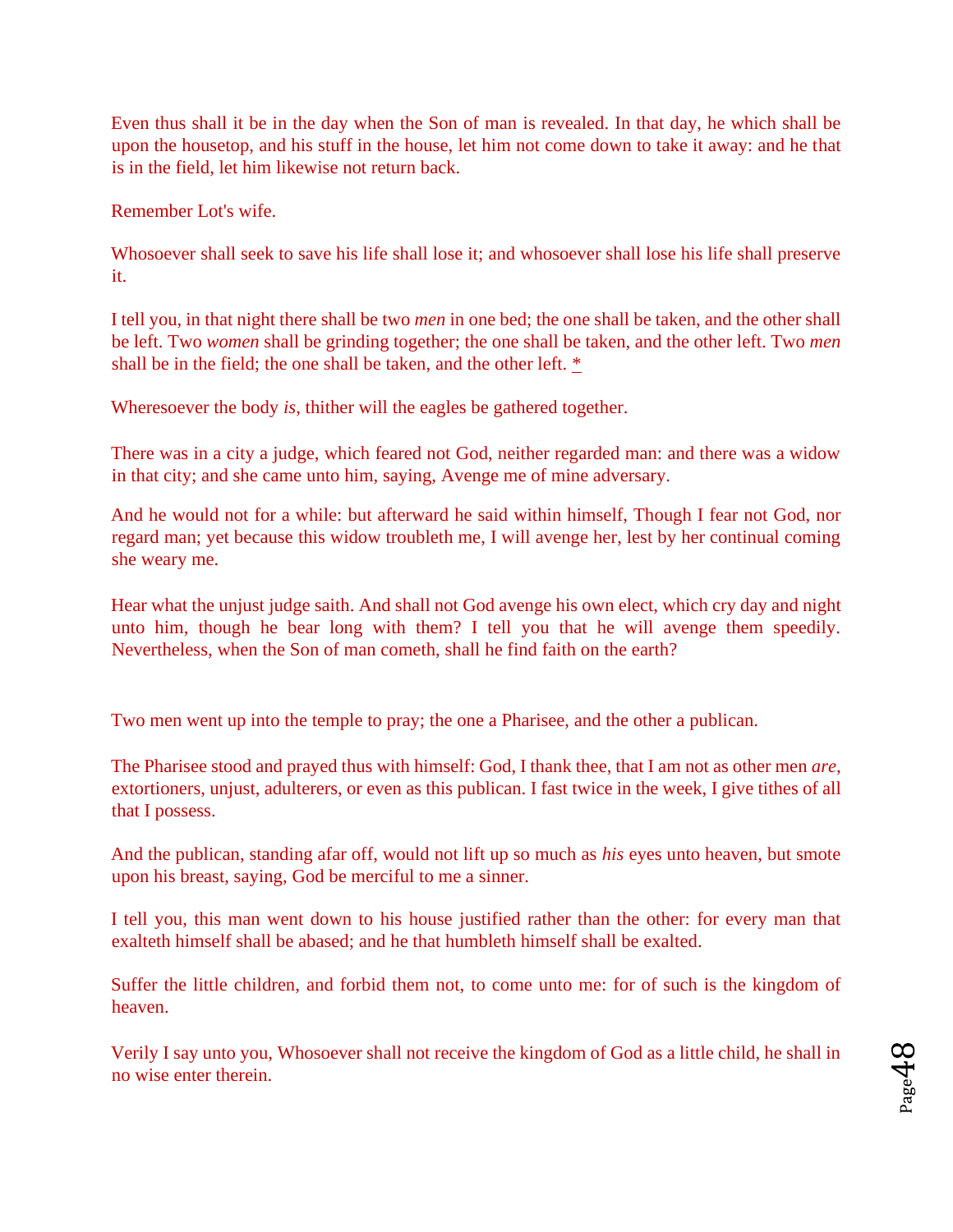Why callest thou me good? None *is* good, save one, *that i*s, God: but if thou wilt enter into life, keep the commandments.

Thou knowest the commandments, Do not commit adultery, Do not kill, Do not steal, Do not bear false witness, Defraud not, Honor thy father and thy mother: and, Thou shalt love thy neighbor as thyself.

Yet lackest thou one thing; if thou wilt be perfect, go thy way, sell all that thou hast, and distribute unto the poor, and thou shalt have treasure in heaven: and come, take up the cross, and follow me.

How hardly shall they that have riches enter into the kingdom of God? It is easier for a camel to go through the eye of a needle, [†](http://www.sacred-texts.com/bib/csj/csj063.htm#fn_73) than for a rich man to enter into the kingdom of God.

Children, how hard is it for them that trust in riches to enter into the kingdom of God! Verily I say unto you, That a rich man shall hardly enter into the kingdom of heaven! And again I say unto you, It is easier for a camel to go through a needle's eye, than for a rich man to enter into the kingdom of God.

With men this is impossible; but not with God. The things which are impossible with men are possible with God: for with God all things are possible.

Ye which have followed me, in the regeneration when the Son of man shall sit in the throne of his glory, ye also shall sit upon twelve thrones, judging the twelve tribes of Israel.

There is not a man that hath forsaken houses, or father, or mother, or brethren, or sisters, or wife, or children, or lands, for the kingdom of God's sake, for my sake and the gospel's, but he shall receive a hundredfold, and shall inherit everlasting life.

Verily I say unto you, every one that hath left house, or father, or mother, or brethren, or sisters, or wife, or children, or lands, for my name's sake, and the gospel's, shall receive manifold more in this present time: houses, and brethren, and sisters, and mothers, and children, and lands, with persecutions; and shall inherit life everlasting in the world to come.

But many *that are* first shall be last; and the last shall be first.

For the kingdom of heaven is like unto a man *that is* a householder, which went out early in the morning to hire laborers into his vineyard. And when he had agreed with the laborers for a penny a day, he sent them into his vineyard.

And he went out about the third hour, and saw others standing idle in the marketplace, and said unto them, Go ye also into the vineyard, and whatsoever is right I will give you. And they went their way.

Again he went out about the sixth and ninth hour, and did likewise.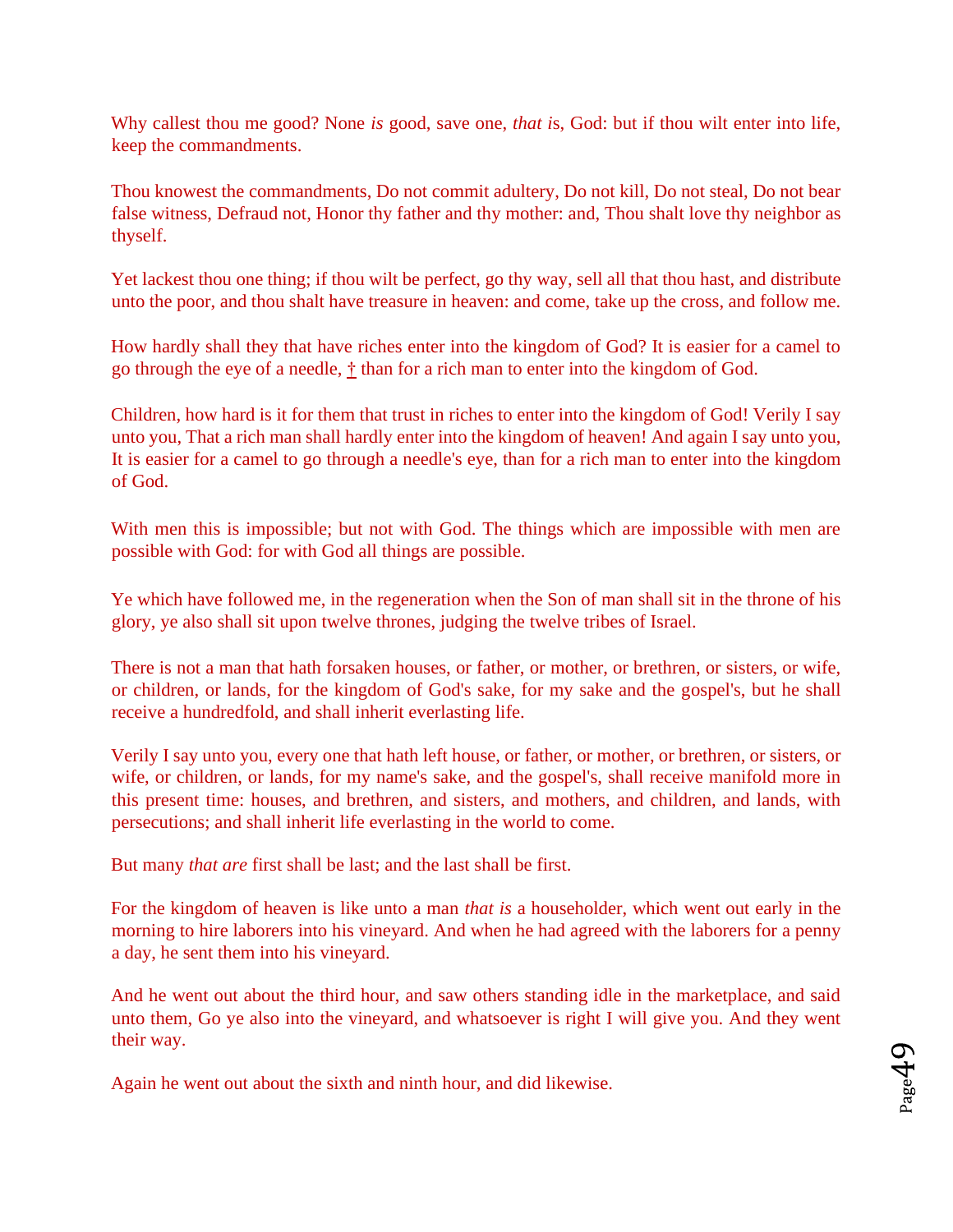And about the eleventh hour he went out, and found others standing idle, and saith unto them, Why stand ye here all the day idle? They say unto him, Because no man hath hired us. He saith unto them, Go ye also into the vineyard; and whatsoever is right, *that* shall ye receive.

So when even was come, the lord of the vineyard saith unto his steward, Call the laborers, and give them *their* hire, beginning from the last unto the first.

And when they came that *were hired* about the eleventh hour, they received every man a penny.

But when the first came, they supposed that they should have received more; and they likewise received every man a penny. And when they had received *it*, they murmured against the goodman of the house, saying, These last have wrought *but* one hour, and thou hast made them equal unto us, which have borne the burden and heat of the day.

But he answered one of them, and said, Friend, I do thee no wrong: didst not thou agree with me for a penny? Take *that* thine *is*, and go thy way: I will give unto this last, even as unto thee. Is it not lawful for me to do what I will with mine own? Is thine eye evil, because I am good?

What did Moses command you?

For the hardness of your heart he wrote you his precept. But from the beginning of creation God made them male and female. For this cause shall a man leave his father and mother, and cleave to his wife.

Have ye not read, that he which made *them* at the beginning made them male and female, and said, For this cause shall man leave father and mother, and shall cleave to his wife: and they twain shall be one flesh? So then they are no more twain, but one flesh. What therefore God hath joined together, let no man put asunder.

Moses because of the hardness of your hearts suffered you to put away your wives: but from the beginning it was not so. And I say unto you, Whosoever shall put away his wife, except *it be* for fornication, and shall marry another, committeth adultery: and whoso marrieth her which is put away doth commit adultery.

Whosoever shall put away his wife, and marry another, committeth adultery against her. And if a woman shall put away her husband, and be married to another, she committeth adultery.

All *men* cannot receive this saying, save they to whom it is given. For there are some eunuchs, which were so born from their mother's womb: and there are some eunuchs which were made eunuchs of men: and there be eunuchs, which have made themselves eunuchs for the kingdom of heaven's sake.

He that is able to receive it, let him receive it.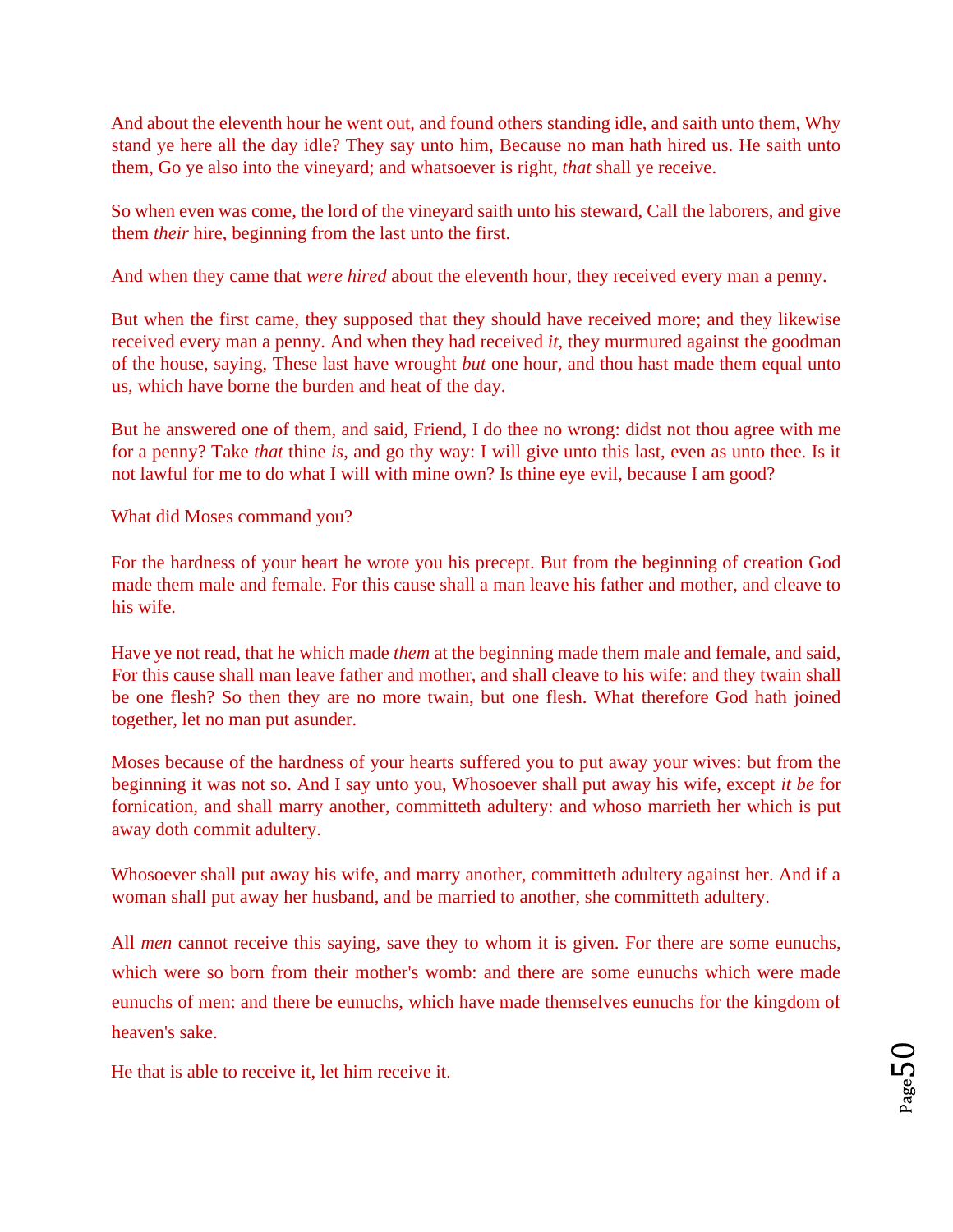Behold, we go up to Jerusalem; and the Son of man shall be betrayed and delivered unto the chief priests, and unto the scribes; and he shall be spitefully entreated and spitted on; and they shall condemn him to death, and shall deliver him unto the Gentiles.

They shall mock him, and shall scourge him, and shall crucify and kill him: and the third day he shall rise again.

And all the things that are written by the prophets concerning the Son of man shall be accomplished.

What wilt thou?

And he said unto them,

What would ye that I should do for you?

Ye know not what ye ask: are ye able to drink of the cup that I shall drink of, and to be baptized with the baptism that I am baptized with?

Ye shall drink indeed of my cup, the cup that I drink of: and with the baptism that I am baptized withal ye shall be baptized: but to sit

on my right hand and on my left hand, is not mine to give, but *it shall be given to them* for whom it is prepared of my Father.

Ye know that the princes of the Gentiles exercise dominion over them; ye know that they which are accounted to rule over the Gentiles exercise lordship over them; and their great ones exercise authority upon them.

But so shall it not be among you: but whosoever will be great among you, shall be your minister: and whosoever of you will be the chiefest, shall be servant of all: let him be your servant, even as the Son of man: for even the Son of man came not to be ministered unto, but to minister, and to give his life a ransom for many.

What wilt thou that I shall do unto thee?

Receive thy sight: thy faith hath saved thee.

What wilt thou that I shall do unto thee?

Go thy way; thy faith hath made thee whole.

Zaccheus, make haste, and come down: for today I must abide at thy house.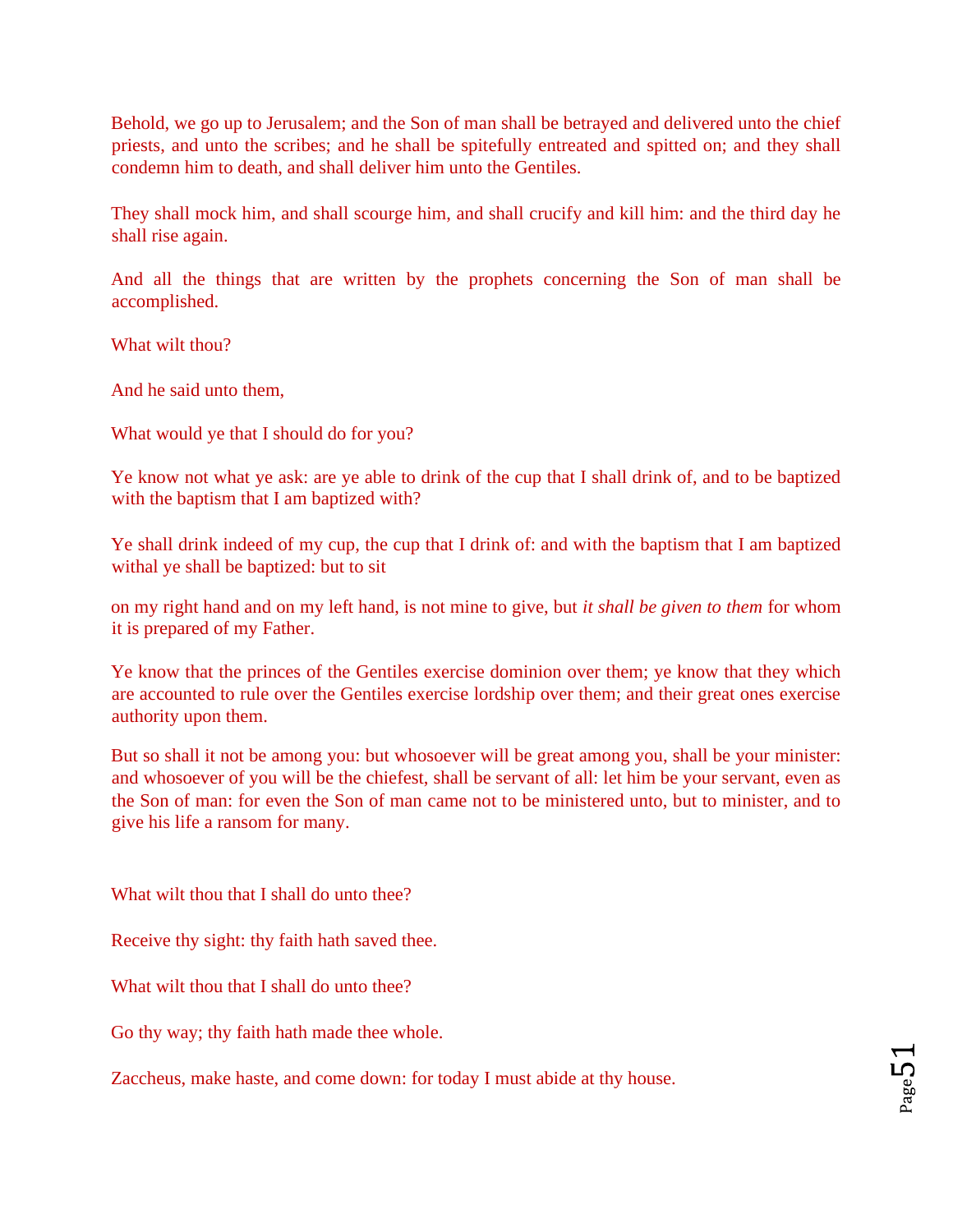This day is salvation come to this house, forasmuch as he also is a son of Abraham.

For the Son of man is come to seek and to save that which was lost.

A certain nobleman went into a far country to receive for himself a kingdom, and to return. And he called his ten servants, and delivered them ten pounds, and said unto them, Occupy till I come.

But his citizens hated him, and sent a message after him, saying, We will not have this *man* to reign over us.

And it came to pass, that when he was returned, having received the kingdom, then he commanded these servants to be called unto him, to whom he had given the money, that he might know how much every man had gained by trading.

And he said unto him, Well, thou good servant: because thou hast been faithful in a very little, have thou authority over ten cities.

Be thou also over five cities.

And he saith unto him, Out of thine own mouth will I judge thee, thou wicked servant. Thou knewest that I was an austere man, taking up that I laid not down, and reaping that I did not sow: Wherefore then gavest not thou my money into the bank, that at my coming I might have required mine own with usury?

Take from him the pound, and give*it* to him that hath ten pounds. But those mine enemies, which would not that I should reign over them, bring hither, and slay them before me.

For I say unto you, That unto every one which hath shall be given; and from him that hath not, even that he hath shall be taken away from him.

Go ye your way into the village over against you, in the which, as soon as ye be entered into it, straightway ye shall find an ass tied, and a colt with her,  $*$  whereon yet never man sat; loose them, and bring *them* hither unto me.

And if any man say aught unto you, and ask you, Why do ye this? why do ye loose them? ye shall say, Because the Lord hath need of them; and straightway he will send them hither.

I tell you, that if these should hold their peace, the stones would immediately cry out.

If thou hadst known, even thou, at least in this thy day, the things *which*belong unto thy peace! but now they are hid from thine eyes.

For the days shall come upon thee, that thine enemies shall cast a trench about thee, and compass thee round, and keep thee in on every side. And shall lay thee even with the ground, and thy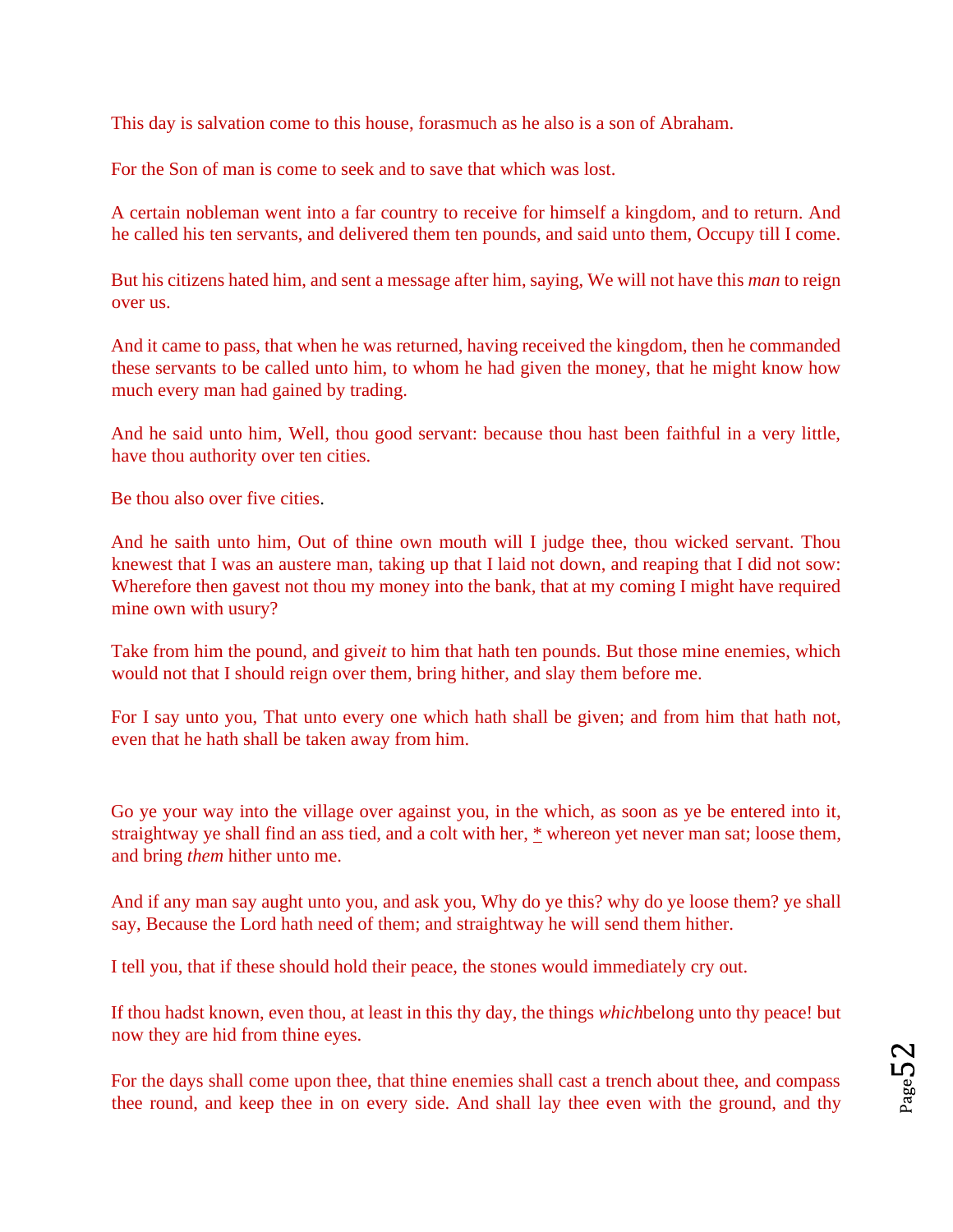children within thee; and they shall not leave in thee one stone upon another; because thou knewest not the time of thy visitation.

Yea; have ye never read, Out of the mouth of babes and sucklings thou hast perfected praise?

Let no fruit grow on thee henceforward. No man eat fruit of thee hereafter forever.

Verily I say unto you, If ye have faith, and doubt not, ye shall not only do this *which is done* to the fig tree, but also if ye shall say to this mountain, Be thou removed, and be thou cast into the sea; it shall be done. And all things, whatsoever ye shall ask in prayer, believing, ye shall receive.

My house is the house of prayer. Is it not written, My house shall be called of all nations the house of prayer? but ye have made it a den of thieves.

Have faith in God. For verily I say unto you, That whosoever shall say unto this mountain, Be thou removed, and be thou cast into the sea; and shall not doubt in his heart, but shall believe that those things which he saith shall come to pass, he shall have whatsoever he saith.

Therefore I say unto you, What things soever ye desire, when ye pray, believe that ye receive *them*, and ye shall receive *them*.

And when ye stand praying, forgive, if ye have ought against any; that your Father also which is in heaven may forgive you your trespasses. But if ye do not forgive, neither will your Father which is in heaven forgive your trespasses.

I also will ask of you one question, which if ye will tell me, and answer me, I in like wise will tell you by what authority I do these things: The baptism of John, whence was it? was it from heaven, or of men? Answer me.

Neither tell I you by what authority I do these things.

But what think ye? A *certain* man had two sons; and he came to the first, and said, Son, go work to day in my vineyard. He answered and said, I will not: but afterward he repented, and went.

And he came to the second, and said likewise. And he answered and said, I *go*, sir: and went not.

Whether of them twain did the will of *his* father?

Verily I say unto you, That the publicans and the harlots go into the kingdom of God before you. For John came unto you in the way of righteousness, and ye believed him not: but the publicans and the harlots believed him: and ye, when ye had seen *it*, repented not afterward, that ye might believe him.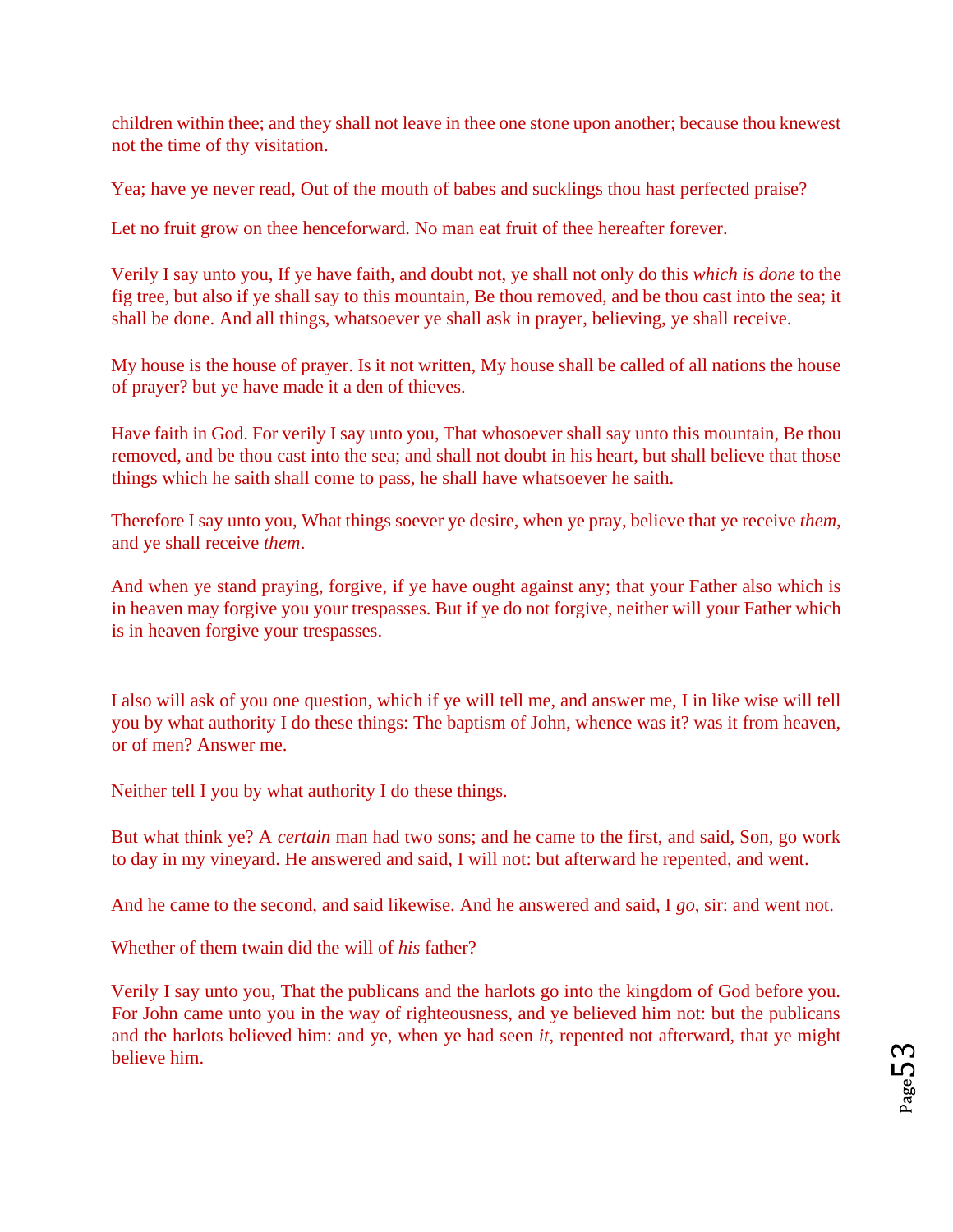Hear another parable: There was a certain householder, which planted a vineyard, and set a hedge round about it, and digged a place in it for the wine vat; and digged a winepress in it; and built a tower, and let it out to husbandmen, and went into a far country for a long time.

And at the season when the time of the fruit drew near, he sent a servant to the husbandmen, that he might receive from them of the fruit of the vineyard: but the husbandmen caught *him*, and beat him, and sent *him* away empty.

And again he sent unto them another servant; they beat him also, and at him they cast stones, and wounded *him* in the head, and handled *him* shamefully, and sent *him* away empty.

And again he sent a third: and him they wounded also, and killed, and they cast *him* out: and many others, more than the first: and they did unto them likewise, beating some, and killing some.

Having yet therefore one son, his well beloved, then said the lord of the vineyard, What shall I do? I will send my beloved son: last of all he sent unto them his son, saying, It may be they will reverence *him*, my son, when they see him.

But when those husbandmen saw the son, they reasoned among themselves, saying, This is the heir; come, let us kill him, and let us seize on his inheritance, and the inheritance shall be ours.

So they caught him, and slew *him*, and cast *him* out of the vineyard.

When the lord therefore of the vineyard cometh, what will he do unto those husbandmen? He will come and miserably destroy those wicked men, and will let out his vineyard unto other husbandmen, which shall render him the fruits *in* their seasons.

Did ye never read in the Scriptures?

What is this then that is written? Have ye not read this Scripture: The stone which the builders rejected, the same is become the head of the corner: this was the Lord's doing, and it is marvellous in our eyes[?](http://www.sacred-texts.com/bib/csj/csj069.htm#fn_81) [\\*](http://www.sacred-texts.com/bib/csj/csj069.htm#fn_81)

Therefore I say unto you, The kingdom of God shall be taken from you, and given to a nation bringing forth the fruits thereof. And whosoever shall fall on this stone shall be broken: but on whomsoever it shall fall, it will grind him to powder.

The kingdom of heaven is like unto a certain king which made a marriage for his son, and sent forth his servants to call them that were bidden to the wedding: and they would not come.

Again, he sent forth other servants, saying, Tell them which are bidden, Behold, I have prepared my dinner: my oxen and my fatlings *are killed*, and all things *are ready:* come unto the marriage. But they made light of *it*, and went their ways, one to his farm, another to his merchandise: and the remnant took his servants, and entreated *them* spitefully, and slew *them*. But when the king heard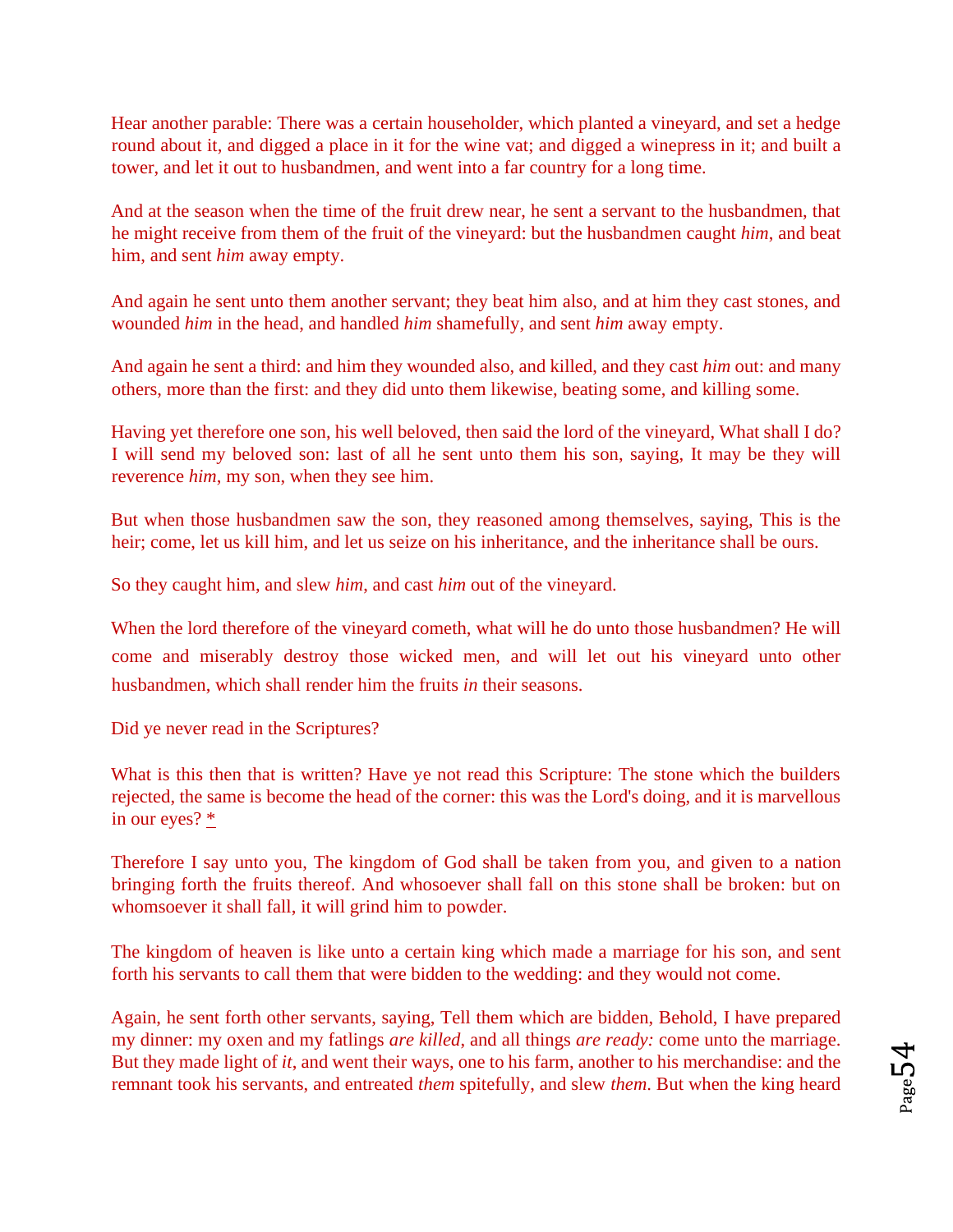*thereof*, he was wroth: and sent forth his armies, and destroyed those murderers, and burned up their city.

Then saith he to his servants, The wedding is ready, but they which were bidden were not worthy. Go ye therefore into the highways, and as many as ye shall find, bid to the marriage. So those servants went out into the highways, and gathered all together as many as they found, both bad and good: and the wedding was furnished with guests.

And when the king came in to see the guests, he saw there a man which had not on a wedding garment: and he saith unto him, Friend, how earnest thou in hither not having a wedding garment? And he was speechless.

Then said the king to the servants, Bind him hand and foot, and take him away, and cast *him* into outer darkness; there shall be weeping and gnashing of teeth.

For many are called, but few *are* chosen.

Why tempt ye me, *ye* hypocrites? Shew me the tribute money; bring me a penny, that I may see *it*. Shew me a penny.

Whose image and superscription hath it? Whose *is* this image and superscription?

Render therefore unto Cesar the things which be Cesar's; and unto God the things which be God's.

Do ye not therefore err, because ye know not the Scriptures? Ye do err, not knowing the Scriptures, neither the power of God.

The children of this world marry, and are given in marriage; but they which shall be accounted worthy to obtain that world, and the resurrection from the dead; when they shall rise from the dead, they neither marry, nor are given in marriage: for they are equal unto the angels of God which are in heaven; and are the children of God, being the children of the resurrection.

Now that the dead are raised, even Moses shewed at the bush, when he calleth the Lord the God of Abraham, and the God of Isaac, and the God of Jacob.

And as touching the resurrection of the dead, that they rise, have ye not read in the book of Moses that which was spoken unto you by God: how in the bush God spake unto Moses, saying, I am the God of Abraham, and the God of Isaac, and the God of Jacob?

God is not the God of the dead, but the God of the living; for all live unto him: ye therefore do greatly err.

The first of all the commandments *is*, Hear, O Israel; The Lord our God is one Lord: and thou shalt love the Lord thy God with all thy heart, and with all thy soul, and with all thy mind, and with all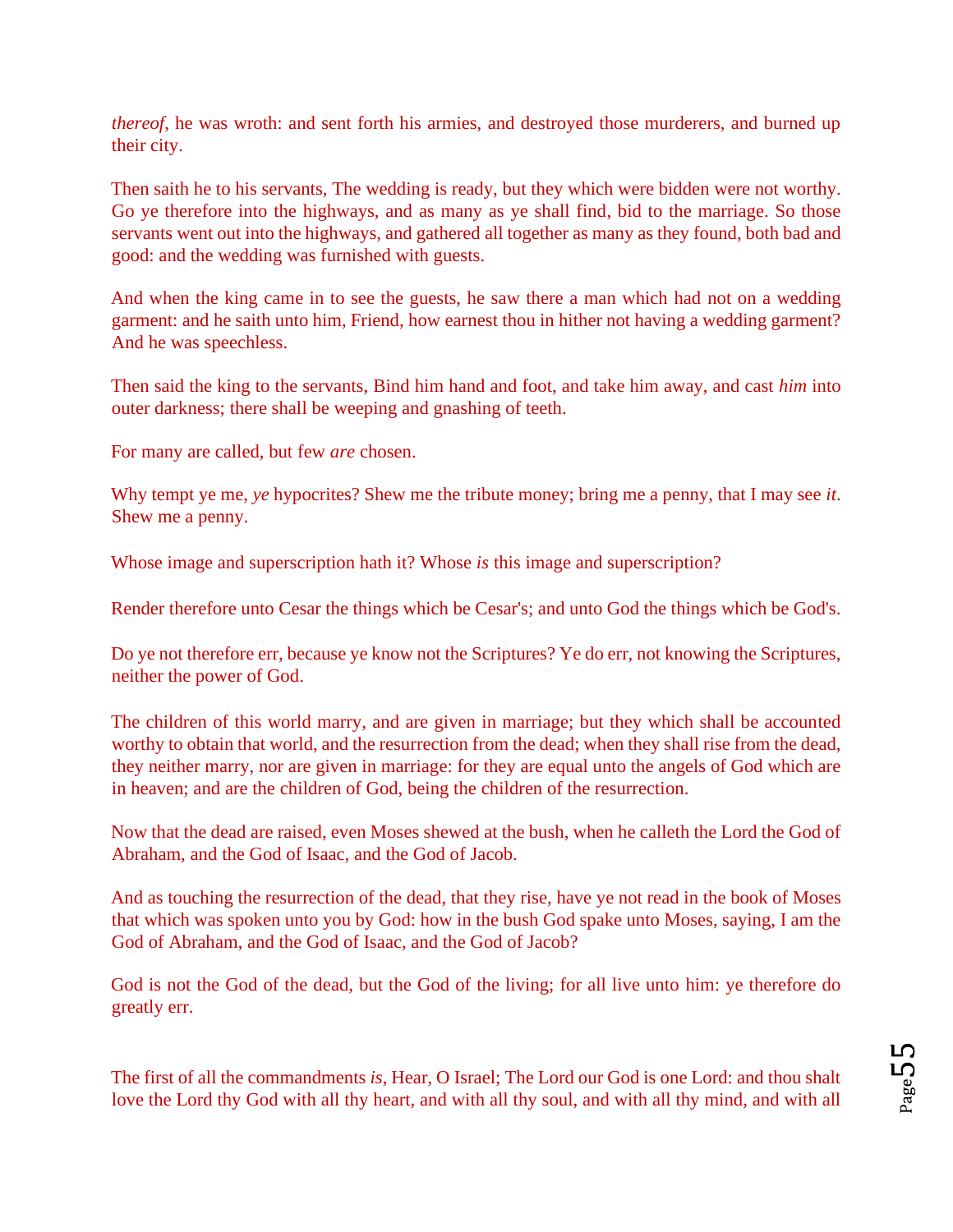thy strength: this is the first and great commandment. And the second *is* like unto it, namely this, Thou shalt love thy neighbor as thyself. On these two commandments hang all the law and the prophets. There is none other commandment greater than these.

Thou art not far from the kingdom of God.

What think ye of Christ? whose son is he?

How then doth David in spirit call him Lord, saying, The Lord said unto my Lord, Sit thou on my right hand, till I make thine enemies thy footstool? If David then call him Lord, how is he his son?

How say the scribes that Christ is David's son? For in the book of Psalms David himself saith by the Holy Ghost, The Lord said unto my Lord, Sit thou on my right hand, till I make thine enemies thy footstool. David therefore himself calleth him Lord; and how is he then his son?

Beware of the scribes, which desire to walk in long robes, and *love*greetings in the marketplaces, and the highest seats in the synagogues, and the uppermost rooms at feasts; which devour widows' houses, and for a shew make long prayers: these same shall receive greater damnation,

Of a truth I say unto you, that this poor widow doth cast in more than they all which have cast into the treasury: for all these have of their abundance cast in unto the offerings of God: but she of her penury did cast in all that she had, *even* all her living.

The scribes and the Pharisees sit in Moses' seat: all therefore whatsoever they bid you observe, *that* observe and do; but do not ye after their works: for they say, and do not. For they bind heavy burdens and grievous to be borne, and lay *them* on men's shoulders; but they *themselves* will not move them with one of their fingers.

But all their works they do for to be seen of men: they make broad their phylacteries, and enlarge the borders of their garments, and love the uppermost rooms at feasts, and the chief seats in the synagogues, and greetings in the markets, and to be called of men, Rabbi, Rabbi. But be not ye called Rabbi: for one is your Master, *even* Christ; and all ye are brethren.

And call no *man* your father upon the earth: for one is your Father which is in heaven. Neither be ye called masters: for one is your Master, *even* Christ.

But he that is greatest among you shall be your servant. And whosoever shall exalt himself shall be abased; and he that shall humble himself shall be exalted.

But woe unto you, scribes and pharisees, hypocrites! for ye shut up the kingdom of heaven against men: for ye neither go in *yourselves*, neither suffer ye them that are entering to go in.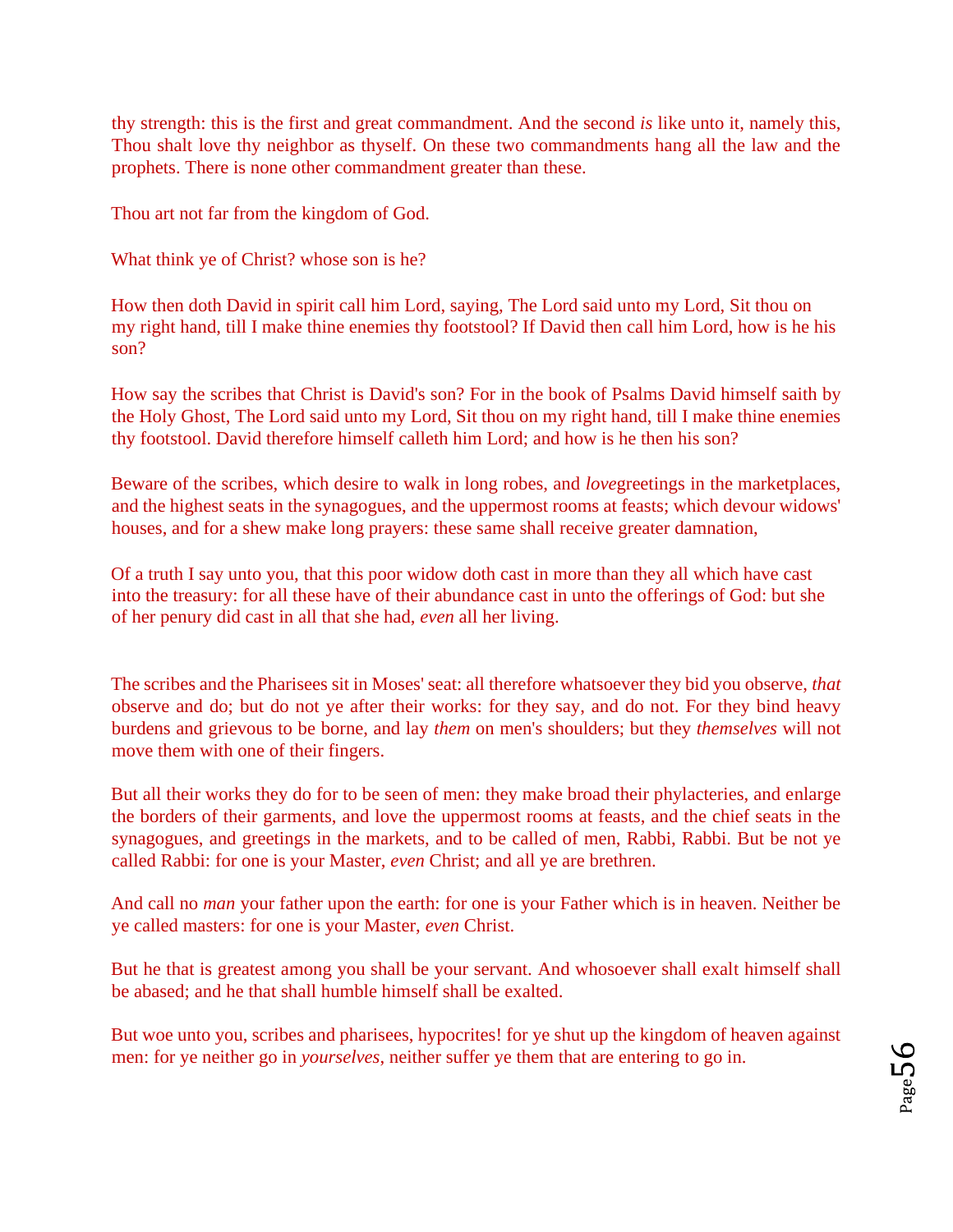Woe unto you, scribes and Pharisees, hypocrites! for ye pay tithe of mint and anise and cummin, and have omitted the weightier *matters* of the law, judgment, mercy and faith: these ought ye to have done, and not to leave the other undone. Ye blind guides, which strain at a gnat, and swallow a camel.

Woe unto you, scribes and Pharisees, hypocrites! for ye make clean the outside of the cup and of the platter, but within they are full of extortion and excess. *Thou* blind Pharisee, cleanse first that *which is* within the cup and platter, that the outside of them may be clean also.

Woe unto you, scribes and Pharisees, hypocrites! for ye are like unto whited sepulchres, which indeed appear beautiful outward, but are within full of dead *men's* bones, and of all uncleanness. Even so ye also outwardly appear righteous unto men, but within ye are full of hypocrisy and iniquity.

Woe unto you, scribes and Pharisees, hypocrites! because ye build the tombs of the prophets, and garnish the sepulchres of the righteous, and say, If we had been in the days of our fathers, we would not have been partakers with them in the blood of the prophets.

Wherefore ye be witnesses unto yourselves, that ye are the children of them which killed the prophets. Fill ye up then the measure of your fathers. *Ye* serpents, *ye* generation of vipers, how can ye escape the damnation of hell?

Wherefore, behold, I send unto you prophets, and wise men, and scribes: and *some* of them ye shall kill and crucify; and *some* of them shall ye scourge in your synagogues, and persecute *them* from city to city: that upon you may come all the righteous blood shed upon the earth, from the blood of righteous Abel unto the blood of Zacharias son of Barachias, whom ye slew between the temple and the altar. Verily I say unto you, All these things shall come upon this generation.

[O](http://www.sacred-texts.com/bib/csj/csj072.htm#fn_83) Jerusalem, Jerusalem, *thou* that killest the prophets, and stonest them which are sent unto thee, how often would I have gathered thy children together, even as a hen gathereth her chickens under *her* wings, and ye would not!

The hour is come, that the Son of man should be glorified.

Verily, verily, I say unto you, Except a corn of wheat fall into the ground and die, it abideth alone: but if it die, it bringeth forth much fruit. He that loveth his life shall lose it; and he that hateth his life in his world shall keep it unto life eternal.

If any man serve me, let him follow me; and where I am, there shall also my servant be: if any man serve me, him will my Father honor.

Now is my soul troubled; and what shall I say? Father, save me from this hour? but for this cause came I unto this hour.

Father, glorify thy name.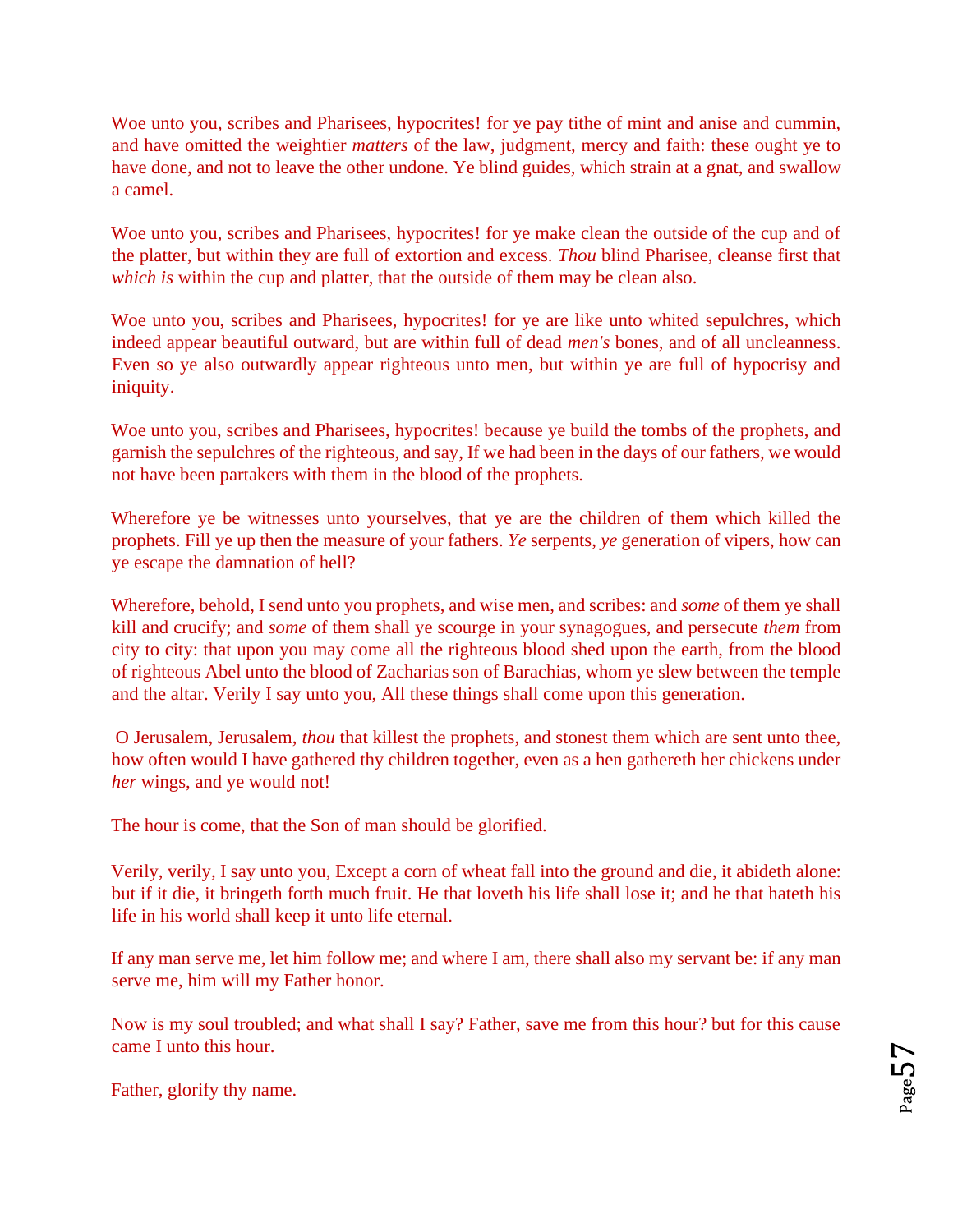This voice came not because of me, but for your sakes.

Now is the judgment of this world: now shall the prince of this world be cast out. And I, if I be lifted up from the earth, will draw all *men* unto me.

Yet a little while is the light with you. Walk while ye have the light, lest darkness come upon you: for he that walketh in darkness knoweth not whither he goeth. While ye have light, believe in the light, that ye may be the children of light.

He that believeth on me believeth not on me, but on him that sent me. And he that seeth me seeth him that sent me.

I am come a light into the world, that whosoever believeth on me should not abide in darkness. And if any man hear my words, and believe not, I judge him not: for I came not to judge the world, but to save the world.

He that rejecteth me, and receiveth not my words, hath one that judgeth him: the word that I have spoken, the same shall judge him in the last day. For I have not spoken of myself; but the Father which sent me, he gave me a commandment, what I should say, and what I should speak. And I know that his commandment is life everlasting: whatsoever 1 speak therefore, even as the Father said unto me, so I speak.

[Se](http://www.sacred-texts.com/bib/csj/csj074.htm#fn_84)est thou these great buildings? See ye not all these things? Verily I say unto you, *As for* these things which ye behold, the days will come, in the which there shall not be left here one stone upon another, that shall not be thrown down.

Take heed lest any *man* deceive you. For many shall come in my name, saying, I am *Christ;* and shall deceive many; and the time draweth near; go ye not therefore after them.

Take heed that ye be not deceived but when ye shall hear commotions, and wars, and rumors of wars, see that ye be not troubled; be not terrified. Such things must needs be: for all these things must first come to pass; but the end *shall* not *be* yet (is not by and by).

Nation shall rise against nation, and kingdom against kingdom; and there shall be famines, and troubles, and pestilences, and great earthquakes, in divers places; and fearful sights and great signs shall there be from heaven. All these things are the beginnings of sorrows.

But take heed to yourselves: for before all these, they shall lay their hands on you, and persecute *you;* delivering you up to councils, and into prisons, to be afflicted: and in the synagogues ye shall be beaten: and ye shall be brought before rulers and kings for my name's sake. And it shall turn to you for a testimony against them. Then shall they kill you, and ye shall be hated of all nations for my name's sake.

But the gospel must first be published among all nations.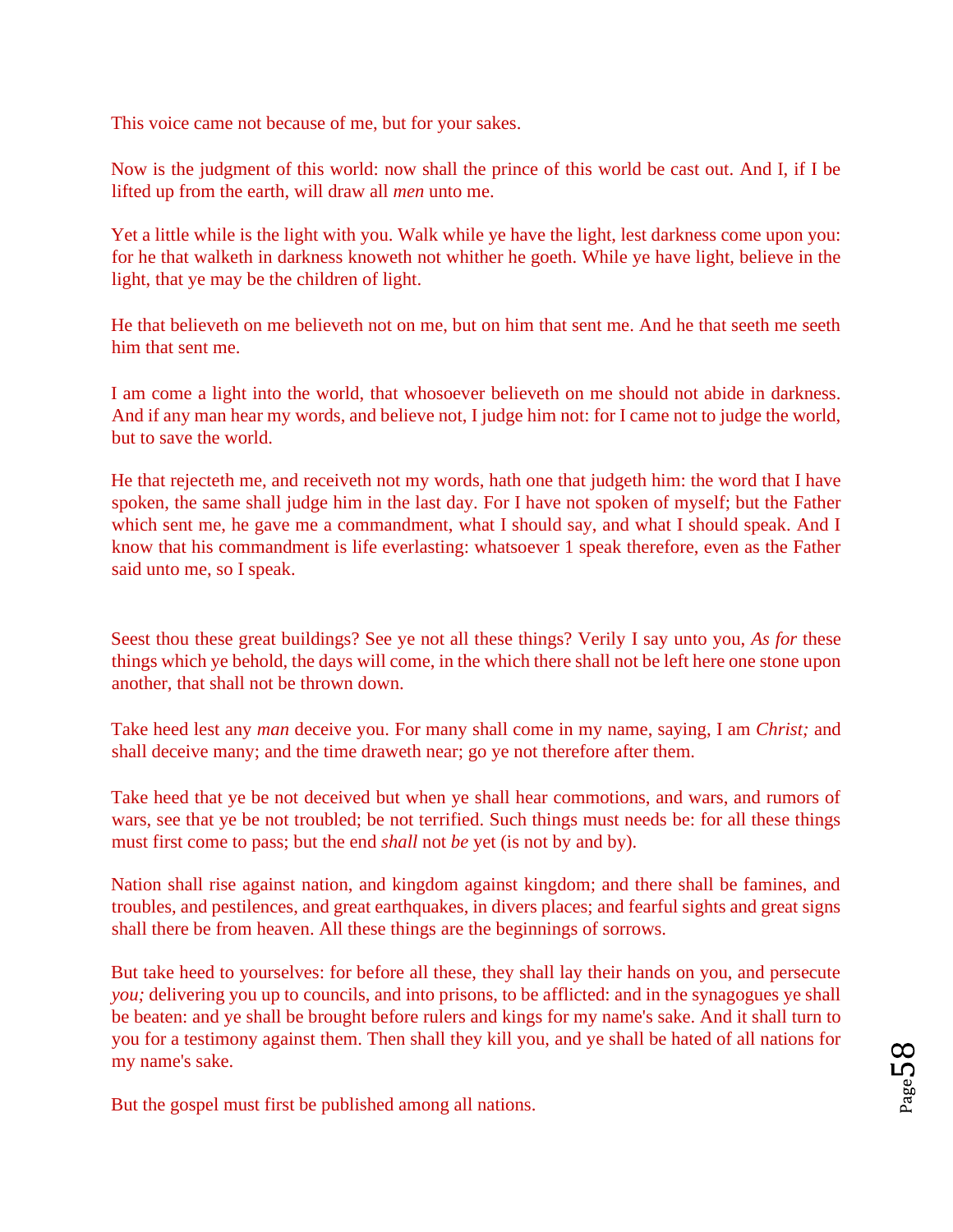And when they shall lead *you*, and deliver you up, take no thought beforehand what ye shall speak, neither do ye premeditate: but whatsoever shall be given you in that hour, that speak ye: for it is not ye that speak, but the Holy Ghost. Settle *it* therefore in your hearts, not to meditate before what ye shall answer; for I will give you a mouth and wisdom, which all your adversaries shall not be able to gainsay nor resist.

And then shall many be offended, [\\*](http://www.sacred-texts.com/bib/csj/csj074.htm#fn_85) and shall betray one another. And ye shall be betrayed both by parents, and brethren, and kinsfolks, and friends. Now the brother shall betray the brother to death, and the father the son; and children shall rise up against *their* parents, and shall cause them to be put to death; and *some* of you shall they cause to be put to death. And ye shall be hated of all *men* for my name's sake.

But there shall not a hair of your head perish. In your patience possess ye your souls.

And many false prophets shall rise and shall deceive many. And because iniquity shall abound, the love of many shall wax cold. But he that shall endure unto the end, the same shall be saved. And this gospel of the kingdom shall be preached in all the world for a witness unto all nations; and then shall the end come.

When ye therefore shall see the abomination of desolation, spoken of by Daniel the prophet, standing in the holy place, where it ought not (let him that readeth understand): and when ye shall see Jerusalem compassed with armies, then know that the desolation thereof is nigh; then let them which are in Judea flee to the mountains: and let them which are in the midst of it depart out; and let not them that are in the countries enter thereinto. And let him that is on the housetop not come down into the house, neither enter *therein*, to take anything out of his house; and let him which is in the field not return back for to take his clothes.

For these be the days of vengeance, that all things which are written may be fulfilled.

And woe unto them that are with child, and to them that give suck, in those days! for there shall be great distress in the land, and wrath upon the people. And pray ye that your flight be not in winter, neither on the sabbath day: for in those days shall be great affliction, tribulation such as was not since the beginning of the creation which God created, unto this time; no, nor ever in the world shall be. And except that the Lord had shortened those days, there should no flesh be saved: but for the elect's sake, whom he hath chosen, those days shall be shortened.

And they shall fall by the edge of the sword, and shall be led away captive into all nations: and Jerusalem shall be trodden down of the Gentiles, until the times of the Gentiles be fulfilled.

And then if any man shall say to you, Lo, here *is* Christ; or, lo, *he is*there; believe *it* not: for there shall arise false Christs and false prophets, and shall show great signs and wonders, to seduce; insomuch that, if it were possible, they shall deceive even the very elect.

But take ye heed: behold, I have foretold you all things.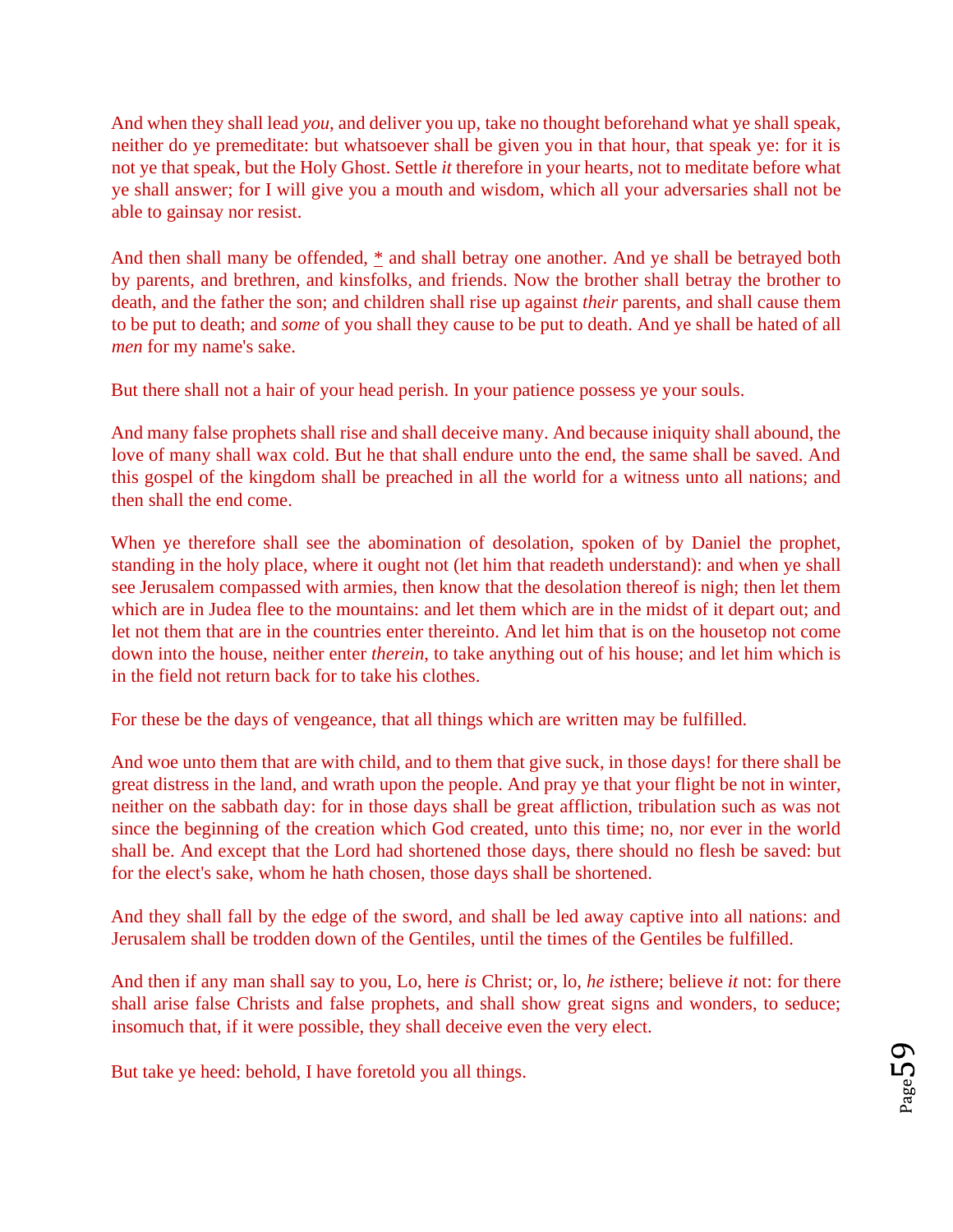Wherefore if they shall say unto you, Behold, he is in the desert; go not forth: Behold, *he is* in the secret chambers; believe *it* not. For as the lightning cometh out of the east, and shineth even unto the west; so shall also the coming of the Son of man be. For wheresoever the carcass is, there will the eagles be gathered together.

But immediately, in those days after that tribulation, there shall be signs in the sun, and in the moon, and in the stars: the sun shall be darkened, and the moon shall not give her light, and the stars of heaven shall fall; and the powers that are in the heavens shall be shaken: and upon the earth [shall be] distress of nations, with perplexity; the sea and waves roaring: men's hearts failing them for fear, and for looking after those things which are coming on the earth: for the powers of heaven shall be shaken.

And then shall appear the sign of the Son of man in heaven: and then shall all the tribes of the earth mourn, and they shall see the Son of man coming in the clouds of heaven with power and great glory.

And then shall he send his angels with a great sound of a trumpet, and they shall gather together his elect from the four winds, from the uttermost part of the earth to the uttermost part of heaven; from one end of heaven to another.

And when these things begin to come to pass, then look up, and lift up your heads; for your redemption draweth nigh.

[NO](http://www.sacred-texts.com/bib/csj/csj075.htm#fn_86)W learn a parable of the fig tree: Behold the fig tree when her branch is yet tender, and putteth forth leaves; and behold the trees when they now shoot forth: ye see and know of your own selves that summer is nigh at hand.

So in like manner, when ye shall see all these things come to pass, know ye that the kingdom of God is nigh at hand, *even* at the doors. Verily I say unto you, This generation shall not pass, till all these things be done. Heaven and earth shall pass away, but my words shall not pass away.

And take heed to yourselves, lest at any time your hearts be overcharged with surfeiting and drunkenness, and cares of this life; and so that day come upon you unawares. For as a snare shall it come on all them that dwell on the face of the whole earth.

Watch ye therefore, and pray always, that ye may be accounted worthy to escape all these things that shall come to pass, and to stand before the Son of man.

But of that day and that hour knoweth no man, no, not the angels which are in heaven, neither the Son, but my Father only.

Take ye heed, watch and pray: for ye know not when the time is. [\\*Bu](http://www.sacred-texts.com/bib/csj/csj075.htm#fn_87)t as the days of Noe *were*, so shall also the coming of the Son of man be. For as in the days that were before the flood they were eating and drinking, marrying and giving in marriage, until the day that Noe entered into the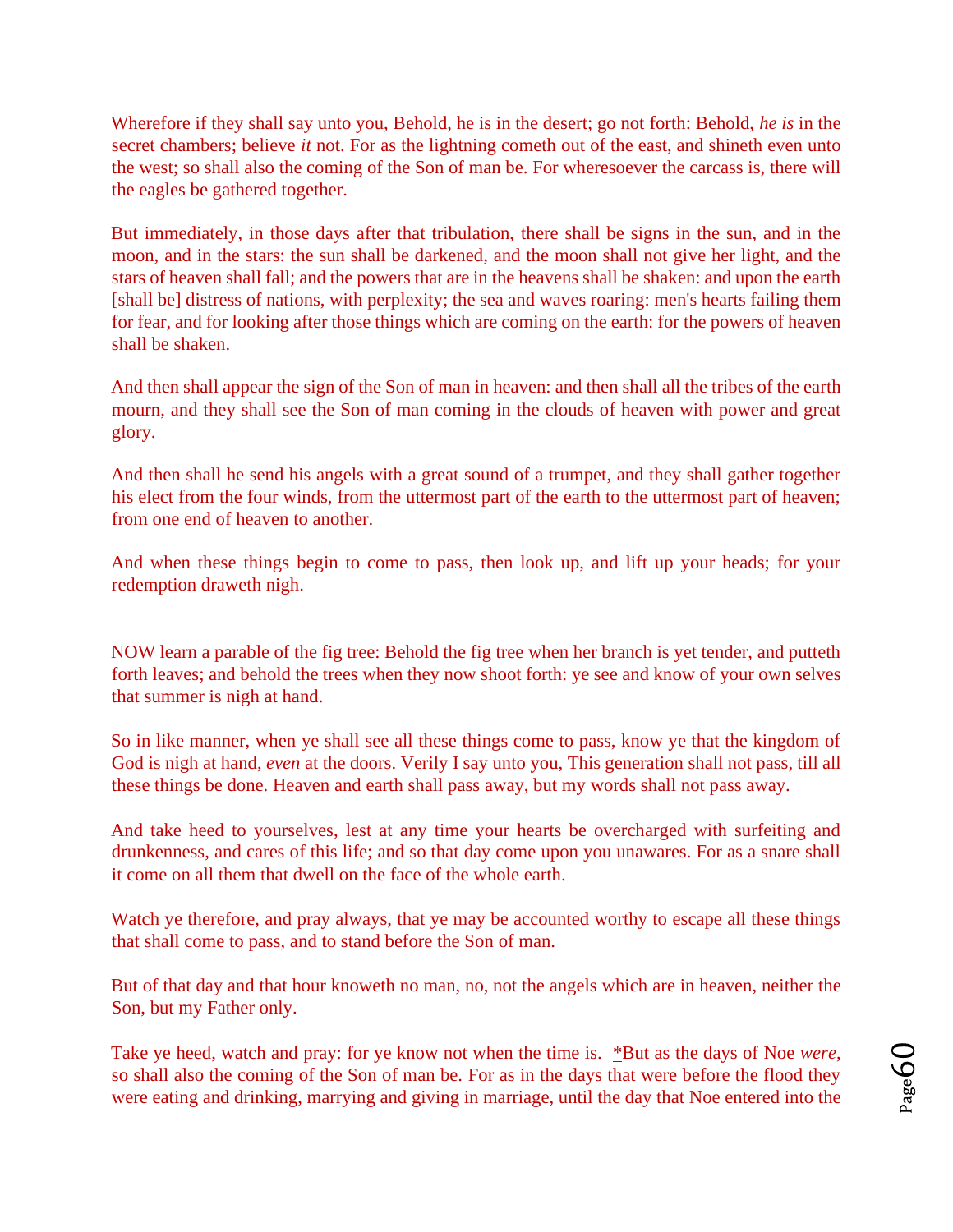ark, and knew not till the flood came, and took them all away: so shall also the coming of the Son of man be. Then shall two be in the field; the one shall be taken, and the other left.

Two *women shall be* grinding at the mill; the one shall be taken, and the other left.

Watch therefore: for ye know not what hour your Lord doth come. *For the Son of man is* as a man taking a far journey, who left his house, and gave authority to his servants, and to every man his work, and commanded the porter to watch.

Watch ye therefore: for ye know not when the master of the house cometh, at even, or at midnight, or at the cockcrowing, or in the morning: lest coming suddenly he find you sleeping. And what I say unto you I say unto all, Watch.

[Bu](http://www.sacred-texts.com/bib/csj/csj075.htm#fn_88)t know this, that if the goodman of the house had known in what watch the thief would come, he would have watched, and would not have suffered his house to be broken up. Therefore be ye also ready: for in such an hour as ye think not the Son of man cometh. And what I say unto you I say unto all, Watch.

Who then is a faithful and wise servant, whom his lord hath made ruler over his household, to give them meat in due season?

Blessed *is* that servant, whom his lord when he cometh shall find so doing. Verily I say unto you, That he shall make him ruler over all his goods.

But and if that evil servant shall say in his heart, My lord delayeth his coming; and shall begin to smit *his* fellow servants, and to eat and drink with the drunken; the lord of that servant shall come in a day when he looketh not for *him*, and in an hour that he is not aware of, and shall cut him asunder, and appoint *him* his portion with the hypocrites: there shall be weeping and gnashing of teeth.

Then shall the kingdom of heaven be likened unto ten virgins, which took their lamps, and went forth to meet the bridegroom. And five of them were wise, and five *were* foolish. They that *were* foolish took their lamps, and took no oil with them. But the wise took oil in their vessels with their lamps.

While the bridegroom tarried, they all slumbered and slept. And at midnight there was a cry made, Behold, the bridegroom cometh; go ye out to meet him.

Then all those virgins arose, and trimmed their lamps. And the foolish said unto the wise, Give us of your oil; for our lamps are gone out.

But the wise answered, saying, *Not so;* lest there be not enough for us and you, but go ye rather to them that sell, and buy for yourselves.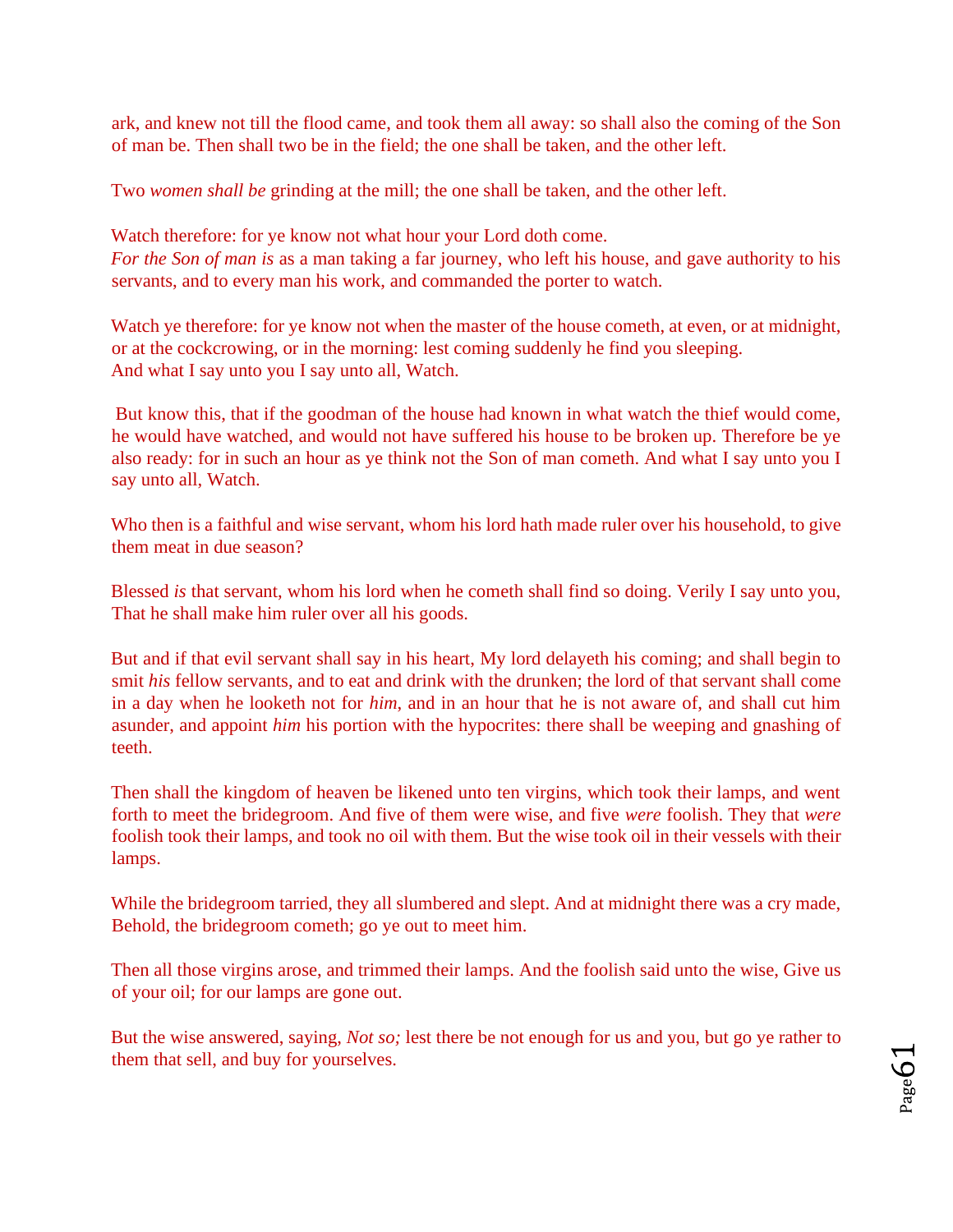And while they went to buy, the bridegroom came: and they that were ready went in with him to the marriage: and the door was shut.

Afterward came also the other virgins, saying, Lord, Lord, open to us. But he answered and said, Verily I say unto you, I know you not.

Watch, therefore, for ye know neither the day nor the hour wherein the Son of man cometh.

[FO](http://www.sacred-texts.com/bib/csj/csj076.htm#fn_89)R *the kingdom of heaven is* as a man travelling into a far country,*who* called his own servants, and delivered unto them his goods. And unto one he gave five talents, to another, two, and to another, one; to every man according to his several ability; and straightway took his journey.

Then he that had received the five talents went and traded with the same, and made *them* other five talents. And likewise he that *had received* two, he also gained other two. But he that had received one went and digged in the earth, and hid his lord's money.

After a long time the lord of those servants cometh, and reckoned with them.

And so he that had received five talents came and brought other five talents, saying, Lord, thou deliveredst unto me five talents: behold, I have gained beside them five talents more. His lord said unto him, Well done,*thou* good and faithful servant: thou hast been faithful over a few things, I will make thee ruler over many things: enter thou into the joy of thy lord.

He also that had received two talents came and said, Lord, thou deliveredst unto me two talents: behold, I have gained two other talents beside them. His lord said unto him, Well done, good and faithful servant: thou hast been faithful over a few things, I will make thee ruler over many things: enter thou into the joy of thy lord.

Then he which had received the one talent came and said, Lord, I knew thee that thou art a hard man, reaping where thou hast not sown, and gathering where thou hast not strewed; and I was afraid, and went and hid thy talent in the earth: lo, *there* thou hast *that is* thine.

His lord answered and said unto him, *Thou* wicked and slothful servant, thou knewest that I reap where I sowed not, and gather where I have not strewed: Thou oughtest therefore to have put my money to the exchangers, and *then* at my coming I should have received mine own with usury.

Take therefore the talent from him, and give *it* unto him which hath ten talents.

For unto every one that hath shall be given, and he shall have abundance: but from him that hath not shall be taken away even that which he hath. And cast ye the unprofitable servant into outer darkness: there shall be weeping and gnashing of teeth.

When the Son of man shall come in his glory, and all the holy angels with him, then shall he sit upon the throne of his glory: and before him shall be gathered all nations: and he shall separate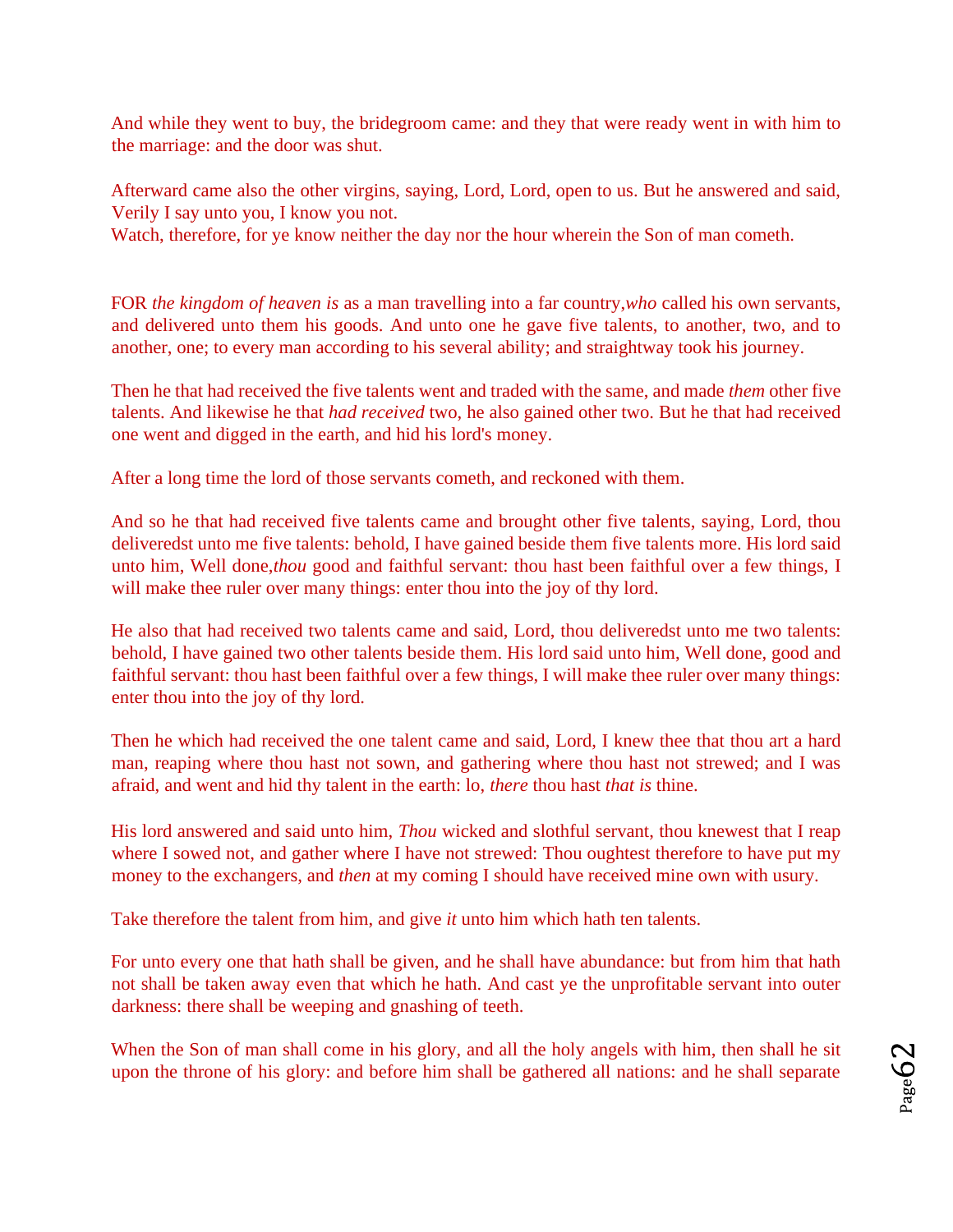them one from another, as a shepherd divideth *his* sheep from the goats: and he shall set the sheep on his right hand, but the goats on the left.

Then shall the King say unto them on his right hand, Come, ye blessed of my Father, inherit the kingdom prepared for you from the foundation of the world: for I was a hungered, and ye gave me meat: I was thirsty, and ye gave me drink: I was a stranger, and ye took me in: naked, and ye clothed me: I was sick, and ye visited me: I was in prison, and ye came unto me.

Then shall the righteous answer him, saying, Lord, when saw we thee a hungered, and fed *thee?* or thirsty, and gave *thee* drink? When saw we thee a stranger, and took *thee* in? or naked, and clothed *thee?* Or when saw we thee sick, or in prison, and came unto thee?

And the King shall answer and say unto them, Verily I say unto you, Inasmuch as ye have done *it* unto one of the least of these my brethren, ye have done *it* unto me.

Then shall he say also unto them on the left hand, Depart from me, ye cursed, into everlasting fire, prepared for the devil and his angels: for I was a hungered, and ye gave me no meat: I was thirsty, and ye gave me no drink: I was a stranger, and ye took me not in: naked, and ye clothed me not; sick, and in prison, and ye visited me not.

Then shall they also answer him, saying, Lord, when saw we thee a hungered, or athirst, or a stranger, or naked, or sick, or in prison, and did not minister unto thee?

Then he shall answer them, saying, Verily I say unto you, Inasmuch as ye did *it* not to one of the least of these, ye did *it* not to me.

And these shall go away into everlasting punishment: but the righteous into life eternal.

Let her alone: why trouble ye the woman? Against the day of my burying hath she done this.

For ye have the poor with you always, and whensoever ye will ye may do them good: but me ye have not always. She hath wrought a good work upon me; for she hath done what she could: for in that she hath poured this ointment on my body, she is come aforehand to anoint my body to the burying (she did it for my burial). Why trouble ye her?

Verily I say unto you, Wheresoever this gospel shall be preached throughout the whole world, *there* shall also this that this woman hath done, be told for a memorial of her.

Ye know that after two days is *the feast of* passover, and the Son of man is betrayed to be crucified.

Go and prepare the passover, that we may eat.

When ye are entered into the city, behold, there shall meet you a man bearing a pitcher of water: go ye into the city to such a man, and follow him into the house where he entereth in. And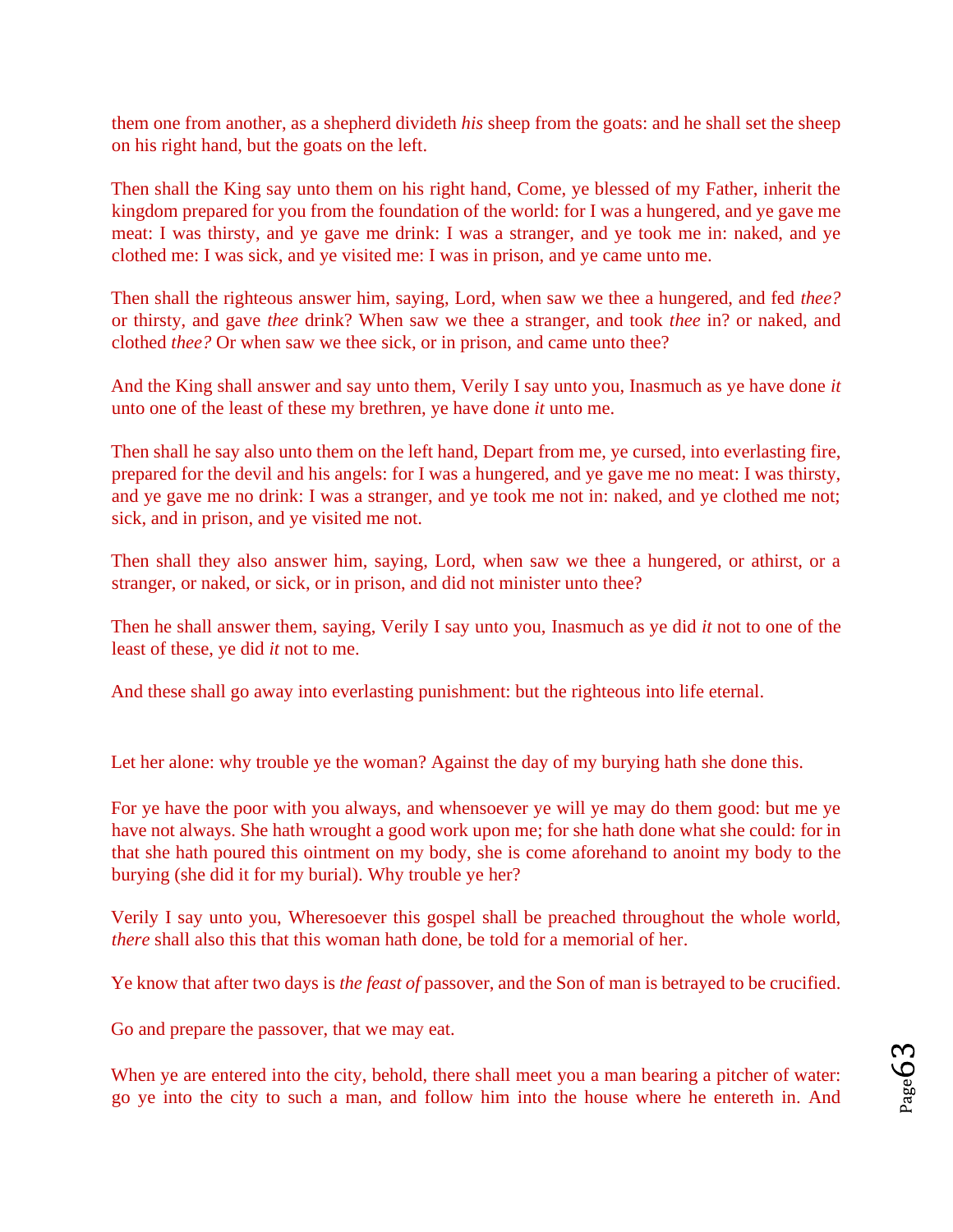wheresoever he shall go in, say ye to the goodman of the house, The Master saith unto thee, My time is at hand; I will keep the passover at thy house with my disciples. Where is the guestchamber, where I shall eat the passover with my disciples?

And he will shew you a large upper room furnished and prepared: there make ready for us.

With desire I have desired to eat this passover with you before I suffer: for I say unto you, I will not any more eat thereof, until it be fulfilled in the kingdom of God.

Take this, and divide *it* among yourselves: for I say unto you, I will not drink of the fruit of the vine, until the kingdom of God shall come.

What I do thou knowest not now; but thou shalt know hereafter.

If I wash thee not, thou hast no part with me.

He that is washed needeth not save to wash *his* feet, but is clean every whit: and ye are clean, but not all.

Ye are not all clean.

Ye call me Master and Lord: and ye say well; for so I am. If I then, *your*Lord and Master, have washed your feet: ye also ought to wash one another's feet. For I have given you an example, that ye should do as I have done to you.

Verily, verily, I say unto you, The servant is not greater than his lord: neither he that is sent greater than he that sent him. If ye know these things, happy are ye if ye do them.

Take, eat; this is my body, which is give[n](http://www.sacred-texts.com/bib/csj/csj079.htm#fn_91)  $*$  for you: this do in remembrance of me.

Verily I say unto you, that one of you shall betray me.

But, behold, the hand of him that betrayeth me *is* with me on the table. And truly the Son of man goeth, as it was determined: but woe unto that man by whom he is betrayed!

I speak not of you all: I know whom I have chosen: but that the Scripture may be fulfilled, He that eateth bread with me hath lifted up his heel against me.

Now I tell you before it come, that, when it is come to pass, ye may believe that I am *he*.

Verily, verily, I say unto you, He that receiveth whomsoever I send receiveth me; and he that receiveth me receiveth him that sent me.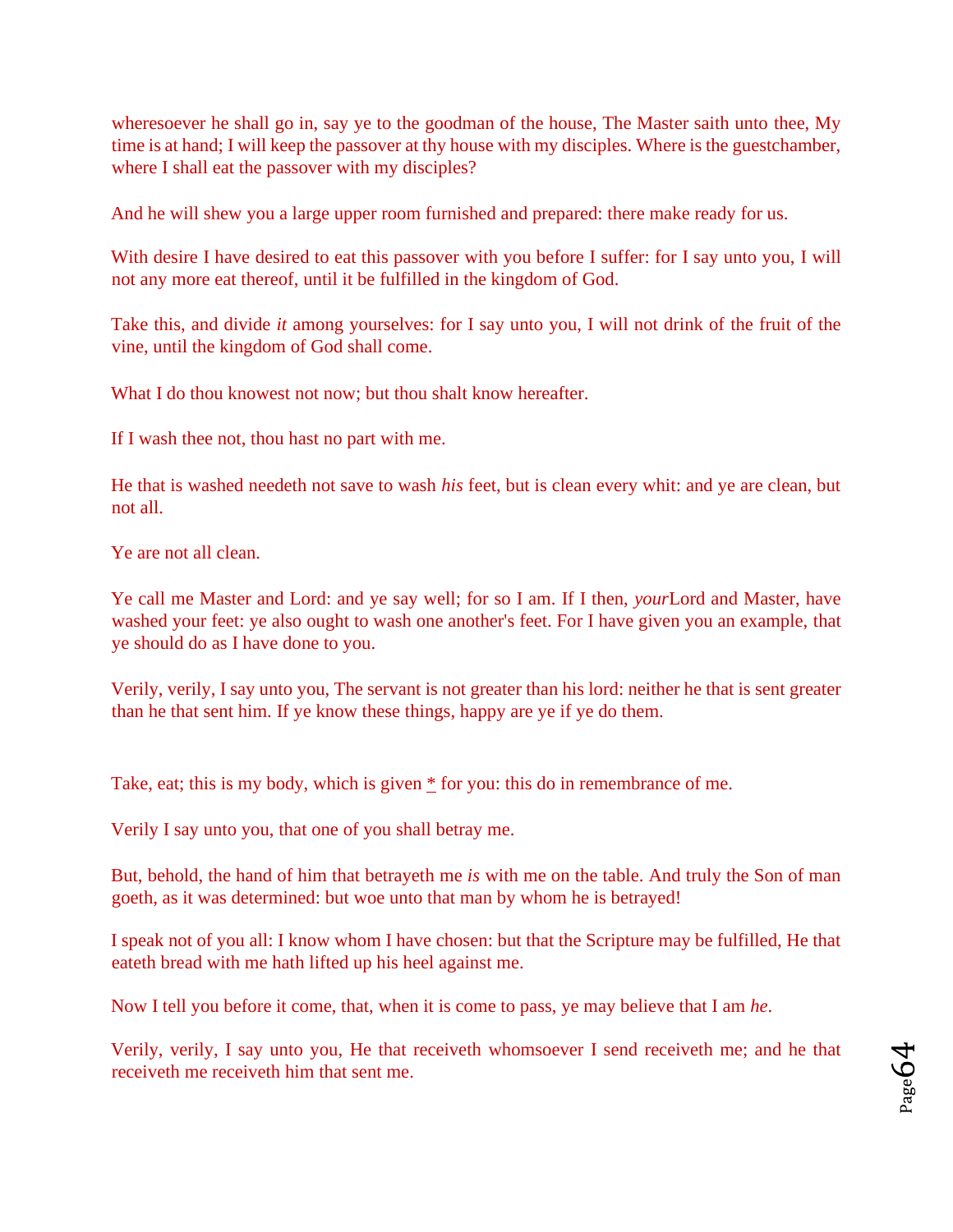Verily, verily, I say unto you, that one of you which eateth with me shall betray me.

*It is* one of the twelve: he that dippeth *his* hand with me in the dish, the same shall betray me.

The Son of man indeed goeth, as it is written of him; but woe to that man by whom the Son of man is betrayed! good were it for that man if he had never been born.

He it is, to whom I shall give a sop, when I have dipped it.

That thou doest, do quickly.

Thou hast said.

Now is the Son of man glorified, and God is [glorified](http://www.sacred-texts.com/bib/csj/errata.htm#6) [i](http://www.sacred-texts.com/bib/csj/errata.htm#6)n him. If God be glorified in him, God shall also glorify him in himself, and shall straightway glorify him.

Little children, yet a little while I am with you. Ye shall seek me: and as I said unto the Jews, [\\*](http://www.sacred-texts.com/bib/csj/csj079.htm#fn_93) so now I say to you, Whither I go, ye cannot come.

A new commandment I give unto you, That ye love one another; as I have loved you, that ye also love one another. By this shall all *men* know that ye are my disciples, if ye have love one to another.

Whither I go, thou canst not follow me now: but thou shalt follow me afterwards.

Wilt thou lay down thy life for my sake? Verily, verily, I say unto thee, The cock shall not crow, till thou hast denied me thrice.

The kings of the Gentile exercise lordship over them; and they that exercise authority upon them are called benefactors. But ye *shall* not *be*so; but he that is greatest among you, let him be as the younger; and he that is chief, as he that doth serve.

For whether is greater, he that sitteth at meat, or he that serveth? *is* not he that sitteth at meat? but I am among you as he that serveth.

Ye are they which have continued with me in my temptations. And I appoint unto you a kingdom, as my father hath appointed unto me; that ye may eat and drink at my table in my kingdom, and sit on thrones judging the twelve tribes of Israel.

Simon, Simon, behold, Satan hath desired *to have* you, that he may sift you as wheat: but I have prayed for thee, that thy faith fail not: and when thou art converted, strengthen thy brethren.

I tell thee, Peter, the cock shall not crow this day, before that thou shalt thrice deny that thou knowest me.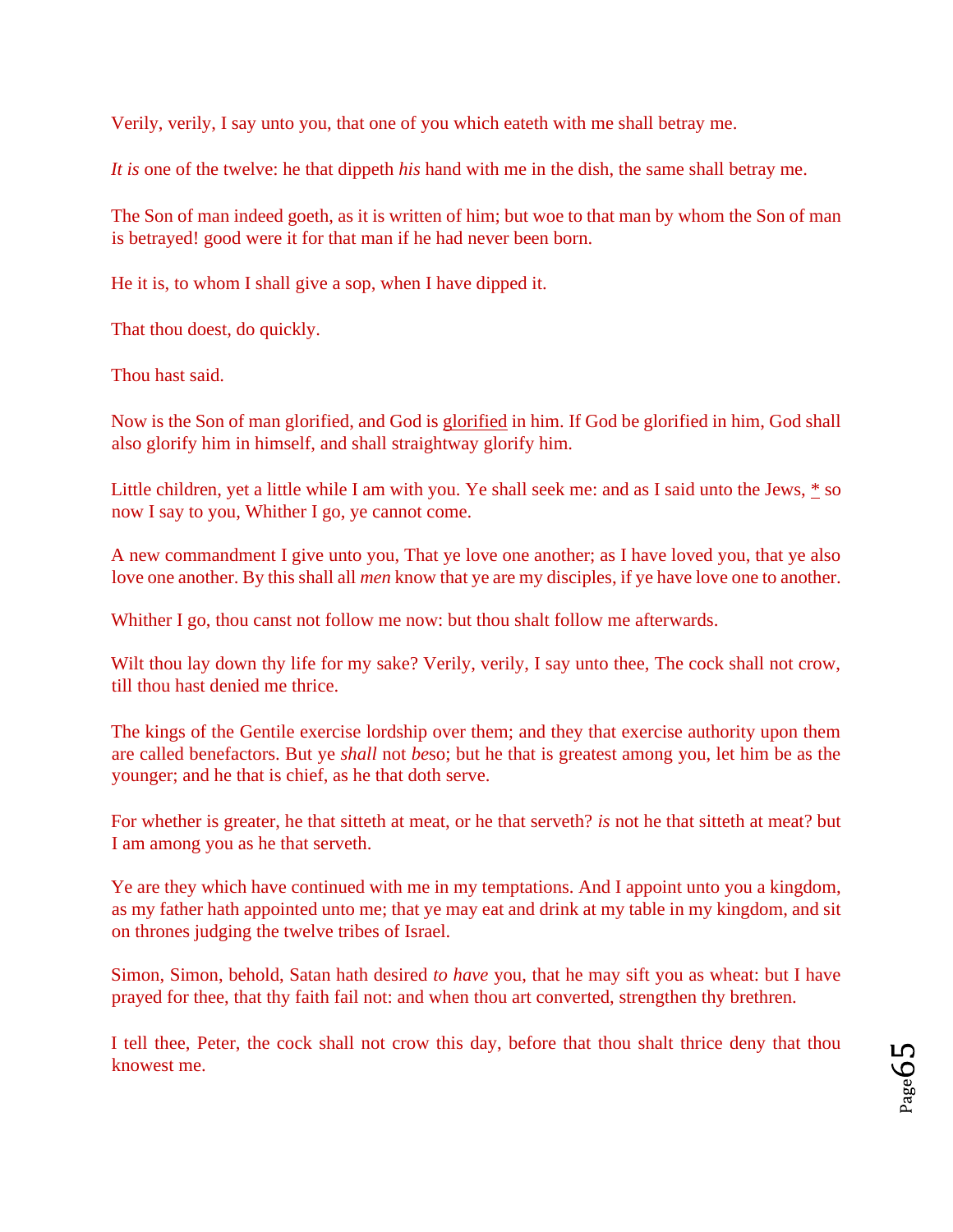When I sent you without purse, and scrip, and shoes, lacked ye anything?

But now, he that hath a purse, let him take *it*, and likewise *his* scrip: and he that hath no sword, let him sell his garment, and buy one.

For I say unto you, that this that is written must yet be accomplished in me, And he was reckoned among the transgressors.

For the things concerning me have an end.

It is enough.

Drink ye all of it.

This cup is the new testament in my blood, which is shed for you; for this is my blood of the new testament which is shed for many for the remission of sins: this do ye, as oft as ye drink *it*, in remembrance of me.

Verily I say unto you, I will drink henceforth no more of this fruit of the vine, until that day when I drink it new with you in the kingdom of God, my Father's kingdom.

Let not your heart be troubled: ye believe in God, believe also in me.

I am the way, the truth, and the life: no man cometh unto the Father, but by me. If ye had known me, ye should have known my Father also: and from henceforth ye know him, and have seen him.

Have I been so long time with you, and yet hast thou not known me, Philip? he that hath seen me hath seen the Father; and how sayest thou*then*, Shew us the Father?

Believest thou not that I am in the Father, and the Father in me? The words I speak unto you, I speak not of myself: but the Father that dwelleth in me, he doeth the works. Believe me that I am in the Father, and the Father in me: or else believe me for the very works' sake.

Verily, verily, I say unto you, He that believeth on me, the works that I do shall he do also; and greater *works* than these shall he do; because I go unto my Father.

And whatsoever ye shall ask in my name, that will I do, that the Father may be glorified in the Son. If ye shall ask anything in my name, I will do*it*.

If ye love me keep my commandments. And I will pray the Father, and he shall give you another Comforter, that he may abide with you for ever; *even* the Spirit of truth; whom the world cannot receive, because it seeth him not, neither knoweth him: but ye know him; for he dwelleth with you, and shall be in you. I will not leave you comfortless; I will come to you.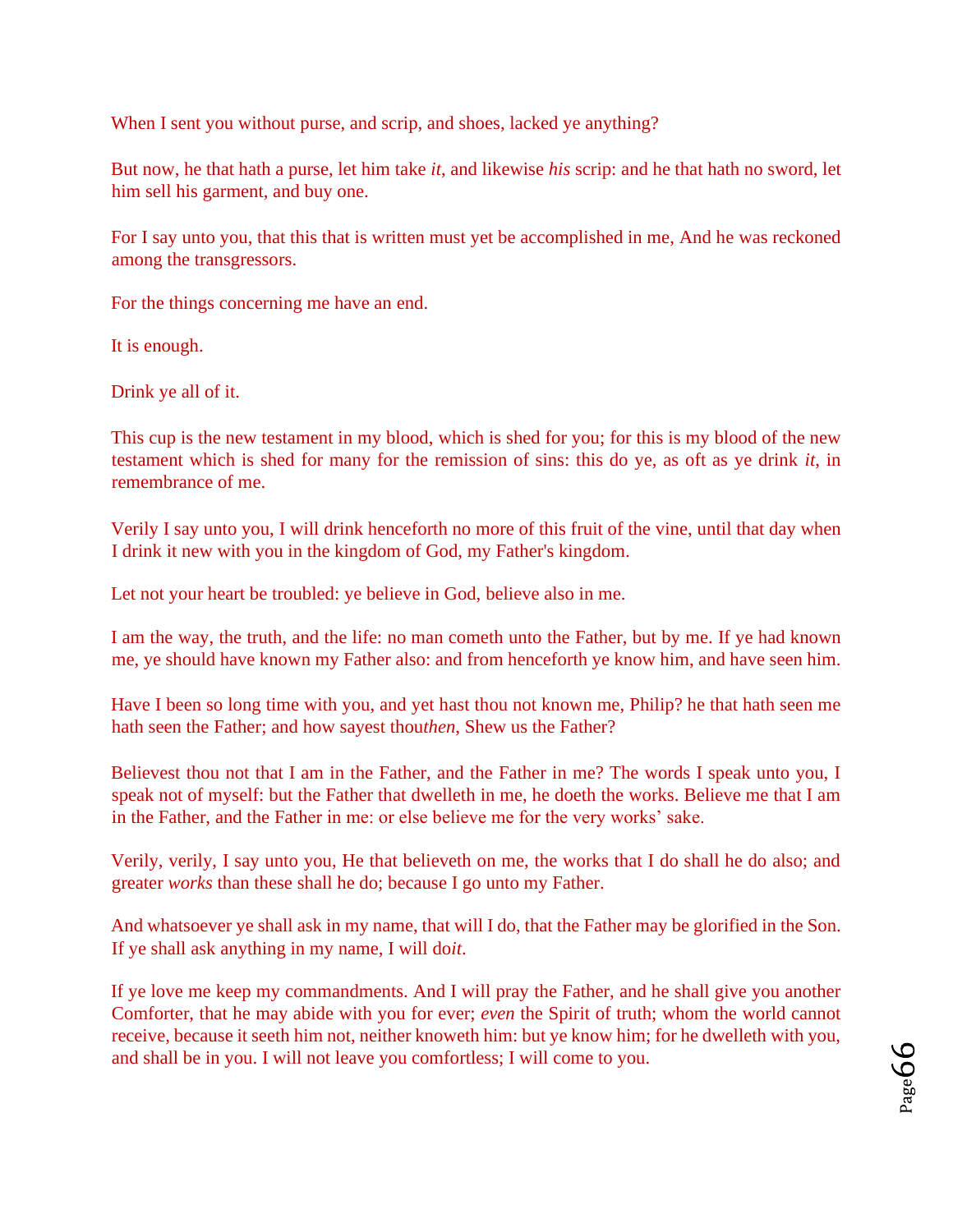Yet a little while, and the world seeth me no more; but ye see me: because I live, ye shall live also. At that day ye shall know that I am in my Father, and ye in me, and I in you.

He that hath my commandments, and keepeth them, he it is that loveth me: and he that loveth me shall be loved of my Father, and I will love him, and will manifest myself to him.

If a man love me, he will keep my words: and my Father will love him, and we will come unto him, and make our abode with him. He that loveth me not keepth not my sayings: and the word which ye hear is not mine, but the Father's which sent me.

These things have I spoken unto you, being *yet* present with you.

But the Comforter, *which is* the Holy Ghost, whom the Father will send in my name, he shall teach you all things, and bring all things to your remembrance, whatsoever I have said unto you. Peace I leave with you, my peace I give unto you: not as the world giveth, give I unto you.

Let not your heart be troubled, neither let it be afraid. Ye have heard how I said unto you, I go away, and come again unto you. If ye loved me, ye would rejoice, because I said, I go unto the Father: for my Father is greater than I.

And now I have told you before it come to pass, that, when it is come to pass, ye might believe.

Hereafter I will not talk much with you: for the prince of this world cometh, and hath nothing in me. But that the world may know that I love the Father; and as the Father gave me commandment, even so I do.

I AM the true vine, and my Father is the husbandman. Every branch in me that beareth not fruit he taketh away: and every *branch* that beareth fruit, he purgeth it, that it may bring forth more fruit. Now ye are clean through the word which I have spoken unto you.

Abide in me, and I in you. As the branch cannot bear fruit of itself, except it abide in the vine; no more can ye, except ye abide in me. I am the vine, ye *are* the branches; he that abideth in me, and I in him, the same bringeth forth much fruit; for without me ye can do nothing.

If a man abide not in me, he is cast forth as a branch, and is withered; and men gather them, and cast *them* into the fire, and they are burned. If ye abide in me, and my words abide in you, ye shall ask what ye will, and it shall be done unto you.

Herein is my Father glorified, that ye bear much fruit; so shall ye be my disciples.

As the Father hath loved me, so have I loved you: continue ye in my love. If ye keep my commandments, ye shall abide in my love; even as I have kept my Father's commandments and abide in his love.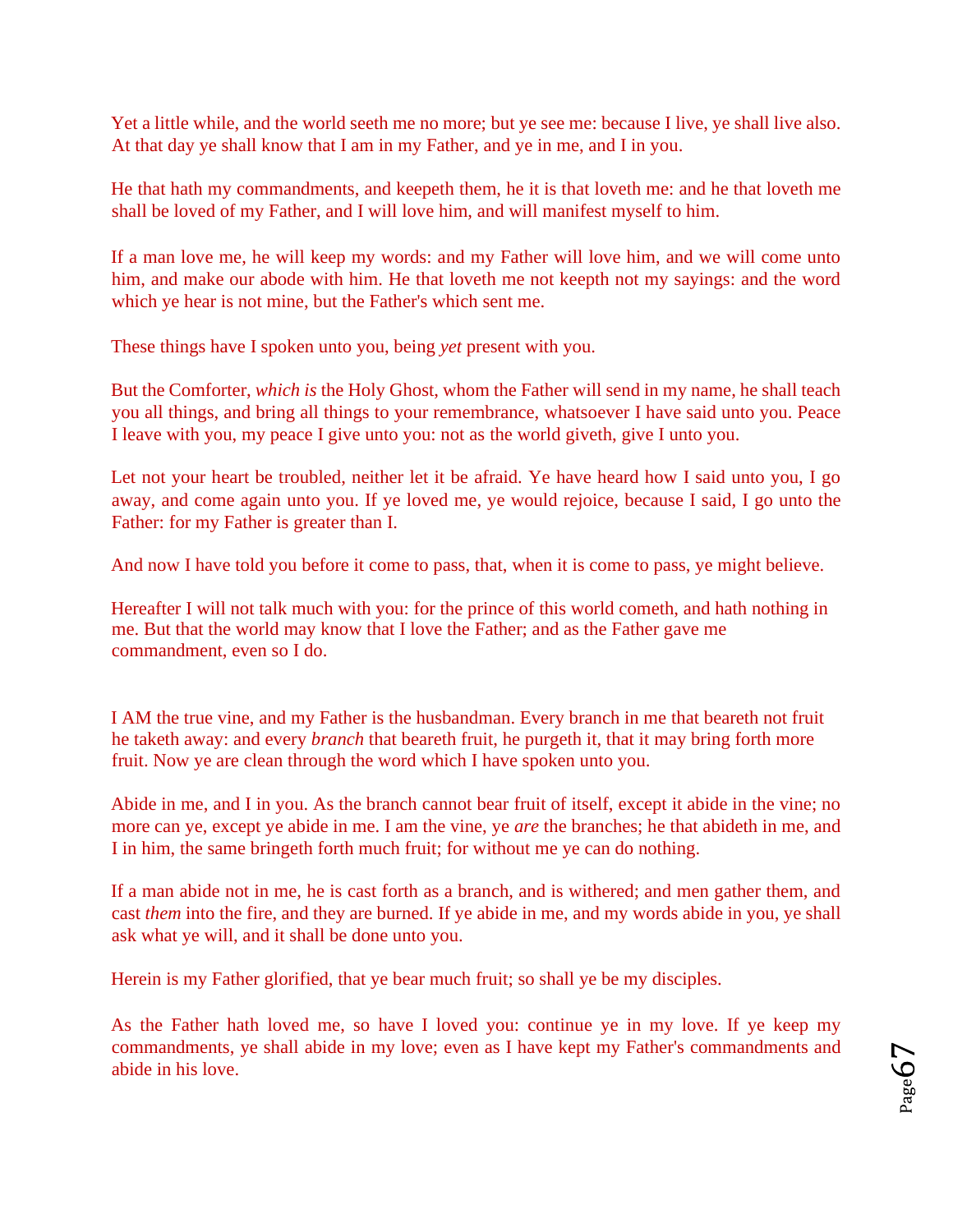These things have I spoken unto you, that my joy might remain in you, and *that* your joy might be full. This is my commandment, that ye love one another, as I have loved you.

Greater love hath no man than this, that a man lay down his life for his friends. Ye are my friends, if ye do whatsoever I command you. Henceforth I call you not servants; for the servant knoweth not what his lord doeth; but I have called you friends; for all things that I have heard of my Father I have made known unto you.

Ye have not chosen me, but I have chosen you, and ordained you, that ye should go and bring forth fruit, and *that* your fruit should remain: that whatsoever ye shall ask of the Father in my name, he may give it you. These things I command you, that ye love one another.

If the world hate you, ye know that *it hated* me before it hated you. If ye were of the world, the world would love his own: but because ye are not of the world but I have chosen you out of the world, therefore the world hateth you.

Remember the word that I said unto you, The servant is not greater than his lord.

If they have persecuted me, they will also persecute you; if they have kept my saying, they will keep yours also. But all these things will they do unto you for my name's sake, because they know not him that sent me.

If I had not come and spoken unto them, they had not had sin: but now they have no cloak for their sin. He that hateth me hateth my Father also.

If I had not done among them the works which none other man did, they had not had sin: but now have they both seen and hated both me and my Father.

But *this cometh to pass*, that the word might be fulfilled that is written in their law, They hated me without a cause.

But when the Comforter is come, whom I will send unto you from the Father, *even* the Spirit of truth, which proceedeth from the Father, he shall testify of me: and ye also shall bear witness, because ye have been with me from the beginning.

These things have I spoken unto you, that ye should not be offended.  $*$ 

THEY shall put you out of the synagogues: yea, the time cometh, that whosoever killeth you, you will think that he doeth God service. And these things will they do unto you, because they have not known the Father, nor me.

But these things have I told you, that when the time shall come, ye may remember that I told you of them. And these things I said not unto you at the beginning, because I was with you.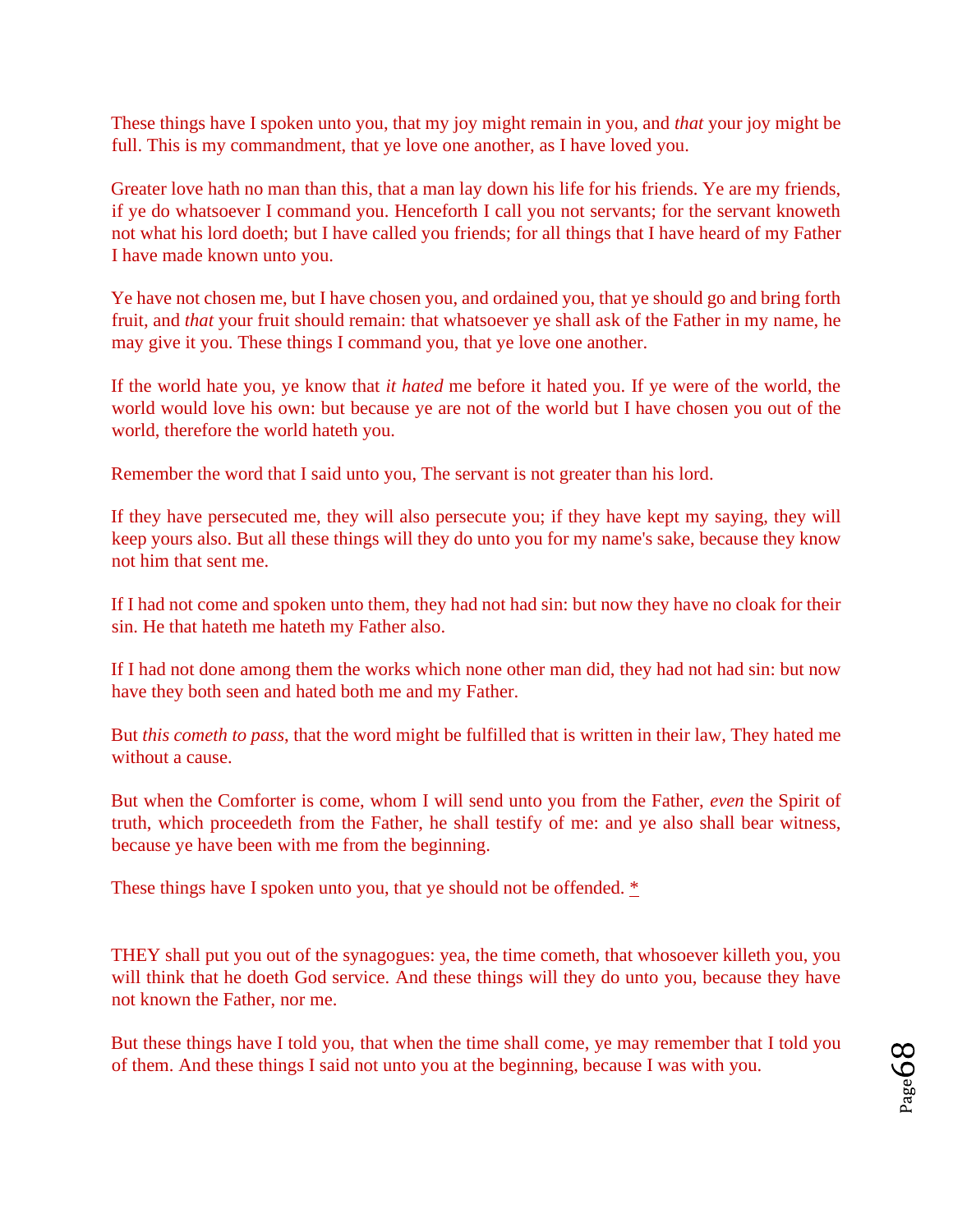But now I go my way to him that sent me; and none of you asketh me, Whither goest thou? But because I have said these things unto you, sorrow hath filled your heart. Nevertheless I tell you the truth; It is expedient for you that I go away: for if I go not away, the Comforter will not come unto you; but if I depart, I will send him unto you. And when he is come, he will reprove the world of sin, and of righteousness, and of judgment: of sin, because they believed not on me; of righteousness, because I go to my Father, and ye see me no more; of judgment, because the prince of this world is judged.

I have yet many things to say unto you, but ye cannot bear them now. Howbeit when he, the Spirit of truth, is come, he will guide you into all truth: for he shall not speak of himself; but whatsoever he shall hear, *that*shall he speak: and he will shew you things to come. He shall glorify me: for he shall receive of mine, and shall shew *it* unto you.

All things that the Father hath are mine: therefore said I, that he shall take of mine, and shall shew *it* unto you.

A little while, and ye shall not see me: and again, a little while, and ye shall see me, because I go to the Father.

Do ye inquire among yourselves of that I said, A little while, and ye shall not see me: and again, a little while, and ye shall see me?

Verily, verily, I say unto you, That ye shall weep and lament, but the world shall rejoice; and ye shall be sorrowful, but your sorrow shall be turned into joy.

A woman when she is in travail hath sorrow, because her hour is come: but as soon as she is delivered of the child, she remembereth no more the anguish, for joy that a man is born into the world. And ye now therefore have sorrow: but I will see you again, and your heart shall rejoice, and your joy no man taketh from you.

And in that day ye shall ask me nothing. Verily, verily, I say unto you, Whatsoever ye shall ask the Father in my name, he will give *it* you. Hitherto have ye asked nothing in my name: ask, and ye shall receive, that your joy may be full.

These things have I spoken unto you in proverbs: but the time cometh, when I shall no more speak unto you in proverbs, but I shall shew you plainly of the Father. At that day ye shall ask in my name: and 1 say not unto you, that I will pray the Father for you: for the Father himself loveth you, because ye have loved me, and have believed that I came out from God.

I came forth from the Father, and am come into the world: again, I leave the world, and go to the Father.

Do ye now believe? Behold, the hour cometh, yea, is now come, that ye shall be scattered, every man to his own, and shall leave me alone: and yet I am not alone, because the Father is with me.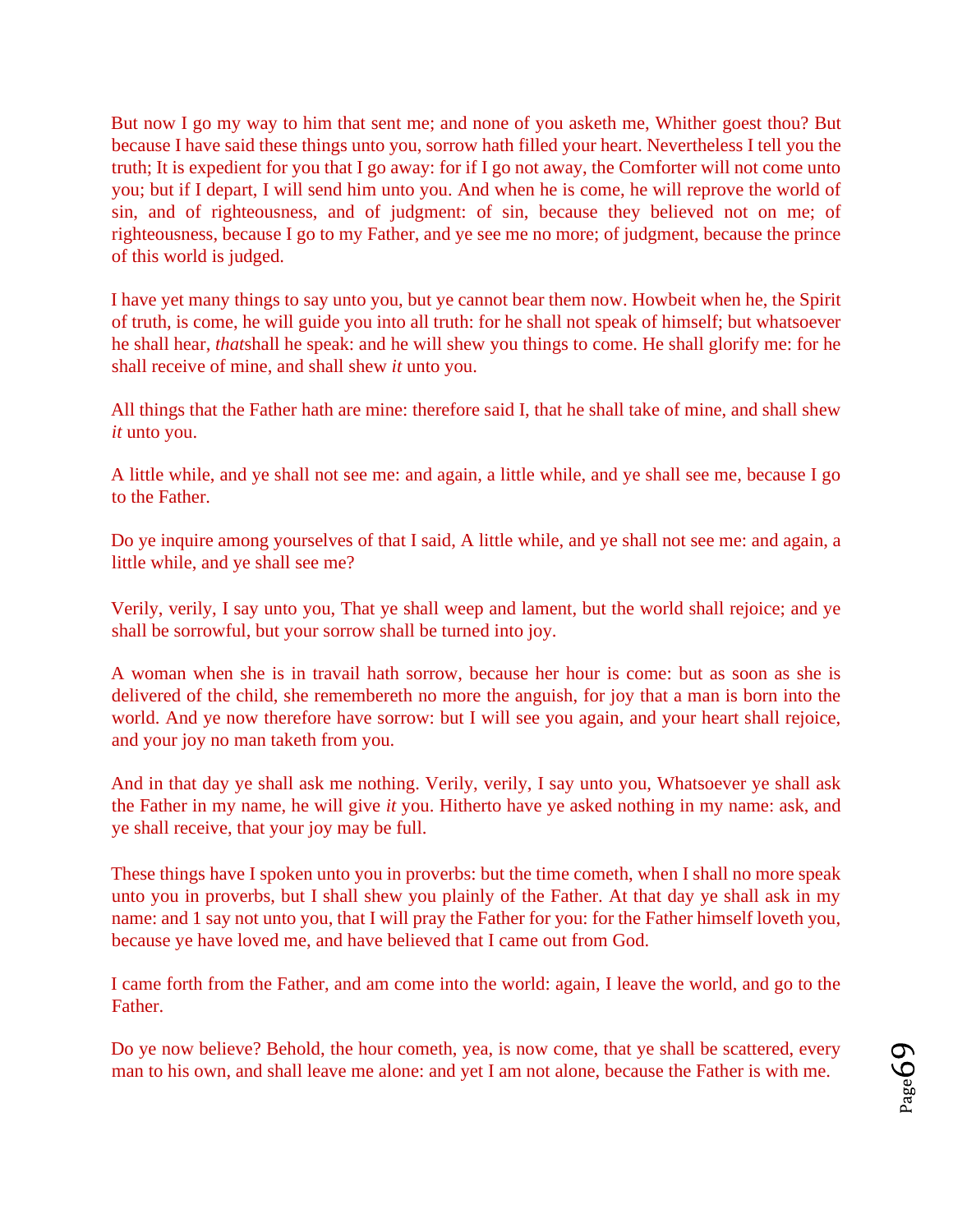These things I have spoken unto you, that in me ye might have peace. In the world ye shall have tribulation: but be of good cheer; I have overcome the world.

Father, the hour is come; glorify thy Son, that thy Son also may glorify thee: as thou hast given him power over all flesh, that he should give eternal life to as many as thou hast given him. And this is life eternal, that they might know thee the only true God, and Jesus Christ whom thou hast sent. I have glorified thee on the earth: I have finished the work which thou gavest me to do. And now, O Father, glorify thou me with thine own self with the glory which I had with thee before the world was.

I have manifested thy name unto the men which thou gavest me out of the world: thine they were, and thou gavest them me; and they have kept thy word. Now they have known that all things whatsoever thou hast given me are of thee. For I have given unto them the words which thou gavest me; and they have received *them*, and have known surely that I came out from thee, and they have believed that thou didst send me.

I pray for them: I pray not for the world, but for them which thou hast given me; for they are thine. And all mine are thine, and thine are mine; and I am glorified in them. And now I am no more in the world, but these are in the world, and I come to thee. Holy Father, keep through thine own name those whom thou hast given me, that they may be one, as we *are*. While I was with them in the world, I kept them in thy name: those that thou gavest me I have kept, and none of them is lost, but the son of perdition: that the Scripture might be fulfilled.

And now come I to thee; and these things I speak in the world, that they might have my joy fulfilled in themselves. I have given them thy word; and the world hath hated them, because they are not of the world, even as I am not of the world. I pray not that thou shouldest take them out of the world, but that thou shouldest keep them from the evil. They are not of the world, even as I am not of the world. Sanctify them through thy truth: thy word is truth. As thou hast sent me into the world, even so have I also sent them into the world. And for their sakes I sanctify myself, that they also might be sanctified through the truth.

Neither pray I for these alone, but for them also which shall believe on me through their word; that they all may be one; as thou, Father, art in me, and I in thee, that they also may be one in us: that the world may believe that thou hast sent me. And the glory which thou gavest me I have given them: that they may be one, even as we are one; I in them, and thou in me, that they may be made perfect in one; and that the world may know that thou hast sent me, and hast loved them, as thou hast loved me.

Father, I will that they also, whom thou hast given me, be with me where I am; that they may behold my glory, which thou hast given me: for thou lovedst me before the foundation of the world.

O righteous Father, the world hath not known thee: but I have known thee, and these have known that thou hast sent me. And I have declared unto them thy name, and will declare *it:* that the love wherewith thou hast loved me may be in them, and I in them.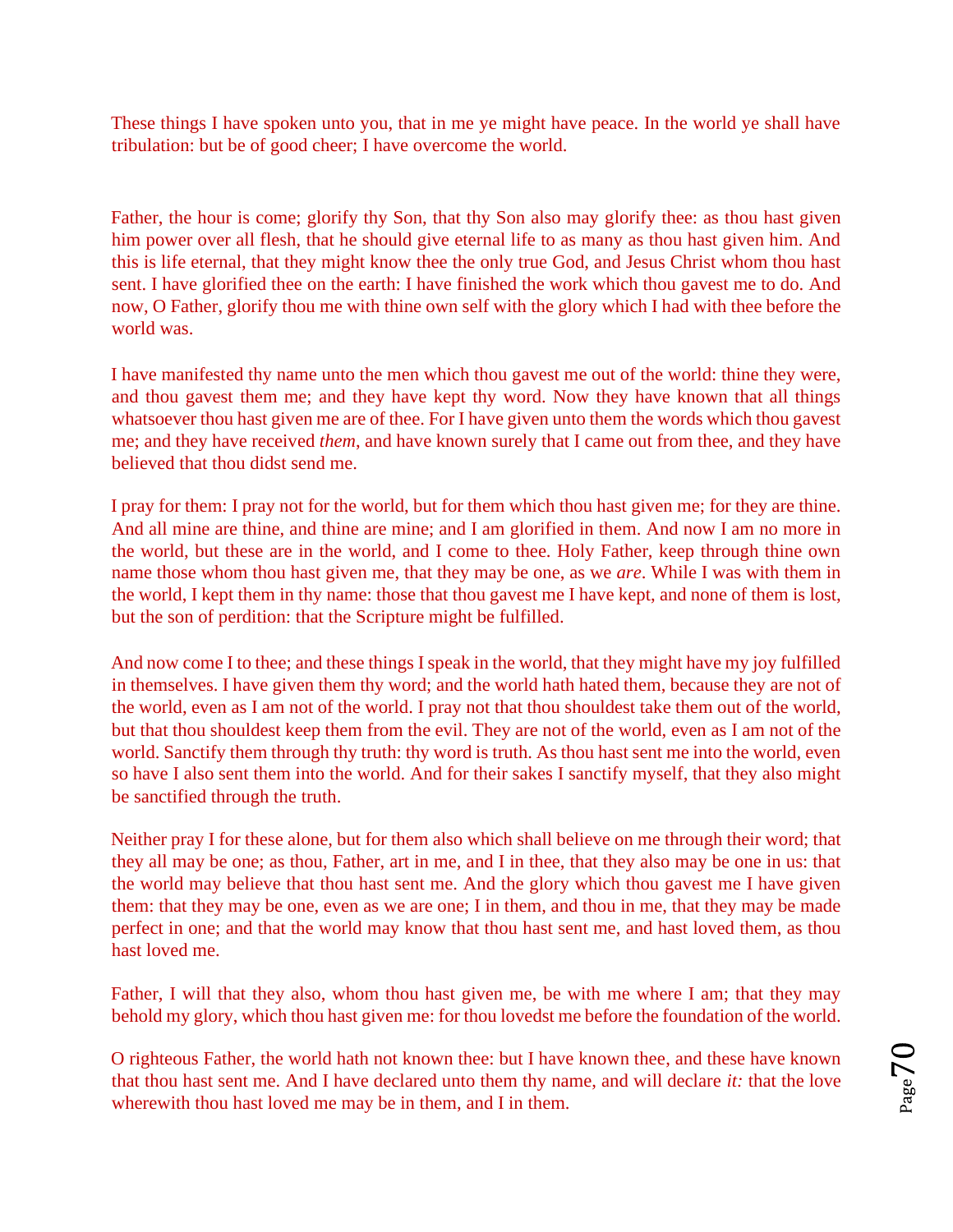Arise, let us go hence.

All ye shall [b](http://www.sacred-texts.com/bib/csj/csj084.htm#fn_96)e offended  $\dot{\uparrow}$  because of me this night: for it is written, I will smite the Shepherd, and the sheep of the flock shall be scattered abroad.

But after that I am risen again, I will go before you into Galilee.

Verily I say unto thee, That this day, *even* in this night, before the cock crow twice, thou shalt deny me thrice.

Sit ye here, while I go and pray yonder. Pray that ye enter not into temptation.

My soul is exceeding sorrowful, even unto death: tarry ye here, and watch with me.

Abba, Father, all things *are* possible unto thee: Father, if it be possible, if thou be willing, remove this cup from me: nevertheless not my will, but thine, be done.  $\pm$ 

Simon, sleepest thou? What, couldest not thou watch with me one hour? Watch ye and pray, lest ye enter into temptation. The spirit truly is willing, but the flesh is weak.

O my Father, if it be possible, let this cup pass from me: if this cup may not pass away from me, except I drink it, thy will be done.

Why sleep ye? rise and pray, lest ye enter into temptation.

Father, take away this cup from me: nevertheless not what I will, but what thou wilt.

Sleep on now, and take *your* rest: it is enough: behold, the hour is come; behold, the hour is at hand, and the Son of man is betrayed into the hands of sinners. Rise up, let us be going: lo, he is at hand that doth betray me.

Whom seek ye?

I am.

Whom seek ye?

I have told you that I am *he:* if therefore ye seek me, let these go their way.

Friend, wherefore art thou come[?](http://www.sacred-texts.com/bib/csj/csj085.htm#fn_99) Judas, betrayest thou the Son of man with a kiss?

Suffer thus far.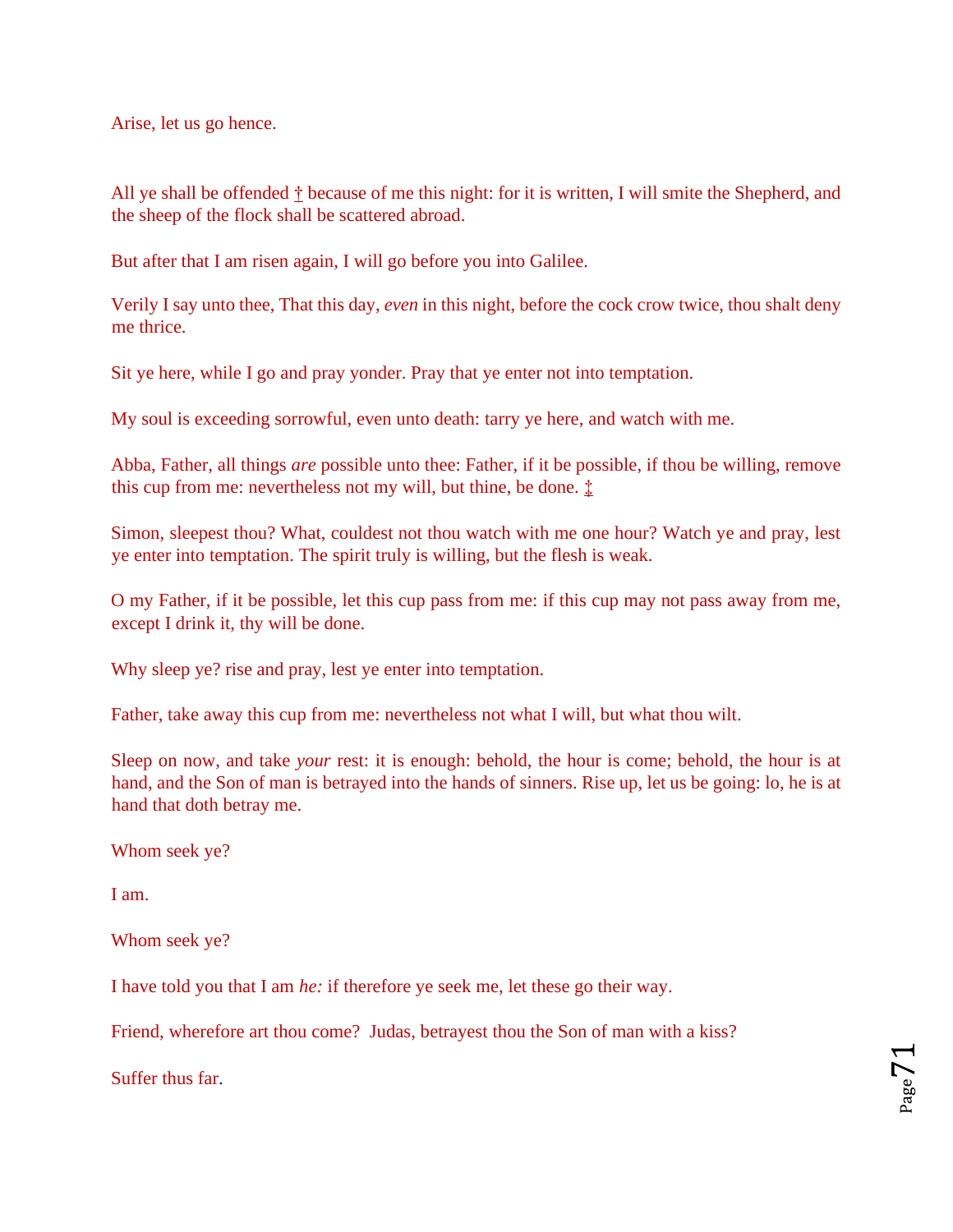Put up again thy sword into his place in the sheath: for all they that take the sword shall perish with the sword: the cup which my Father hath given me, shall I not drink it? Thinkest thou that I cannot now pray to my [Father,](http://www.sacred-texts.com/bib/csj/errata.htm#7) and he shall presently give me more than twelve legions of angels? But how then shall the Scriptures be fulfilled, that thus it must be?

Be ye come out, as against a thief, with swords and staves for to take me?

When I sat daily with you, teaching in the temple, ye stretched forth no hands against me: ye laid no hold on me: ye took me not: but this is your hour, and the power of darkness. But all this was done that the Scriptures of the prophets might be fulfilled. The Scriptures must be fulfilled.

I spake openly to the world: I ever taught in the synagogues, and in the temple, whither the Jews always resort: and in secret have I said nothing. Ask them which heard me, what I have said unto them: behold, they know what I said. Why askest thou me?

If I have spoken evil, bear witness to the evil: but if well, why smitest thou me?

Thou hast said. I am. Nevertheless I say unto you, Hereafter shall ye see the Son of man sitting on the right hand of power, and coming in the clouds of heaven.

Before the cock crow twice, thou shalt deny me thrice.

Ye say that I am.

Sayest thou this thing of thyself, or did others tell it thee of me?

My kingdom is not of this world: if my kingdom were of this world, then would my servants fight, that I should not be delivered to the Jews: but now is my kingdom not from hence.

Thou sayest that I am a king. To this end was I born, and for this cause came I into the world, that I should bear witness unto the truth. very one that is of the truth heareth my voice.

Thou couldest have no power *at all* against me, except it were given thee from above: therefore he that delivered me unto thee hath the greater sin.

Thou sayest it.

Daughters of Jerusalem, weep not for me, but weep for yourselves, and for your children. For, behold, the days are coming, in the which they shall say, Blessed *are* the barren, and the wombs that never bare, and the paps which never gave suck.

Then shall they begin to say to the mountains, Fall on us: and to the hills, Cover us.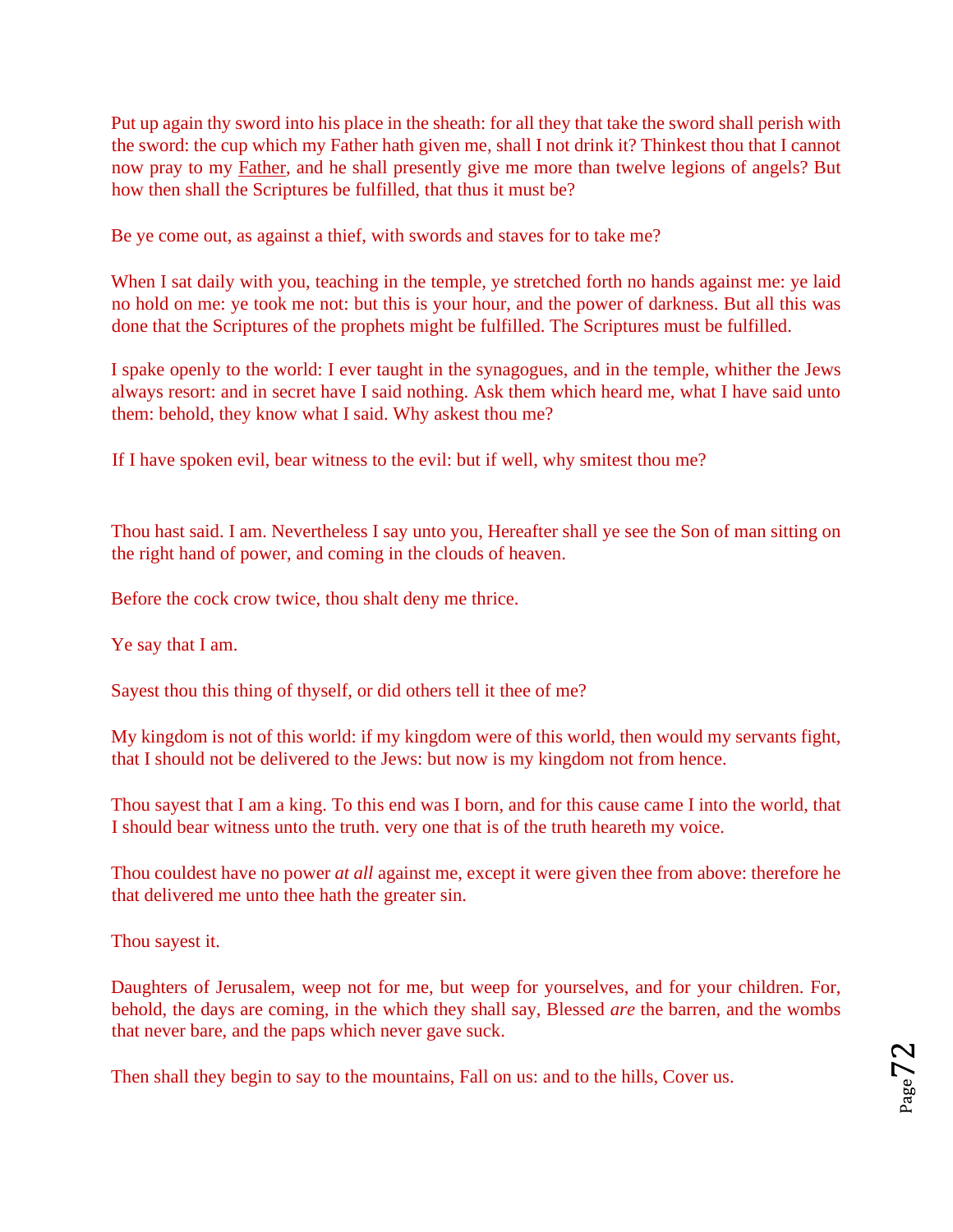For if they do these things in a green tree, what shall be done in the dry?

Father, forgive them; for they know not what they do.

Verily I say unto thee, To day shalt thou be with me in paradise.

Woman, behold thy son!

Behold thy mother!

My God, my God, why hast thou forsaken me?

I thirst.

It is finished.

Father, into thy hands I commend my spirit!

After three days I will rise again.

All hail!

Be not afraid: go tell my brethren that they go into Galilee, and there shall they see me.

Woman, why weepest thou? whom seekest thou?

Mary.

Touch me not; for I am not yet ascended to my Father: but go to my brethren, and say unto them, I ascend unto my Father, and your Father; and *to* my God, and your God.

What manner of communications *are* these that ye have one to another, as ye walk, and are sad?

What things?

O fool[s,](http://www.sacred-texts.com/bib/csj/csj092.htm#fn_103) and slow of heart to believe all that the prophets have spoken: ought not Christ to have suffered these things, and to enter into his glory?

And beginning at Moses, he expounded the things in all the Scriptures concerning himself.

Peace *be* unto you.

Why are ye troubled? and why do thoughts arise in your hearts? Behold my hands and my feet, that it is myself: handle me, and see; for a spirit hath not flesh and bones, as ye see me have.

$$
_{\rm Page}73
$$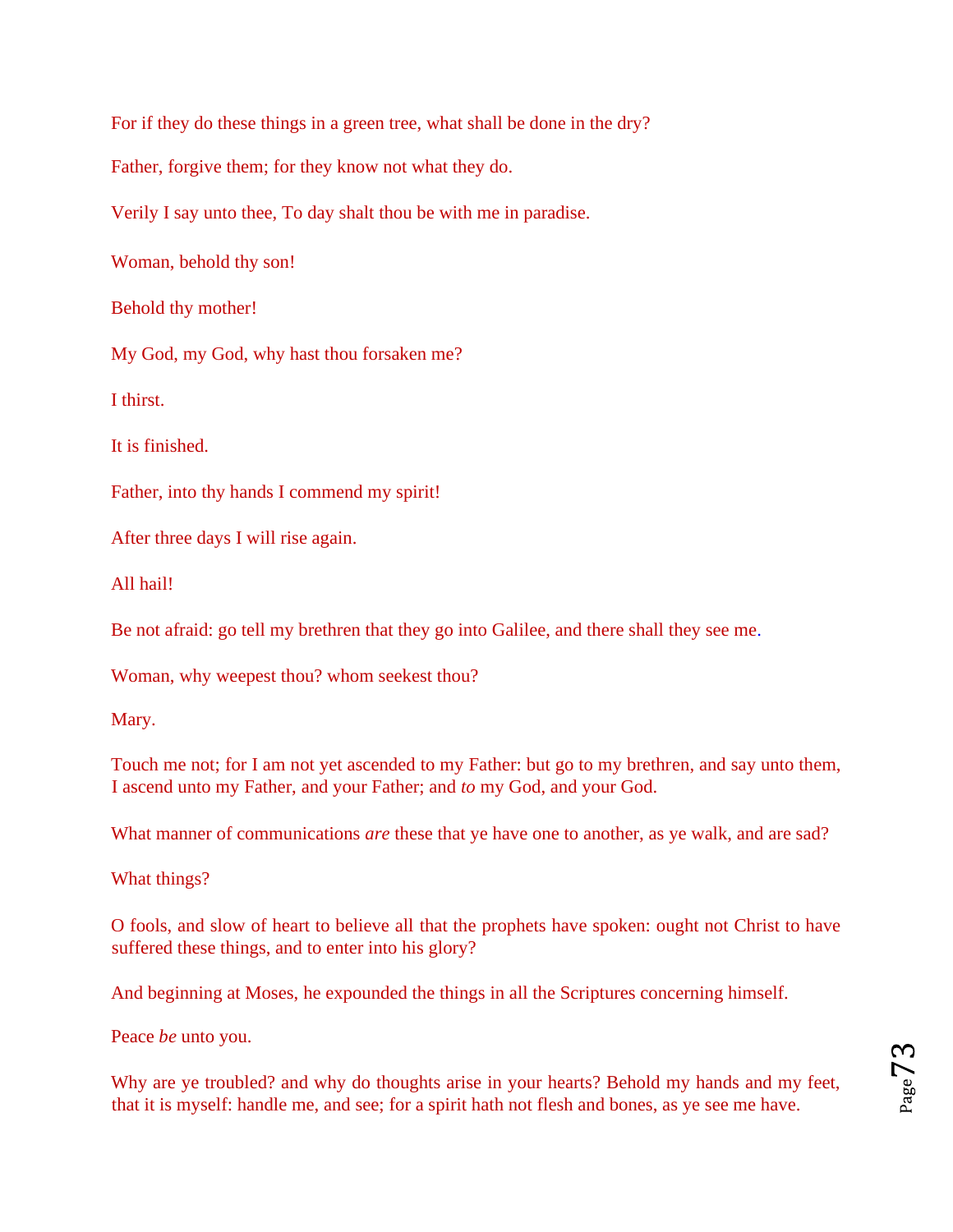Have ye here any meat?

Peace *be* unto you; as *my* Father hath sent me, even so I send you.

Receive ye the Holy Ghost. Whosesoever sins ye remit, they are remitted unto them: *and* whosesoever *sins* ye retain, they are retained.

Peace *be* unto you.

Reach hither thy finger, and behold my hands; and reach hither thy hand, and thrust *it* into my side: and be not faithless, but believing.

Children, have ye any meat?

Cast the net on the right side of the ship, and ye shall find.

Bring of the fish which ye have now caught.

Come *and* dine.

Simon, *son* of Jonas, lovest thou me more than these?

Feed my lambs.

Simon, *son* of Jonas, lovest thou me?

Feed my sheep.

Simon, *son* of Jonas, lovest thou me?

Feed my sheep.

Verily, verily, I say unto thee, When thou wast young, thou girdedst thyself, and walkedst whither thou wouldest: but when thou shall be old, thou shalt stretch forth thy hands, and another shall gird thee, and carry*thee* whither thou wouldest not.

Follow me.

If I will that he tarry till I come, what *is that* to thee? follow thou me.

Go ye into all the world, and preach the gospel to every creature.

He that believeth and is baptized shall be saved; but he that believeth not shall be damned.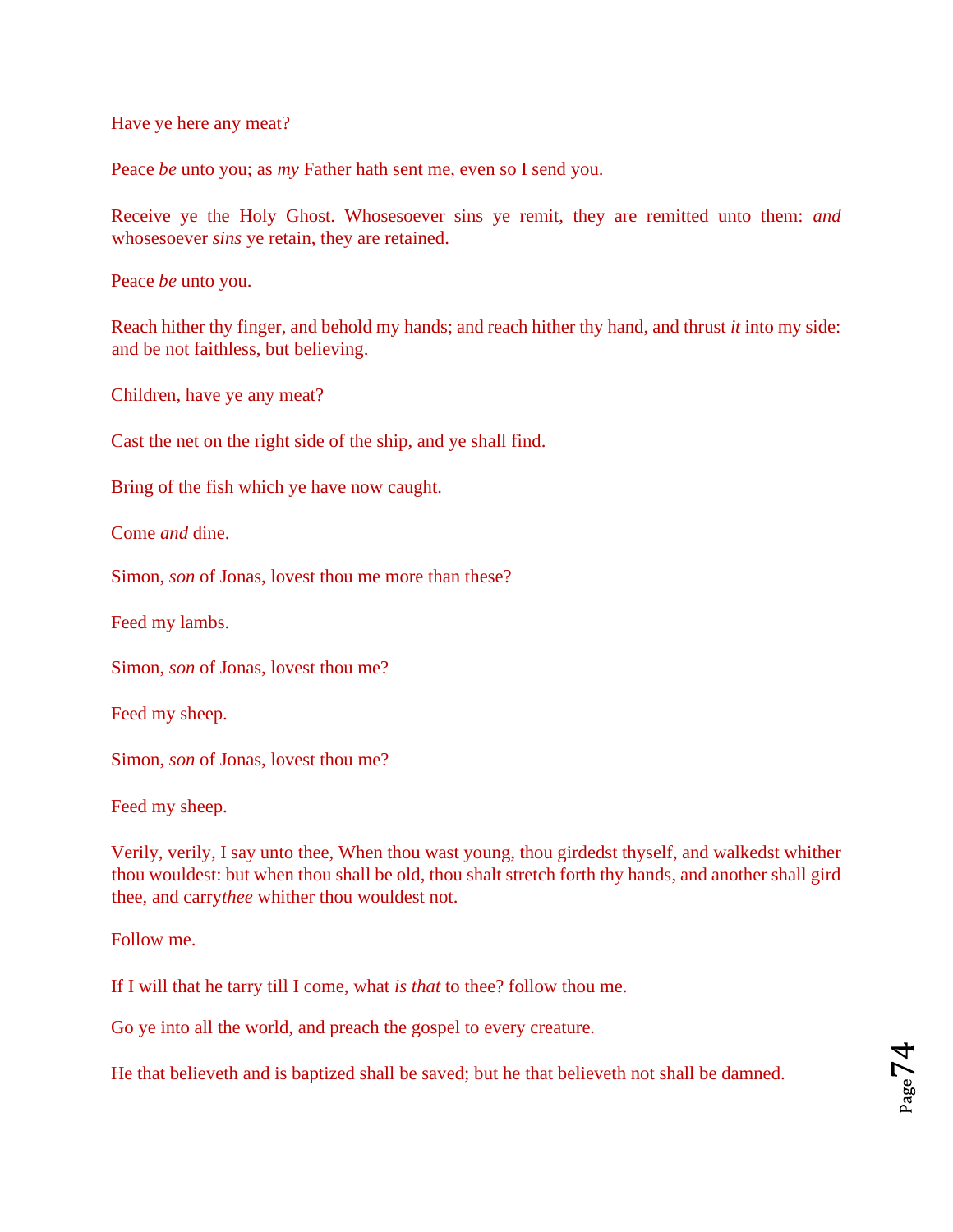And these signs shall follow them that believe: In my name shall they cast out devils; they shall speak with new tongues; they shall take up serpents; and if they drink any deadly thing, it shall not hurt them; they shall lay hands on the sick, and they shall recover.

All power is given unto me in heaven and in earth.

Go ye therefore, and teach all nations, baptizing them in the name of the Father, and of the Son, and of the Holy Ghost: teaching them to observe all things whatsoever I have commanded you: and, lo, I am with you alway, *even* unto the end of the world.

These are the words which I spake unto you, while I was with you, That all things must be fulfilled, which were written in the law of Moses, and *in*the prophets, and *in* the psalms, concerning me.

Thus it is written, and thus it behooved Christ to suffer, and to rise from the dead the third day: and that repentance and remission of sins should be preached in his name among all nations, beginning at Jerusalem.

And ye are witnesses of these things.

And, behold, I send the promise of my Father upon you: but tarry ye in the city of Jerusalem, until ye be endued with power from on high.

Wait (tarry in Jerusalem) for the promise of the Father, which ye have heard of me. For John truly baptized with water; but ye shall be baptized with the Holy Ghost not many days hence.

It is not for you to know the times or the seasons, which the Father hath put in his own power. But ye shall receive power, after that the Holy Ghost is come upon you: and ye shall be witnesses unto me both in Jerusalem, and in all Judea, and in Samaria, and unto the uttermost parts of the earth.

Saul, Saul, why persecutest thou me?

I am Jesus whom thou persecutest: *it is* hard for thee to kick against the pricks.

Arise, and go into the city, and it shall be told thee what thou must do.

Ananias! Arise, and go into the street which is called Straight, and inquire in the house of Judas for *one* called Saul of Tarsus: for, behold, he prayeth, and hath seen in a vision a man named Ananias coming in, and putting *his* hand on him, that he might receive his sight.

Go thy way: for he is a chosen vessel unto me, to bear my name before the Gentiles, and kings, and the children of Israel: for I will show him how great things he must suffer for my name's sake.

John indeed baptized with water; but ye shall be baptized with the Holy Ghost.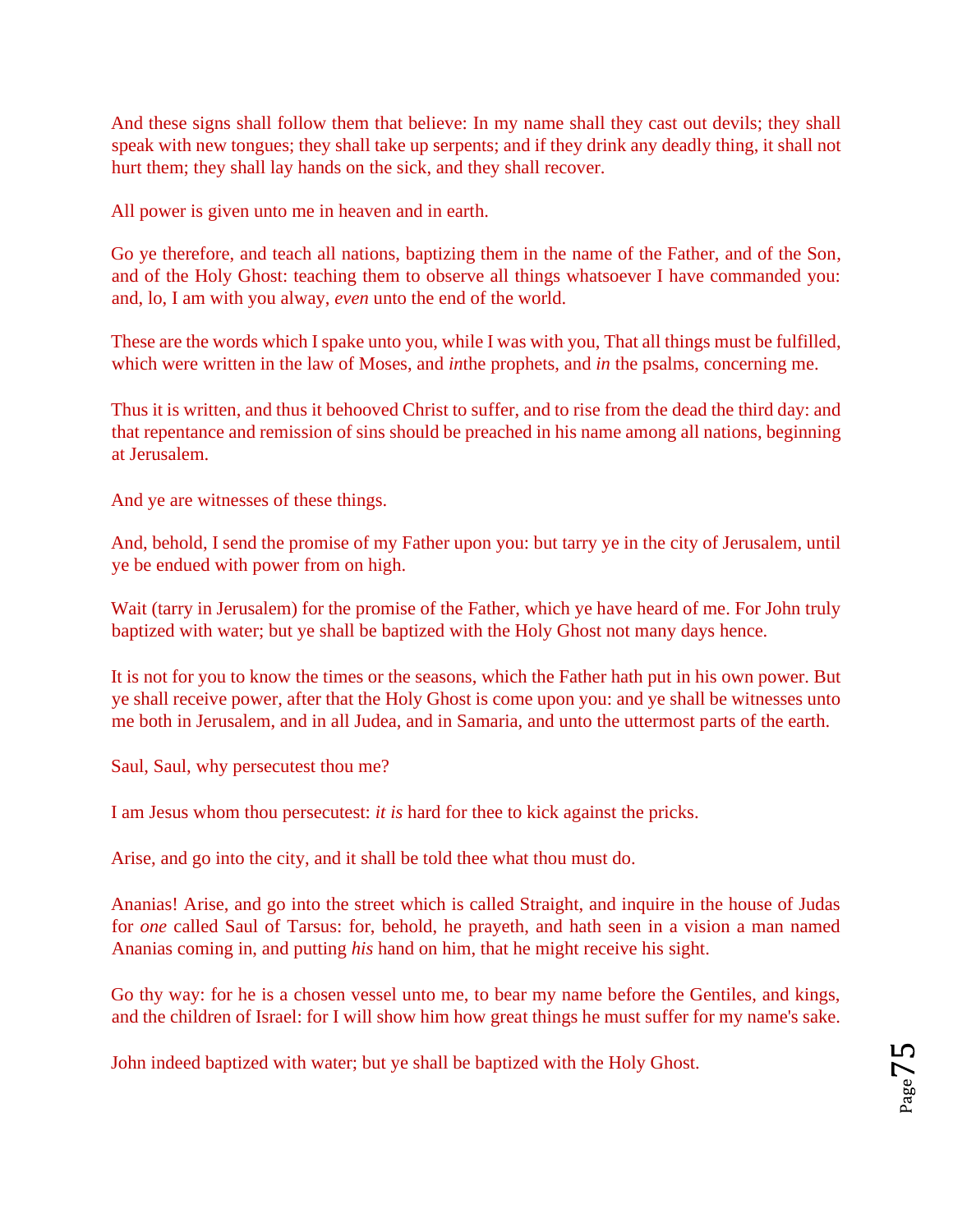Be not afraid, but speak, and hold not thy peace; for I am with thee, and no man shall set on thee to hurt thee; for I have much people in this city.

It is more blessed to give than to receive.

Saul, Saul, why persecutest thou me?

I am Jesus of Nazareth, whom thou persecutest.

Arise, and go into Damascus; and there it shall be told thee of all things which are appointed for thee to do.

Make haste, and get thee quickly out of Jerusalem: for they will not receive thy testimony concerning me.

Depart: for I will send thee far hence unto the Gentiles.

Be of good cheer, Paul: for as thou hast testified of me in [Jerusalem,](http://www.sacred-texts.com/bib/csj/errata.htm#9) so must thou bear witness also at Rome.

Saul, Saul, why persecutest thou me? *it is* hard for thee to kick against the pricks.

I am Jesus whom thou persecutest.

But rise, and stand upon thy feet: for I have appeared unto thee for this purpose, to make thee a minister and a witness both of these things which thou hast seen, and of those things in the which I will appear unto thee; delivering thee from the people, and *from* the Gentiles, unto whom now I send thee, to open their eyes, *and* to turn *them* from darkness to light, and*from* the power of Satan unto God, that they may receive forgiveness of sins, and inheritance among them which are sanctioned by faith that is in me.

My grace is sufficient for thee: for my strength is made perfect in weakness.

I am Alpha and Omega, the first and the last, the beginning and the ending:

What thou seest, write in a book, and send it unto the seven churches which are in Asia; unto Ephesus, and unto Smyrna, and unto Pergamos, and unto Thyatira, and unto Sardis, and unto Philadelphia, and unto Laodicea.

Fear not; I am the first and the last: I am he that liveth, and was dead; and, behold, I am alive forever more, Amen; and have the keys of hell and of death.

Write the things which thou hast seen, and the things which are, and the things which shall be hereafter; the mystery of the seven stars which thou sawest in my right hand, and the seven golden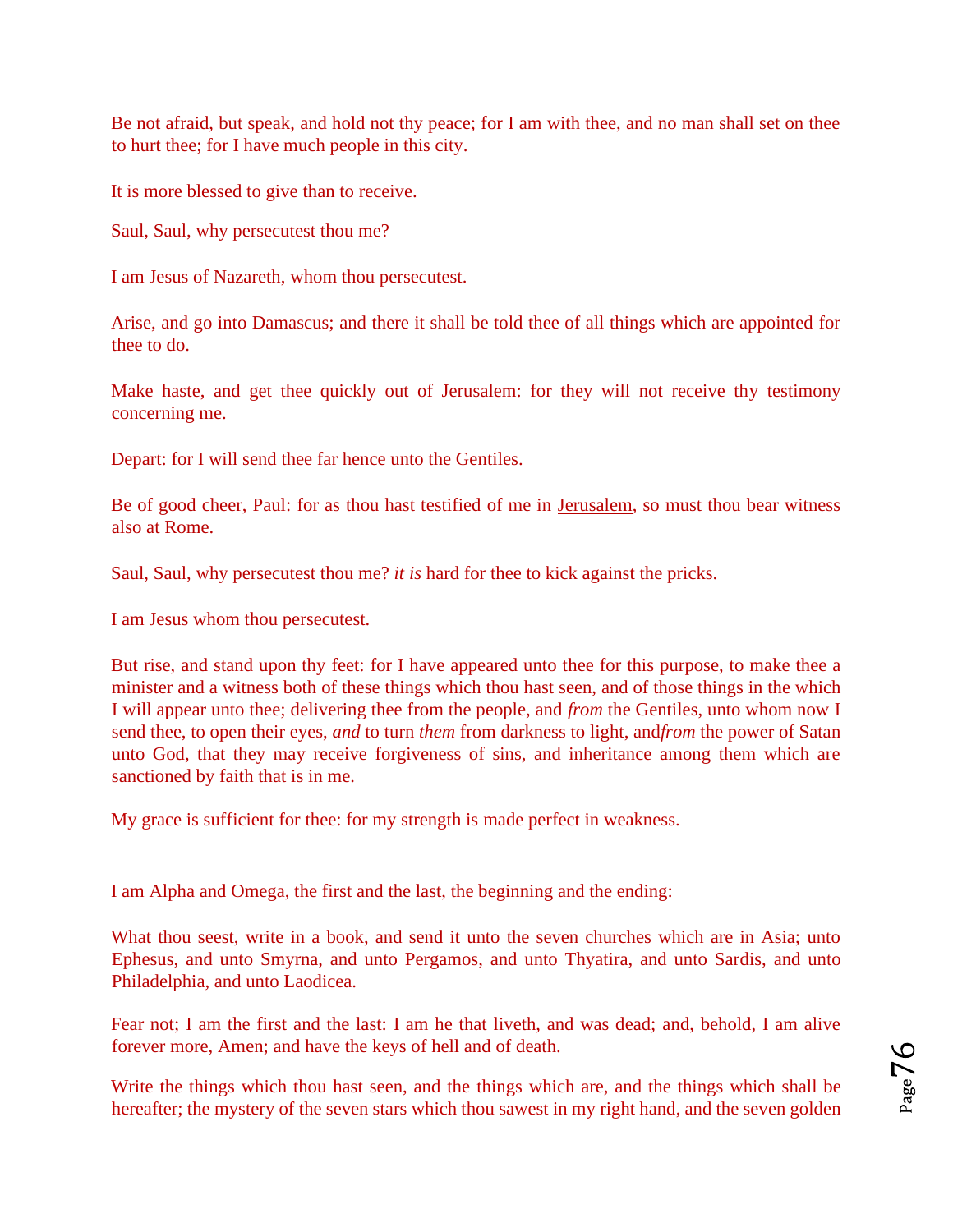candlesticks. The seven stars are the angels of the seven churches: and the seven candlesticks which thou sawest are the seven churches.

UNTO the angel of the church of Ephesus write;

These things saith he that holdeth the seven stars in his right hand, who walketh in the midst of the seven golden candlesticks;

I know thy works, and thy labor, and thy patience, and how thou canst not bear them which are evil: and thou hast tried them which say they are apostles, and are not, and hast found them liars: and hast borne, and hast patience, and for my name's sake hast labored, and hast not fainted.

Nevertheless I have *somewhat* against thee, because thou hast left thy first love.

Remember therefore from whence thou art fallen, and repent, and do the first works; or else I will come unto thee quickly, and will remove thy candlestick out of his place, except thou repent.

But this thou hast, that thou hatest the deeds of the Nicolaitans, which I also hate.

He that hath an ear, let him hear what the Spirit saith unto the churches;

To him that overcometh will I give to eat of the tree of life, which is in the midst of the paradise of God.

AND unto the angel of the church in Smyrna write;

These things saith the first and the last, which was dead, and is alive;

I know thy works, and tribulation, and poverty (but thou art rich); and *I know* the blasphemy of them which say they are Jews, and are not, but*are* the synagogue of Satan.

Fear none of those things which thou shalt suffer: behold, the devil shall cast *some* of you into prison, that ye may be tried; and ye shall have tribulation ten days: be thou faithful unto death, and I will give thee a crown of life.

He that overcometh shall not be hurt of the second death.

AND to the angel of the church in Pergamos write;

These things saith he which hath the sharp sword with two edges;

I know thy works, and where thou dwellest, *even* where Satan's seat *is;*and thou holdest fast my name, and hast not denied my faith, even in those days wherein Antipas *was* my faithful martyr, who was slain among you, where Satan dwelleth.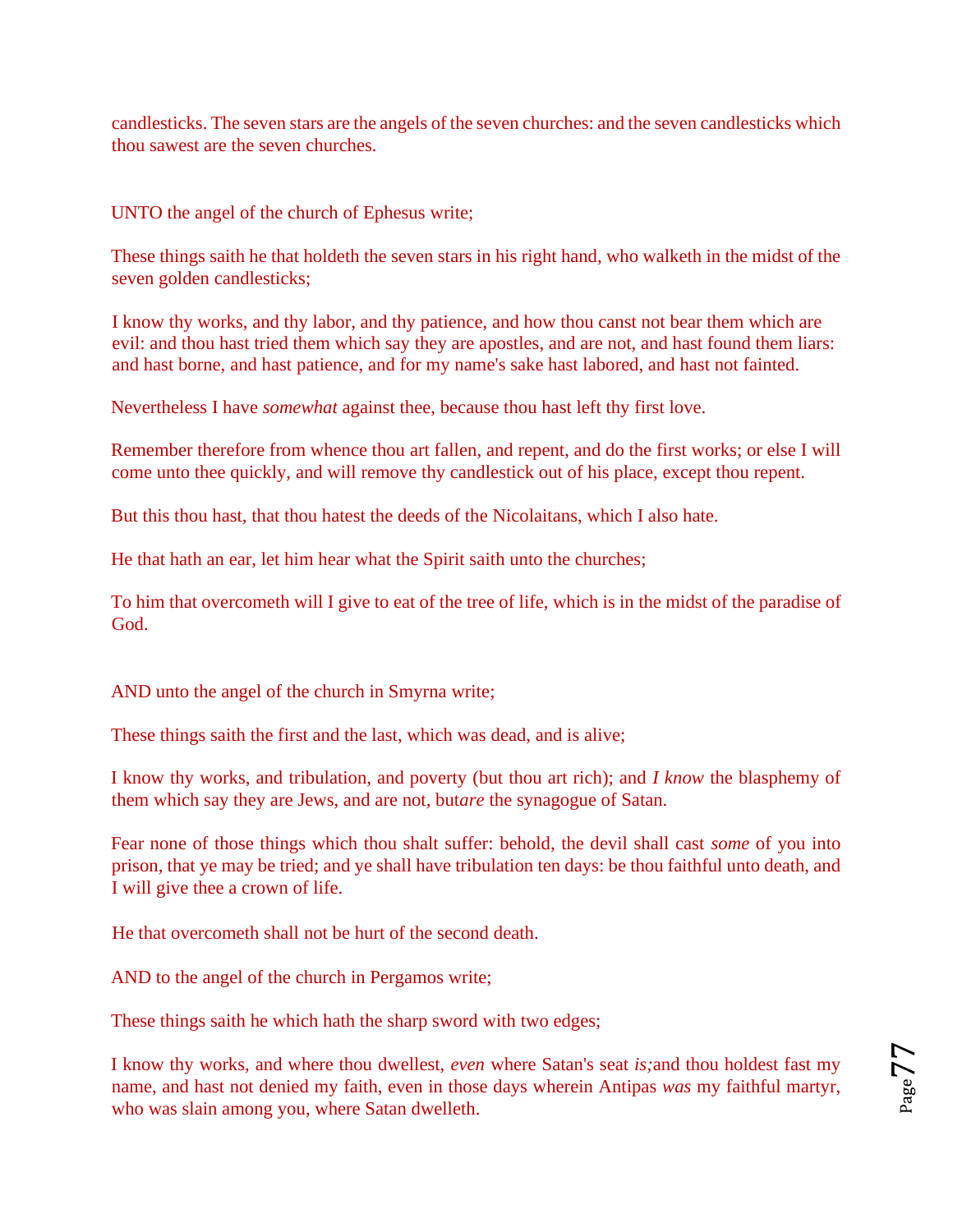But I have a few things against thee, because thou hast there them that hold the doctrine of Balaam, who taught Balak to cast a stumbling-block before the children of Israel, to eat things sacrificed unto idols, and to commit fornication.

So hast thou also them that hold the doctrine of the Nicolaitans, which thing I hate.

Repent; or else I will come unto thee quickly, and will fight against them with the sword of my mouth.

To him that overcometh will I give to eat of the hidden manna, and will give him a white stone, and in the stone a new name written, which no man knoweth saving he that receiveth *it*.

AND unto the angel of the church in Thyatira write;

These things saith the Son of God, who hath his eyes like unto a flame of fire, and his feet are like fine brass;

I know thy works, and charity, and service, and faith, and thy patience, and thy works; and the last *to be* more than the first.

Notwithstanding I have a few things against thee, because thou sufferest that woman Jezebel, which calleth herself a prophetess, to teach and to seduce my servants to commit fornication, and to eat things sacrificed unto idols. And I gave her space to repent of her fornication; and she repented not. Behold, I will cast her into a bed, and them that commit adultery with her into great tribulation, except they repent of their deeds. And I will kill her children with death; and all the churches shall know that I am he which searcheth the reins and hearts: and I will give unto every one of you according to your works.

But unto you I say, and unto the rest in Thyatira, as many as have not this doctrine, and which have not known the depths of Satan, as they speak; I will put upon you none other burden. But that which ye have *already*, hold fast till I come.

And he that overcometh, and keepeth my works unto the end, to him will I give power over the nations: and he shall rule them with a rod of iron; as the vessels of a potter shall they be broken to shivers: even as I received of my Father. And I will give him the morning star.

AND unto the angel of the church in Sardis write;

These things saith he that hath the seven Spirits of God, and the seven stars;

I know thy works, that thou hast a name that thou livest, and art dead. Be watchful, and strengthen the things which remain, that are ready to die: for I have not found thy works perfect before God.

Remember therefore how thou hast received and heard, and hold fast, and repent. If therefore thou shalt not watch, I will come on thee as a thief, and thou shalt not know what hour I will come upon thee.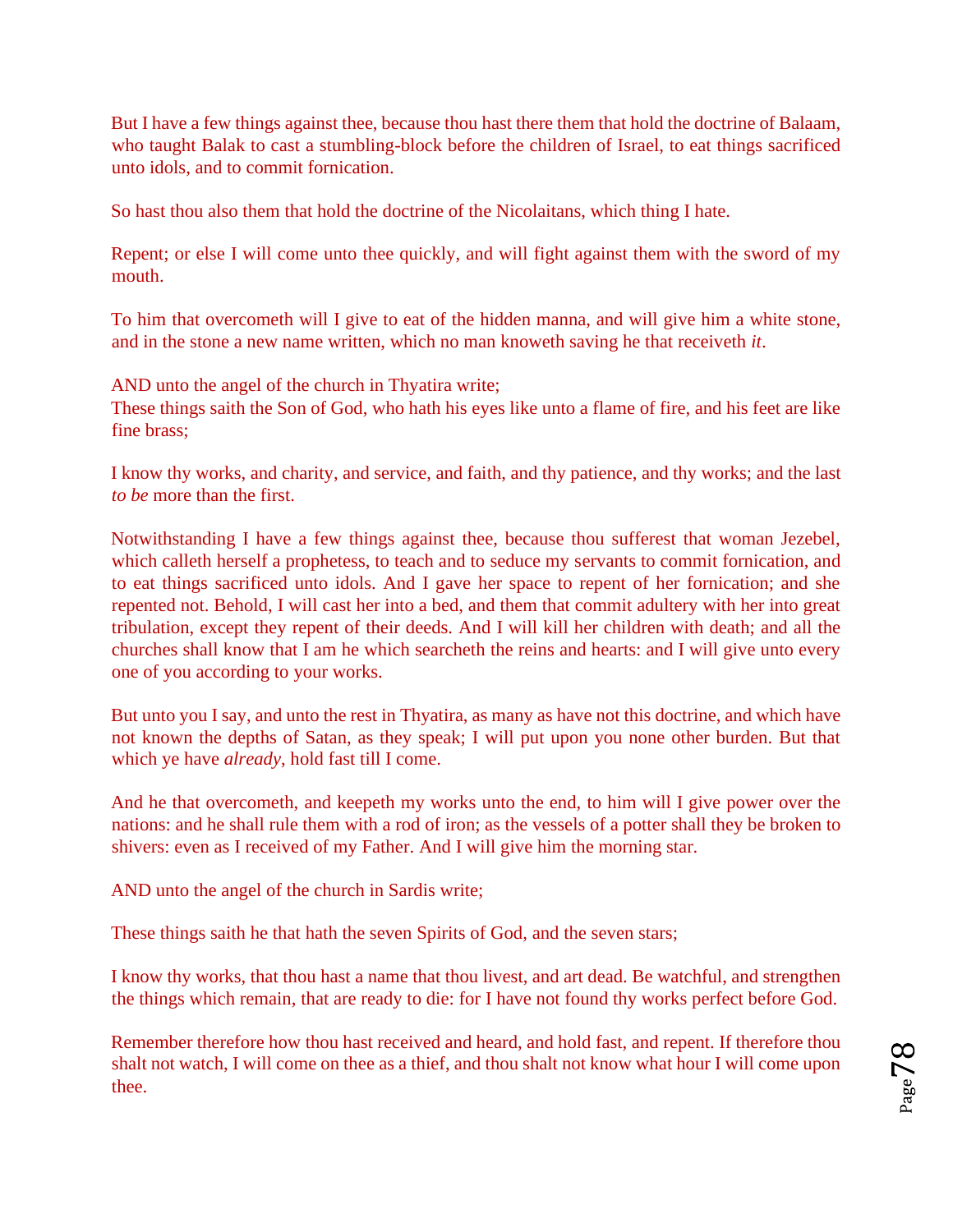Thou hast a few names even in Sardis which have not defiled their garments; and they shall walk with me in white; for they are worthy. He that overcometh, the same shall be clothed in white raiment; and I will not blot out his name out of the book of life, but I will confess his name before my Father, and before his angels.

AND to the angel of the church in Philadelphia write;

These things saith he that is holy, he that is true, he that hath the key of David, he that openeth, and no man shutteth; and shutteth, and no man openeth;

I know thy works: behold, I have set before thee an open door, and no man can shut it: for thou hast a little strength, and hast kept my word, and hast not denied my name.

Behold, I will make them of the synagogue of Satan, which say they are Jews, and are not, but do lie; behold, I will make them to come and worship before thy feet, and to know that I have loved thee.

Because thou hast kept the word of my patience, I also will keep thee from the hour of temptation, which shall come upon all the world, to try them that dwell upon the earth.

Behold, I come quickly; hold that fast which thou hast, that no man take thy crown.

Him that overcometh will I make a pillar in the temple of my God, and he shall go no more out: and I will write upon him the name of my God, and the name of the city of my God, *which is* new Jerusalem, which cometh down out of heaven from my God; and *I will write upon him* my new name.

AND unto the angel of the church of the Laodiceans write;

These things saith the Amen, the faithful and true witness, the beginning of the creation of God;

I know thy works, that thou art neither cold nor hot: I would thou wert cold or hot. So then because thou art lukewarm, and neither cold nor hot, I will spew thee out of my mouth. Because thou sayest, I am rich, and increased with goods, and have need of nothing; and knowest not that thou art wretched, and miserable, and poor, and blind, and naked: I counsel thee to buy of me gold tried in the fire,

that thou mayest be rich; and white raiment, that thou mayest be clothed, and *that* the shame of thy nakedness do not appear; and anoint thine eyes with eyesalve, that thou mayest see.

As many as I love, I rebuke and chasten; be zealous, therefore, and repent.

Behold, I stand at the door, and knock: if any man hear my voice, and open the door, I will come in to him, and will sup with him, and he with me.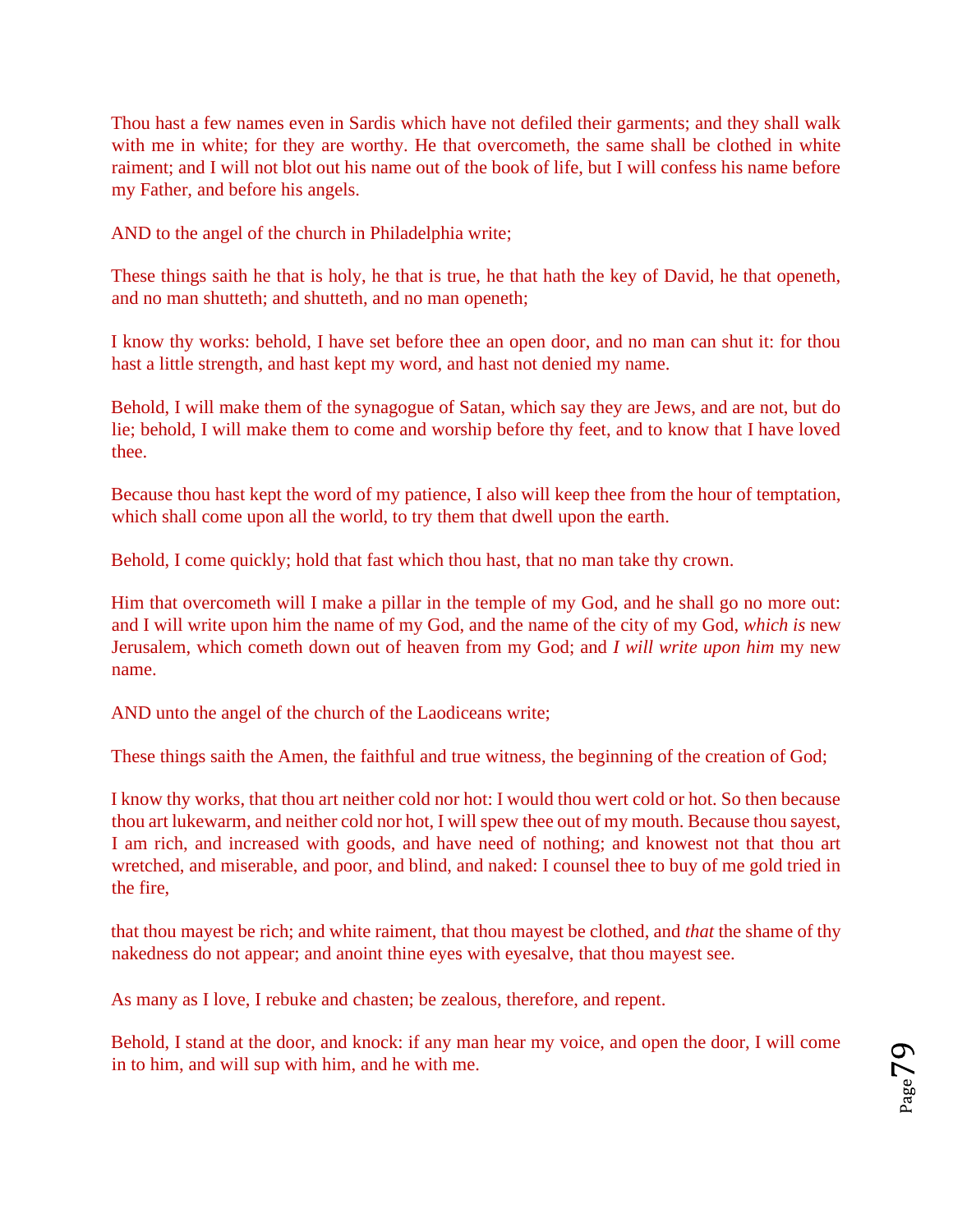To him that overcometh will I grant to sit with me in my throne, even as I also overcame, and am set down with my Father in his throne.

Write, Blessed *are* the dead which die in the Lord from henceforth: Yea,

Saith the Spirit,

That they may rest from their labors: and their works do follow them.

Behold, I come as a thief.

Blessed *is* he that watcheth, and keepeth his garments, lest he walk naked, and they see his shame.

Write, Blessed *are* they which are called unto the marriage supper of the Lamb.

These are the true sayings of God.

See *thou do it* not: I am thy fellow servant, and of thy brethren that have the testimony of Jesus: worship God: for the testimony of Jesus is the spirit of prophecy.

Behold, I make all things new.

Write: for these words are true and faithful.

It is done. I am Alpha and Omega, the beginning and the end. I will give unto him that is athirst of the fountain of the water of life freely.

He that overcometh shall inherit all things; and I will be his God, and he shall be my son. But the fearful, and unbelieving, and the abominable, and murderers, and whoremongers, and sorcerers, and idolaters, and all liars, shall have their part in the lake which burneth with fire and brimstone: which is the second death.

These sayings *are* faithful and true: and the Lord God of the holy prophets sent his angel to shew unto his servants the things which must shortly be done.

Behold, I come quickly: blessed *is* he that keepeth the sayings of the prophecy of this book.

See *thou do it* not: for I am thy fellow servant, and of thy brethren the prophets, and of them which keep the sayings of this book: worship God.

Seal not the sayings of the prophecy of this book: for the time is at hand.

He that is unjust, let him be unjust still: and he which is filthy, let him be filthy still: and he that is righteous, let him be righteous still: and he that is holy, let him be holy still. And, behold, I come quickly; and my reward *is* with me, to give every man according as his work shall be.